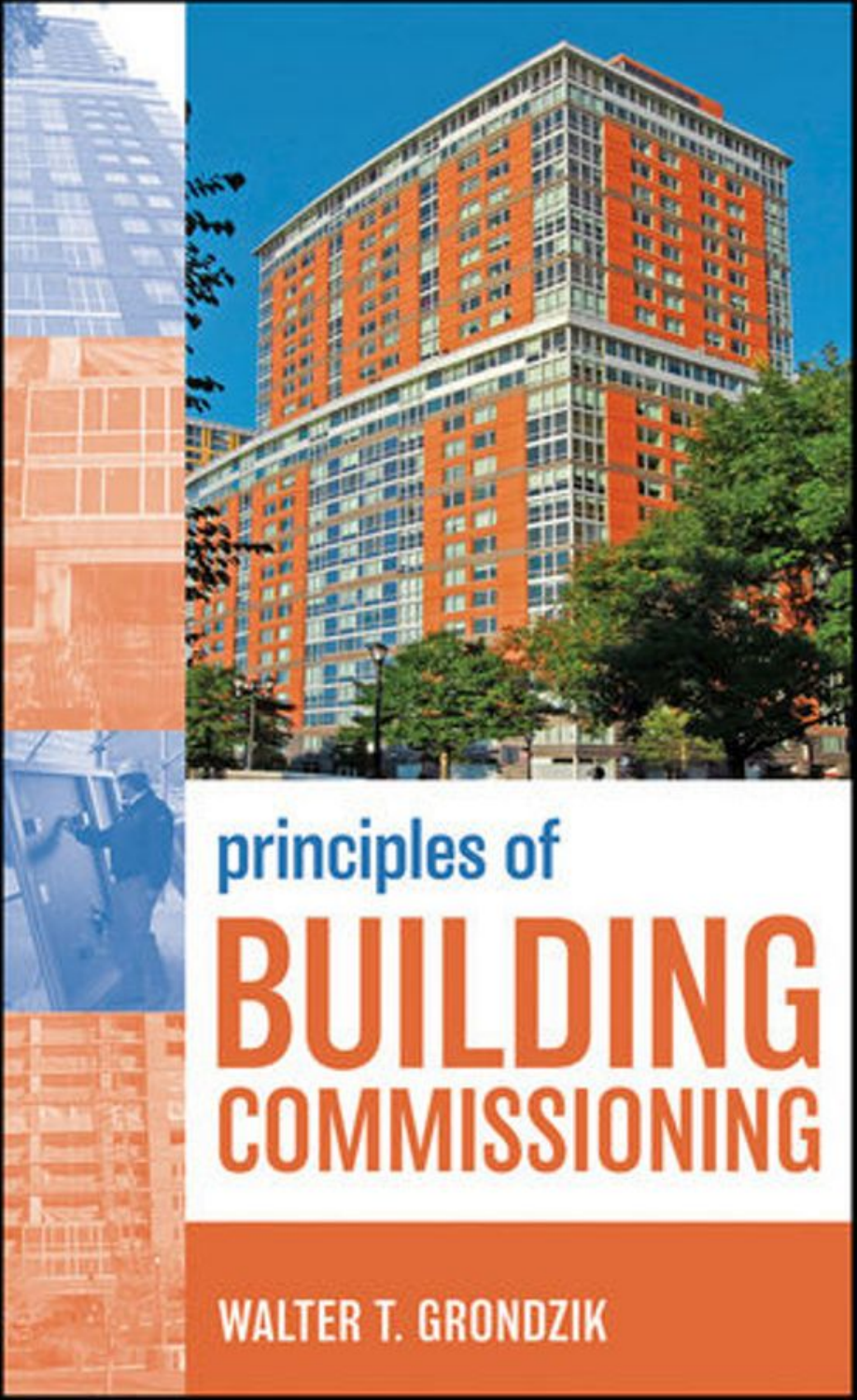### **PRINCIPLES OF BUILDING COMMISSIONING**

*Principles of Building Commissioning* Walter T. Grondzik Copyright © 2009 by Walter T. Grondzik.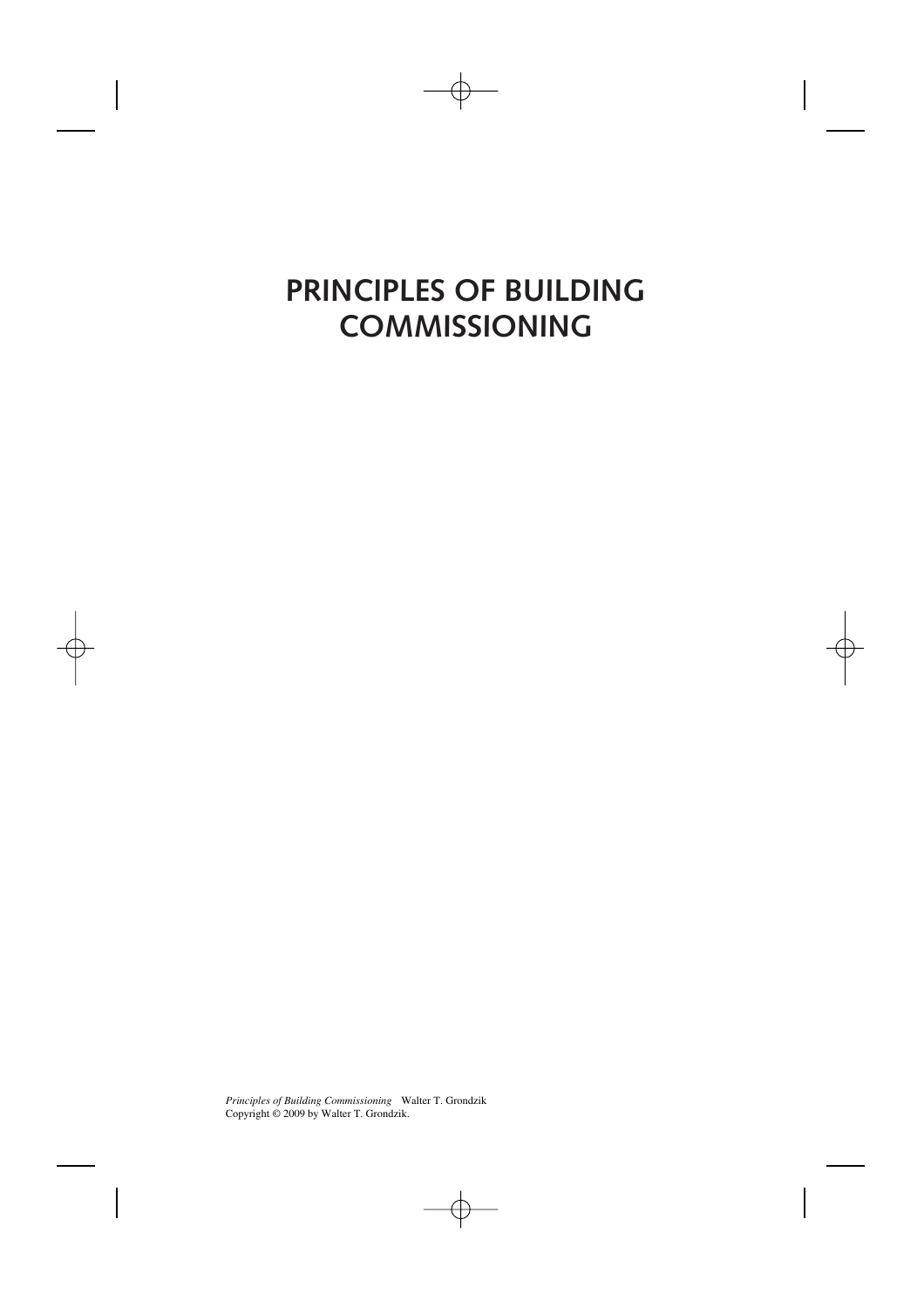## **PRINCIPLES OF BUILDING COMMISSIONING**

**Walter T. Grondzik Architectural Engineer Ball State University**



John Wiley & Sons, Inc.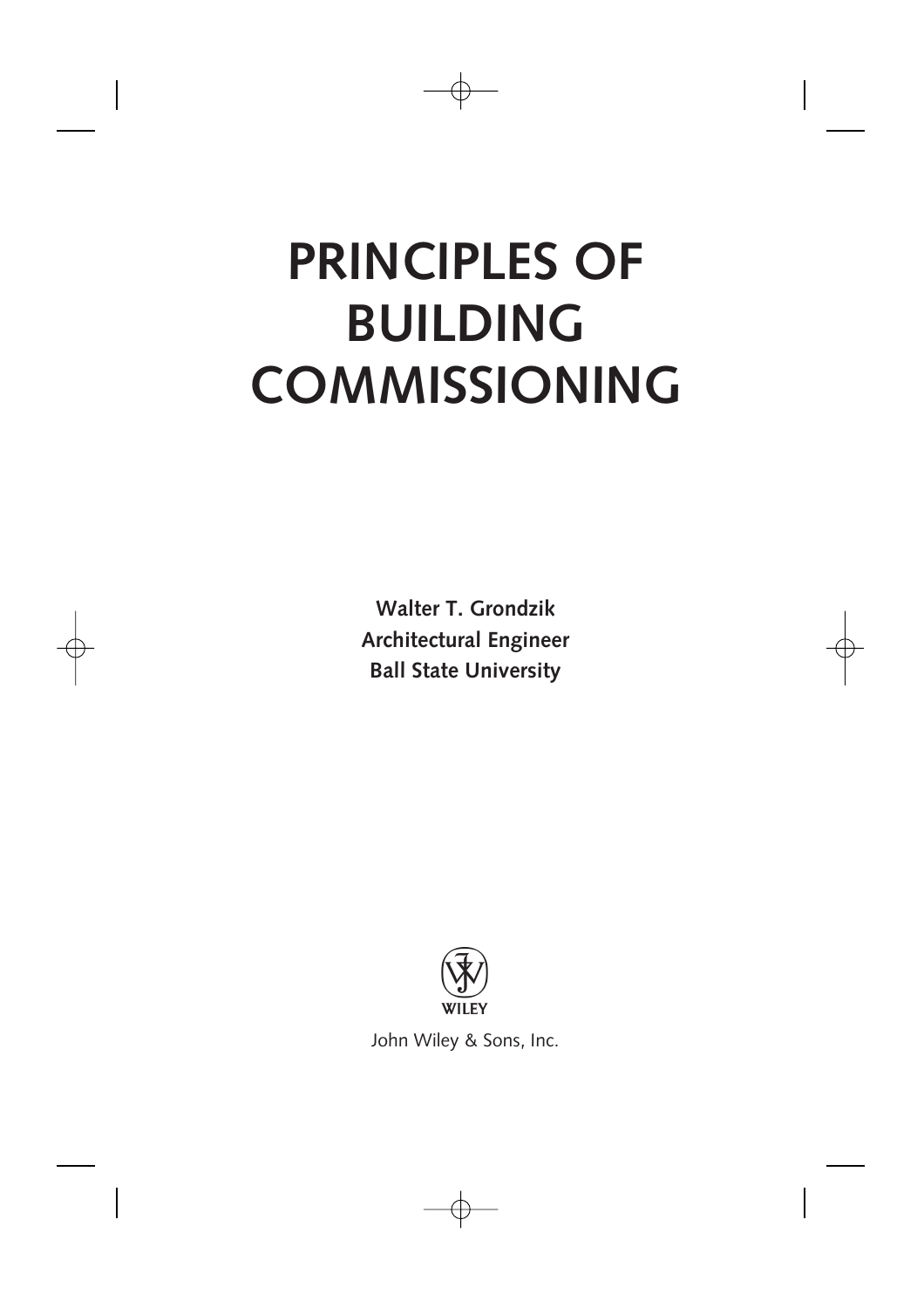This book is printed on acid-free paper.  $\circledcirc$ 

Copyright  $\odot$  2009 by Walter T. Grondzik. All rights reserved.

Published by John Wiley & Sons, Inc., Hoboken, New Jersey Published simultaneously in Canada

No part of this publication may be reproduced, stored in a retrieval system, or transmitted in any form or by any means, electronic, mechanical, photocopying, recording, scanning, or otherwise, except as permitted under Section 107 or 108 of the 1976 United States Copyright Act, without either the prior written permission of the Publisher, or authorization through payment of the appropriate per-copy fee to the Copyright Clearance Center, 222 Rosewood Drive, Danvers, MA 01923, (978) 750-8400, fax (978) 646-8600, or on the web at www.copyright.com. Requests to the Publisher for permission should be addressed to the Permissions Department, John Wiley & Sons, Inc., 111 River Street, Hoboken, NJ 07030, (201) 748-6011, fax (201) 748-6008, or online at www.wiley.com/go/permissions.

Limit of Liability/Disclaimer of Warranty: While the publisher and the author have used their best efforts in preparing this book, they make no representations or warranties with respect to the accuracy or completeness of the contents of this book and specifically disclaim any implied warranties of merchantability or fitness for a particular purpose. No warranty may be created or extended by sales representatives or written sales materials. The advice and strategies contained herein may not be suitable for your situation. You should consult with a professional where appropriate. Neither the publisher nor the author shall be liable for any loss of profit or any other commercial damages, including but not limited to special, incidental, consequential, or other damages.

For general information about our other products and services, please contact our Customer Care Department within the United States at (800) 762-2974, outside the United States at (317) 572-3993 or fax (317) 572-4002.

Wiley also publishes its books in a variety of electronic formats. Some content that appears in print may not be available in electronic books. For more information about Wiley products, visit our web site at www.wiley.com.

#### *Library of Congress Cataloging-in-Publication Data:*

Grondzik, Walter T. Principles of building commissioning / Walter T. Grondzik. p. cm. Includes bibliographical references and index. ISBN 978-0-470-11297-7 (cloth) 1. Building commissioning. 2. Building—Quality control. 3. Buildings— Specifications. I. Title. TH438.2.G76 2008 690.028 7—dc22

2008033315

Printed in the United States of America 10 9 8 7 6 5 4 3 2 1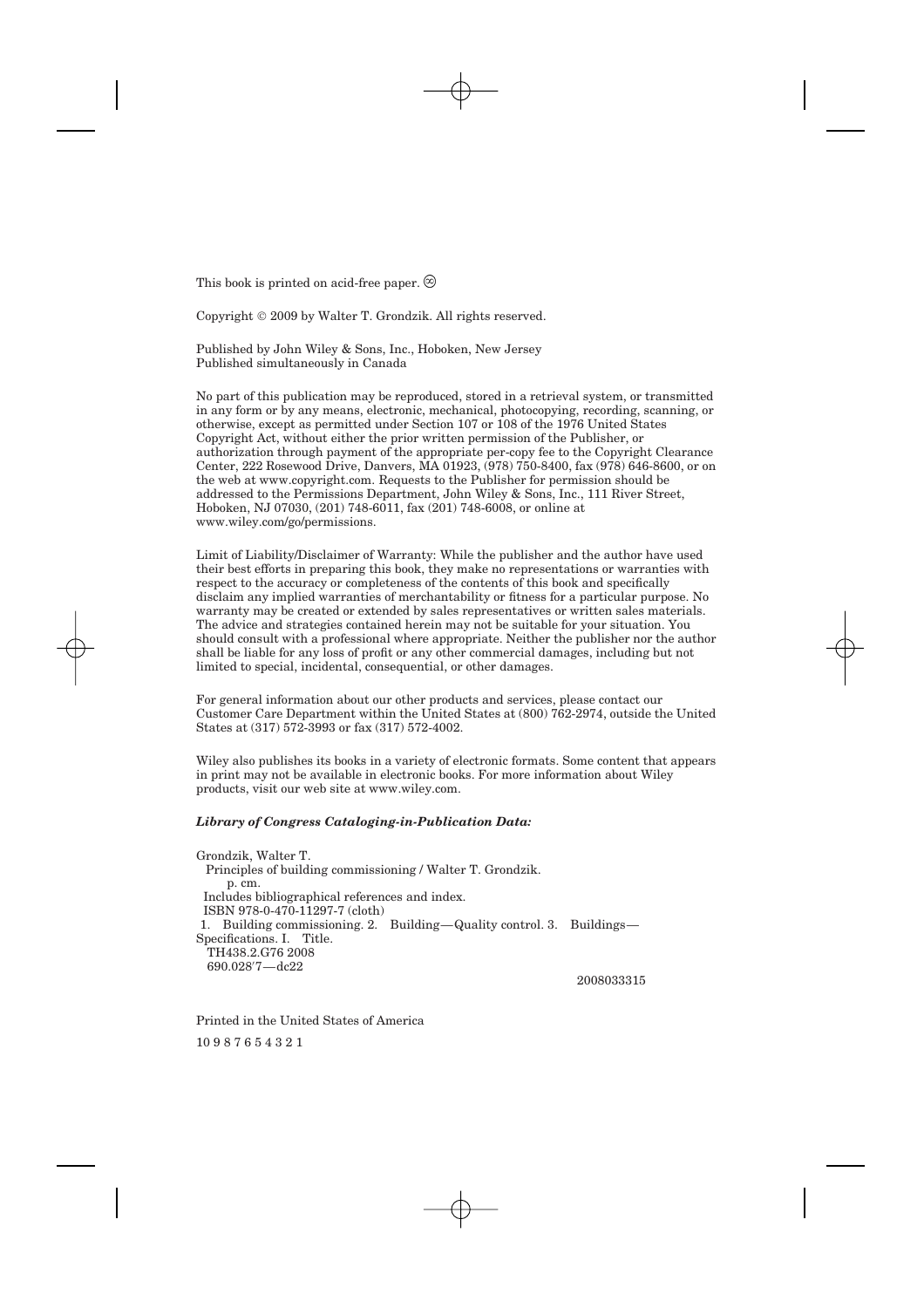### **Contents**

| Preface                                   | ix               |
|-------------------------------------------|------------------|
| Acknowledgments                           | хi               |
| 1 What Is Commissioning?                  | 1                |
| <b>Building Commissioning</b>             | 1                |
| The Building Acquisition Process          | $\boldsymbol{3}$ |
| What Building Commissioning Is and Is Not | $\overline{7}$   |
| What Building Commissioning Can Do        | 8                |
| What Building Commissioning Cannot Do     | 8                |
| <b>Total Building Commissioning</b>       | 9                |
| References                                | 13               |
| 2 The Commissioning Process               | 15               |
| Commissioning Is a Process                | 15               |
| Predesign Phase                           | 16               |
| <b>Owner's Project Requirements</b>       | 16               |
| Commissioning Plan                        | 18               |
| Design Phase                              | 20               |
| <b>Basis of Design</b>                    | 20               |
| Commissioning Plan                        | 22               |
| <b>Construction Documents</b>             | 22               |
| <b>Construction Phase</b>                 | 23               |
| <i>Equipment and Systems Verification</i> | 24               |
| Training                                  | 24               |
| Systems Manual                            | 25               |
| Commissioning Plan Updates                | 25               |
| Occupancy and Operations Phase            | 25               |
| References                                | 29               |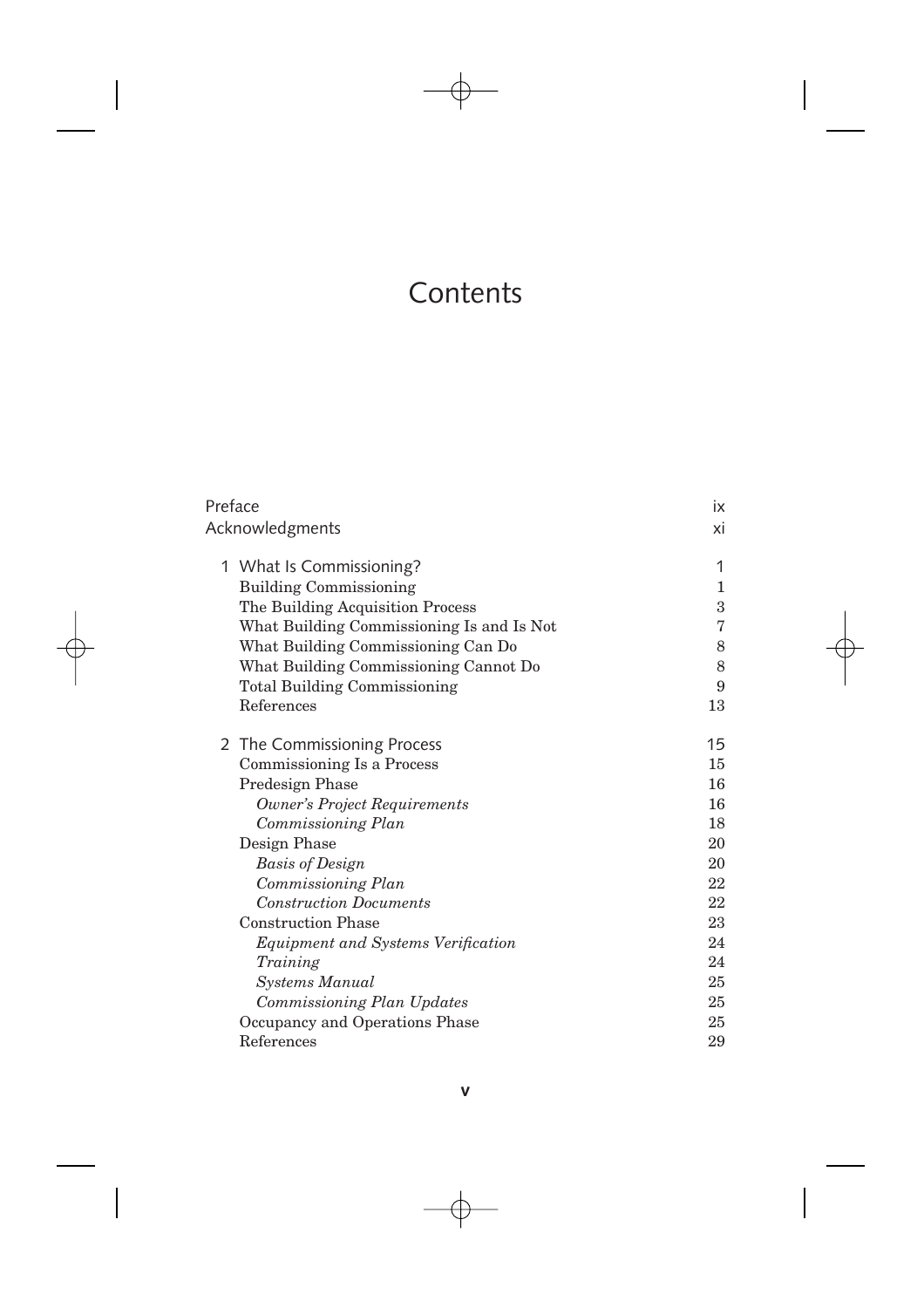| 3 The Commissioning Team                         | 31 |
|--------------------------------------------------|----|
| <b>Teamwork Is Necessary</b>                     | 31 |
| The Commissioning Authority                      | 32 |
| <b>Owner Representatives</b>                     | 36 |
| Design Team Representatives                      | 37 |
| Contractor Representatives                       | 38 |
| Specialists                                      | 39 |
| Commissioning Team Participation Expectations    | 39 |
| 4 Commissioning Coordination                     | 53 |
| The Role of Coordination                         | 53 |
| Defining and Conveying Project Requirements      | 54 |
| Defining and Verifying Design Solutions          | 55 |
| Defining and Conveying Construction Verification |    |
| Requirements                                     | 56 |
| Defining and Conveying Training Requirements     | 57 |
| Defining and Conveying Operational Information   | 57 |
| Planning for Ongoing Commissioning               | 58 |
| References                                       | 62 |
| 5 Verification and Testing                       | 63 |
| The Importance of Verification                   | 63 |
| Predesign Phase                                  | 64 |
| Design Phase                                     | 67 |
| <b>Construction Phase</b>                        | 69 |
| Occupancy and Operations Phase                   | 71 |
| Reference                                        | 76 |
| 6 Documentation                                  | 77 |
| <b>Commissioning Documentation</b>               | 77 |
| The Commissioning Plan                           | 77 |
| Owner's Project Requirements                     | 78 |
| <b>Basis of Design</b>                           | 79 |
| <b>Contract Documents/Construction Documents</b> | 80 |
| <b>Construction Checklists</b>                   | 81 |
| <b>Training Plan</b>                             | 83 |
| <b>Systems Manual</b>                            | 84 |
| Issues Log                                       | 85 |
| <b>Meeting Minutes</b>                           | 86 |
| <b>Commissioning Process Reports</b>             | 86 |
| References                                       | 87 |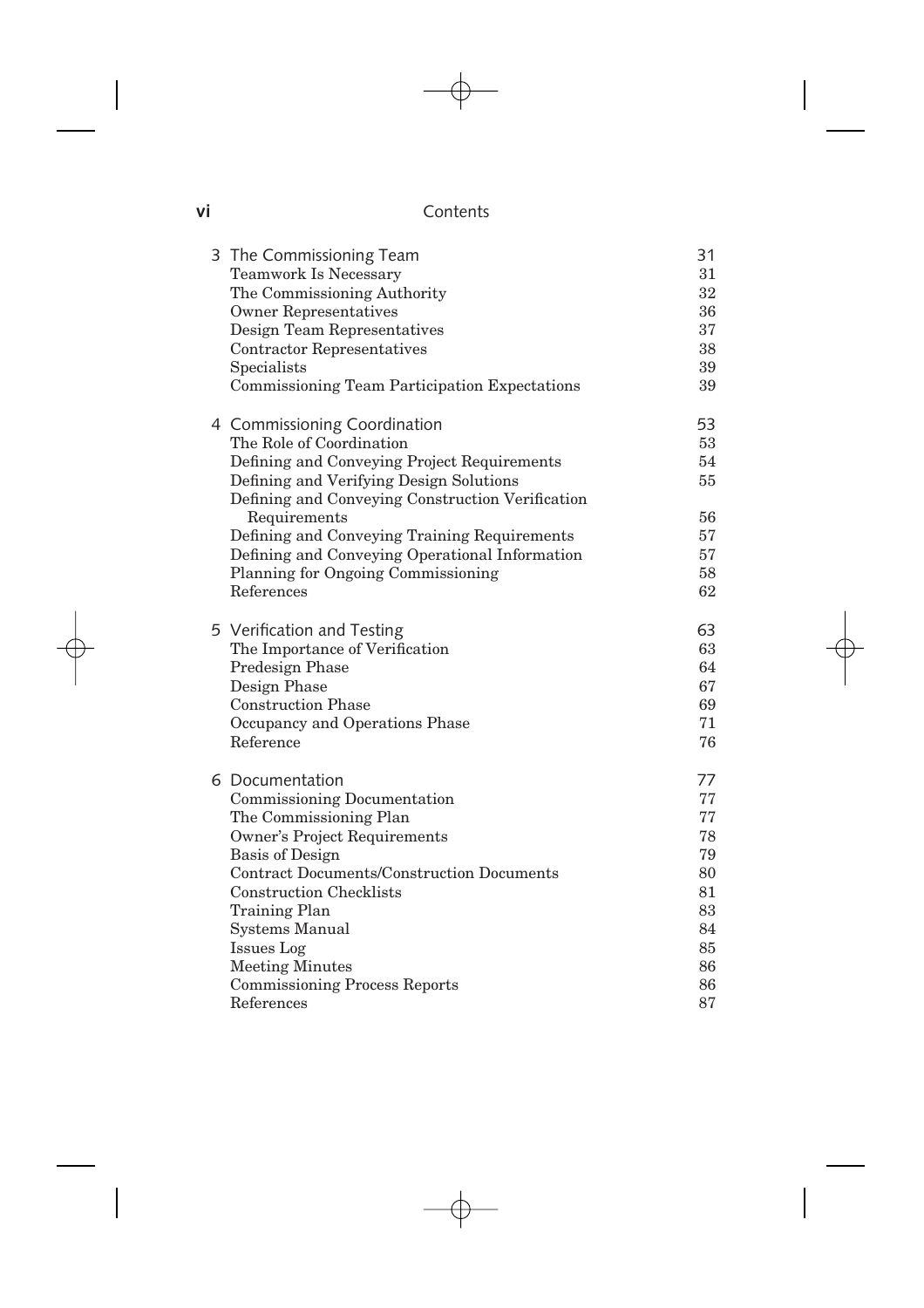| 7 Training                                 | 89  |
|--------------------------------------------|-----|
| <b>Training Owner's Personnel</b>          | 89  |
| The Training Plan                          | 90  |
| Predesign                                  | 90  |
| Design                                     | 91  |
| Construction                               | 93  |
| Occupancy and Operations                   | 94  |
| Reference                                  | 94  |
| 8 Special Commissioning Contexts           | 97  |
| <b>Special Contexts?</b>                   | 97  |
| <b>Ongoing Commissioning</b>               | 97  |
| Retrocommissioning                         | 99  |
| Commissioning for Green Buildings          | 100 |
| Discipline-Specific Commissioning Guidance | 104 |
| References                                 | 111 |
| Glossary                                   | 113 |
| <b>Commissioning Resources</b>             | 121 |
| Index                                      | 129 |

Contents **vii**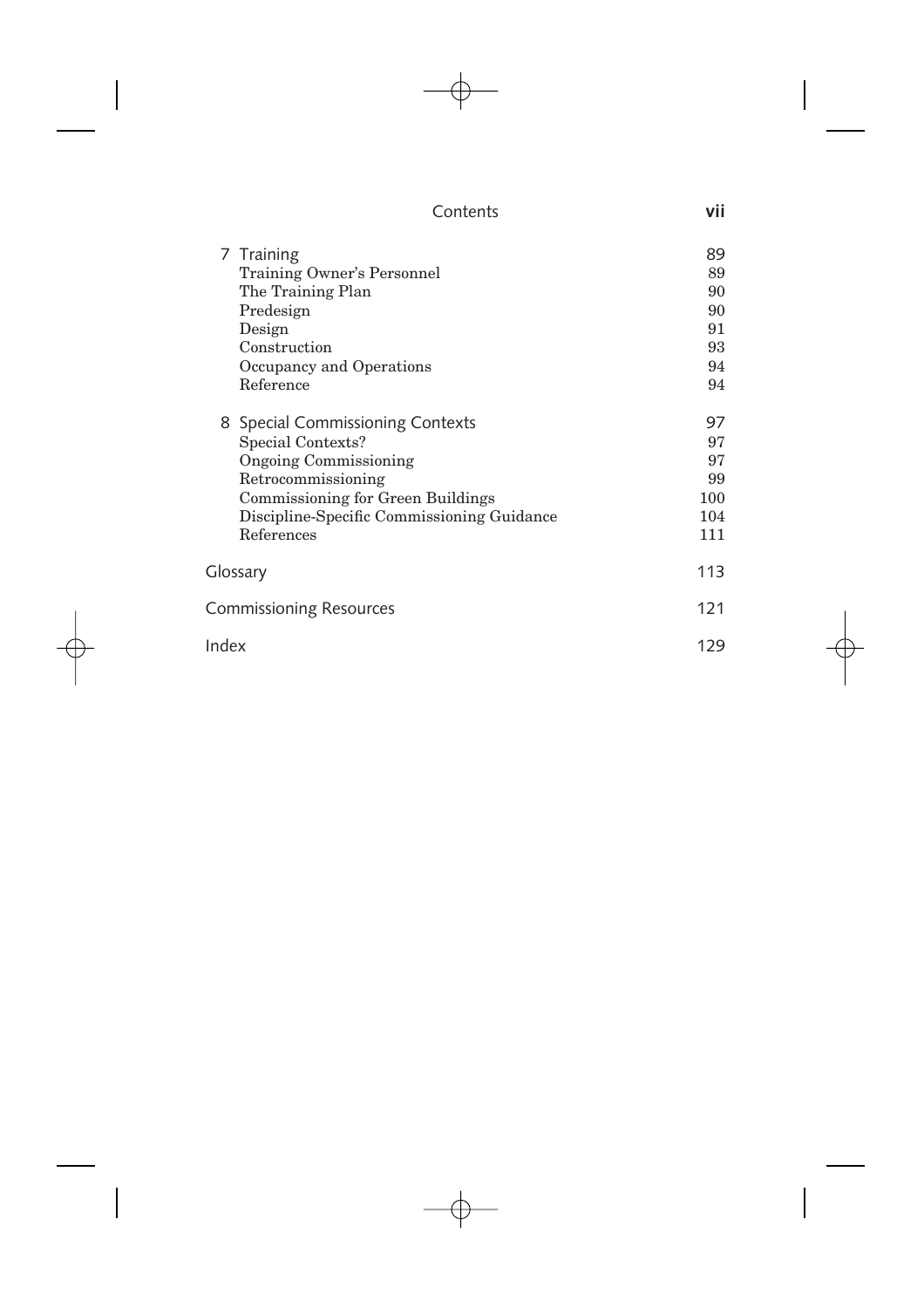### Preface

The seeds of this book were sown in 1992 when the Florida Design Initiative (FDI) sponsored the Second National Conference on Building Commissioning in Clearwater Beach, Florida. FDI was promoting building commissioning, among other practices, as a valuable tool that could help move buildings in the state of Florida to higher ground in terms of energy efficiency and overall performance. The purpose of the conference sponsorship was to allow Florida design professionals to meet and mingle with those from other states who were already involved with commissioning. The benefits and difficulties of commissioning were presented and discussed at the conference and a number of newly converted designers adopted commissioning as a viable means of improving building quality.

The underlying theme of the early building commissioning conferences, organized by Portland Energy Conservation, Inc. (PECI) and championed by Nancy Benner was simple—to establish building commissioning as a ''business as usual'' practice. In theory, when this objective was reached the rationale for the annual commissioning conferences would dissipate. The 16th National Conference on Building Commissioning was held in 2008. The need for the conferences has not evaporated, although their role has changed to one of process support versus the earlier role of philosophical conversion. At this time, building commissioning is not yet ''business as usual,'' but neither is it an unusual business. Savvy building owners have adopted commissioning as an effective way to improve the facility acquisition process. Green building initiatives have embraced commissioning as a way of assuring quality in the delivery of high-performance buildings. Commissioning is coming of age.

ASHRAE has substantially revised its long-standing series of commissioning guidelines—with the 2005 publication of *Guideline 0: The Commissioning Process* and the just-released wholesale updating of *Guideline 1: HVAC&R Technical Requirements for the Commissioning Process*. Guideline 0 gives discipline-neutral guidance on what an effective commissioning process should look like—whether an HVAC,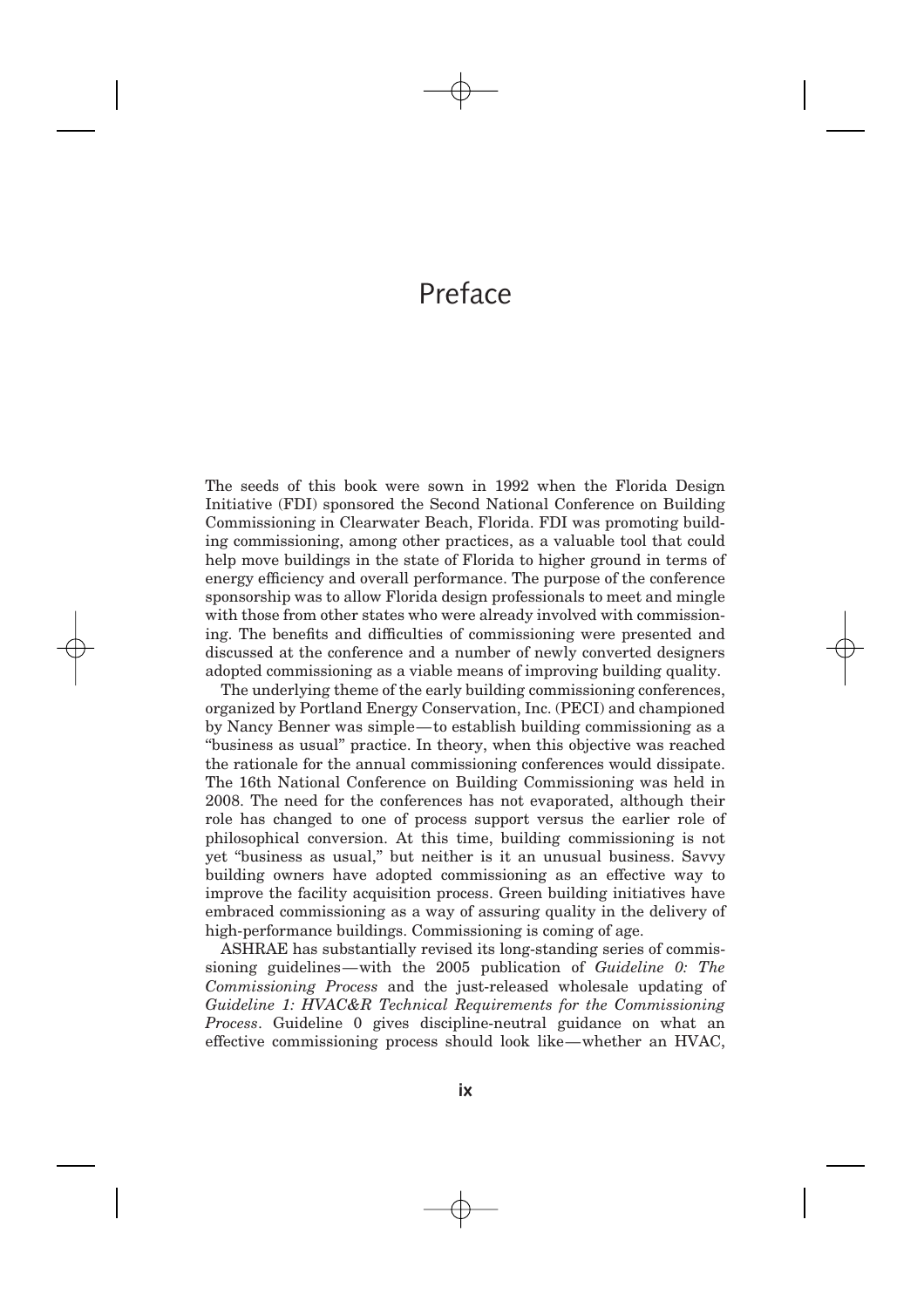### **x** Preface

lighting, roof, or elevator system is involved. Guideline 1 provides the details necessary to properly implement the commissioning process with respect to HVAC&R systems. The National Institute of Building Sciences (NIBS) coordinated the development and publication (in 2006) of *NIBS Guideline 3: Exterior Enclosure Technical Requirements for the Commissioning Process*. Several additional guidelines in the NIBS ''total building commissioning'' series are currently in the works. Those most likely to be seen first will address fire protection and lighting systems.

Numerous organizations now embrace, support, and promote building commissioning. PECI, ASHRAE, and NIBS have been noted already, but the ranks also include the Building Commissioning Association (BCA), the National Environmental Balancing Bureau (NEEB), the California Commissioning Collaborative, and several others. Certification as a commissioning provider is available from several organizations—and in most cases the requirements for certification are anything but trivial. Commissioning is gaining traction. It may not yet be business as usual, but it is surely on the radar screens of most facility design and operations professionals.

Yet a question persists among many building designers and owners what exactly is this thing called commissioning? Answering this fundamental question is the objective of this book. Fifteen years after the first national commissioning conference, there still seems to be a need for a consolidated source of information on the basics of building commissioning. This book attempts to be that source, and to make the fundamentals of commissioning accessible to all interested parties—to building owners and operators, to architects and engineers about to embark on commissioning efforts, and to others (such as users or suppliers) who may be called on to join the commissioning team for a particular project. This book is intended for anyone looking for ''Commissioning 101.'' As demand for green, carbon-neutral, high-performance buildings increases, so should the numbers of people seeking to understand commissioning.

*Principles of Building Commissioning* attempts to clarify the underlying philosophy of commissioning: the why, what, when, and who of this process. It maps out the territory of commissioning, outlines its defining characteristics, explains its flow of processes, and demystifies its documentation. This book is very much shaped by the *ASHRAE Guideline 0* view of the world of commissioning.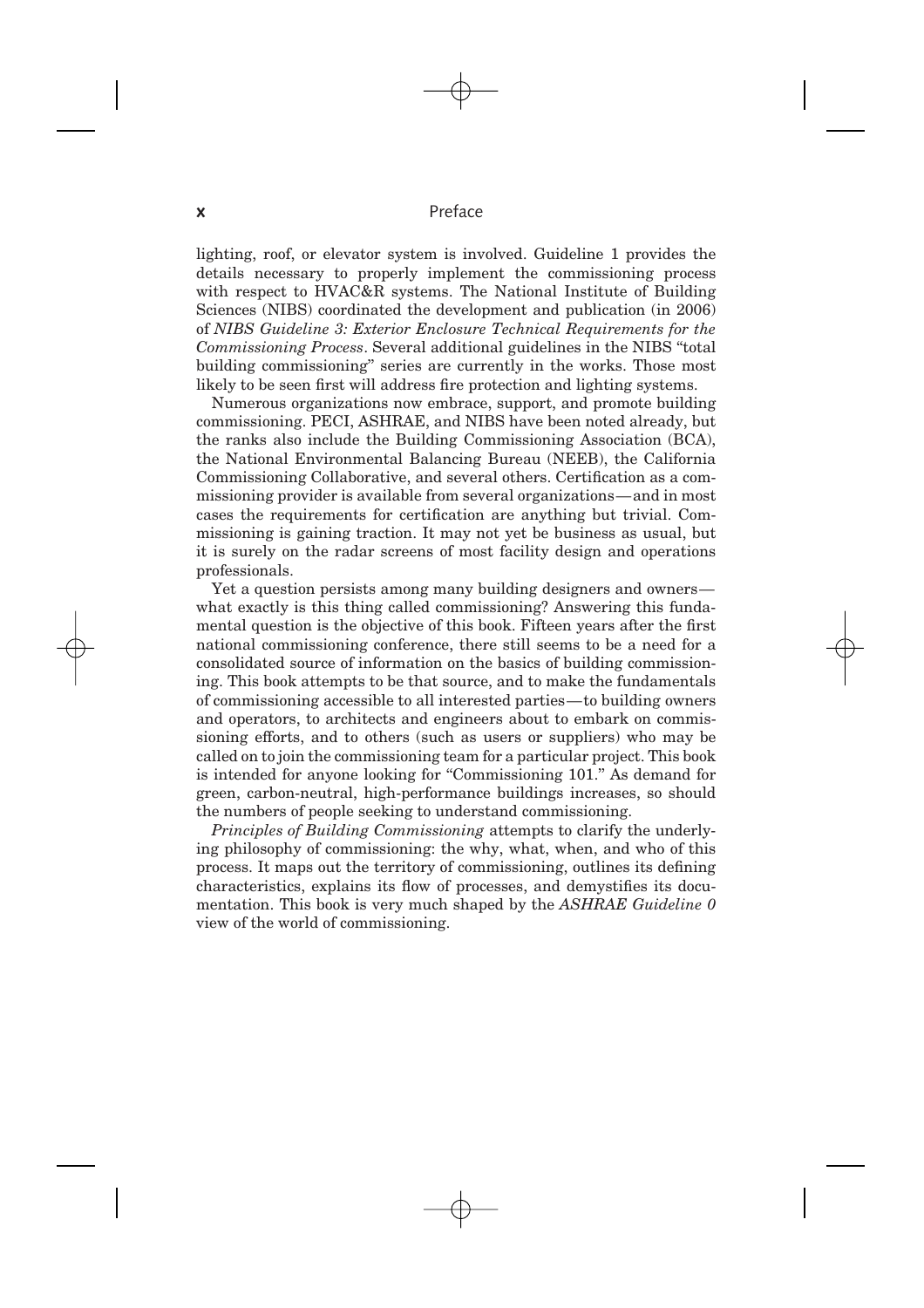### Acknowledgments

I would like to gratefully acknowledge the following for their contributions to this book. Chronologically, first is Portland Energy Conservation, Inc. (PECI). Attending the PECI-organized Second National Conference on Building Commissioning opened my eyes to the irrefutable logic of commissioning as a way to improve the performance of buildings. Several months before the conference I was sent to Portland to scope out PECI and see if the Florida Design Initiative (FDI) should invest in the conference as a major sponsor. My visit was also surely a chance for PECI to scope out FDI as a potential collaborator. Luckily, all went well, and the rest is history. FDI provided major support for three of the first five national conferences. PECI is still doing outstanding work in commissioning and energy. Thanks for being an inspiration.

Second, chronologically, is the *ASHRAE Guideline 0* (and generally overlapping Guideline 1) project committee. Sitting in on committee meetings over the course of what seems like a decade (and, in fact, was close to being so) was like getting a graduate degree in commissioning. The committee members are amazingly knowledgeable and were exceptionally willing to share that knowledge— investing huge amounts of time in a totally volunteer effort. They were a fantastic group to work with, to boot. Thanks for your collective wisdom.

Third, chronologically, are the several commissioning providers who contributed freely of their time and wisdom through the interviews interspersed throughout the book. In alphabetical order these valuable contributors are:

Thomas E. Cappellin, Hanson Professional Services, Inc. Tim Corbett, Social Security Administration H. J. Enck, Commissioning & Green Building Solutions Tudi Haasl, Portland Energy Conservation, Inc. Kristin Heinemeier, Western Cooling Efficiency Center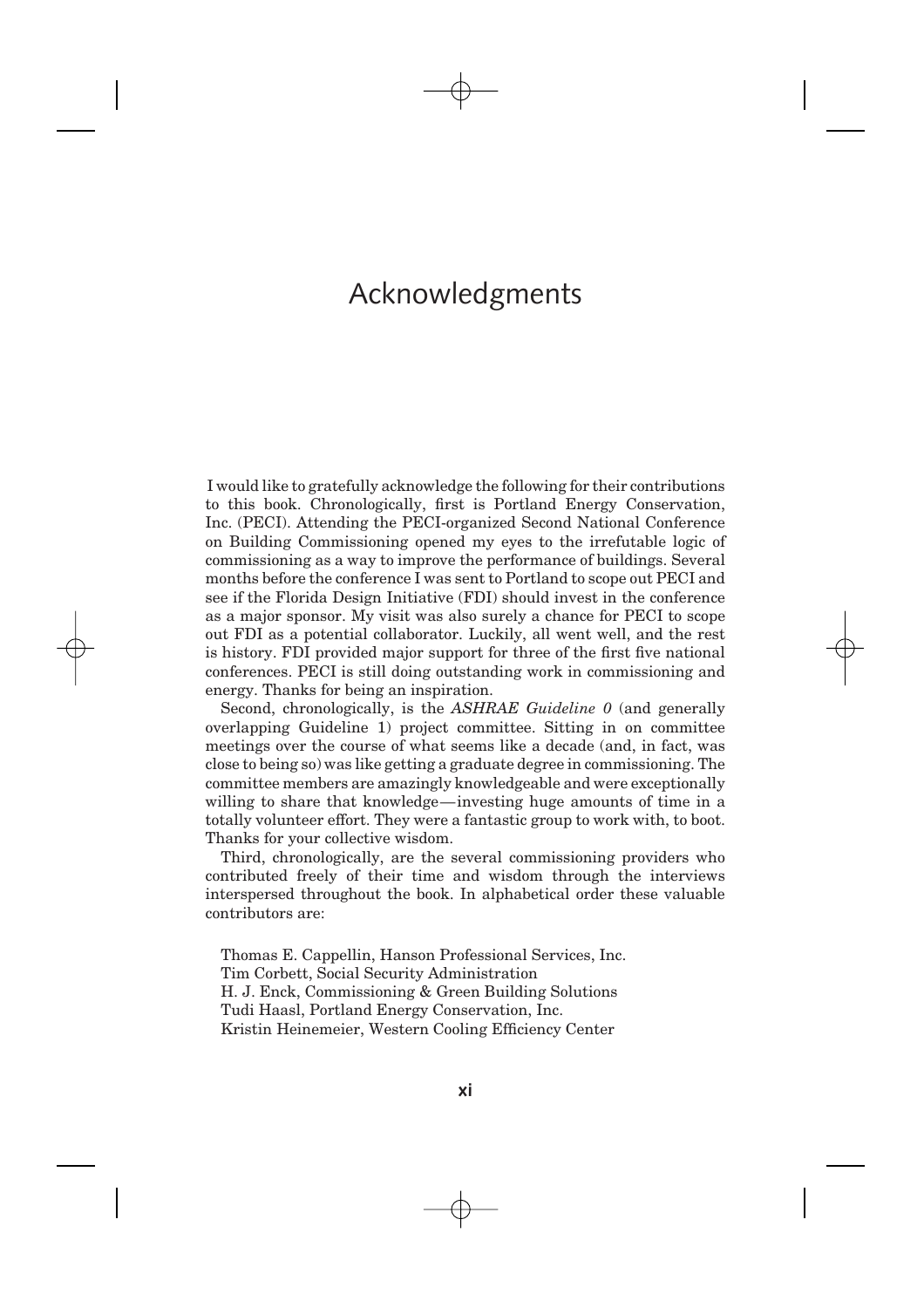### **xii** Acknowledgments

Jere Lahey, Department of Management Services, State of Florida (interviewed by Wayne Dunn) Jeff J. Traylor, EMCOR Government Services

Fourth, chronologically, is the John Wiley & Sons development and production team—headed by acquisitions editor Jim Harper. Thanking one's editor for patience and encouragement is a bit cliché, but in the case of this book is absolutely on target. Patience and persistence were assuredly valuable commodities. Thanks also go to copy editor Cheryl Ferguson and production editor Nancy Cintron. All have made an inherently difficult process substantially less so.

Lastly, and definitely not in chronological order, I must and do thank my family. Your support and encouragement have allowed me to essentially work way beyond the limits of what would normally be considered reasonable, without too much guilt. Carol, Michael, Tasha, Nikki, and Kelsey—thank you immensely.

> Walter Grondzik, PE Architectural Engineer Muncie, Indiana / Tallahassee, Florida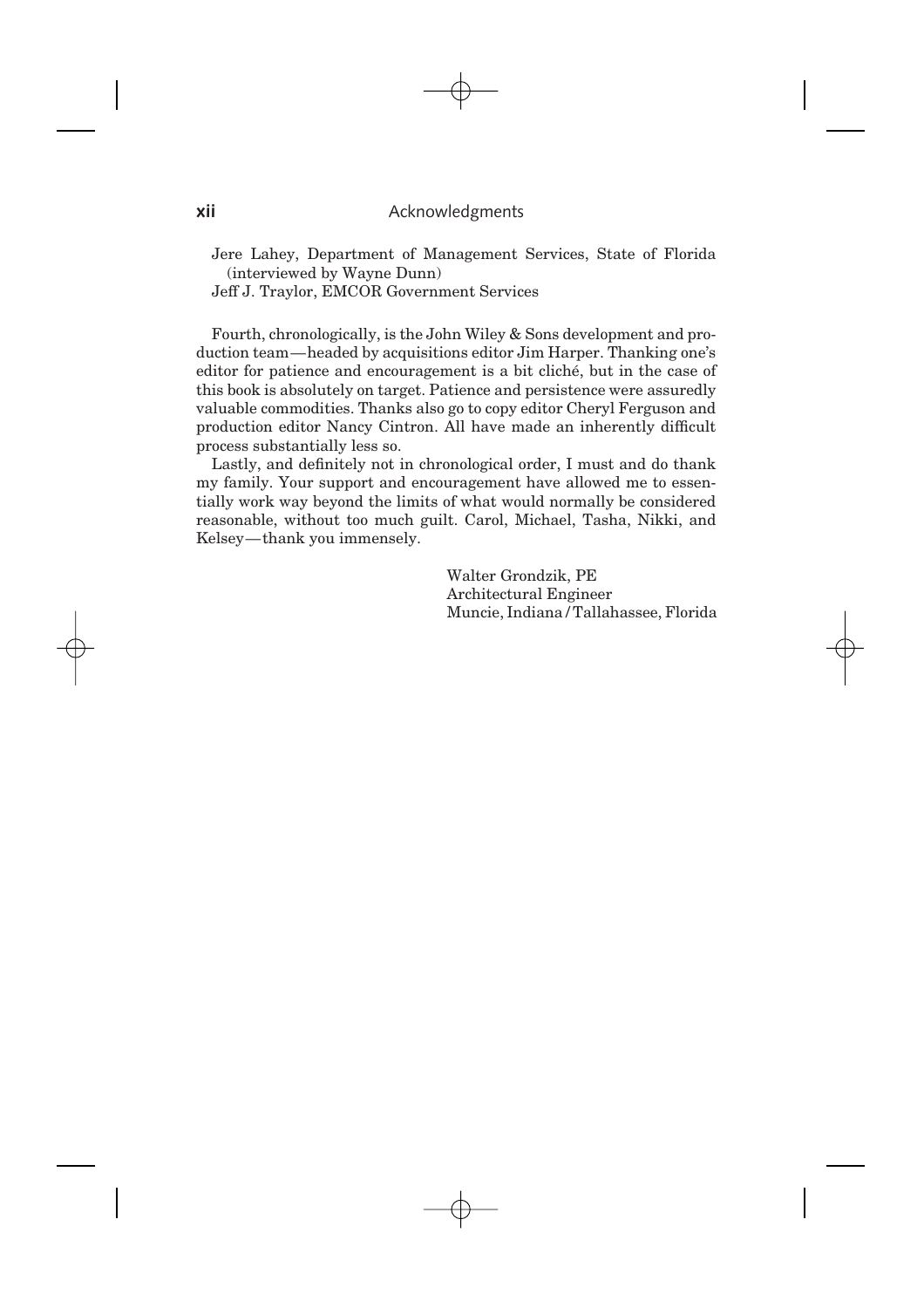### **Chapter 1**

### What Is Commissioning?

### BUILDING COMMISSIONING

*Building commissioning* is simply a means of ensuring that a building owner gets the quality of facility that is expected and deserved. The word *simply* is, however, deceiving. Although the concept of commissioning is straightforward, the building commissioning process can be complex, involve numerous and continually changing players, and span the full life of the building delivery process. The purpose of this book is to describe the principles behind building commissioning and to present commissioning practices that have proven successful.

Although it may seem ridiculous to suggest that building owners are consistently not getting what they want (and often not even what they have paid for), evidence repeatedly and overwhelmingly proves otherwise. Examinations of just-occupied buildings—of all types, in many states and countries, with a variety of design/delivery systems—repeatedly reveal equipment and assemblies that are installed improperly (or were not even installed), equipment and systems that do not (and often cannot) work properly, and situations that increase energy costs, decrease building operational life, and sometimes imperil occupant health and well being.

This should not be surprising, in that the typical building is a one-off creation. Components and parts are assembled in ways that have generally been tried before, but are nonetheless specifically unique. Even if the combinations of elements are not unique, the assemblers and assembly conditions often are. That is the precise purpose of the conventional design/construction process—to meet defined needs in the context of a

*Principles of Building Commissioning* Walter T. Grondzik Copyright © 2009 by Walter T. Grondzik.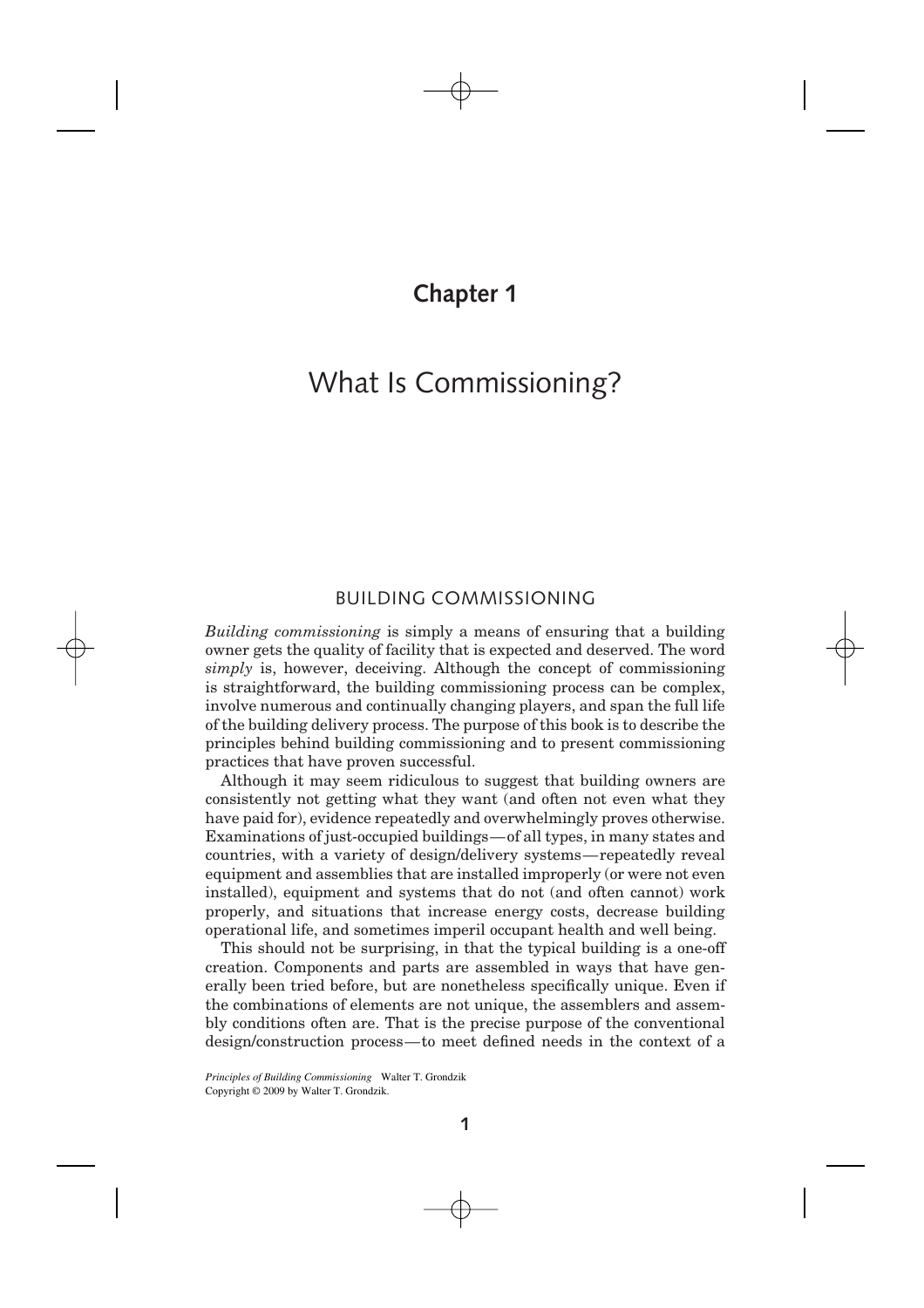unique site, timeline, and budget. There should be no serious expectation that a building created in this manner would work flawlessly on occupancy without some observation, testing, and tweaking of systems and assemblies. Nevertheless, owner after owner somehow expects his/her building to work well by initiating a process that does not include insightful review, testing, and adjusting. This is silly.

Extended warranties are one of the most common accessories purchased by automobile buyers. An extended warranty is essentially an insurance policy that helps ensure that the vehicle will work as expected and intended without unbudgeted and unjustified expense. This insurance is commonly and readily purchased for a mass-produced product that has undergone extensive testing and quality control procedures—and one that involves a fraction of the investment in a typical building.

Owners should view commissioning as the conceptual equivalent of an extended warranty for their buildings—remembering that these are buildings that are not mass-produced and often have seen little in the way of formal quality control. Carrying this analogy a step further, ongoing building commissioning is the equivalent of scheduled maintenance for a car; a way of avoiding unpleasant surprises that deprive an owner of effective use of his/her car (building) and/or require unplanned emergency repair and remediation costs.

The idea of the navy commissioning its ships is often used an example of building commissioning. This is partially true, with sea trials (the validation process) preceding ''commissioning'' (formal acceptance into the fleet). Quality control for shipbuilding is typically independent of (although related to) the performance validation activity. The movie image of ship commissioning is also more dramatic—"I don't care what the pressure gages say, Mr. Roberts, give me 35 knots now!''—than the typical building commissioning experience. Yet the idea is precisely the same; it makes infinitely more sense to detect problems or failure in a trial run conducted on your own terms than in a crisis (a battle, in the case of the ship, or a building occupied by 1,200 highly paid and previously productive professionals).

One way to view commissioning is to consider it as a partial step toward integrated practice. In an integrated practice, disciplinary boundaries and walls around project phases are broken down such that all participants are working seamlessly toward a common goal, without the communication gaps and suspicions that can arise from the conventional design-bid-build approach (Elvin 2007). The commissioning process, and more specifically, the commissioning team, can act as an effective project integrator during the transition to fully integrated practices.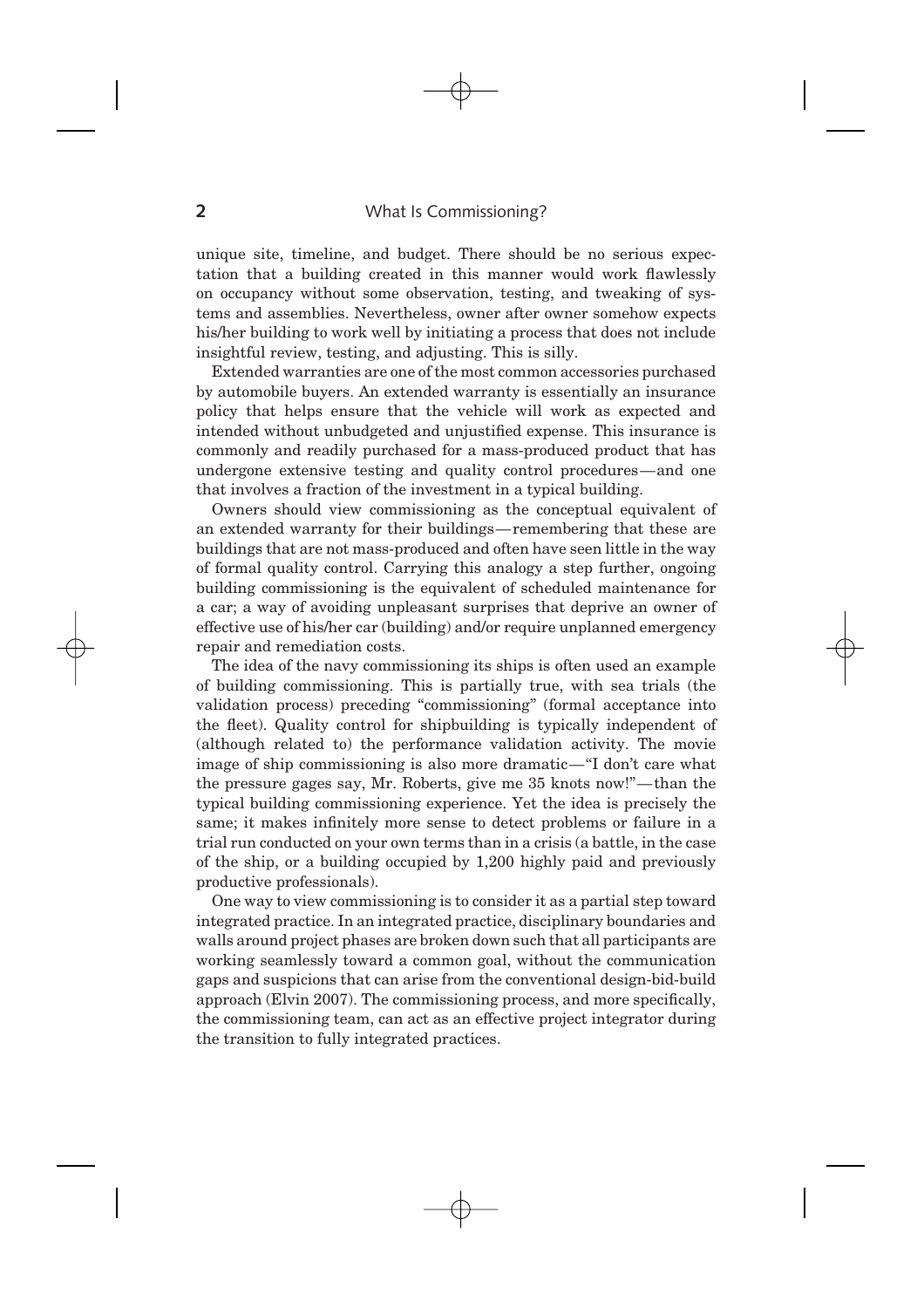### THE BUILDING ACQUISITION PROCESS

As will be described in the next chapter, commissioning is a process that parallels and integrates with the conventional design-construct-occupy process for buildings. Although there are several important and common variations of this process, the conventional design-bid-build approach will be the basis for discussion in this book. The principal phases in this process are shown in Figure 1.1. These are the building acquisition phases identified by *ASHRAE Guideline 0: The Commissioning Process* (ASHRAE 2005).

The acquisition process for a new building consists of a sequenced series of activities intended to provide a facility that meets the owner's needs. During the *predesign phase* of the process, these needs are identified, honed, and documented. Historically, the result of this phase is an owner's program (or brief) that becomes the foundation for design efforts. Such a program may be developed solely by the owner, by the owner in cooperation with a programming specialist, or by the owner in conjunction with the design team. An incomplete or inaccurate program will lead to an incomplete or partially functional building. Incomplete programs may



Figure 1.1 Phases in the conventional designconstruct-occupy sequence for a building project.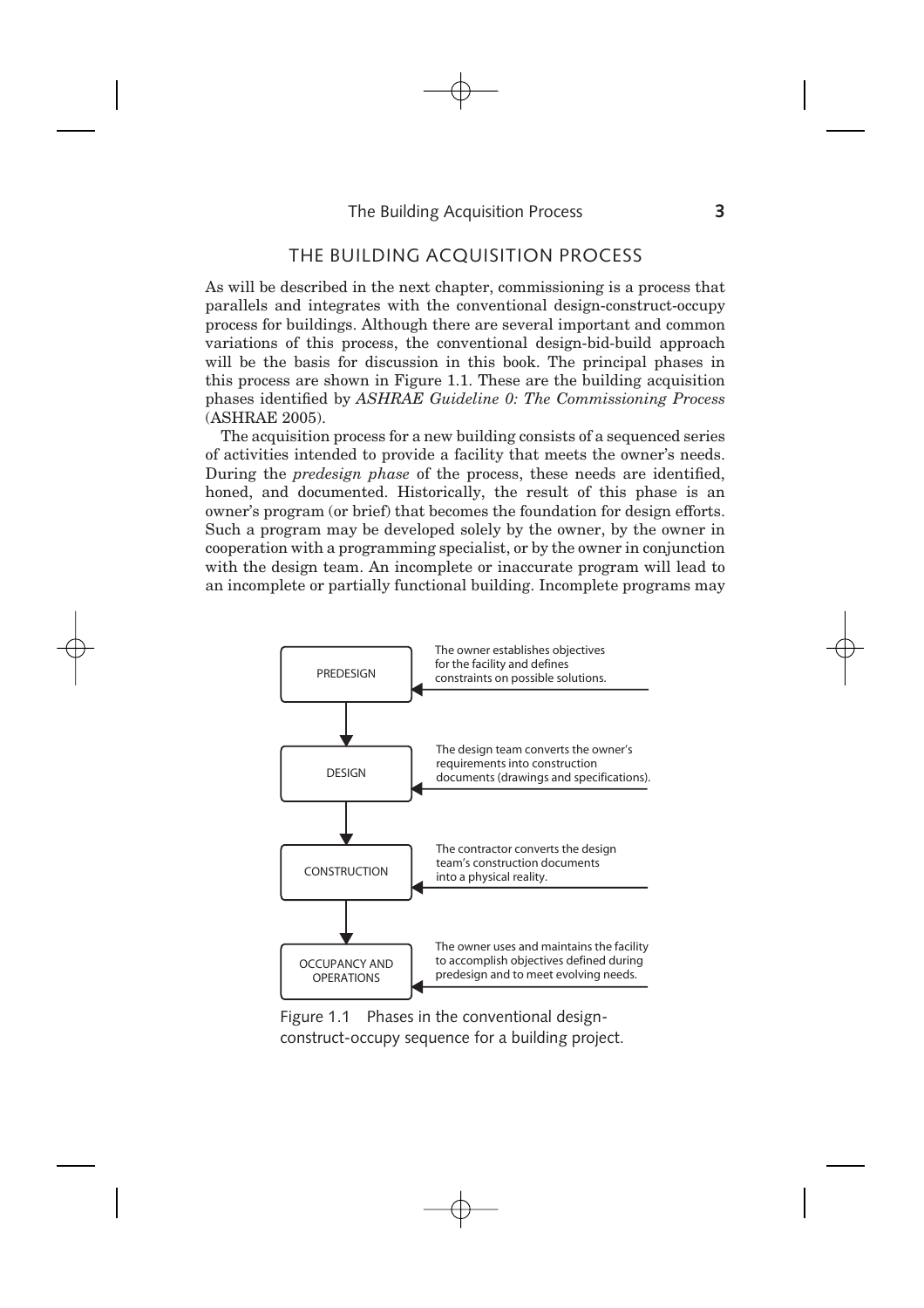involve either missing spaces (too few offices or conference rooms) or incompletely defined spaces (classrooms without audiovisual capabilities, with no flexibility for evolving functions, and the like). Serious ambiguity regarding the intended quality of a space or facility is common in many owners' programs.

During the *design phase*, the design team (architects, engineers, and often specialists) attempts to convert the owner's program into plans and specifications (construction documents) for a facility that will reflect the needs and desires outlined in the program. Budget and schedule are often overriding constraints. The extent of communication between the owner and the design team during the design phase can vary greatly from project to project. The intent of this phase is to prepare contractually binding documents that can be successfully used to convert an idea into a physical reality. During the course of design development, thousands of decisions will be made based on hundreds of assumptions, calculations, and precedents. The design team's values and desires will be superimposed on those of the owner. Decisions made during design will affect both the constructability and operability of a facility.

During the *construction phase*, a contractor attempts to convert the construction documents into a physical entity. Although the contractor usually contracts with the owner, the contract is to execute the design team's documents. The owner is free to ask that changes to the drawings and specifications be made to accommodate second thoughts or evolving needs—but such changes typically come at a substantial cost in time and money. The contractor's values and desires will be superimposed on those of the owner (as filtered through the design team). It is not unusual to see adversarial relationships between the design team and the contractor creep into the construction phase, often as a result of varying interpretations of the construction documents and differing opinions regarding the expected quality of materials and workmanship. Communications between the contractor and design team can vary widely from project to project, as can the extent of observation of the construction process by the designer.

*Occupancy and operations* is an extensive phase wherein the facility is complete and is used, ideally, as originally envisioned in the owner's program. The value and utility of the facility is maintained or enhanced through owner decisions regarding maintenance, operations, and remodeling. Decisions made during the design and construction process can dramatically affect the maintainability and usability of a facility, although such implications are often not obvious to the owner during the predesign phase or made clear to the owner during the design phase. Substantially more investment may be required to operate and maintain a facility across its life span than was required to obtain the facility. It is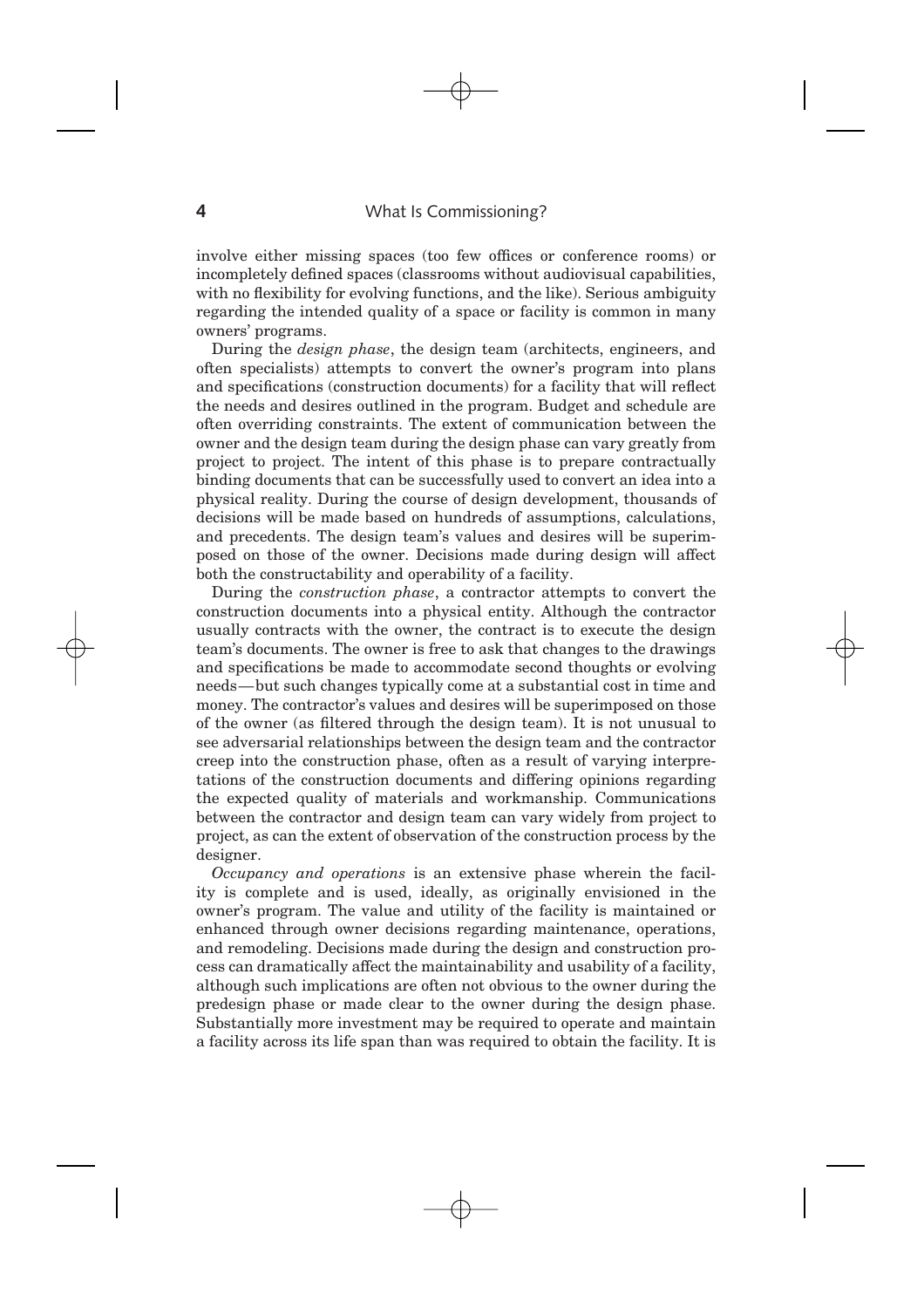### The Building Acquisition Process **5**



Figure 1.2 Each phase of the design-constructoccupy process can lead to problems for a building owner.

not unusual to find less guidance given a building owner about operations and maintenance than is provided to the typical new car buyer.

Figure 1.2 summarizes some of the many glitches that can—and often do—occur within the individual phases of the design-construct-occupy process. Although it is useful to identify these separate phases, the complete building acquisition process involves all the phases linked into a continuous (or nearly so) sequence. Glitches can also occur in the transition from one phase to another, as suggested in Figure 1.3. A well-developed owner's program may not be clearly transmitted to the design team—or key members of the team (e.g., consulting engineers) may never see the program. The design team's solution may be inadequately conveyed to the contractor (through poor drawings, ambiguous specifications, or last-minute changes in subcontractors). It is common that the handoff of building from contractor to owner is done with very little usable supporting information—for example, where do I get replacement lamps, and how do I reach the fixtures?

The facility acquisition process is essentially a relay of information from the owner back to the owner—with many intervening parties and contracts, and usually substantial intervening time. There is simply too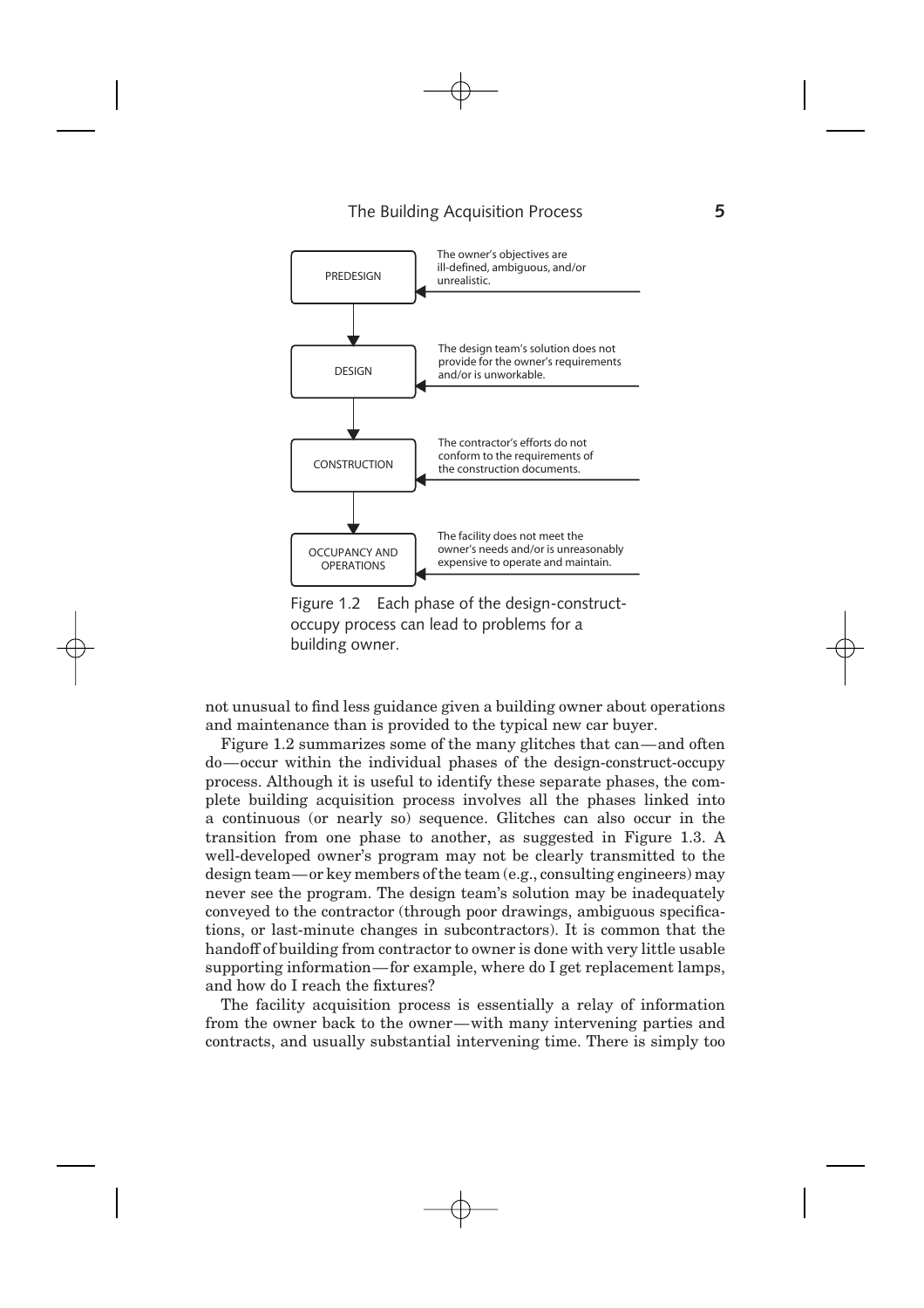

Figure 1.3 Poor coordination between phases of the design-construct-occupy process can lead to problems for a building owner.

much that can go wrong in the process to trust to luck. Experience also shows that too much can go wrong to trust design team and/or contractor assurances that commissioning is ''already being done, but under a different name," or that "commissioning will just cost you money and slow things down.'' The sidebar provides examples of some of the things that have been found wrong in reasonably simple buildings that were not commissioned. Such situations are legendary.

### **Who Needs Commissioning?**

One of the most telling arguments for building commissioning came out of a Florida Solar Energy Center study of uncontrolled airflow in buildings (Cummings et al. 1996). A large number of small commercial buildings (medical office, strip mall, etc.) were carefully investigated to see how critical an issue unintended air flow (leakage) might be in such buildings. The results were amazing. Of the 70 buildings investigated, 69 were found to have some defect or flaw that would permit uncontrolled airflow.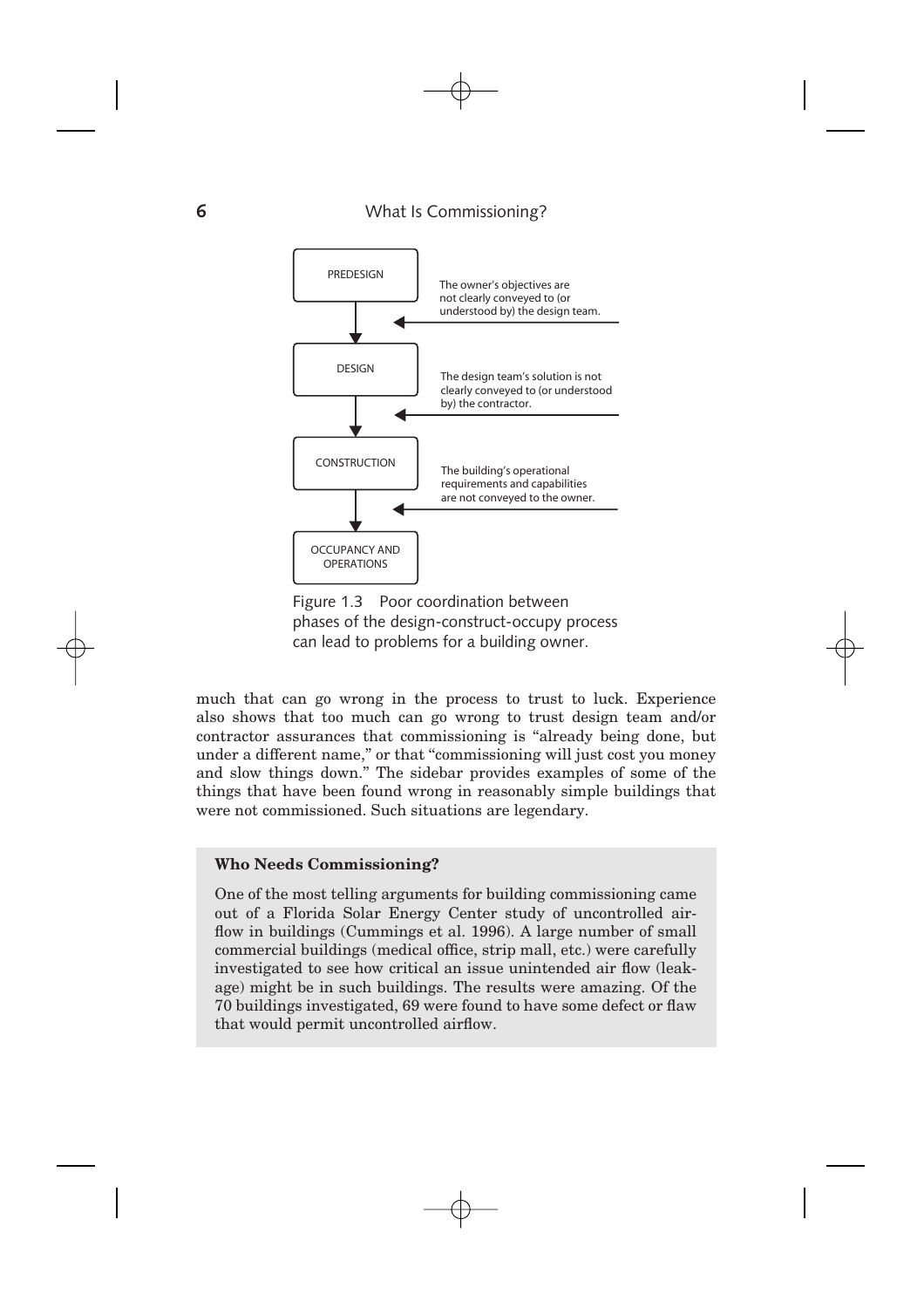These were not just subtle flaws detectable only by trained scientists. Included were problems such as toilet exhaust fans dumping air into return air plenums, no ceiling/roof insulation (where there should have been), vapor retarders that did not continue above suspended ceilings, fans running backward, and gaps between sections of ductwork. Interestingly, none of the problems seemed to be obvious enough to raise preinvestigation concerns on the part of owners/occupants. Most of the problems, however, increased energy usage and/or decreased comfort day after day after day. Many of the problems would most likely lead to indoor air quality problems such as mold/mildew growth.

Two telling extracts from the report suggest the nature of problems commonly encountered in real-life buildings:

Consider two examples of duct leaks that were occurring in the outdoor air ductwork in one recently tested commercial building. In one case, an outdoor air duct on the first floor stopped short of the grille at the exterior wall of the building leaving a 2 inch gap. As a consequence, about 75% of the ''outdoor air'' was actually being pulled from the building. In the other case, outdoor air ducts went from two second floor air handlers to panels in exterior walls where there were supposed to be exterior outdoor air grilles. However, there were no grilles—just a solid brick wall!

In one case, a government office *...* located next to a cocktail lounge experienced air quality problems, including tobacco smoke and smells of cleaners resulting from air transport between units. Above the suspended t-bar ceilings, the ceiling spaces are well connected to each other by openings in the fire wall that totaled over 30 square feet in size. In addition, the bathroom exhaust fans from the bar discharged into the ceiling space of the office. Once in the ceiling space, air contaminants were transported into the office space by means of large return leaks.

Such findings of defects in existing (and often relatively new) buildings have been replicated in study after study. Who needs building commissioning? Most owners need building commissioning.

### WHAT BUILDING COMMISSIONING IS AND IS NOT

Building commissioning is essentially a communication and validation process that begins as early in the building acquisition process as possible and continues through owner occupancy. There is no magic involved with commissioning. Communication is the key to success on any multiphase project involving literally hundreds of decision makers and spanning several months to several years. The commissioning process facilitates well-documented communication among owner, designer, contractor, and operator. This may seem trivial, but its value is inestimable.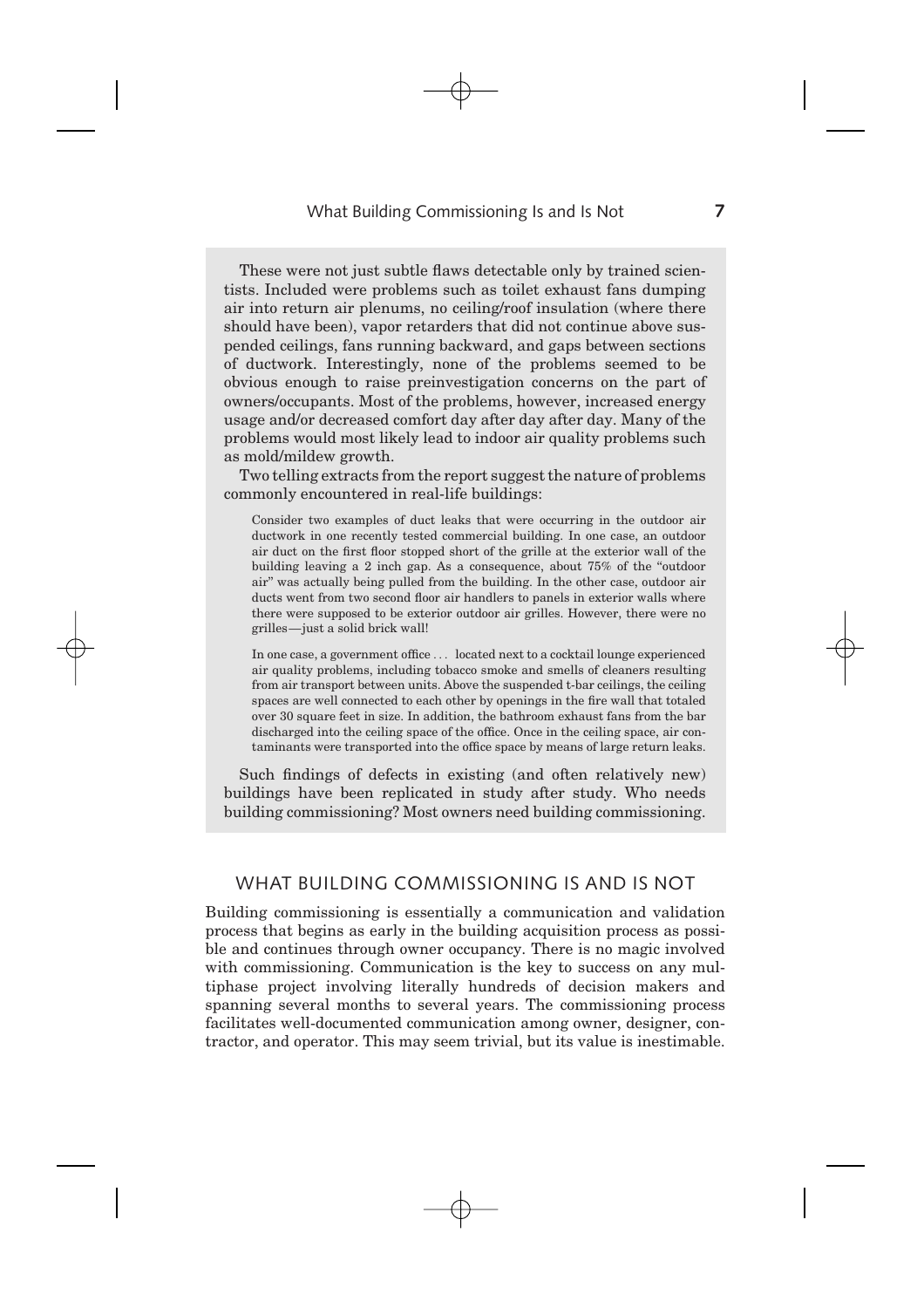Validation is the second key element of the commissioning process. Rather than assuming that things are as they should be, selected decisions, assemblies, equipment, and operations are tested (conceptually and/or physically) to ensure that they meet the needs and expectations of the owner.

Obviously, commissioning involves more than these key aspects, and the details will be presented in subsequent chapters. In a nutshell, however, commissioning consists of communicating requirements and expectations and verifying that they are met by the various parties to the building acquisition process.

Commissioning is not an additional phase of a project. Commissioning is not an isolated testing event. Commissioning is not TAB (testing, adjusting, balancing). Commissioning is not equipment start-up. Commissioning will likely involve TAB, equipment start-up, and testing of various types, but these are just a part of the larger whole of the commissioning process as it occurs throughout all phases of a project.

### WHAT BUILDING COMMISSIONING CAN DO

Properly executed, building commissioning begun during predesign should consistently be able to do the following:

- Help clearly define an owner's project needs and expectations.
- Validate design solutions against defined owner requirements.
- Reduce change orders brought about by poor communication.
- Verify (before occupancy) that key building components work as intended.
- Provide appropriate training for building operating personnel.
- Provide useful project documentation at owner takeover.
- Provide benchmarking of building performance for ongoing effective and efficient operation and maintenance.

### WHAT BUILDING COMMISSIONING CANNOT DO

Building commissioning is not a replacement for the conventional building acquisition process—it is a supplement to that process. As a result, commissioning should not be expected to do the following:

- Make up for ill-conceived project objectives and expectations.
- Make up for an inadequate design and/or construction budget.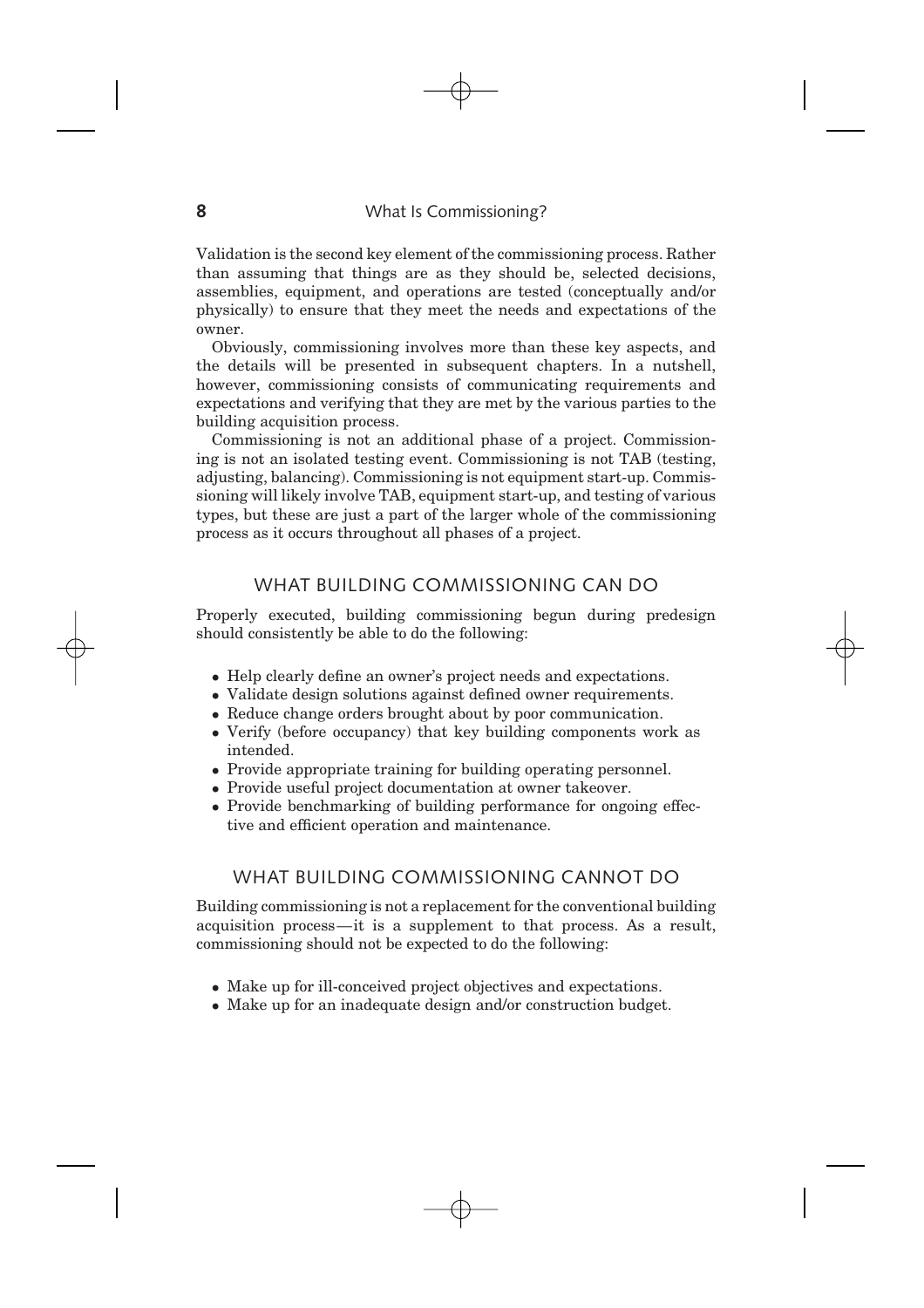- Design a building or systems in lieu of the design professionals of record.
- Construct a building in lieu of the contractors of record.
- Repair major problems and deficiencies with systems or equipment.
- Operate or maintain a building.
- Correct project-long problems through last-minute intervention at the end of construction.

### TOTAL BUILDING COMMISSIONING

Building commissioning has generally been viewed (at least historically) as being applied primarily to mechanical systems (especially HVAC) and perhaps electrical systems. This mental bounding of the scope of commissioning to dynamic systems has limited its potential usefulness in providing verified quality for building systems and assemblies. The idea of *total building commissioning* was developed to overcome this limited view and expand the value of the commissioning process. Total building commissioning does not require or suggest that every element and system in a building is to be commissioned. Rather, it attempts to provide procedures and tools by which nonelectrical/mechanical systems (such as walls, roofs, furnishings) may be commissioned—if so desired by an owner.

The National Institute of Building Sciences (NIBS) is spearheading an ongoing effort to develop guidelines for the commissioning of a range of building systems—including telecommunications, lighting, plumbing, envelope, interiors, and fire-protection systems. Specific guidelines will be developed by cooperating professional associations (such as the National Fire Protection Association and the Building Enclosure Technology and Environment Council). In general, the commissioning *process* (as described herein) will be the same for any system or assembly to be commissioned. Only the details of implementation will vary. The first of the NIBS-developed commissioning guidelines deals with building envelopes (NIBS 2006).

The advent of total building commissioning has generated some debate as to whether a static assembly or component can be ''commissioned.'' This book views commissioning as a quality-control verification and validation process; thus, there is no reason why a generally static element—such as a wall, roof, or partition—cannot be commissioned. Some elements may require great ingenuity in the development of appropriate "tests," but virtually every element has some set of parameters that are often worthy of validation during design and verification following installation. This is the fundamental intent of building commissioning.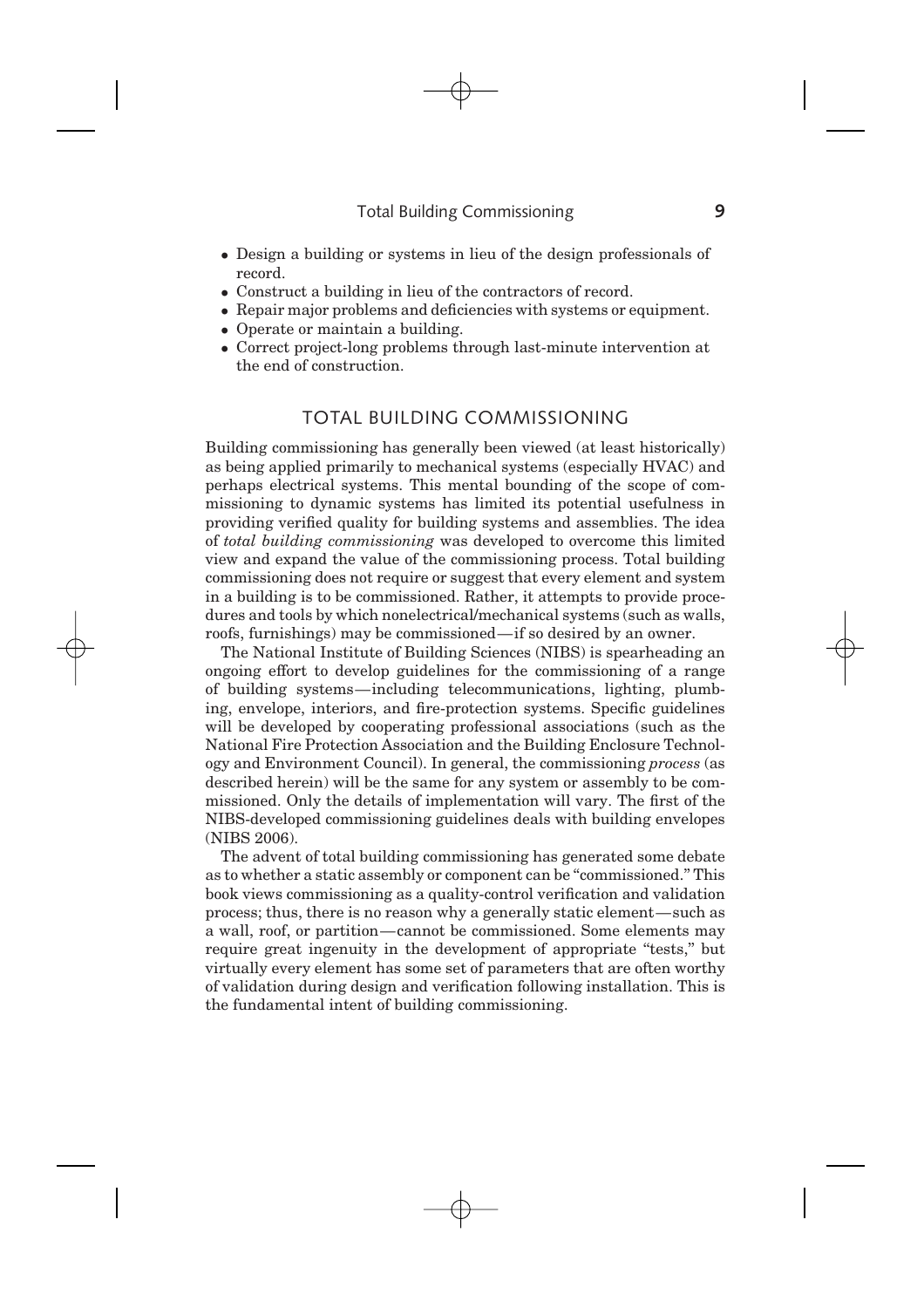### **INTERVIEW**

#### **Views on the Commissioning Process**

### **Tudi Haasl, Senior Technical Advisor, Portland Energy Conservation, Inc., Portland, Oregon**

Q. As a long-term promoter of building commissioning, how would you describe the landscape for commissioning services today (as opposed to, say, 10 years ago)?

*A. The landscape has changed dramatically. There is much more demand for both new and existing building commissioning. This is due, in part, to building owners' desire to be ''greener.'' The U.S. Green Building Council's Leadership in Energy and Environmental Design (LEED) Green Building Rating System includes some requirements for commissioning, and this has driven the market to some extent. Some states are requiring commissioning for their public buildings in an effort to meet executive mandates. Market transformation is happening at a rapid rate due to high energy prices and concerns about global warming; thus, commissioning and retrocommissioning are seen as a strategy to help reduce both expenses and environmental degradation. A number of utilities across the country provide incentives to building owners for existing building commissioning—10 years ago, this wasn't in the mix. There is more and more activity and interest in the private sector, especially from large commercial building owners and ''big box'' retailers*.

*The National Conference on Building Commissioning is now a venue where* all *interested parties come together to learn and participate (it's no longer just a commissioning provider conference)*.

Q. What is the most positive thing about today's commissioning environment?

*A. A recognition on all levels—from engineers and building owners to maintenance service providers and building operators—that there is great value in commissioning, leading to opportunities to obtain and provide better service for the built environment. There is a trickle-down effect happening to some degree. Maintenance service contractors are looking for ways to improve their offerings; they see value in doing building tune-up activities (targeted or focused commissioning) that lead to energy cost savings for their customers. They are beginning to include operational checks in their contracts, as well as the usual maintenance checks*.

Q. What is the most negative thing about today's commissioning environment?

*A. The greatest concern in the midst of all this commissioning demand is getting well-trained, ethical commissioning providers into the field so commissioning doesn't become watered down or be seen as a barrier to find a way around. Lack of a solid infrastructure has always been a*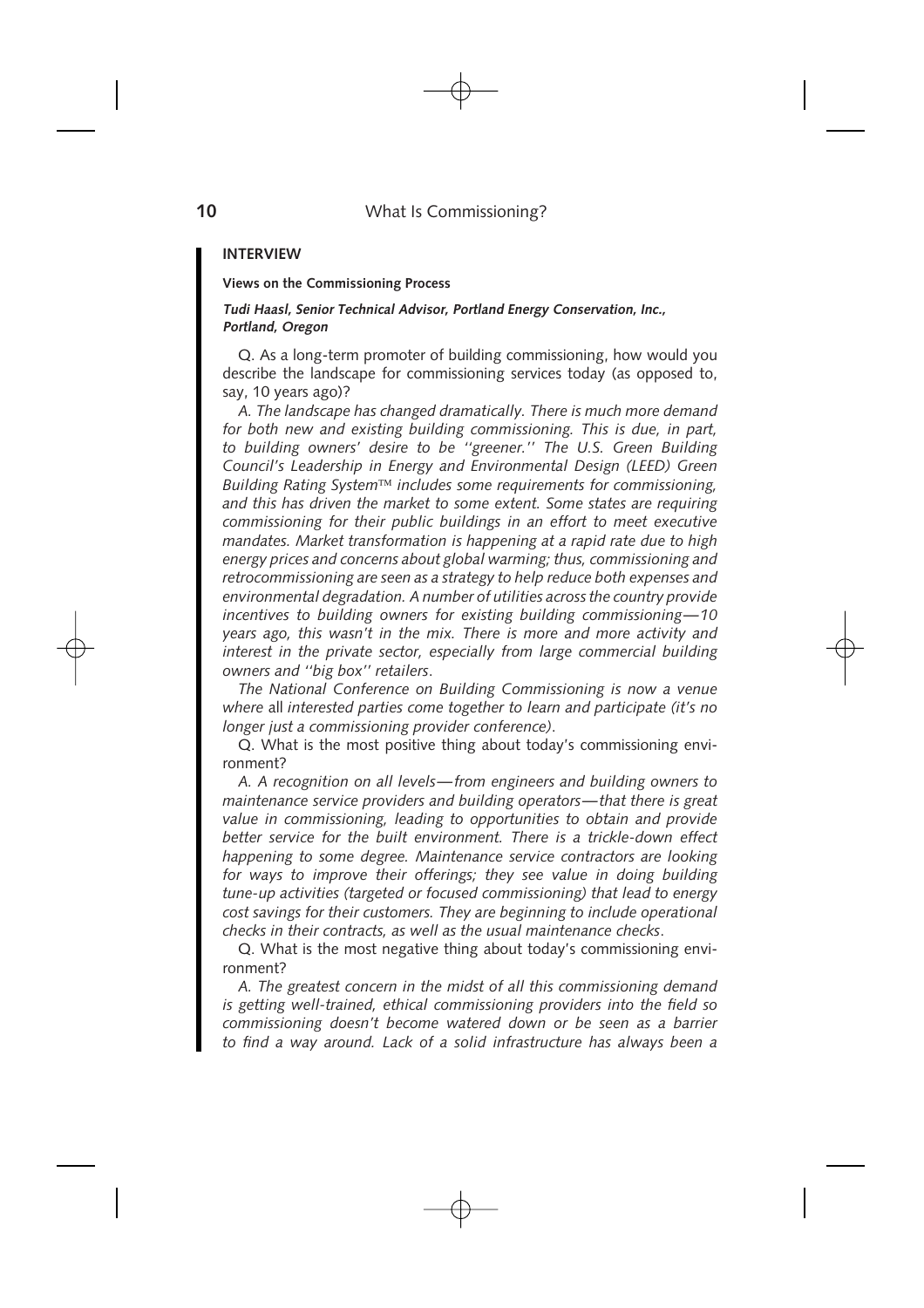*concern, but is now more important than ever. Also, several entities are now providing certifications with different levels of rigor. This is confusing to those market players who are in the position of purchasing services*.

Q. What seems to be the biggest misperception regarding commissioning among owners?

*A. Some of the same misconceptions exist today that have existed since the beginning. It's too expensive; I thought I was already paying for this; It's just another layer that will cost me more money, etc*.

Q. What seems to be the biggest misperception regarding commissioning among design professionals?

*A. Excellent, high-end design firms understand the importance of testing their designs and are usually good at commissioning. They do it themselves and see it as a part of the whole effort and a service to the customer. However, in this quick-turn-around and low-budget environment, commissioning can be seen as a barrier for designers. We are still up against difficulties in getting commissioning in during the design phase of new construction. Even LEED for New Construction has fragmented the process (the very process that, by definition, is a process of integration) by making ''Design Phase Commissioning'' a choice (extra point) instead of making it a requirement*.

Q. What seems to be the biggest misperception regarding commissioning among contractors?

*A. It's going to hold things up and cost us a lot of money*.

Q. What do you recommend as a means of breaking the ice on commissioning for the novice owner?

*A. Establish a relationship with a trusted provider—get recommendations from peers. Know what economic resources are out there, such as utility programs. Do your homework. Understand what the commissioning deliverables should be and look like—several are listed on the California Commissioning Collaborative Web site* (www.cacx.org) *for both new and existing building commissioning. There is a new guide available for building owners interested in retrocommissioning that was funded by EPA, called ''A Retrocommissioning Guide for Building Owners.'' Check* www.peci.org/CxTechnical/resources.html *for the top five resources (the EPA-funded guide is among them). Stay involved and in the driver's seat*.

*Understand what strategies will be put in place so that the benefits from the commissioning process last. Ultimately, it's about getting persistence*.

Q. What developments do you see on the horizon for building commissioning over the next 5 to 10 years?

*A. There should be continued growth in the industry. Commissioning is still not business as usual, but is starting to move in that direction. Maybe in another 10 years it will be. Based on current trends, commissioning*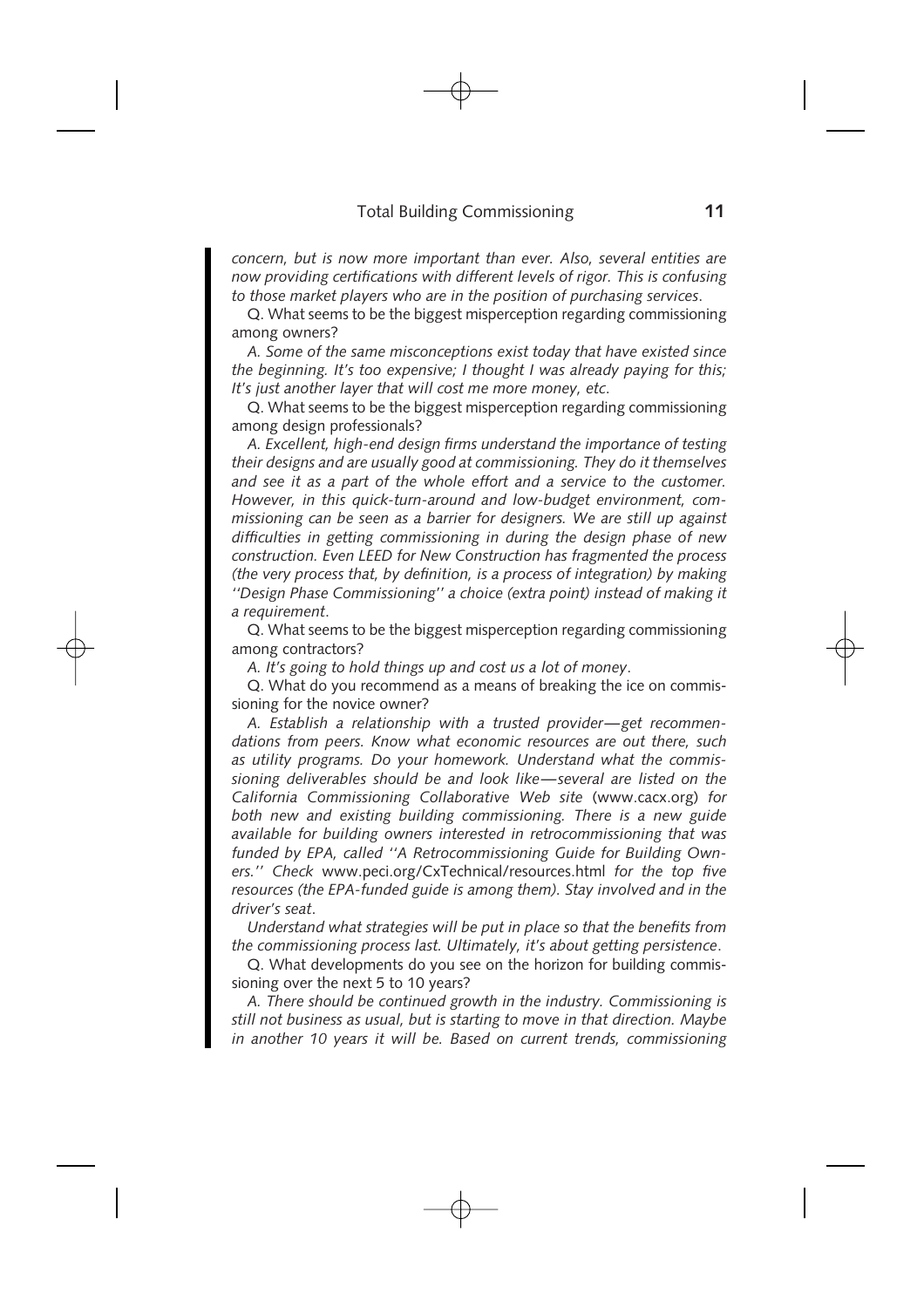*for existing buildings will continue to be a strong focus over the next 5 years as we all struggle with global warming and high energy prices. Persistence tools and strategies will be more in demand, since commissioning benefits may degrade over time, especially without adequate training and documentation. There will be higher interest in and hopefully demand for monitoring- or persistence-based commissioning services. More protocols will be developed for testing low-energy building equipment and installations*.

Q. Do you have any words of wisdom for those newly embarking on the building commissioning process? Or for seasoned professionals?

*A. Know what utility programs are out there so you can leverage them. Get trained in controls and integration issues. Become skilled in doing design reviews and hands-on-testing of equipment and systems. Get tooled up, and have a good set of portable data loggers in your tool kit*.

*Most important is one's EQ, or emotional intelligence quotient. IQ means you can take tests and do well in school in all subjects. EQ is what you need in order to deal with people, resolve conflicts, and keep your ego at bay. It is often overlooked, but positive interpersonal and group interactions are a big piece of a successful commissioning project*.

Q. What are some of the greatest challenges as the commissioning industry moves forward?

A. *The following are important:*

- *Developing a highly trained commissioning provider work force*
- *Continuing to educate owners so that owners will educate each other*
- *Standardizing the commissioning process without jeopardizing creativity and ingenuity*
- *Working more closely with controls contractors to deliver what their products are capable of doing and to increase the quality of documentation for the operating sequences*
- *Getting persistence strategies and tools to be a first thought, not an afterthought*
- *Obtaining more funding for research to measure and verify the benefits of high-quality commissioning efforts*
- *Revising LEED to require, at a minimum, an integrated commissioning process for the building energy-using systems*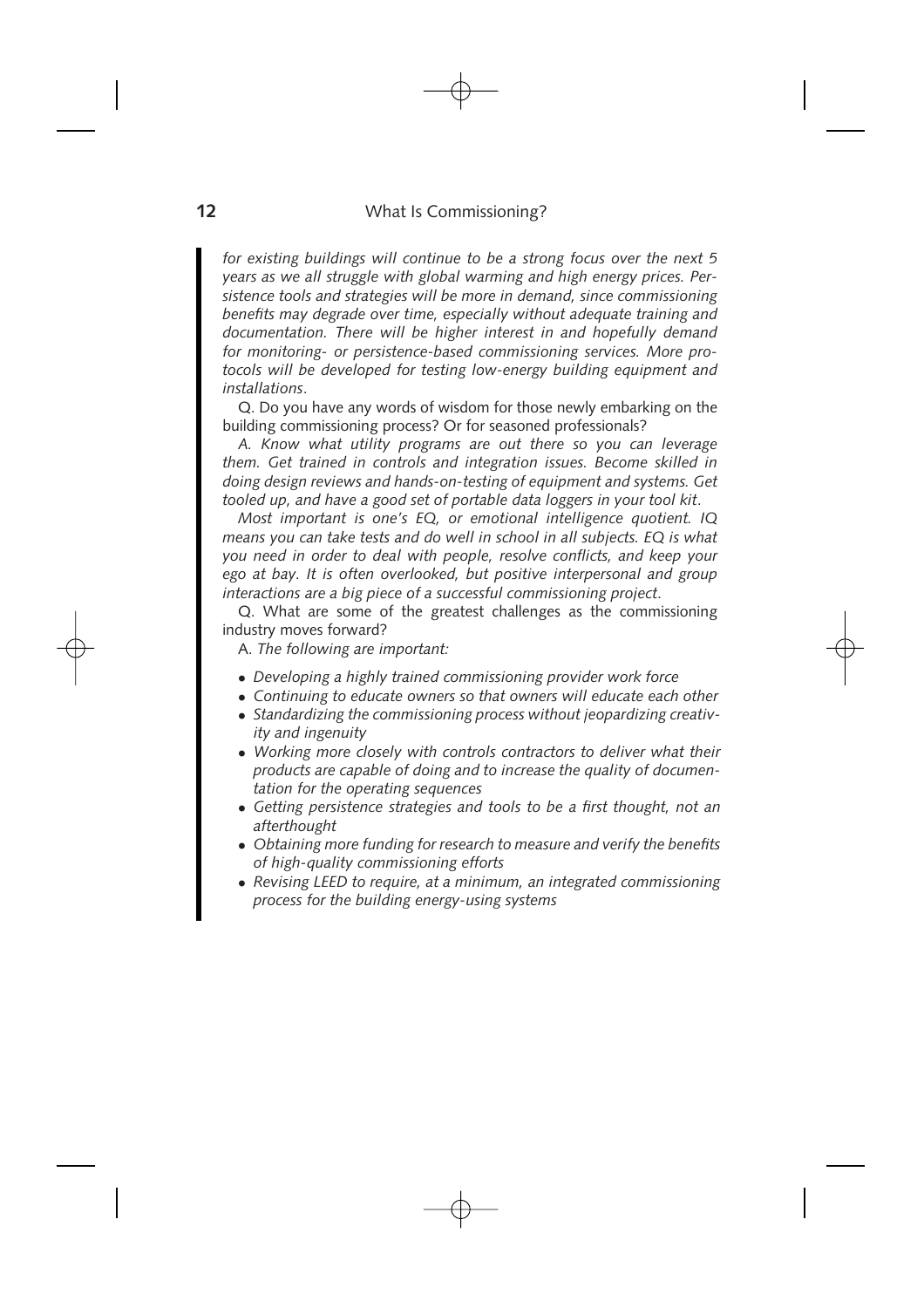### References **13**

### **REFERENCES**

- ASHRAE. 2005. *ASHRAE Guideline 0: The Commissioning Process*. The American Society of Heating, Refrigerating and Air-Conditioning Engineers, Atlanta, GA.
- Cummings, J. et al. 1996. ''Final Report: Uncontrolled Air Flow in Non-Residential Buildings'' (FSEC-CR-878-96). Florida Solar Energy Center, Cocoa, FL.
- Elvin, G. 2007. *Integrated Practice in Architecture*. John Wiley & Sons, Hoboken, NJ.
- NIBS. 2006. *NIBS Guideline 3: Exterior Enclosure Technical Requirements for the Commissioning Process*. The National Institute of Building Sciences, Washington, DC. www.wbdg.org/ccb/NIBS/nibs gl3.pdf.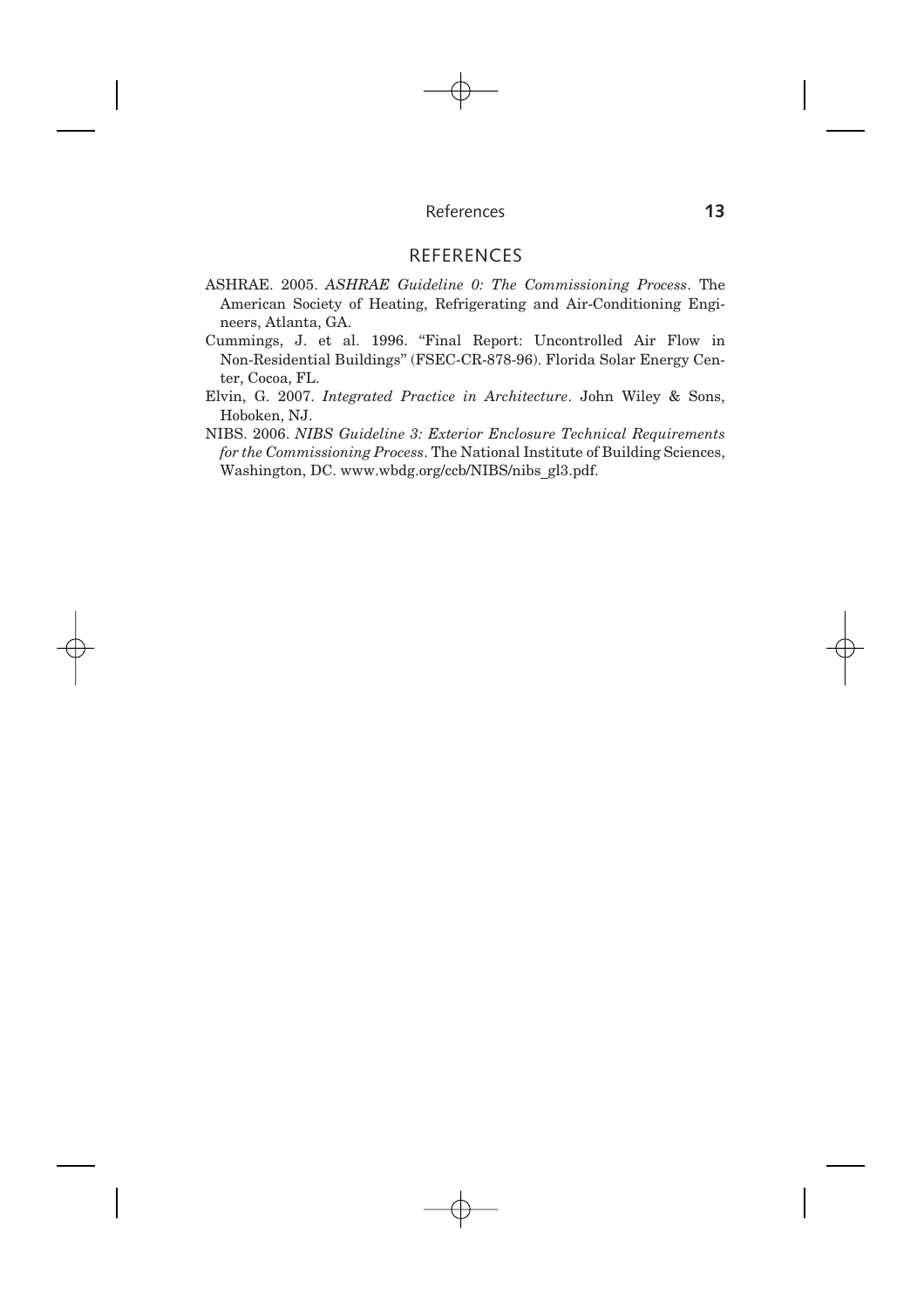### **Chapter 2**

### The Commissioning Process

### COMMISSIONING IS A PROCESS

The concept of building commissioning is simple: Undertake a series of interrelated actions to ensure that a building produced through the design-construct-occupy process actually meets the owner's requirements. These actions typically involve a diverse range of services to minimize unpleasant surprises when the owner assumes control of and begins to operate a facility. Commissioning is not, and cannot possibly be, a week-long special event. Commissioning is not an additional project phase. Commissioning is an ongoing process—a process that parallels and complements the entire building acquisition process. This chapter outlines the commissioning process and is organized around the phases of the building acquisition sequence identified in Chapter 1. Subsequent chapters will focus on specific activities that make up the commissioning process.

There is no single "right way" to undertake commissioning. The commissioning process should shift, adjust, and adapt to each project's needs and context. Nevertheless, there are certain attributes that clearly define commissioning and set it apart from other quality-control procedures, professional services, and design/construction activities. This chapter attempts to identify these key attributes—elements that should be included in commissioning for any project. This view of the commissioning process is in accord with *ASHRAE Guideline 0: The Commissioning Process* (ASHRAE 2005). Customizing the details of the commissioning process to best fit a specific project is the responsibility of the owner and the commissioning authority.

*Principles of Building Commissioning* Walter T. Grondzik Copyright © 2009 by Walter T. Grondzik.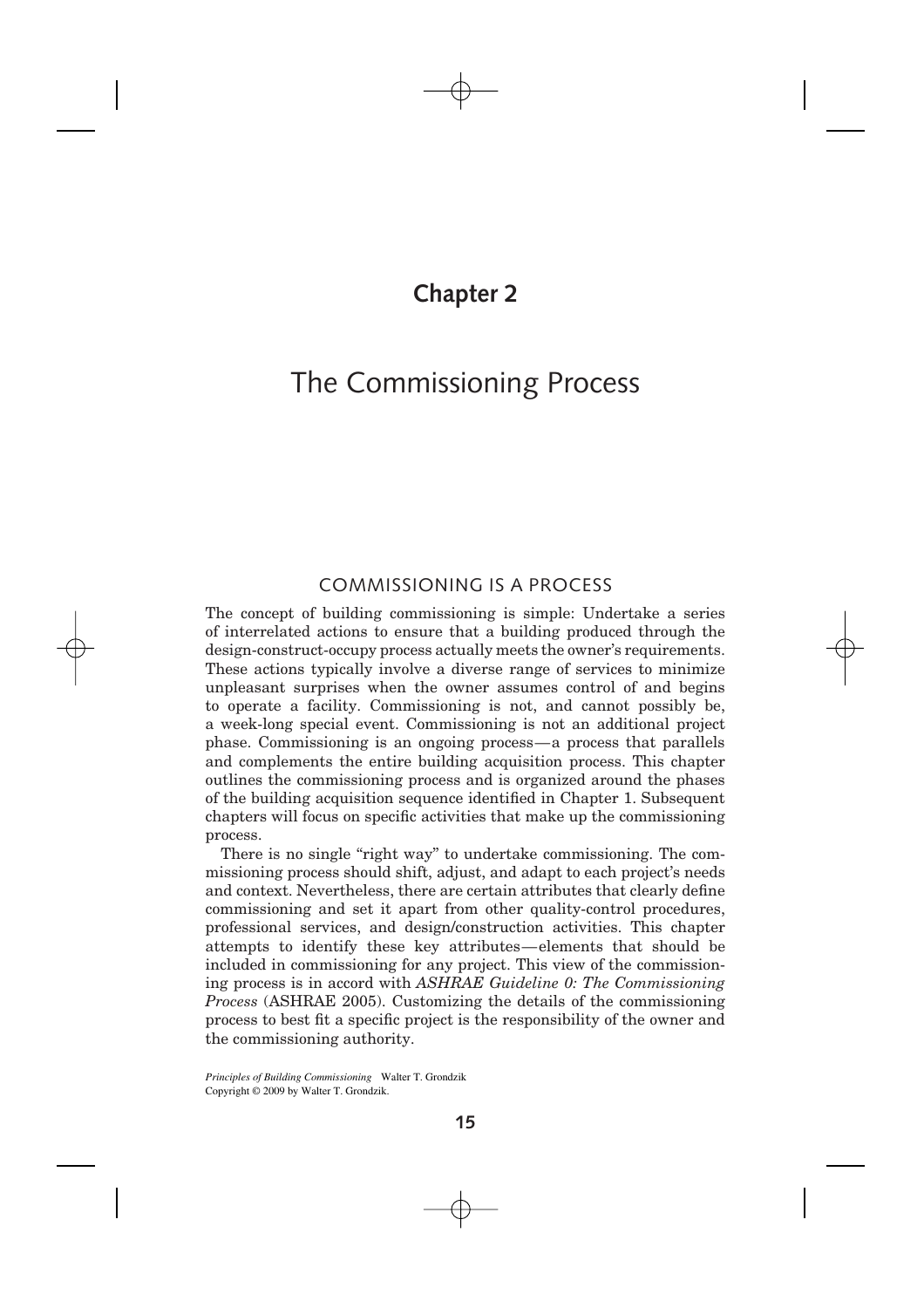Ideally, the commissioning process begins early in the predesign phase. The reason why this is so important should be made clear in the following discussion. This is not to say that commissioning cannot ever start during the design phase (or, much less desirably, during construction). Beginning the commissioning process after predesign, however, introduces serious impediments to success that must be overcome and may be very difficult and expensive to counteract. Starting later and later shifts more and more participants into a defensive or adversarial position. The design team and/or contractor may only see unanticipated changes to their normal, expected, and already-under-contract tasks—rather than the cooperative (and contracted for) roles envisioned by the commissioning process.

### PREDESIGN PHASE

Commissioning activities during the predesign phase set the stage for the commissioning process and are critical to the success of commissioning. The two primary activities are development of the Owner's Project Requirements and preparation of a draft Commissioning Plan. *(Note: capitalized terms in the text are used to indicate a formal document or commissioning process deliverable.)* Although the Owner's Project Requirements will likely be refined in subsequent project phases, this document is essentially completed during predesign. The Commissioning Plan is begun during predesign, but expands substantially (and is amended as necessary) during subsequent project phases. A ''commissioning authority'' is involved in developing both of these documents.

The commissioning authority is the coordinator of the commissioning process. Bringing a qualified commissioning authority on board is the first step an owner should take after deciding to commission a project. The commissioning authority will assist the owner in defining a scope and budget for commissioning (a key part of the Commissioning Plan) and in developing appropriate project requirements. Further information on the commissioning authority is provided in the following chapter.

### Owner's Project Requirements

The Owner's Project Requirements (OPR) is a formal document prepared by the owner (or someone designated by the owner) that captures the needs and expectations for a proposed facility. The OPR is the basis upon which all validation activities related to commissioning are based. A well-developed and complete Owner's Project Requirements document is an absolutely critical first step in the commissioning process.

The owner communicates his/her expectations for a facility to the design team through the Owner's Project Requirements. In later project phases,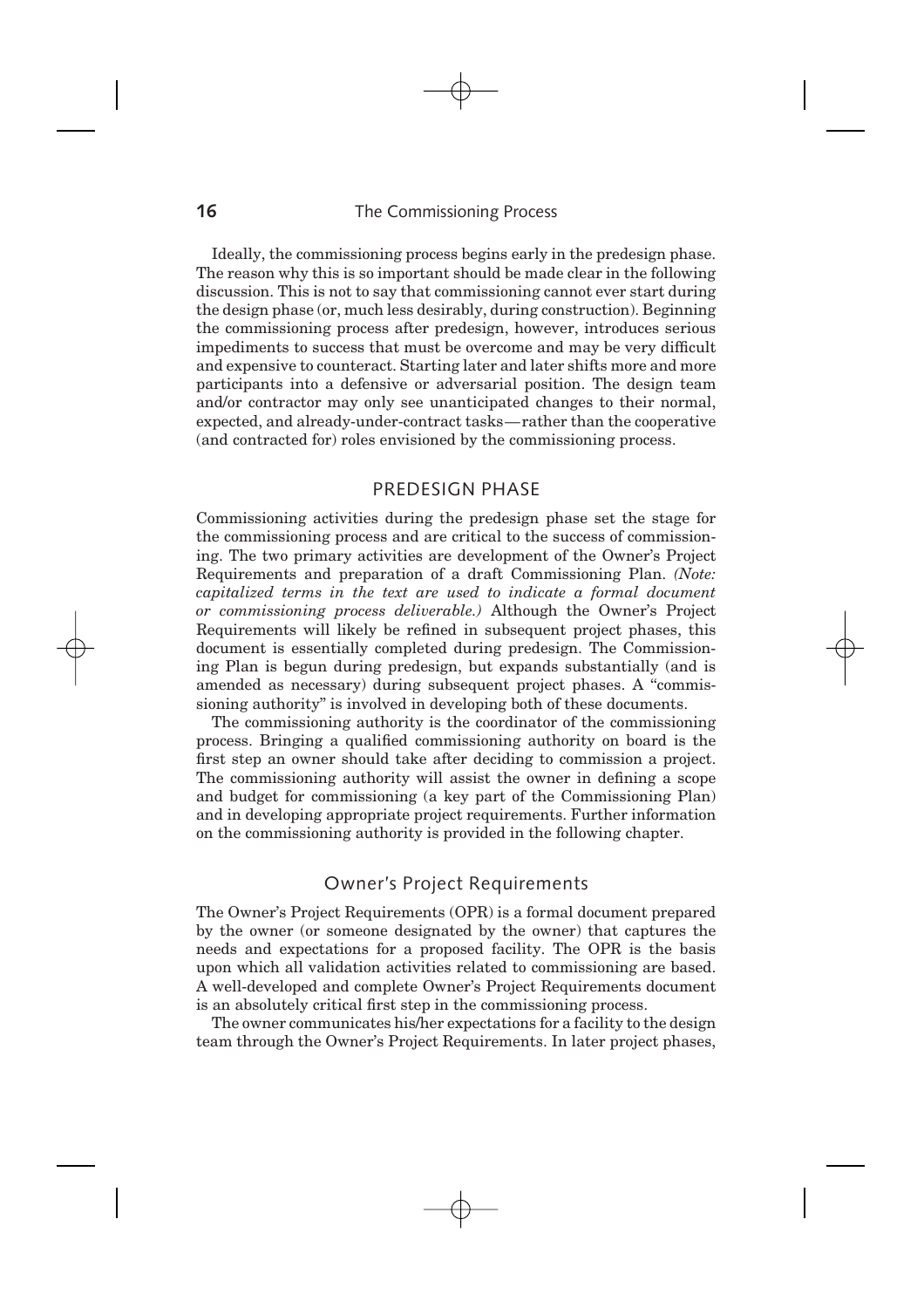### Predesign Phase **17**

the commissioning team validates decisions, equipment, assemblies, and systems with reference to this document. The OPR should clearly define and describe—without getting into design methods or solutions—those aspects of quantity and quality that will make a proposed facility a success. A good Owner's Project Requirements document will capture all of this information in a form that can be readily disseminated to the design team, commissioning team, and contractor (in the case of the contractor, for informational, not contractual, purposes).

The term *Owner's Project Requirements* is relatively new. It was coined to clearly distinguish this document from the more familiar owner's ''program'' (or project ''brief''). The content historically developed for an owner's program provides the foundation for the Owner's Project Requirements. The typical owner's program, however, is too ambiguous and incomplete to serve as a useful reference for commissioning. The expected quality of a proposed facility and its constituent parts is usually poorly described in owner's programs. Owner's programs seldom discuss owner capabilities and expectations for the operation of a facility; they rarely deal with reliability, maintainability, replacement, and operations and maintenance staff capabilities. Further, owner's programs often address perceived solutions instead of functional requirements. Excerpts from an actual owner's program are shown in the following highlight to illustrate these points.

#### **Why a Conventional ''Program'' Is Not Sufficient**

The materials presented here are an excerpt from an actual owner's program for renovation and expansion of a university classroom/office building. Although only a small part of a much larger program, the excerpt is interesting in that it represents *all* that the program had to say about this particular space (its quantity and quality aspects). Any quality aspects above and beyond what appears here would be included only because they were a part of the design team's normal approach to design or represented current normal practice. In most walks of life, this would be called getting something "by accident."

### **Upper Division Studios**

Number of stations  $= 32$ NSF per station  $= 70$ NSF per space  $= 2,240$ Number of spaces  $= 5$ Total  $NSF = 11,200$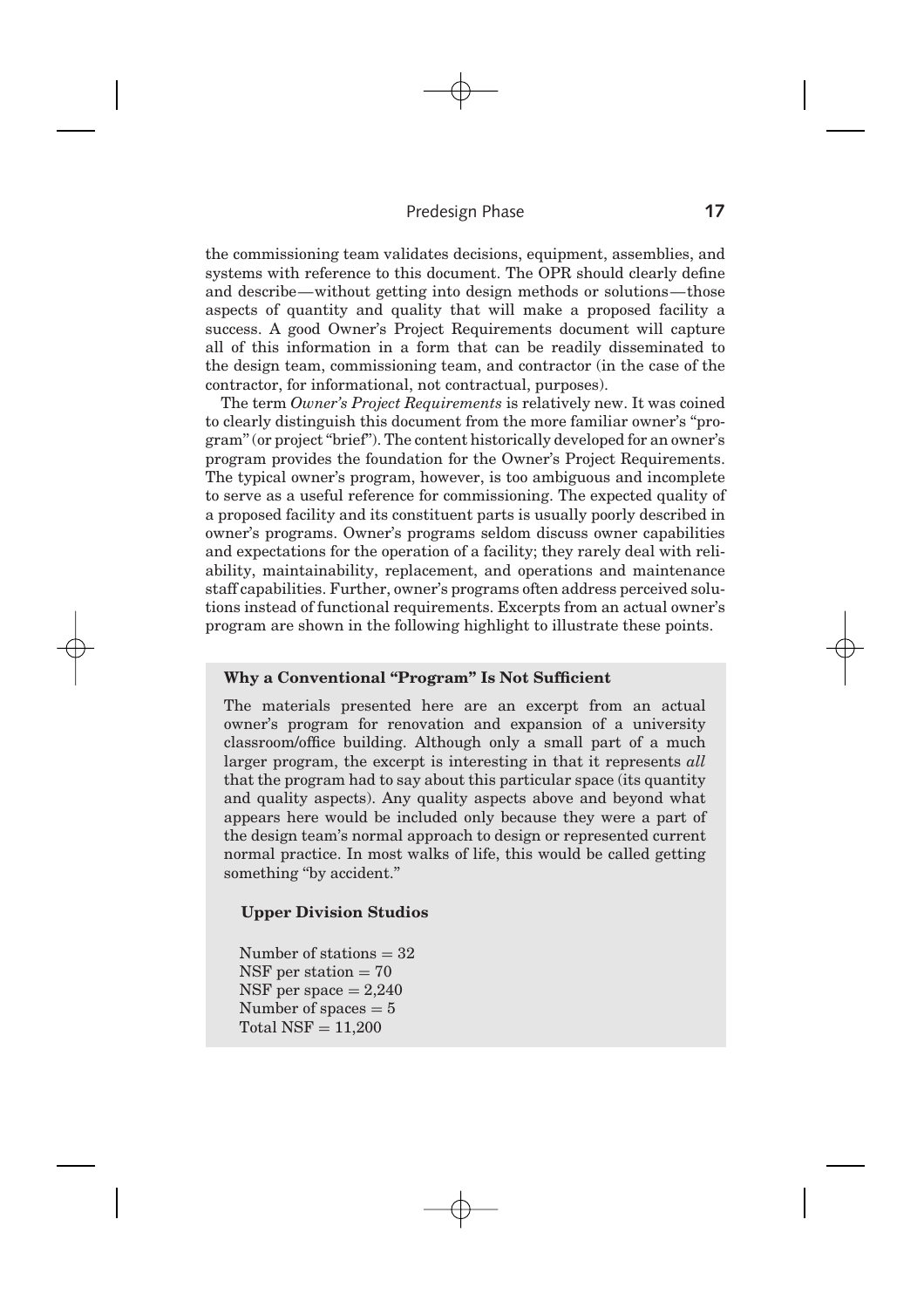- Use description: CAD, mechanical and freehand drawings, meetings, model construction, group and individual instruction, and critique
- Furniture and equipment: extremely durable and lightweight drawing and layoff tables (two options noted); 32 adjustable cushioned stools with back rest; 32 secure storage bins for drawings and equipment
- Criteria relationships to other spaces: student commons/lounge; other studios; primary horizontal and vertical circulation
- Special requirements: power and data requirements for complete CAD studio environment capability; continuous power/data molding placed at approximately 24–30 inches AFF (current ones are too high); lighting capability to accommodate both paper and monitor use; direct physical connection to adjacent jury and computer spaces in suite; as much shaded daylight as feasibly possible; primary pin-up wall space would occur in adjacent jury room

From a design and commissioning perspective, this list is very sketchy, and includes solutions as well as some desired outcomes. The inclusion of solutions tends to tie the design team's hands (making alternative solutions less likely to be considered). Worse yet, many important aspects of the proposed space are not addressed at all: acoustics, thermal comfort, indoor air quality, flexibility, and maintainability. Is it really OK to fall back to ''defaults'' on these concerns, or were they simply overlooked? The purpose of the Owner's Project Requirements document is to tie down as much of the owner's thinking about a proposed building as possible—with input from designers, contractors, and users. Developing such a useful starting point for design efforts might be justification enough for undertaking the commissioning process.

### Commissioning Plan

The Commissioning Plan is a formal document prepared by the commissioning authority (with substantial input from the owner and other commissioning team members) that outlines and defines the commissioning process envisioned (and eventually implemented) for a specific project. During predesign, the Commissioning Plan will primarily address the proposed scope and budget for the commissioning process. It is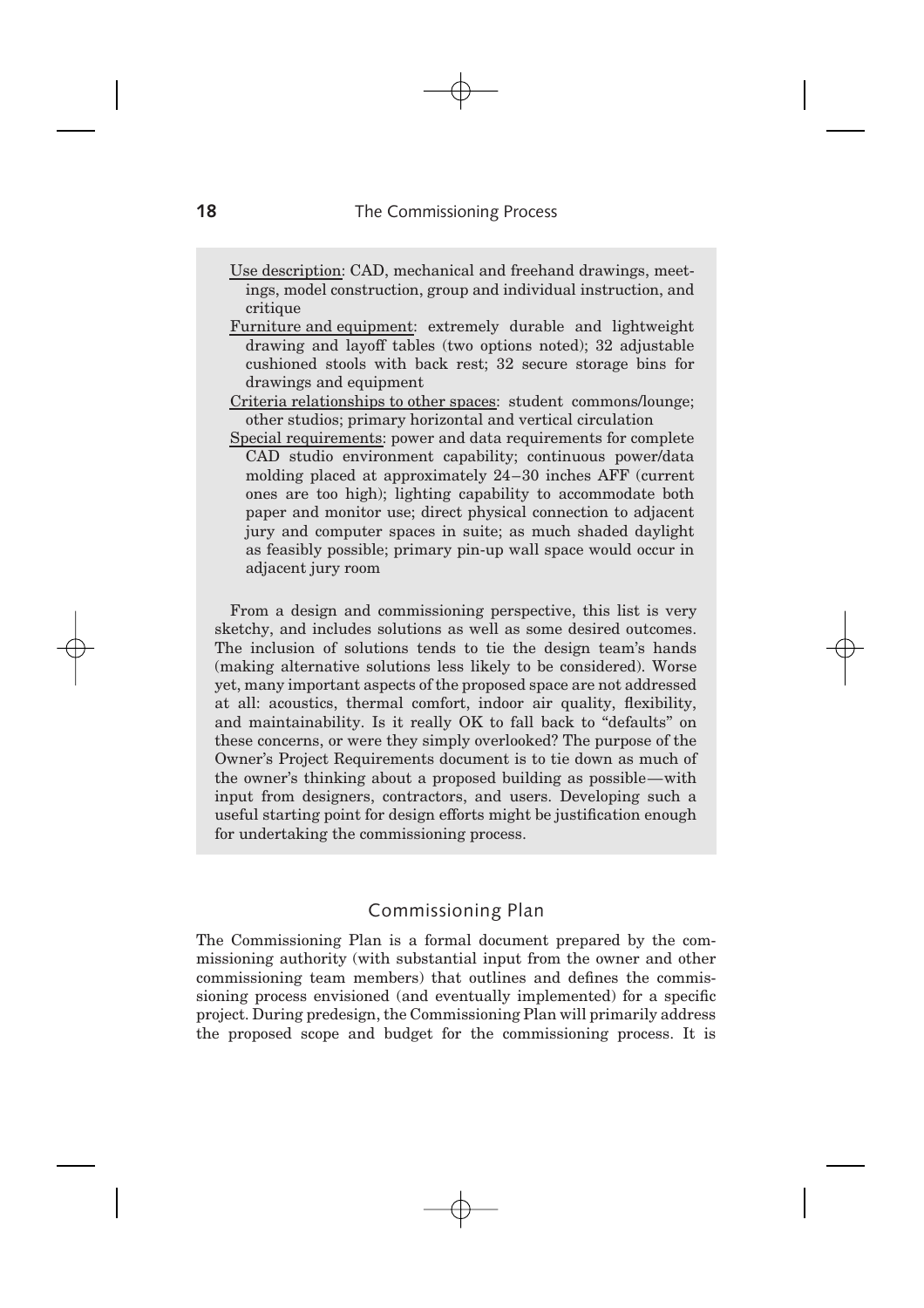critical, however, that commissioning activities to be conducted by design professionals during the design phase be defined in sufficient detail that they may be included in professional services fee proposals and agreements. Requirements for participation of owner representatives as part of the commissioning team should also be described.

The scope and budget for commissioning must be tied down during predesign. In terms of scope, a sense of what systems and what major elements of those systems are to be commissioned is needed. For example, will commissioning address only the HVAC&R system—or the HVAC, electrical, security, fire protection, and roofing systems? If the HVAC&R system is to be commissioned, will this include heating and cooling sources, air distribution, terminal units, controls? It will not be possible to be very specific about equipment and systems at this stage, as design decisions have yet to be made. Nevertheless, a good idea of what commissioning will encompass can (and must) be established.

A reasonable approach to establishing the scope of commissioning for a project is to combine the advice of the commissioning authority with the experiences of the owner. It makes sense to commission whatever has proven to be a headache in the past, whatever is crucial to the mission of a facility, whatever is critical to life safety and health, and elements that can cause unnecessary and hard-to-predict expenses for energy or repairs. An external driver for commissioning—such as the U.S. Green Building Council's LEED (Leadership in Energy and Environmental Design) green building certification program—may help shape the scope of commissioning efforts. When establishing the scope and objectives of commissioning, remember that an owner does not require a particular fan or a specific pump; thermal comfort or good indoor air quality is the objective. A focus on commissioning (verification) of outcomes is preferred over a focus simply on commissioning of equipment and assemblies.

The commissioning process budget will be established with input from the commissioning authority based on a defined scope of commissioning. The budget should be realistic and be firmly allocated. A decision to use the commissioning process must be coupled with a determination to fund the process. Although the costs of commissioning have been reported to cover a wide range (including negative net costs by some reliable sources), it is fair to say that there is no such thing as a free lunch. Commissioning activities must be funded, and this funding allocation cannot be seen as a convenient pocket to dip into for contingencies or to make up for cost overruns elsewhere in a project. Some interesting findings regarding commissioning costs and benefits are presented to encourage appropriate funding of this useful process shown in the previous highlight titled Why a Conventional ''Program'' Is Not Sufficient.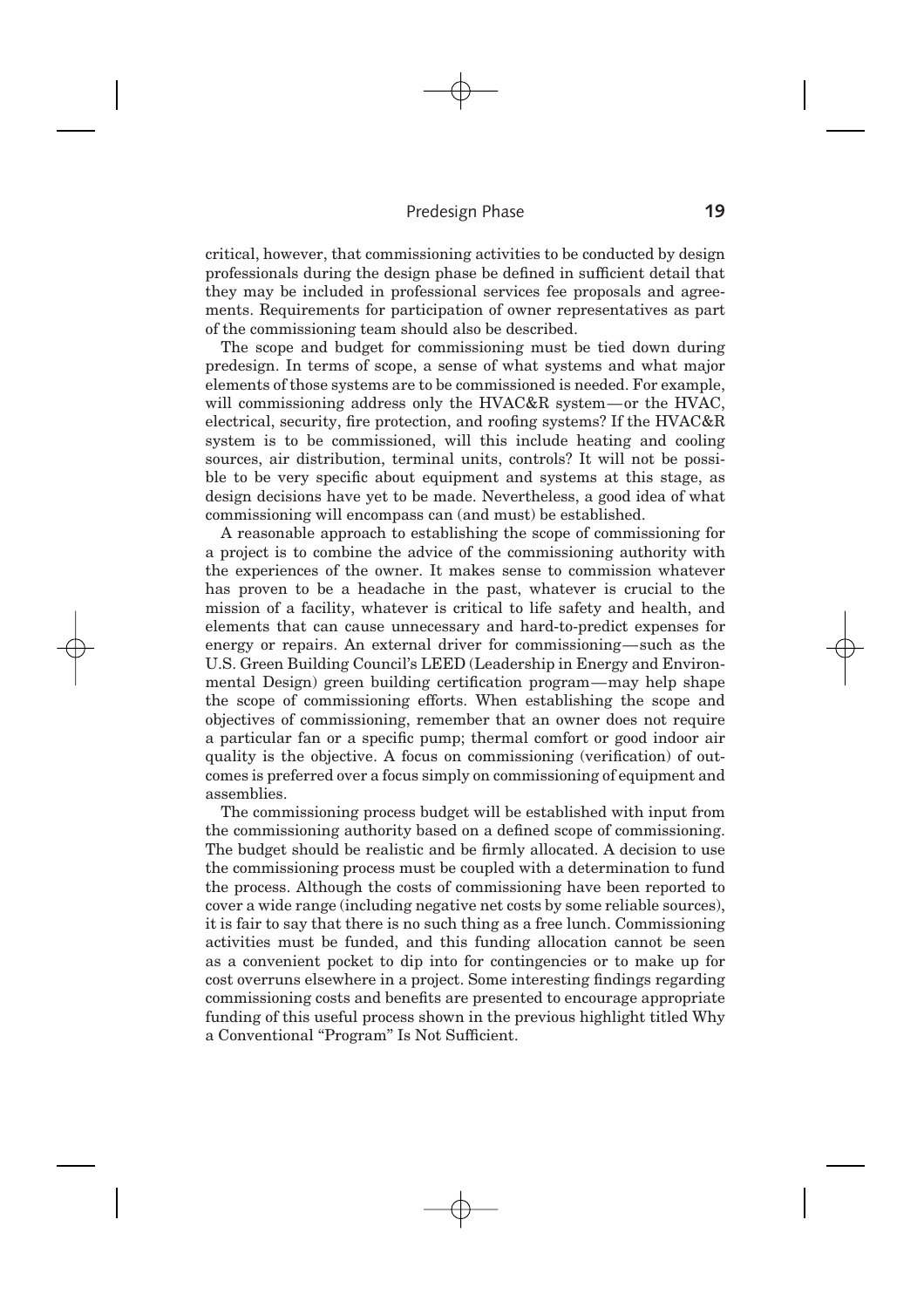#### **Commissioning Costs and Benefits**

The following information is from a summary study by Evan Mills, Lawrence Berkeley National Laboratory (Mills 2004):

We develop a detailed and uniform methodology for characterizing, analyzing, and synthesizing the results. For existing buildings, we found median commissioning costs of \$0.27/ft2, whole-building energy savings of 15 percent, and payback times of 0.7 years. For new construction, median commissioning costs were  $$1.00/ft^2$  (0.6 percent of total construction costs), yielding a median payback time of 4.8 years (excluding quantified nonenergy impacts).

These results are conservative insofar as the scope of commissioning rarely spans all fuels and building systems in which savings may be found, not all recommendations are implemented, and significant first-cost and ongoing nonenergy benefits are rarely quantified. Examples of the latter include reduced change-orders thanks to early detection of problems during design and construction, rather than after the fact, or correcting causes of premature equipment breakdown. Median one-time nonenergy benefits were  $-\$0.18/\text{ft}^2\text{-year}$ for existing buildings (10 cases) and  $-\$1.24/\text{ft}^2$ -year for new construction (22 cases)—comparable to the entire cost of commissioning.

Deeper analysis of the results shows cost-effective outcomes for existing buildings and new construction alike, across a range of building types, sizes and pre-commissioning energy intensities. The most cost-effective results occurred among energy-intensive facilities such as hospitals and laboratories. Less cost-effective results are most frequent in smaller buildings. Energy savings tend to rise with increasing comprehensiveness of commissioning.

### DESIGN PHASE

The key commissioning process activities during the design phase include development of the Basis of Design, continued development and expansion of the Commissioning Plan, inclusion of commissioning activities in the Construction Documents (primarily the specifications), and verification of design documents. The primary objectives of commissioning during the design phase are to verify that design decisions support fulfillment of the Owner's Project Requirements and to ensure that required commissioning activities are properly addressed and clearly conveyed to the contractor.

### Basis of Design

The Basis of Design is a formal document that is prepared by the design team, reviewed by the commissioning team, and accepted by the owner.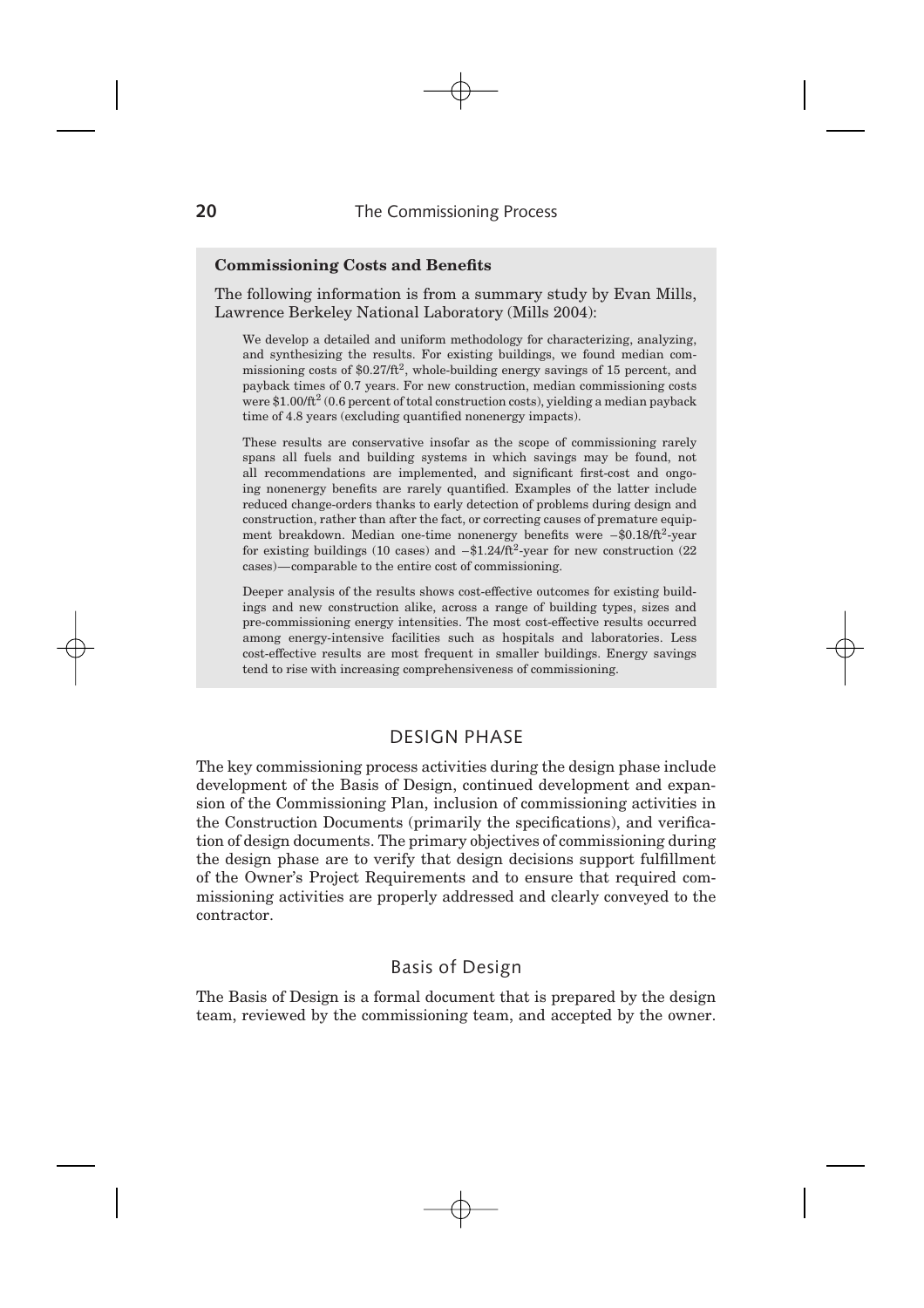#### Design Phase **21**

The purpose of the Basis of Design is to capture the underlying thinking about systems design that leads to the Construction Documents that are eventually provided to the contractor. The Construction Documents (drawings and specifications) show what the contractor is to do, but not why decisions leading to these documents were made. The Basis of Design captures this *why* aspect of the design process, which can be an exceptionally useful resource for the commissioning process and a valuable tool for ongoing building operations and maintenance.

The extent to which the hundreds upon hundreds of decisions made during the design process are recorded will vary from design firm to design firm. It is currently rare, however, for a design firm to record decisions in a format suitable for outside use. The Basis of Design is intended to be seen and used by various members of the commissioning team. It should be legible, be well-organized, include key assumptions made during design, note the calculation methods used and capture input to such calculations, indicate equipment types and manufacturers used as the basis for design, and provide a narrative description of systems and their intended operation. The narrative descriptions will evolve in complexity as the design process moves along.

Too many decisions are made during the design process to permit any rational comparison of output (the Construction Documents) to input (the Owner's Project Requirements and design team values) without knowledge of the intervening steps. The Basis of Design provides this connecting knowledge. The Basis of Design allows the commissioning team to validate decisions (system type, equipment type, capacity, maintenance needs, etc.) against the owner's expressed needs and expectations by establishing a cause-and-effect information trail. The Basis of Design will be used to verify the Construction Documents against the Owner's Project Requirements during the design phase. During the construction phase, the Basis of Design can be helpful in determining the validity and consequences of contractor-proposed substitutions and owner-proposed changes.

It may sound as if the Basis of Design and/or Owner's Project Requirements act to handcuff design and construction decision making. This is true to the extent that adherence to these documents can prevent unwise decisions from being made during design, construction, or operation of a facility. Neither document is, however, immutable. Both should (and will) be amended as necessary to reflect changes in the owner's philosophy, budget, schedule, or needs. Neither should be changed, however, without thinking through the implications of suggested changes. The collective wisdom of the commissioning team acts to maintain the integrity and ensure the usefulness of these benchmarking documents.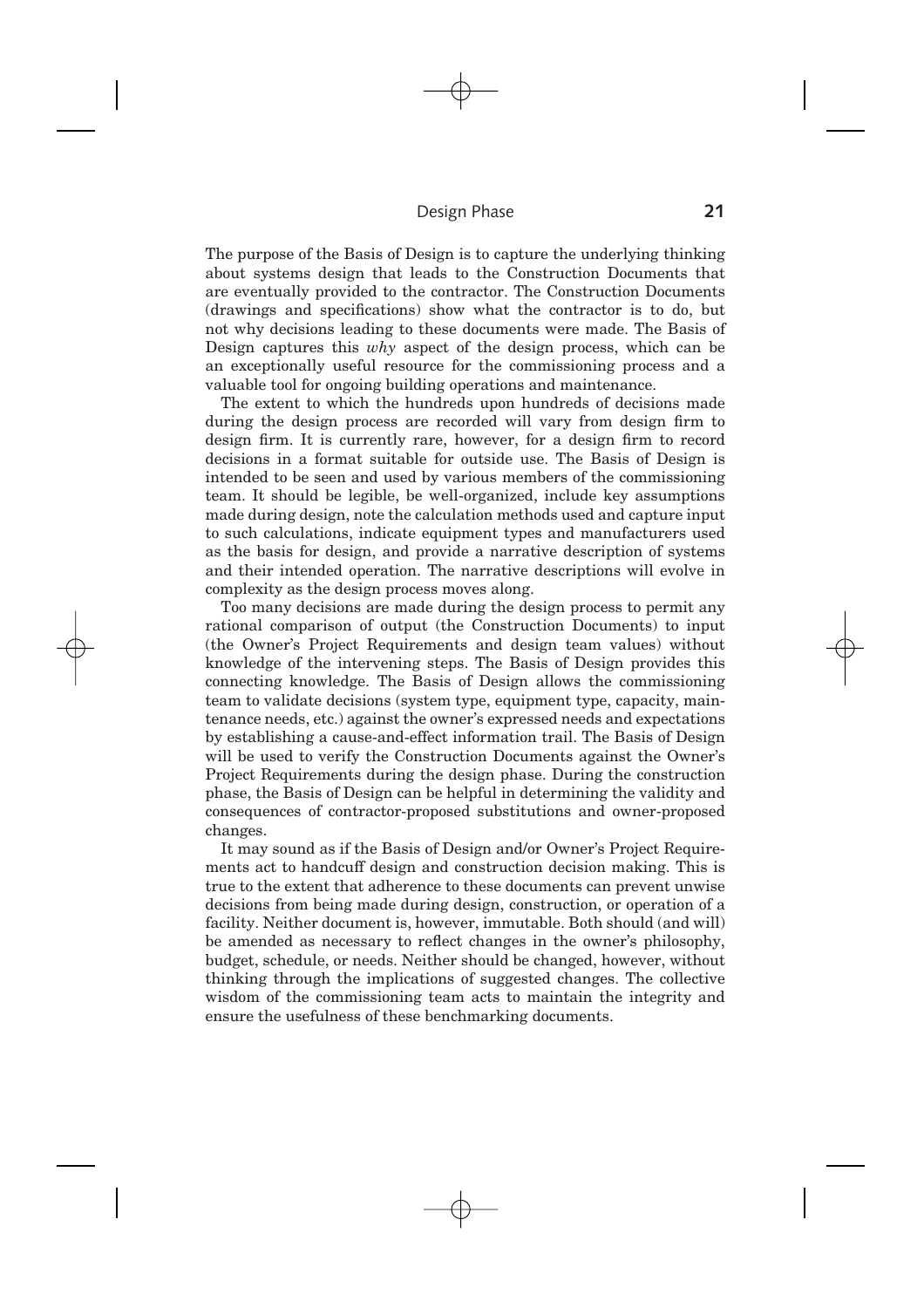### Commissioning Plan

The initial Commissioning Plan, developed during predesign, is substantially expanded during the design phase to thoroughly address commissioning activities to be completed during the construction phase. Commissioning activities that will occur during the owner occupancy and operations phase are outlined at this time.

### Construction Documents

For the contractor to willingly participate in the commissioning process which is absolutely essential—the contractor's roles and responsibilities must be spelled out in the Construction Documents. The drawings and specifications that constitute the Construction Documents generally define what is "in contract" (and, by exclusion, what is not). All relevant commissioning activities that involve the contractor must be placed ''in'' contract and the contractor must be given a fair opportunity to include these activities in the bid proposal. Commissioning activities requested of the contractor after the fact (after contract signing) will typically be treated as change orders, which will negatively influence the project budget and probably the project schedule.

The commissioning requirements detailed in the drawings and specifications should be adequate to permit the contractor to include them in the construction budget and schedule and in any necessary subcontracts. Commissioning process meetings, various contractor-performed tests, contractor documentation requirements, requirements for manufacturer's training or performance certifications, providing access and coordination for cross-system testing, requirements for third-party testing, and the like must be spelled out in the Construction Documents. It is fairly common for such contractual requirements to be stated as allowances to accommodate uncertainty and provide flexibility.

Several conflicting perspectives on testing and verification are held by commissioning authorities. Some recommend the testing of all critical elements. Others strongly suggest that verification and testing be based on a scientific sampling approach. For example, 10 percent of lighting dimmer controls might be randomly tested; if more than 10 percent of the dimmers that are tested fail, then an additional 20 percent of the dimmers would be tested. Whatever approach to testing is to be used on a particular project should be clearly spelled out for the contractor. What will be done with items that fail testing and verification must also be spelled out, including a clear statement of responsibility for correction of defects and for retesting expenses.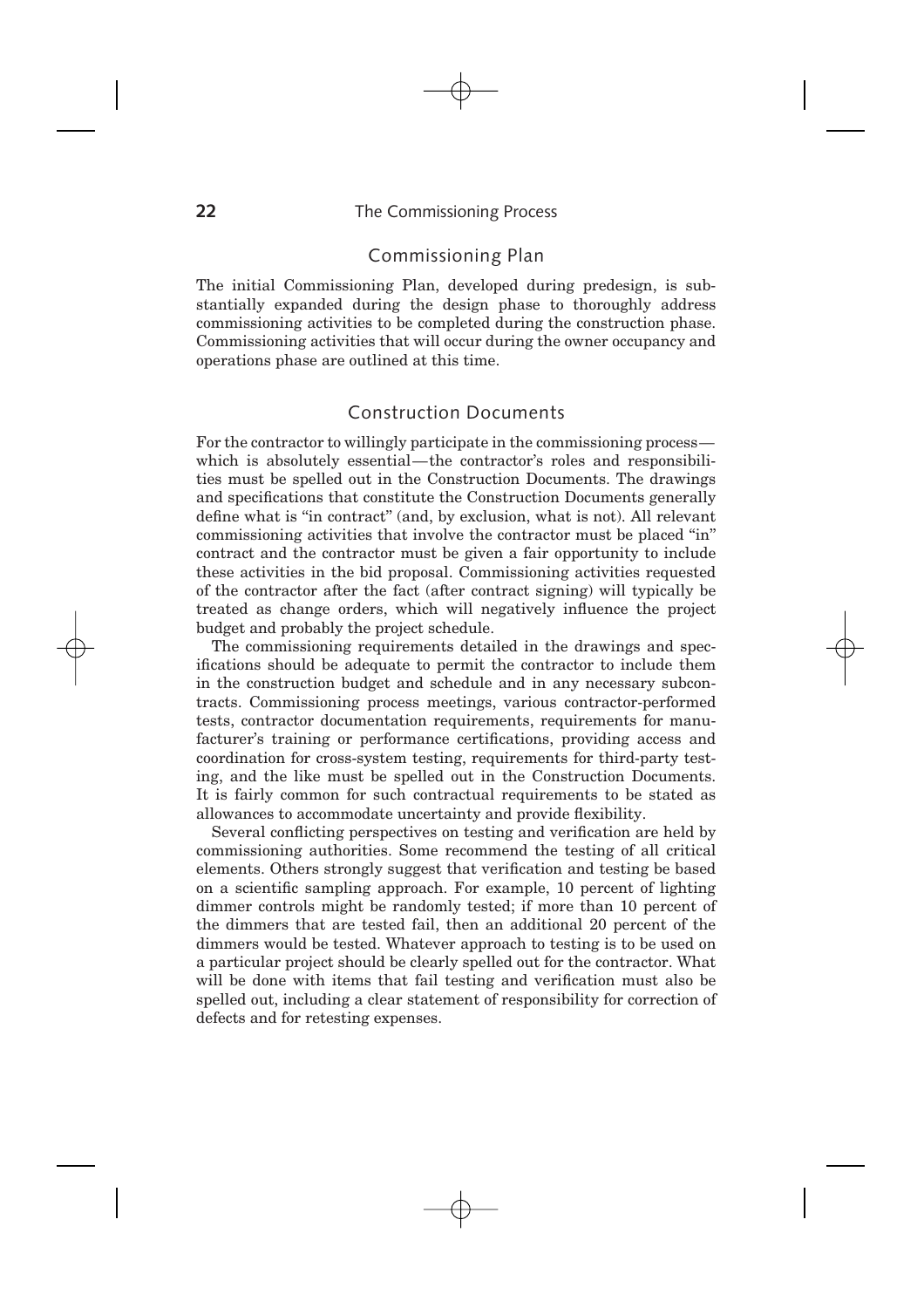The issue of what to do with elements that fail verification tests leads to a further question. To what standard should items be tested? Contractually, the contractor can only reasonably be held to compliance with the Contract Documents. Historically, these documents say little about complex performance issues. The Construction Documents typically say nothing (directly) about many of the owner's requirements and expectations for a project. It is normally assumed that the design team has successfully linked the Contract Documents the team has developed to the project requirements developed by the owner. This is not always the case. It is wise to have a contingency plan in place to address situations where verification indicates that a particular element or system meets the requirements of the Contract Documents but does not meet the Owner's Project Requirements.

Verification review of the Basis of Design and Construction Documents is a recommended design-phase commissioning activity. Such a review (generally based on statistical sampling) does not infringe on the design team's legal and ethical responsibility for the accuracy and completeness of the Construction Documents. The design team is the party of record. Such verification does, however, provide for an overview of design decisions using the Owner's Project Requirements as a benchmark and takes advantage of the diverse eyes of the commissioning team members. The owner is the final arbiter in situations where the design team and the commissioning authority hold irreconcilable differences of opinion as to design adequacy.

Verification review of Construction Documents will typically address the ability of selected portions of the design (as it evolves) to meet the Owner's Project Requirements. Full document review is unreasonable, uneconomical, unnecessary, and practically impossible. The elements to be reviewed may be selected by the commissioning authority because of their importance to critical project requirements and/or by a statistical sampling process (similar to that described above for equipment/systems testing and verification).

### CONSTRUCTION PHASE

The primary commissioning process activities during construction include verification testing of selected equipment and systems, training of the owner's operating and maintenance personnel, preparation of a Systems Manual, updating of the Commissioning Plan, and updating of the Owner's Project Requirements. Another commissioning process activity that should be undertaken during the construction phase is commissioning team assistance to minimize the scope of the contractor's punch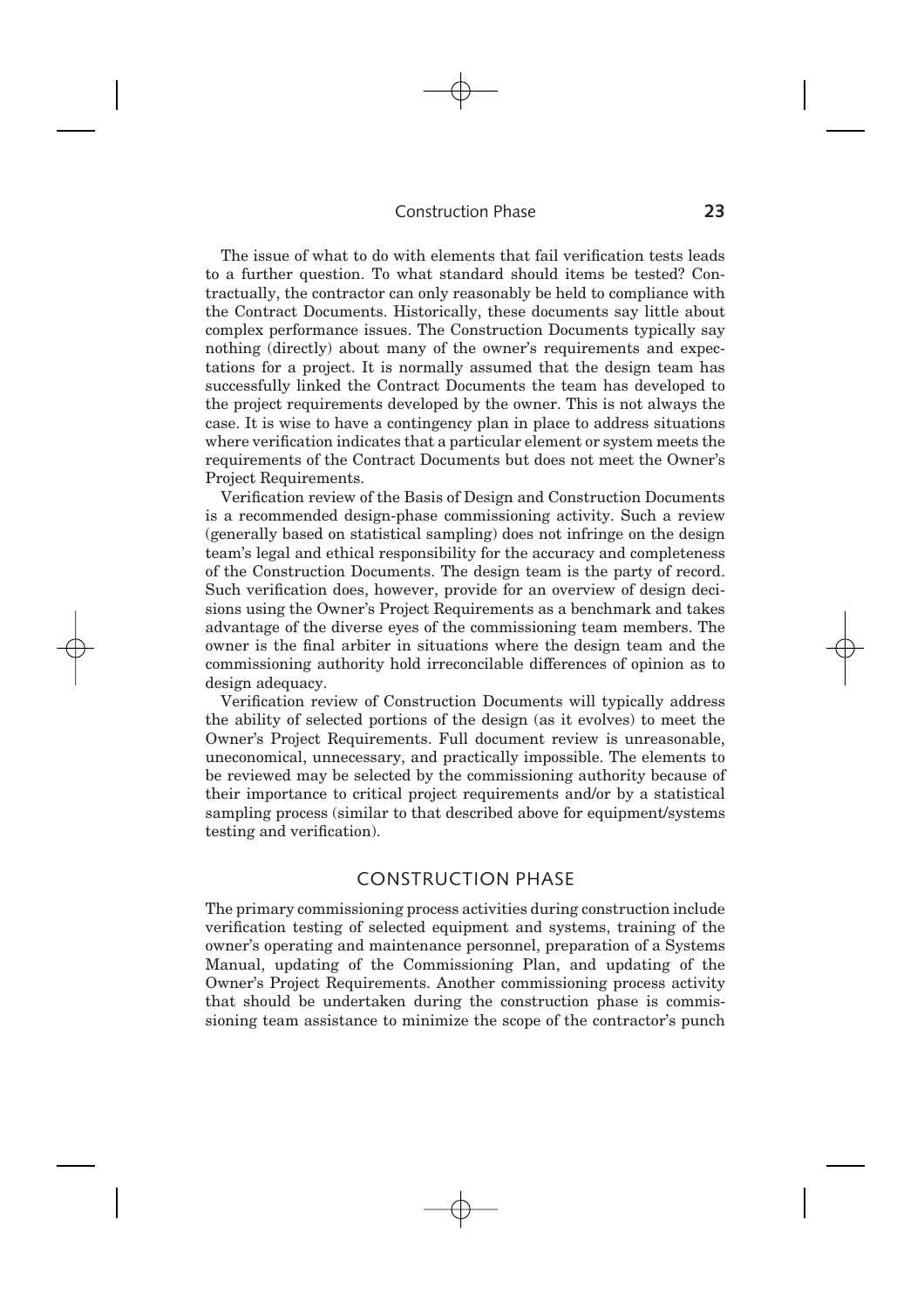list—the list of necessary corrections or fixes developed by the owner near the point of project turnover. This particular activity involves tapping into the commissioning team's expertise and communications skills.

### Equipment and Systems Verification

Although many owners and designers have in the past viewed commissioning as simply systems and equipment testing (and some diehards still do), this important aspect of the commissioning process is really only one part of an ongoing series of verifications. The importance of systems and equipment verification will vary from system to system, with mechanical and electrical systems typically reaping the most benefit and demanding the most extensive verification activities.

Several distinct levels of equipment verification should be part of the construction-phase commissioning process:

- Verify that the correct equipment has been delivered to the project.
- Verify that such equipment has been properly installed.
- Verify that equipment operates properly within its own context.
- Verify that equipment operates properly within the context of its larger system.
- Verify that equipment operates properly within the context of an interdisciplinary system.

These verifications should be conducted sequentially, as it makes no sense to attempt to verify that the wrong piece of equipment running backward is doing what it is supposed to be doing with respect to indoor air quality. Equipment and systems verifications are generally conducted using checklists developed specifically for the given equipment/system and customized to suit a particular project. Verification tests are typically conducted by the contractor under the watchful eye of the commissioning authority and/or other members of the commissioning team.

### Training

Training of owner's operations and maintenance personnel is a critical aspect of construction phase commissioning. The requirement for and scope of such training is specified in the Construction Documents. Training is conducted by the contractor, manufacturer's representatives, or other specialists as defined in a formal Training Plan that becomes a part of the overall Commissioning Plan. The commissioning authority will verify that appropriate training has been provided and will often assess its effectiveness.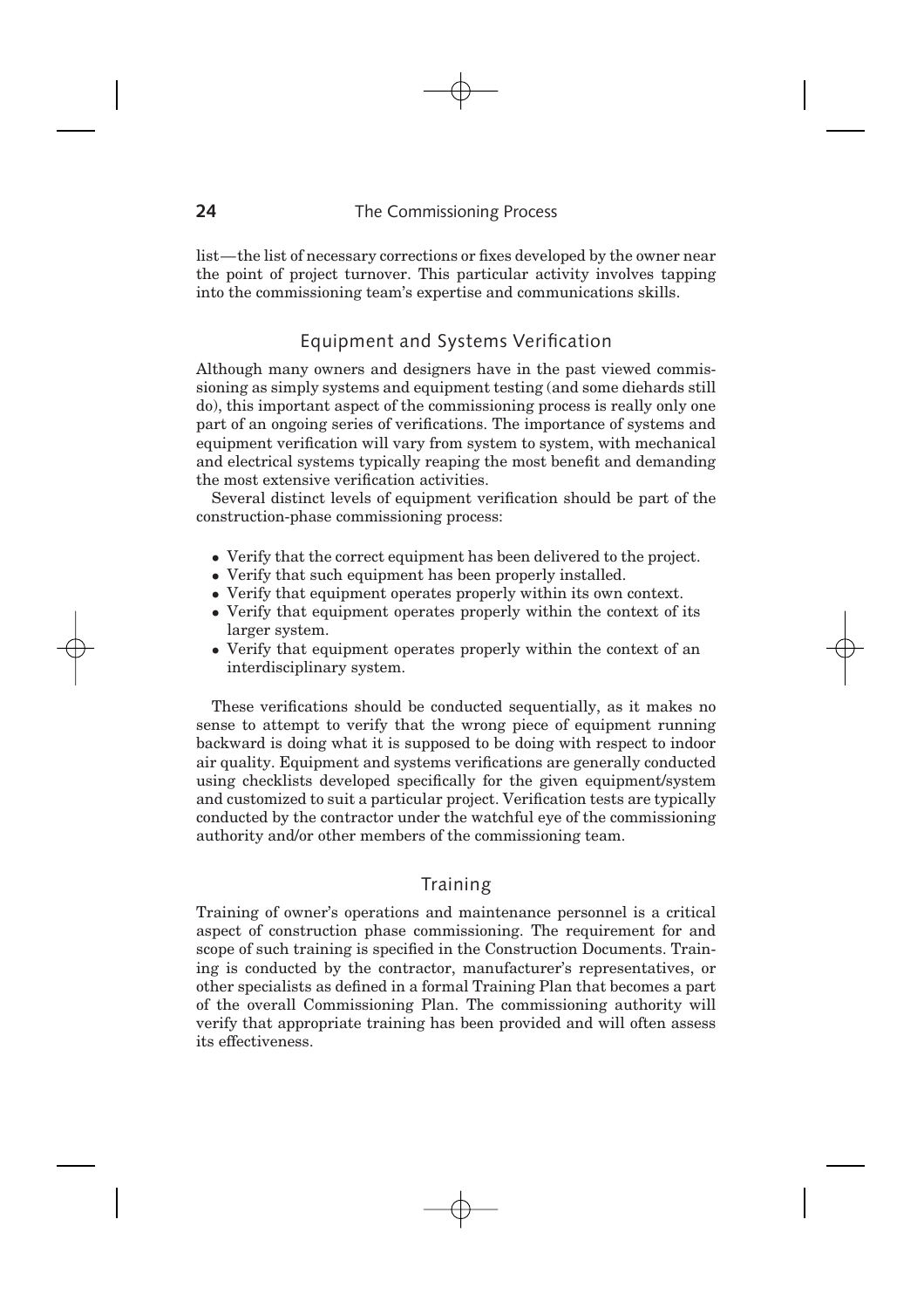### Occupancy and Operations Phase **25**

### Systems Manual

*Systems Manual* is the preferred term for what has historically been called the O&M Manual (Operations and Maintenance Manual). The purpose of the Systems Manual is to provide the owner with a well-structured, easily accessible, and useful source of reference materials dealing with the various building systems—and a document that is actually organized around such systems. The Systems Manual should contain everything necessary for the owner's staff to intelligently run and maintain the building systems, including the following:

- Owner's Project Requirements related to each system
- Basis of Design information for each system
- Control narratives (where appropriate)
- Completed verification checklists for system and system components
- Operations information (procedures, benchmarks, cautions)
- Maintenance information (procedures, intervals, parts)
- Training materials (for new hires and refreshing of skills)

### Commissioning Plan Updates

During the construction phase, the Commissioning Plan will be updated to reflect any necessary changes brought about by approved substitutions, change orders, or equipment/system testing failures (those failures that are specifically accepted by the owner). The Commissioning Plan is also updated to more fully address commissioning process activities that will occur during the occupancy and operations phase. Updates are also made to the Owner's Project Requirements and Basis of Design—as needed to reflect construction phase decisions.

### OCCUPANCY AND OPERATIONS PHASE

During the occupancy and operations phase, an owner assumes responsibility for the use of his or her building. Although there is a powerful conceptual break at this point—from acquiring a facility to using it—this is not a good point to break off the commissioning process. Most experts recommend that commissioning activities continue into this usage phase at least until all warranties have expired—and often much longer, essentially transitioning into an ''ongoing commissioning'' process with activities that will occur periodically during the life of the building.

Typical commissioning process activities during the occupancy and operations phase include the following: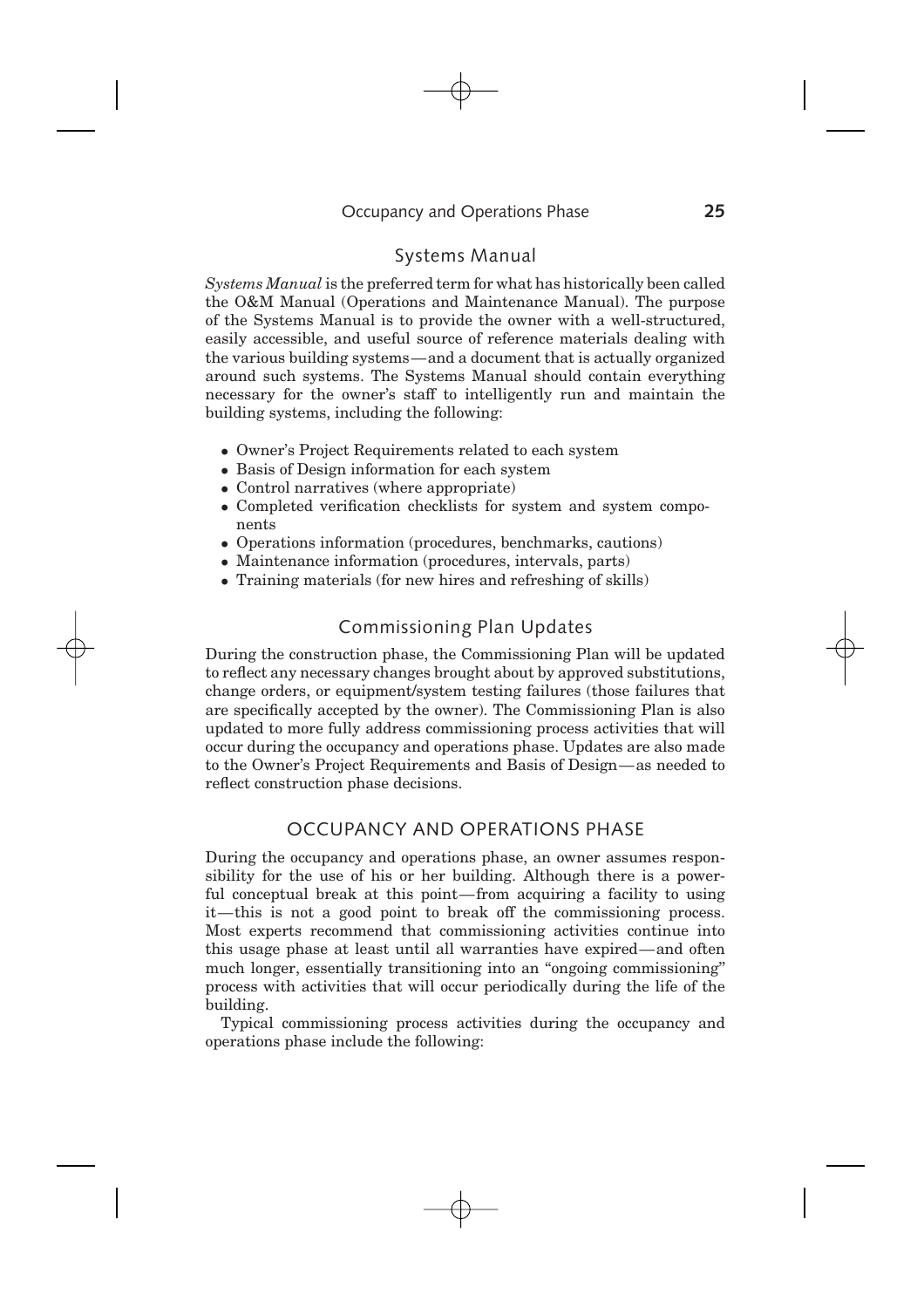- Completion of any deferred systems/equipment verifications
- Completion of any deferred training
- Providing assistance to the owner for any warranty-related problems
- Benchmarking in-use building performance for future use by the owner

Details on commissioning process documents and verifications are presented in the chapters that follow. Figure 2.1 provides a summary of

| <b>Feasibility</b>                                                    | PROJECT START           |  |
|-----------------------------------------------------------------------|-------------------------|--|
| Engage commissioning authority.                                       |                         |  |
| Discuss commissioning scope/budget.                                   |                         |  |
| Develop preliminary Commissioning Plan.                               | PREDESIGN PHASE         |  |
| Set up predesign commissioning team.                                  |                         |  |
| Develop (or review) Owner's Project Requirements.                     |                         |  |
| Confirm commissioning scope/budget.                                   |                         |  |
| Finalize predesign Commissioning Plan.                                |                         |  |
| Establish Issues Log format/process.                                  |                         |  |
| Ensure A/E incorporates Commissioning Plan in fee.                    |                         |  |
| Set up design phase commissioning team.                               | <b>PHASE TRANSITION</b> |  |
| Review/update OPR and CX Plan.                                        |                         |  |
| Develop expectations/scope/format for design phase documents.         |                         |  |
| Develop Basis of Design.                                              |                         |  |
| Develop Training Plan.                                                |                         |  |
| Develop Systems Manual requirements.                                  |                         |  |
| Develop Construction Checklists ("drafts").                           |                         |  |
| Verify BOD and prepare to share with contractor.                      |                         |  |
| Verify Training Plan.                                                 | <b>BSINPHASE</b>        |  |
| Verify Systems Manual format/requirements.                            |                         |  |
| Verify first-cut Construction Checklists (and test procedures).       |                         |  |
| Incorporate checklist, testing, and training requirements into specs. |                         |  |
| Verify Construction Documents.                                        |                         |  |
| Resolve Issues Log items.                                             |                         |  |
| Update OPR, BOD, and Commissioning Plan.                              |                         |  |
| Verify updated documents.                                             |                         |  |
|                                                                       | PHASE TRANSITION        |  |

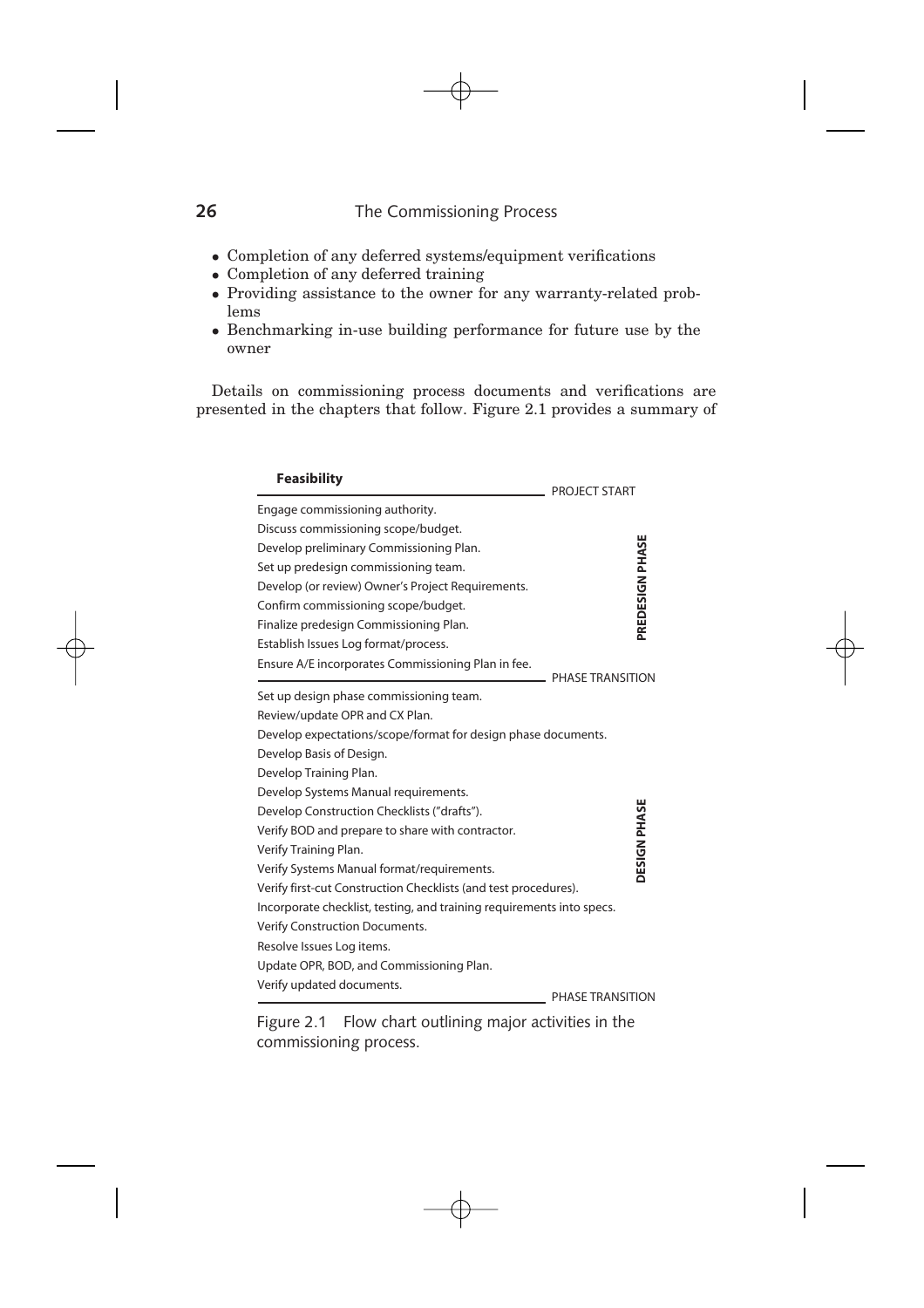## Occupancy and Operations Phase **27**

|                                                                           | PHASE TRANSITION                                          |
|---------------------------------------------------------------------------|-----------------------------------------------------------|
| Set up construction phase commissioning team.                             |                                                           |
| Establish construction phase procedures.                                  |                                                           |
| <b>Finalize Construction Checklists.</b>                                  |                                                           |
| Finalize test procedures.                                                 |                                                           |
| Finalize Training Plan.                                                   |                                                           |
| Finalize construction phase Commissioning Plan.                           |                                                           |
| Verify submittals.                                                        | ONSTRUCTION PHASE                                         |
| Work the Issues Log.                                                      |                                                           |
| Use checklists and conduct tests.                                         |                                                           |
| Verify checklist and testing completion and results.                      |                                                           |
| Conduct training.                                                         |                                                           |
| Verify training.                                                          |                                                           |
| Develop Systems Manual.                                                   |                                                           |
| Verify Systems Manual.                                                    |                                                           |
| Resolve Issues Log items.                                                 |                                                           |
|                                                                           |                                                           |
| Update OPR, BOD, checklists, test procedures, Systems Manual and CX Plan. |                                                           |
| Verify updated documents.                                                 |                                                           |
| Set up occupancy and operations commissioning team.                       | PHASE TRANSITION                                          |
| Establish occupancy and operations phase procedures.                      |                                                           |
| Complete deferred Construction Checklists.                                |                                                           |
| Complete deferred test procedures.                                        |                                                           |
| Conduct scheduled/deferred training.                                      |                                                           |
| Resolve Issues Log items.                                                 |                                                           |
| Assist with punch list management.                                        |                                                           |
| Conduct warranty review.                                                  |                                                           |
| Complete Systems Manual.                                                  |                                                           |
| Conduct lessons-learned workshop.                                         |                                                           |
| Update and verify all commissioning process documents.                    |                                                           |
| Develop final Commissioning Process Report.                               | <b>DCCUPANCY AND OPERATIONS PHASE</b><br>PHASE TRANSITION |

## **Ongoing Commissioning?**

Figure 2.1 (**Continued**)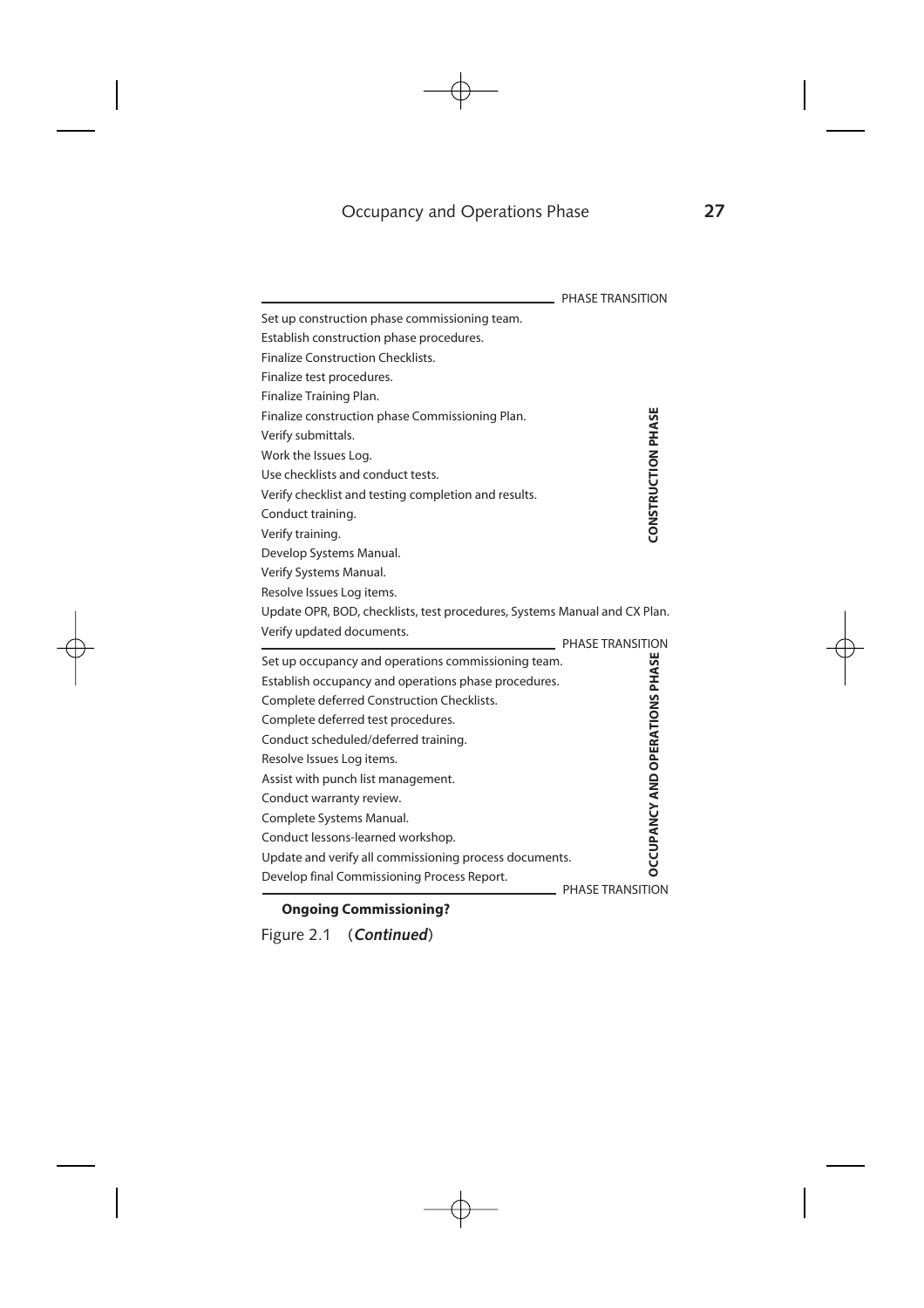the flow of major commissioning activities across the several project acquisition phases. The information in Figure 2.1 should be viewed as an outline—not as an all-encompassing task listing. In addition, although activities are listed in general chronological order, many tasks are conducted in parallel, or in time-disconnected steps, or in cyclic patterns. In other words, do not be too smitten by the simplification of a complex process that is presented in this flow chart.

#### **INTERVIEW**

**Views on the Commissioning Process**

**Jeremiah (Jere) Lahey, AIA, Project Director, Department of Management Services, State of Florida**

Q. What commissioning steps/procedures/reports/documents has your Department dealt with?

*A. We are involved in all aspects of commissioning from an owner's perspective—contract negotiations, scope and fee, verifying that benchmarks are met before payments are released, reviewing documents produced during the commissioning process, ensuring that comments and deficiencies noted by the commissioning authority are corrected, that field applications are noted in the commissioning reports, that Systems Manuals and training are provided to the maintenance staff*.

Q. Is there generally a cost or a cost savings due to use of the commissioning process?

*A. We see mixed results—cost savings are dependent on the commissioning authority, final owner of the building, engineer of record, and the contractor. The more sophisticated the building requirements (lab versus office), and the more knowledgeable the team members involved, the more there is an opportunity to find a sophisticated, innovative design solution that provides an energy-efficient building. The greatest cost savings resulted when commissioning was started during the design phase, and continued until training was completed and the building was handed over to the owner. The design/construction costs were increased by having a commissioning authority or team involved, but the cost savings were realized in the energy savings over time and the ability to more easily maintain the mechanical systems*.

Q. Did commissioning aid in the successful completion of the project? Or did commissioning cause project delays or encumber the design/construction/turnover of the project to the owner?

*A. This depended primarily on the commissioning authority, although the other team members could influence the outcome as well. The commissioning authority was responsible for the tone or atmosphere that the*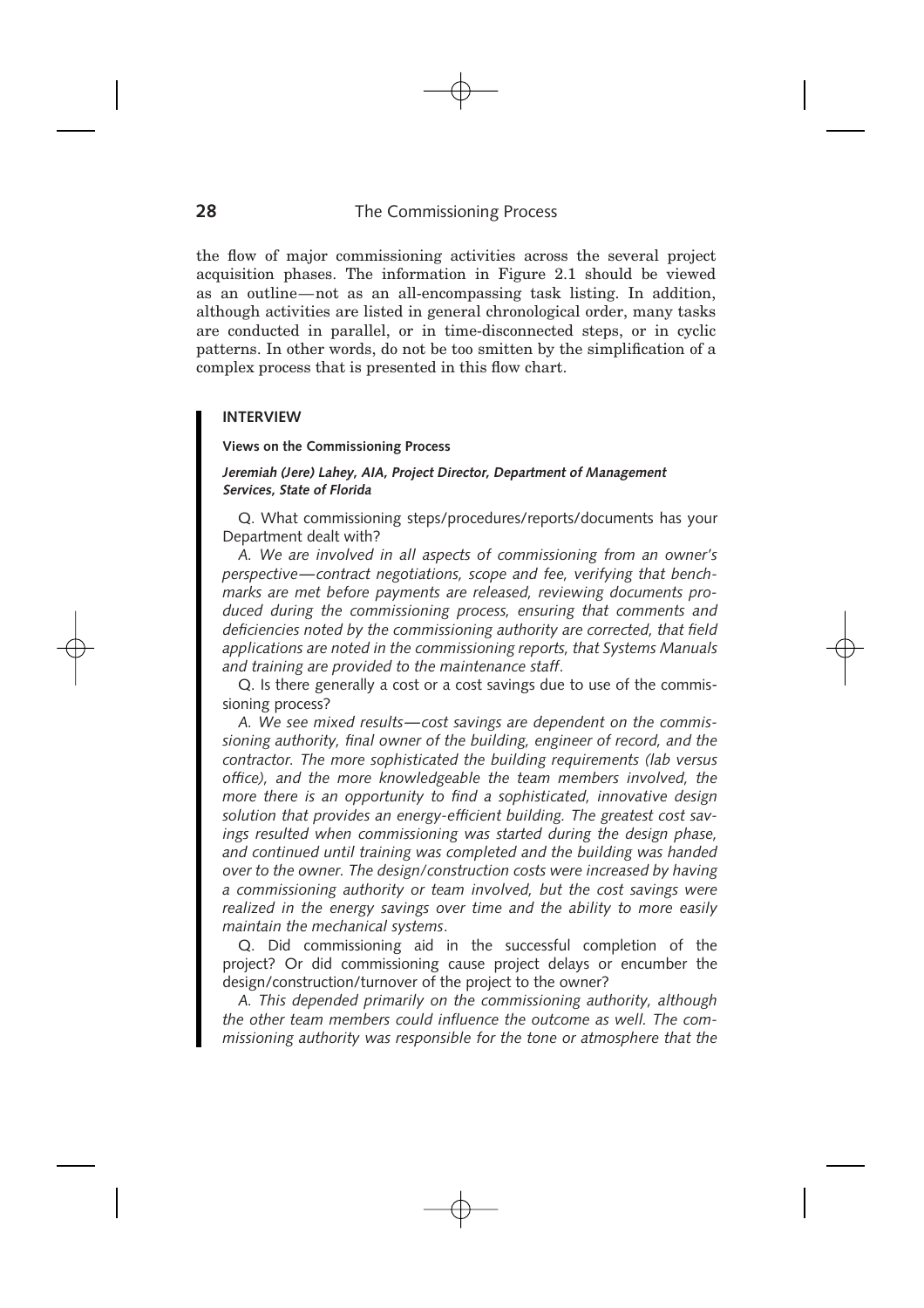### References **29**

*comments and deficiencies were provided under. The owner needed to set the standard for how much risk insurance was required for the scope of design. Project delays could result from too much securitization. Savings in both time and money resulted when deficiencies were discovered early on and corrected*.

Q. How was the commissioning process received by other members of the project team? Was it supported, or was there resistance?

*A. The more sophisticated and knowledgeable the team members namely the owner, engineer of record, contractor, and sometimes the architect—the more commissioning was embraced and viewed as a positive influence on the final outcome—an energy-efficient, easily maintained building. In other cases, commissioning was viewed as an intrusion by the engineering design team, causing delays resulting from interference with the design process. Some contractors appreciated the commissioning authority's review of completed tasks as building construction progressed, where the commissioning authority discovered deviations from the original scope that could have cost the contractor untold hours and expense if discovered at a later date and then corrected. Other contractors found this review process onerous*.

Q. In your opinion, what types of projects lend themselves to commissioning?

*A. Buildings that require complicated mechanical systems, or have specific and somewhat unique scope requirements (e.g., a crime lab) have a better opportunity to meet the needs of the owner if commissioning is started in the design phase*.

Q. How do you think commissioning influences LEED projects?

*A. LEED and commissioning go hand in hand. LEED recognizes the importance of mechanical systems having optimum energy performance, and commissioning provides the opportunity for greater success*.

### **REFERENCES**

- ASHRAE. 2005. *ASHRAE Guideline 0: The Commissioning Process*. The American Society of Heating, Refrigerating and Air-Conditioning Engineers, Atlanta, GA.
- Mills, E. 2004. ''The Cost-Effectiveness of Commercial-Buildings Commissioning: A Meta-Analysis of Energy and Non-Energy Impacts in Existing Buildings and New Construction,'' Lawrence Berkeley National Laboratory, Berkeley, CA. http://eetd.lbl.gov/emills/PUBS/Cx-Costs-Benefits.html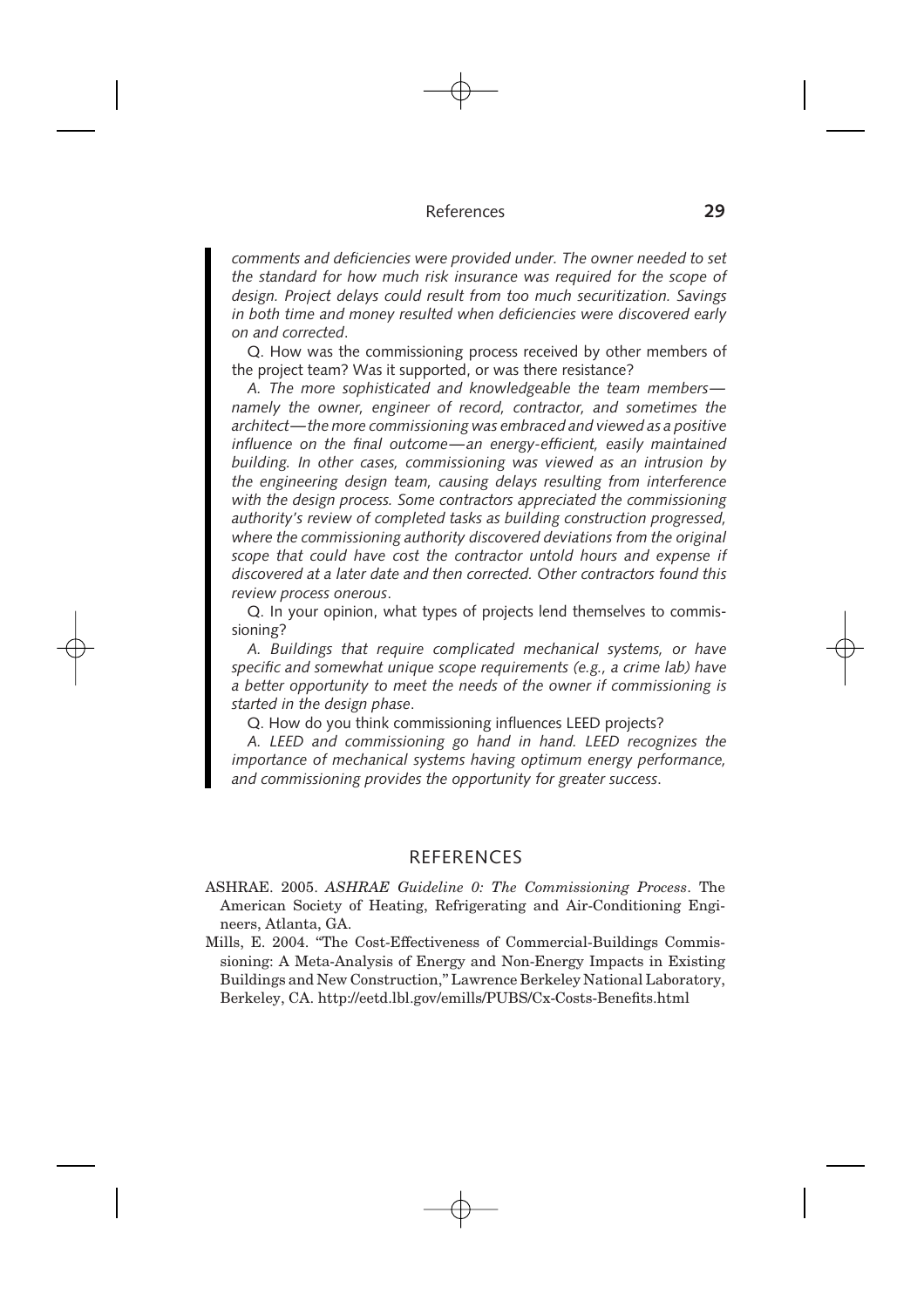## **Chapter 3**

# The Commissioning Team

### TEAMWORK IS NECESSARY

Just as it is important to understand that commissioning is an ongoing process and not a short-term event, it is equally important to realize that commissioning is accomplished by a team and not by a lone-wolf expert or troubleshooter. Except for the simplest of buildings, it is unlikely that any single person would have the expertise required to successfully validate a reasonable range of design documents, equipment, assemblies, and systems. Even for a small building, it is highly unlikely that any one person could adequately represent the diverse views of the many stakeholders involved with the building acquisition process. Teamwork is necessary to provide the breadth and depth of interest and experience that will lead to a successful commissioning outcome.

The commissioning team will be led by an entity (an individual or firm) called the *commissioning authority*. In the past, the term commissioning *agent* was often used, but the word *agent* implies a legal ability to generally act on behalf of someone (in this case, the owner)—which is not the intent of the commissioning process. The commissioning authority is typically engaged by the owner under a professional services contract and will strive to further the owner's interests, but will normally not be empowered to speak on behalf of the owner. The exact nature of the owner-commissioning authority relationship will be spelled out in the professional services agreement between these two entities. This is, as might be imagined, an important document.

*Principles of Building Commissioning* Walter T. Grondzik Copyright © 2009 by Walter T. Grondzik.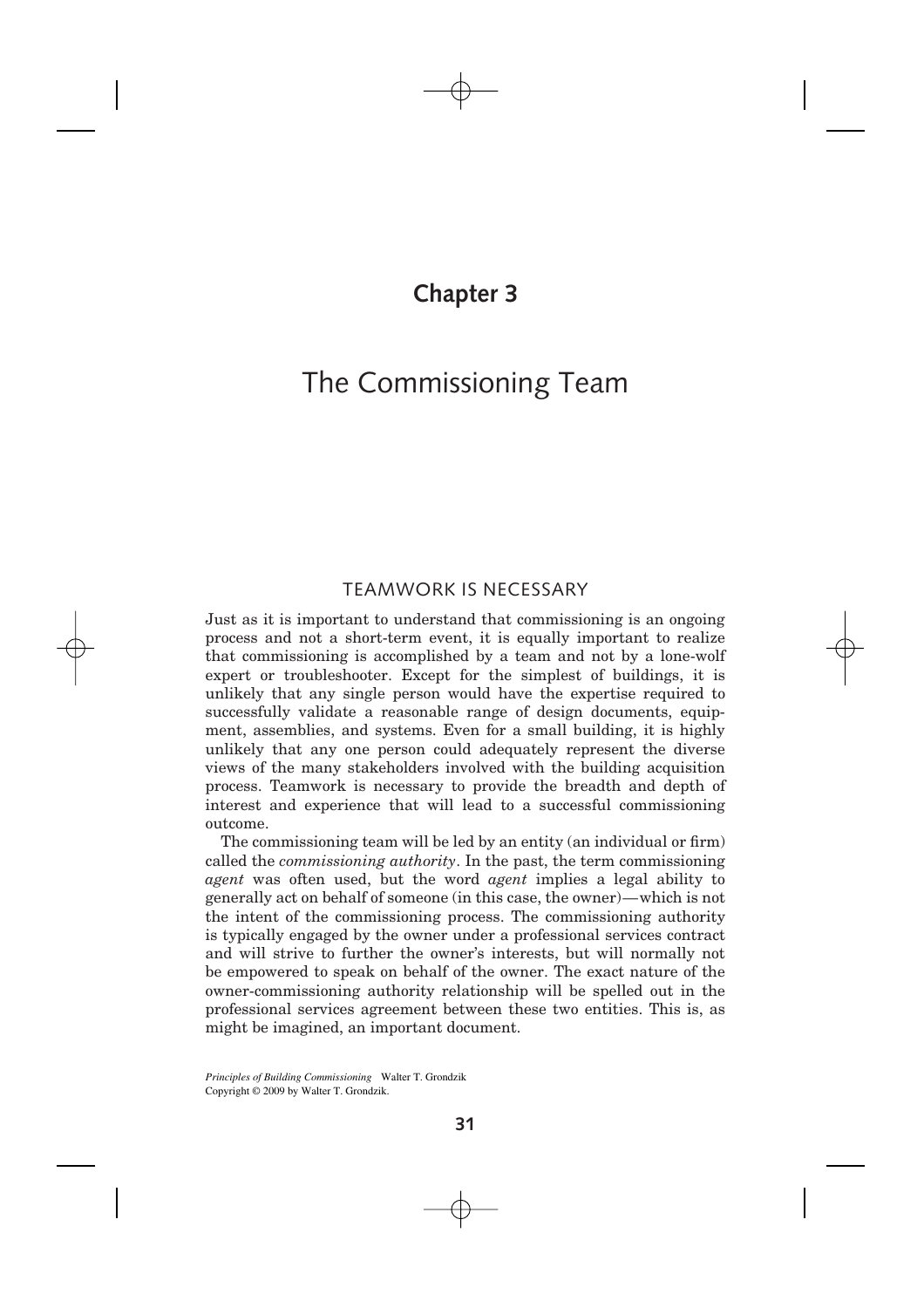The commissioning authority will lead the commissioning team. The commissioning team will, at different times during the extended buildingacquisition process, include various representatives of the owner, the design team, the contractor, subcontractors, and other specialists (as necessary or appropriate), along with representatives of the commissioning authority. The size and composition of the team will change over time—being most compact during predesign and then again during occupancy and operations and expanding greatly during construction. Some members of the commissioning team are specifically engaged to participate on the team as a primary responsibility (the commissioning authority), other members are assigned to the team by the owner, and yet other members (from the design team, contractors, specialists) must be brought onto the team through appropriate requirements included in broader contractual relationships.

A good commissioning team will be composed of people who want (or at least are paid to want) to participate, who are knowledgeable about their areas of responsibility, and who can make day-to-day decisions on behalf of the constituency they represent. The importance of the owner in developing a functional commissioning team cannot be overstated. The expected contributions of the owner, commissioning authority, design professionals, and contractor to the commissioning team are generally outlined immediately below. Specific members of the team are then further discussed.

### THE COMMISSIONING AUTHORITY

The commissioning authority is the core of the commissioning team. Care in selecting this leadership entity is critical. As commissioning is a long-term process involving numerous parties with potentially conflicting interests, it can be argued that management skills are as important as technical skills when selecting a commissioning authority. Specific technical expertise can be brought onto the commissioning team as required, but the ability to communicate, negotiate, and deal fairly with people are characteristics that must reside with the commissioning entity.

There has been much debate over the issue of who can best provide commissioning services. Today, the majority of commissioning providers are engineering based, most commonly with a mechanical or electrical engineering background. This does not preclude architects or even owners from providing commissioning services. These two options, however, are rarely seen today. Repeated attempts to bring architects more actively into the commissioning arena in the mid-1990s were generally unsuccessful—most likely because commissioning was broadly (and mistakenly) viewed as fooling around with equipment rather than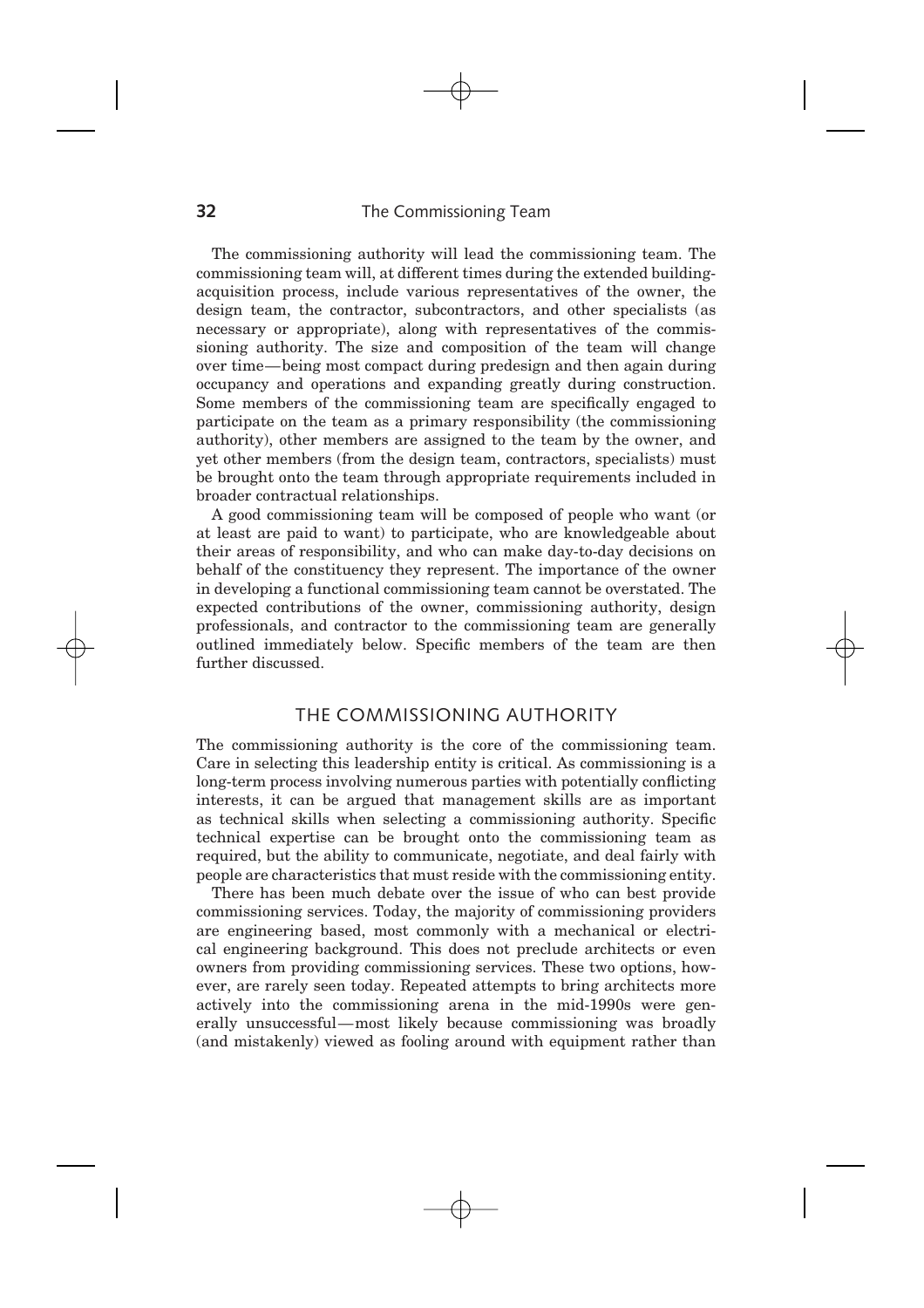managing project quality. Owners with qualified building management staffs could also commission projects, although independence of opinion and action might be a legitimate concern for the design team and contractor.

### **Key Building Commissioning Organizations**

The following organizations provide certification in commissioning and/or substantial resources related to the commissioning process.

- ASHRAE: American Society of Heating, Refrigerating and Air-Conditioning Engineers, Inc. Atlanta, Georgia. www.ashrae.org
	- Certification in commissioning is under development (in 2008); publishes Guideline 0 and Guideline 1 dealing, respectively, with the commissioning process and HVAC&R technical commissioning requirements; developing Guidelines 1.2 and 1.3 to address commissioning of existing buildings/systems and training during commissioning.
- BCA: Building Commissioning Association. Portland, Oregon. www.bcxa.org/
	- Membership is an indicator of commitment to commissioning and the commissioning process; provides certification of commissioning providers.
- PECI: Portland Energy Conservation, Inc. Portland, Oregon. www.peci.org/
	- Long-term advocate of building commissioning. Convener of the annual national commissioning conference (a great information resource and networking opportunity); provider of substantial information on building commissioning.
- CACX: California Commissioning Collaborative. Sacramento. www.cacx.org/

Source for a substantial and growing collection of information about commissioning.

ACG: Associated Air Balance Commissioning Group. Washington, DC. www.aabchq.com/commissioning/

Provides a certification exam to test basic knowledge and technical expertise of eligible commissioning providers. Publishes the *ACG Commissioning Guideline*.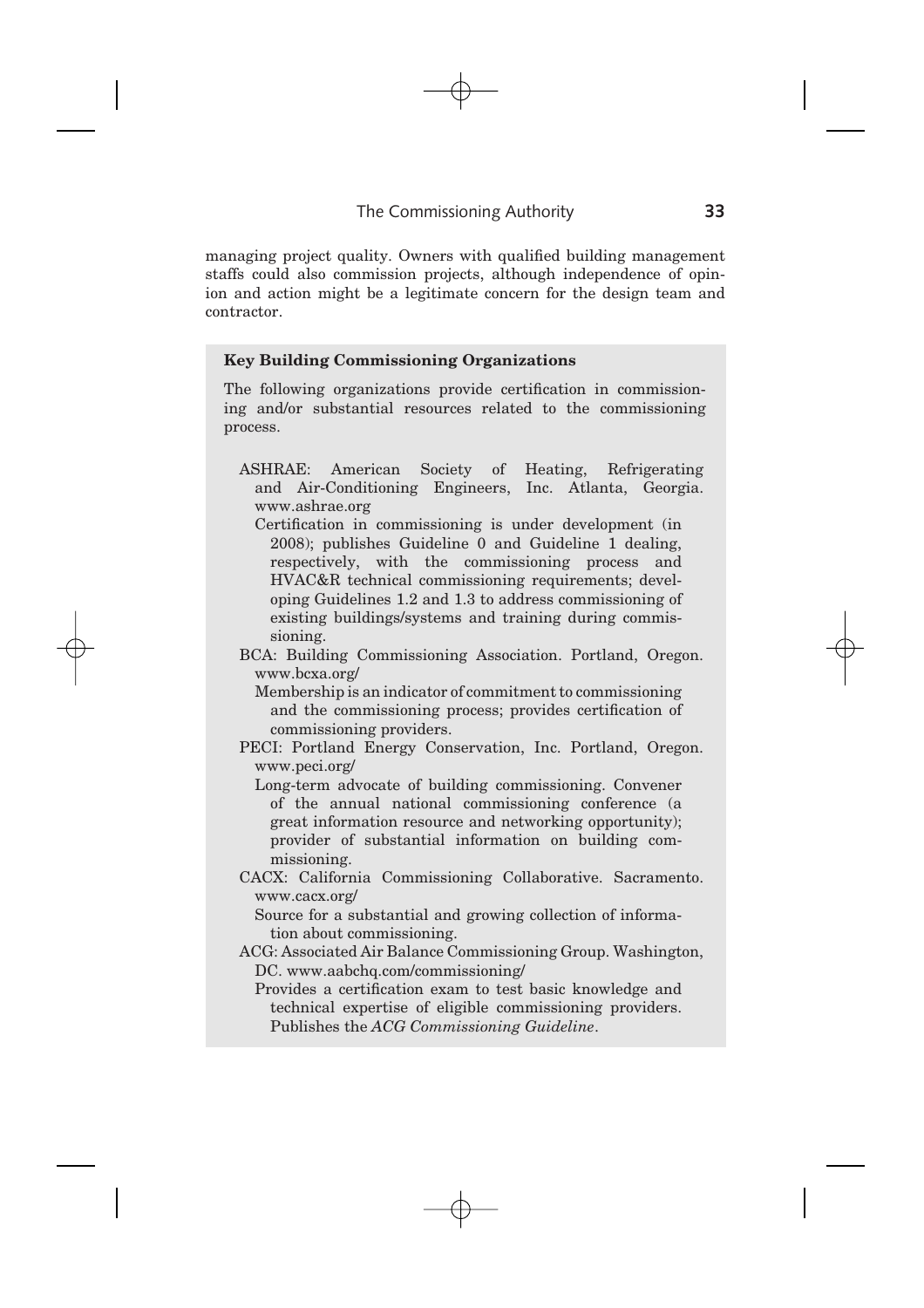- NEBB: National Environmental Balancing Bureau, Gaithersburg, Maryland. www.nebb.org/
	- Provides for certification of firms and for the qualification of individuals through the Building Systems Commissioning Program (addressing HVAC, plumbing, and fire protection systems).
- UW: University of Wisconsin-Madison, Department of Engineering Professional Development, Madison. http://epdweb .engr.wisc.edu/
	- Long-term provider of short courses on various aspects of commissioning; offers a certificate/certification program for commissioning providers.

Independence of action is a valuable asset for a commissioning authority. The commissioning authority will often act as a communications bridge between the various parties to the building acquisition process. Having this bridge be perceived as neutral can be very important to the success of such communications. Even more critically, the commissioning authority will occasionally have to make a determination that a design solution or equipment/assembly installation will not meet the Owner's Project Requirements or comply with the Contract Documents. It is absolutely critical that such a determination be seen as coming from a neutral party. Hiring an independent commissioning authority with no connections to the principal project parties is strongly recommended.

An independent commissioning authority must also be qualified to undertake a proposed project. Qualifications are best addressed via a robust Request for Qualifications/Request for Proposals process. Experience on similar projects (with successful outcomes) is likely to prove the best qualifier. A number of commissioning provider certification programs are currently in place or under development. Although the value of such certifications has not been clearly established, seeking a commissioning authority with diverse qualifications— including certification— is sensible. The commissioning authority should have experience with projects of similar scale and scope, and should be a member of one or more professional associations that support and promote commissioning. The commissioning authority should also be able to demonstrate familiarity with current commissioning process guidelines, should be appropriately licensed or certified, and should be truly interested in the project at hand. Seeking the lowest possible bid for commissioning services is not recommended as a terribly sensible approach.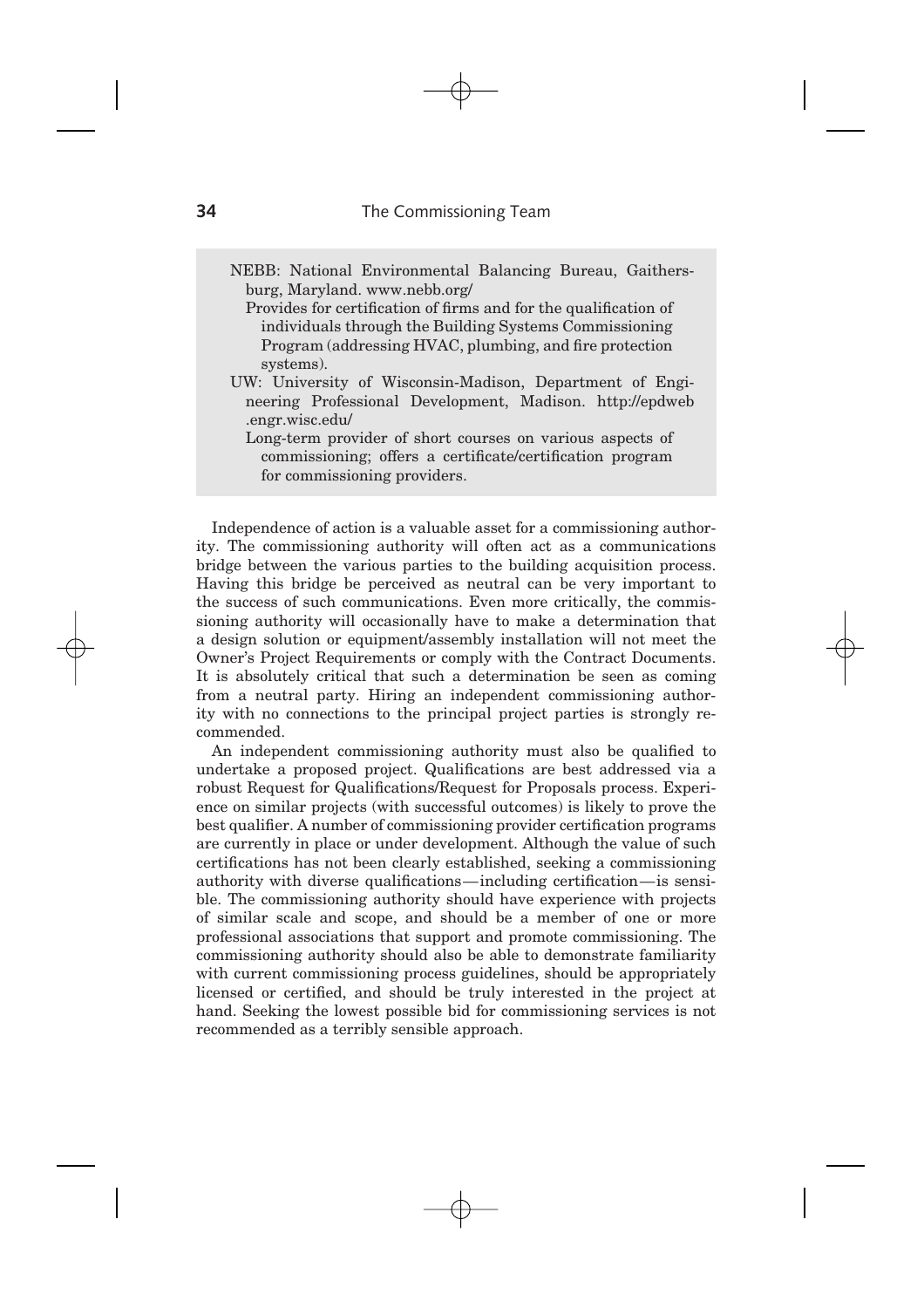### **Commissioning Guidelines**

The following commissioning guidelines are generally available to assist various member of the commissioning team in developing and executing their roles in the commissioning process.

- *ASHRAE Guideline 0-2005: The Commissioning Process* (American Society of Heating, Refrigerating and Air-Conditioning Engineers).
	- Generally considered to provide an appropriate framework under which to undertake commissioning of building systems and assemblies.
- *ASHRAE Guideline 1.1-2007: HVAC&R Technical Requirements for The Commissioning Process* (American Society of Heating, Refrigerating and Air-Conditioning Engineers).

Provides updated guidance for the commissioning of HVAC&R systems in conformance with Guideline 0-2005.

*ASHRAE Guideline 5-1994: Commissioning Smoke Management Systems* (American Society of Heating, Refrigerating and Air-Conditioning Engineers).

Provides technical guidance for commissioning of these systems.

*ASHRAE Guideline 1.2-20xx: The Commissioning Process for Existing HVAC&R Systems* (American Society of Heating, Refrigerating and Air-Conditioning Engineers).

Under development; addresses retrocommissioning of HVAC&R systems.

*ASHRAE Guideline 1.3-20xx: Building Operation and Maintenance Training for the HVAC&R Commissioning Process* (American Society of Heating, Refrigerating and Air-Conditioning Engineers).

Under development; addresses the training aspects of commissioning with a focus on HVAC&R systems.

NEBB: *Procedural Standards for Building Systems Commissioning* (National Environmental Balancing Bureau).

Provides guidance for the development and implementation of a plan for commissioning of building HVAC and plumbing systems.

- NEBB: *Design Phase Commissioning Handbook* (National Environmental Balancing Bureau).
	- A document intended to assist the commissioning professional in reviewing building mechanical system design documents.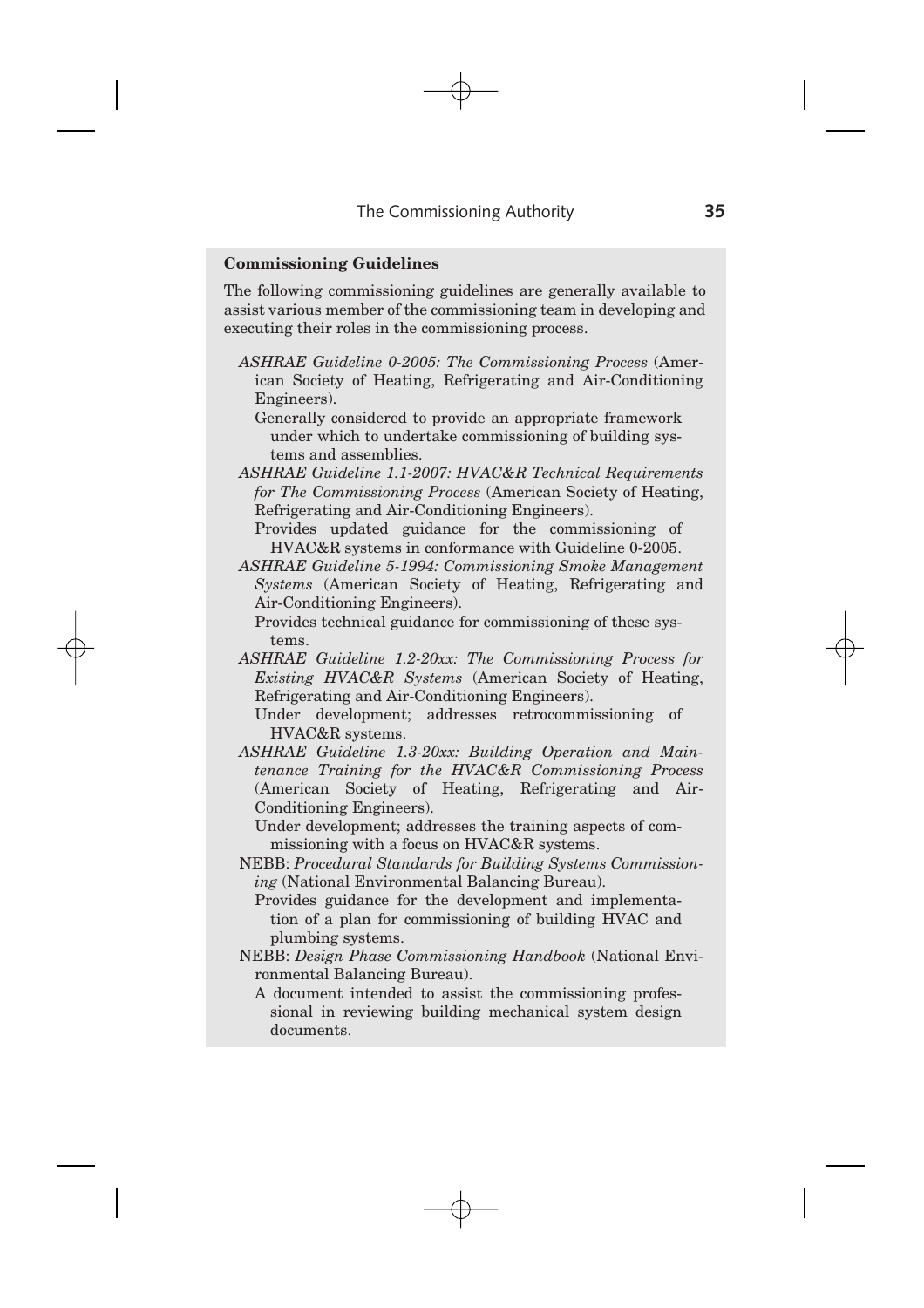- SMACNA: *HVAC Systems—Commissioning Manual* (1994, Sheet Metal and Air Conditioning Contractors' National Association). A guide for contractors, owners, and engineers interested in
	- commissioning for new buildings and the recommissioning of existing buildings.
- AABC: *ACG Commissioning Guideline* (2nd edition, Associated Air Balance Council).
	- This guide includes methodologies for various types of commissioning, the scope of services performed in commissioning, and sample forms.
- *NIBS Guideline 3-2006: Exterior Enclosure Technical Requirements for the Commissioning Process*.
	- National Institute of Building Sciences. Provides technical guidance for the commissioning of building enclosure elements.
- CACX: *California Commissioning Guide: New Buildings*. California Commissioning Collaborative.
	- Provides an overview of the commissioning process for new construction.
- CACX: *California Commissioning Guide: Existing Buildings*. California Commissioning Collaborative.

Provides an overview of the commissioning process for existing buildings.

### OWNER REPRESENTATIVES

The project owner or client will play an important role in the commissioning team throughout the life of a project—usually through the input of various representatives who will participate during the several project phases. Especially critical input from the owner/client will come during the development of the Owner's Project Requirements (OPR) document. This document will often be developed by the predesign commissioning team (although other approaches may be used), with active representation from the owner. Anything that can be done to improve the quality of the OPR by ensuring broad participation in its preparation is desirable. *ASHRAE Guideline 0* provides information on workshop techniques that have proven successful in eliciting broad-based input from stakeholders within an owner's organization during OPR development.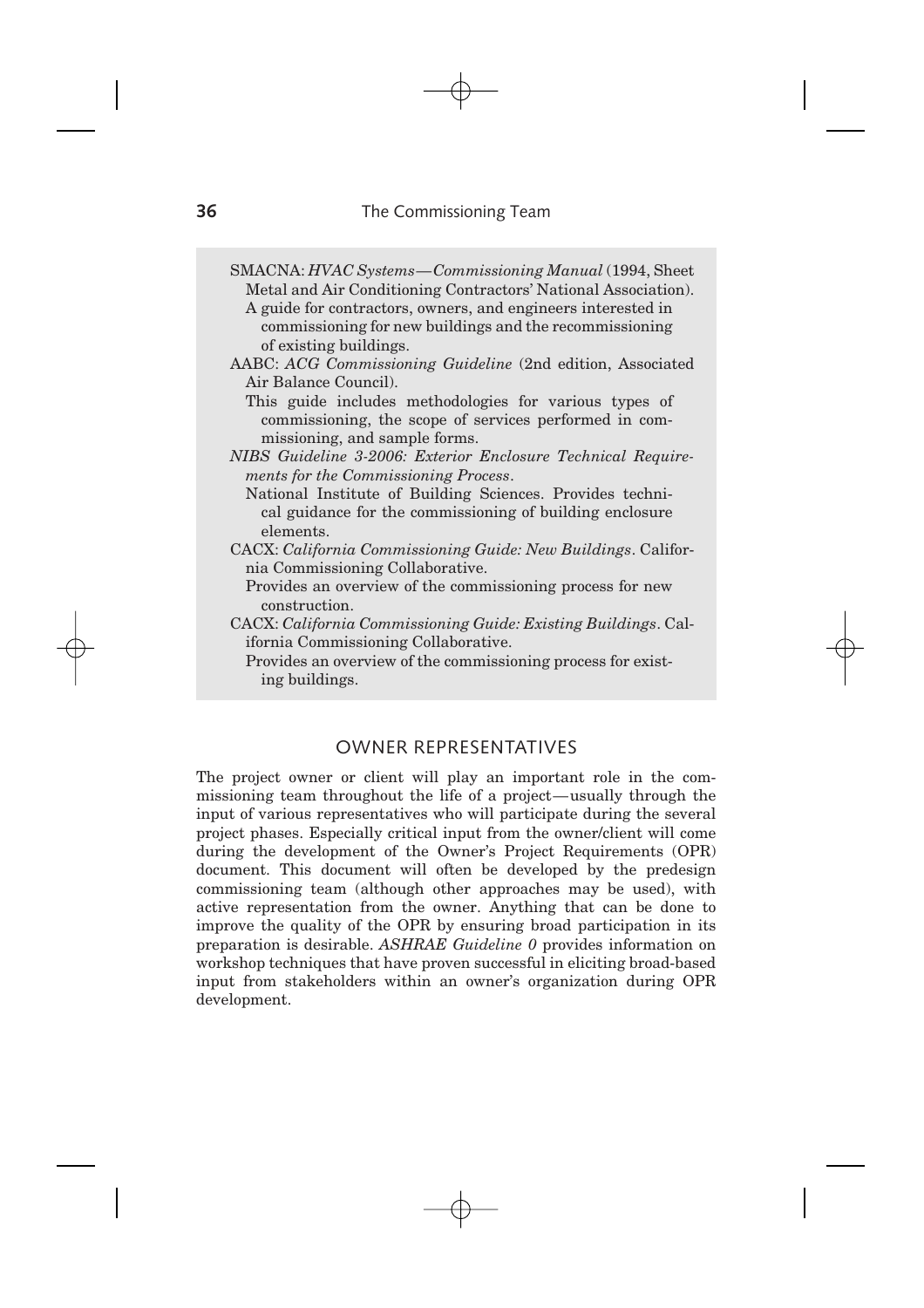It is critical that an owner's operations and maintenance (O&M) staff participate on the commissioning team during preparation of the Owner's Project Requirements (to instill a sense of reasonableness about in-house capabilities to run and maintain systems) and during construction and occupancy and operations (as the project is turned over to the owner and responsibility assumed by the O&M staff). If in-house operations expertise is not available prior to project turnover, it is a good idea to bring in such expertise (familiar with the type of project and local conditions) via short-term contract. During design, operations representatives will be able to provide valuable input to the commissioning team relative to training needs and formats (which will be incorporated into the Contract Documents). During construction, commissioning team members representing the owner should be involved with performance verification activities and will be the audience for training efforts. During occupancy and operations, owners' representatives on the commissioning team will help to ensure a smooth facility turnover and informed planning for long-term facility use.

### DESIGN TEAM REPRESENTATIVES

Ideally, representatives from the design team (architects, engineers, specialists) would participate on the commissioning team throughout all phases of a project. In practice, this will usually be difficult to arrange. It may be difficult or impossible to involve the design team during predesign phase meetings to assist with development of the Owner's Project Requirements and the first-cut Commissioning Plan because the design team has not yet been selected by the owner. It may be difficult to obtain design team participation during construction due to a current tendency by many AE firms to minimize construction phase project involvement. This can be addressed by appropriate language in the professional services agreement requiring designer participation on the commissioning team during construction. It will likely be even more difficult to obtain design team participation in occupancy and operations phase commissioning team meetings. This difficulty can also be overcome through appropriate contract language—and perhaps a reminder that participation at this stage of a project would be educational for the designers (a chance to pick up lessons to be learned for the team's next projects).

Active and appropriate participation on the commissioning team by the designers during the design phase of a project is mandatory for successful commissioning. Providing for verification of equipment, assembly,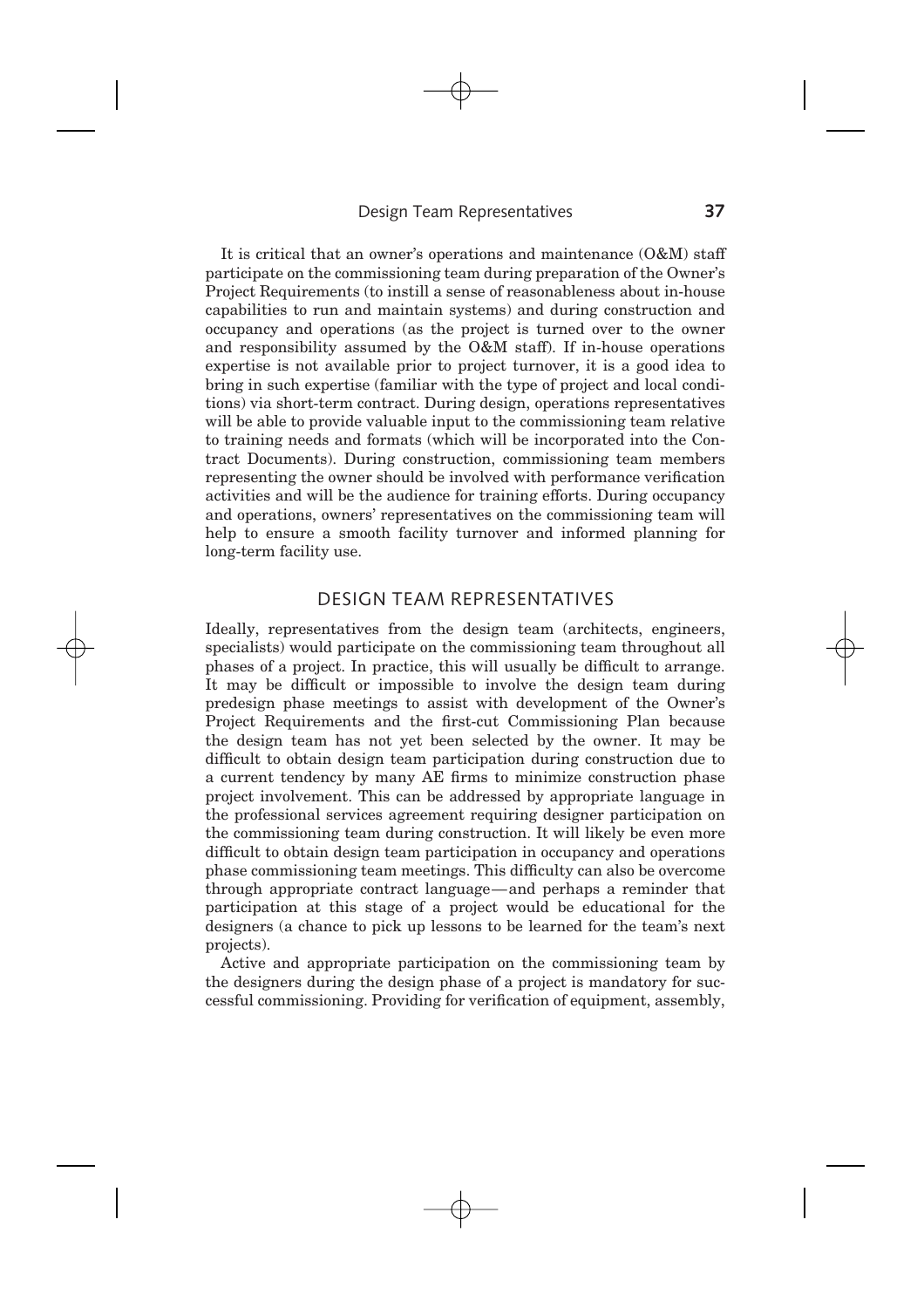and systems installation and operation is a key element of building commissioning that must be included in the Contract Documents, so these activities can be bid, scheduled, and implemented by the contractor. The design team is responsible for preparation of these documents. Collaboration between the commissioning authority and representatives of the owner, the design team, and the contractor/subcontractors to develop effective and acceptable verification checklists and procedures will do a lot to turn commissioning tests into a cooperative effort to ensure quality rather than an outsider's attempt to find problems.

The design team will also be responsible for incorporating training requirements into the Contract Documents. Participation of the design team in the definition of such requirements will help to ensure that training is timely, meaningful, and can have long-term impact.

### CONTRACTOR REPRESENTATIVES

The importance of having active contractor representation on the commissioning team cannot be overstated. Without such participation, commissioning process requirements will typically be seen as being imposed from outside (rather than as self-implemented), and the valuable construction experience residing in the contractor will not be usefully tapped to improve the commissioning process.

It would be great to have contractor representation during predesignphase commissioning team meetings. This may be feasible if an integrated design approach to project acquisition is taken. It may be more difficult to do under traditional design-bid-build approaches. Contractor input at this stage of a project would allow the commissioning team to tap into valuable insight regarding costs and project scheduling during development of the Owner's Project Requirements and refinement of the Commissioning Plan.

A similar situation exists during the design phase. Contractor participation in the development of verification checklists (that will become part of the Contract Documents) should contribute to more workable checklists and test procedures. This is especially true since in most cases the contractor will be required to conduct the test procedures on behalf of the commissioning team. In lieu of contractor participation, an experienced commissioning authority should be able to bring past experiences into the development of viable test procedures for commonly encountered equipment, assemblies, and systems. Such experience is less likely to be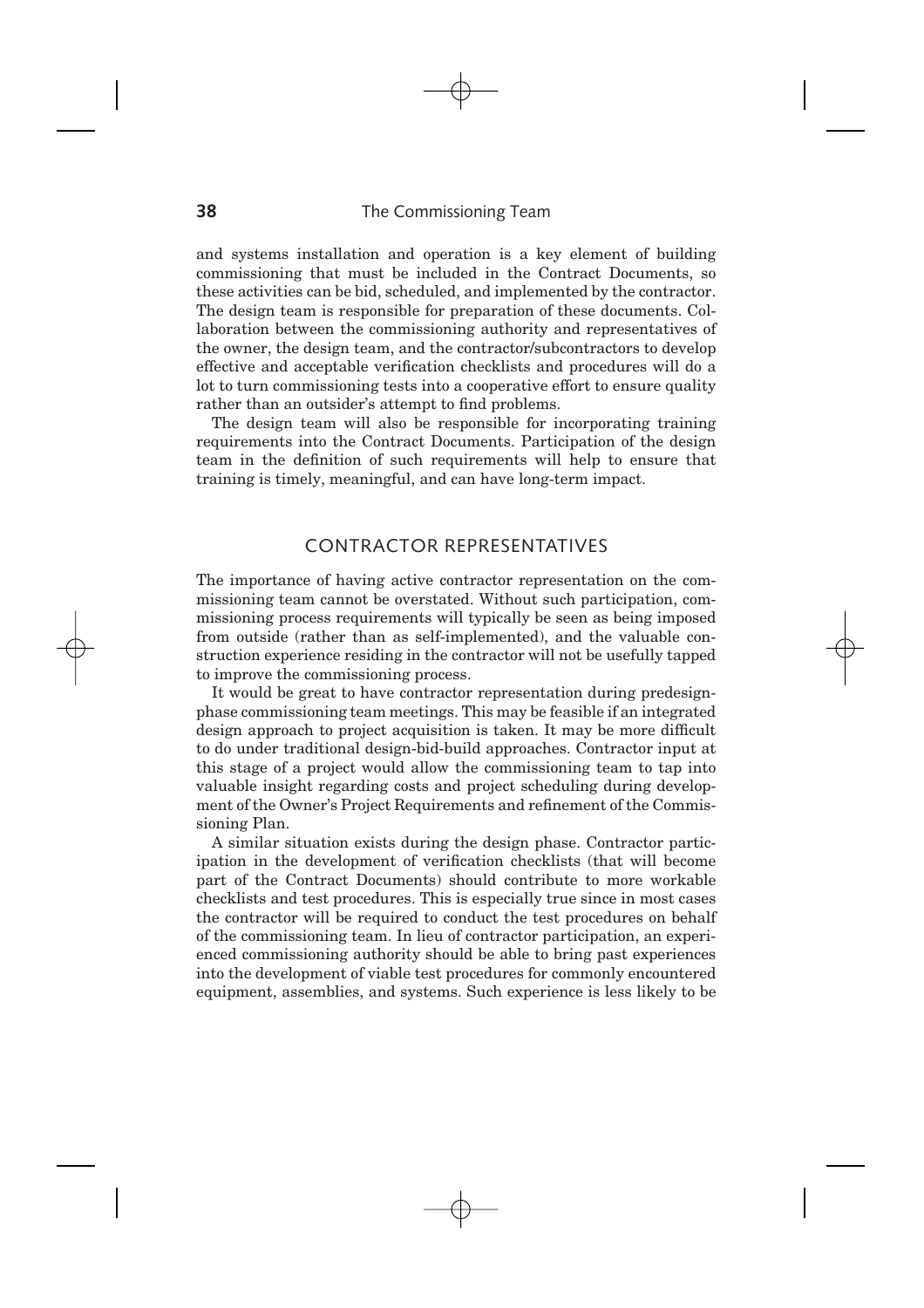available for unusual equipment and assemblies and/or unique systems or intersystem arrangements. In such cases, tapping into experiences from manufacturers or outside consultants may be valuable. The contractor (if available during the design phase) would also be expected to contribute to the development of a Training Plan for the owner's operations and maintenance staff.

Contractor participation on the commissioning team during the construction phase of a project is mandatory and must be ensured through appropriate language in the agreement between the owner and the contractor. Explicit language is recommended over an implicit assumption of participation. Contractor completion of construction tasks will be spelled out in the specifications that comprise part of the Construction Documents. Coordination activities for an unfamiliar process (commissioning), however, may not be properly bid without some guidance regarding expectations. The same concern about contractor participation is true of the occupancy and operations phase, when it may be difficult to obtain serious contractor buy-in due to project close out (except for warranty issues).

### SPECIALISTS

Numerous specialists could beneficially contribute to the commissioning process through timely participation on the commissioning team. Such specialists, and their importance, will vary from project to project. Methods of ensuring their participation will also vary. In general, a clear Commissioning Plan and appropriate contract language can bring expertise into the commissioning team from specialists who would normally not participate. A key point to remember when it comes to specialists is that they are usually responsible for equipment, an assembly, or a system that is critical to project success, which is why they are involved in the first place. Bringing them into the commissioning process will be equally important for project success.

### COMMISSIONING TEAM PARTICIPATION EXPECTATIONS

Tables 3.1 to 3.4 summarize the contributions expected from the most commonly involved members of the commissioning team during each of the project phases. The expectations are neither inclusive nor exclusive—smaller projects will see less involvement, larger projects greater involvement.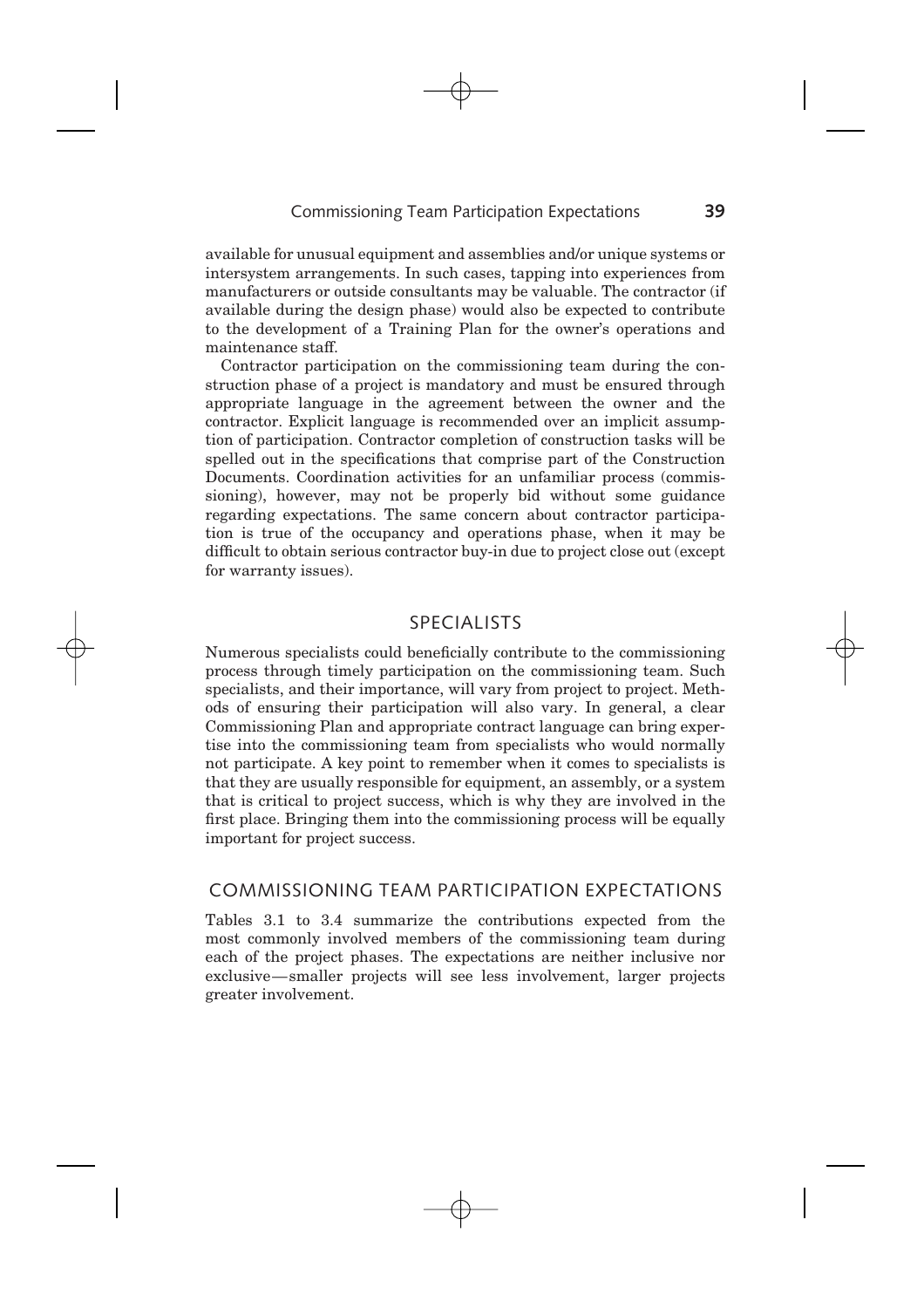|                                                                                                                                                                                                                                | Comments     | Requirements document (depending<br>on professional services agreement).<br>from owner); may be responsible for<br>Commissioning Plan (with input<br>developing the Owner's Project<br>Should be responsible for the | Owner initiates the commissioning<br>process.                                                                                                                                     | Critical to a good OPR.                                                                                        | Critical to a good OPR.                                                                                                                          |
|--------------------------------------------------------------------------------------------------------------------------------------------------------------------------------------------------------------------------------|--------------|----------------------------------------------------------------------------------------------------------------------------------------------------------------------------------------------------------------------|-----------------------------------------------------------------------------------------------------------------------------------------------------------------------------------|----------------------------------------------------------------------------------------------------------------|--------------------------------------------------------------------------------------------------------------------------------------------------|
| contract to the straight of the straight of the straight of the straight of the straight of the straight of the straight of the straight of the straight of the straight of the straight of the straight of the straight of th | Expectations | development of Owner's Project<br>Commissioning Plan; assist in<br>development of initial<br>Act as lead author for<br>Requirements (OPR).                                                                           | Define expectations and budget<br>process; engage commissioning<br>authority; assign appropriate<br>available for commissioning<br>staff to participate on<br>commissioning team. | regarding the required/desired<br>Able to contribute information<br>quality of facility to OPR<br>discussions. | operations and maintenance to<br>Able to contribute information<br>about owner capabilities and<br>expectations for facility<br>OPR discussions. |
|                                                                                                                                                                                                                                | Participant  | Commissioning<br>several people)<br>authority (an<br>individual or                                                                                                                                                   | Owner                                                                                                                                                                             | Functional area<br>representatives                                                                             | representatives<br>Operations and<br>maintenance                                                                                                 |
|                                                                                                                                                                                                                                | Representing | Commissioning<br>Authority                                                                                                                                                                                           | Owner                                                                                                                                                                             |                                                                                                                |                                                                                                                                                  |

Table 3.1 Predesign Phase Commissioning Team Members and Roles **Table 3.1** Predesign Phase Commissioning Team Members and Roles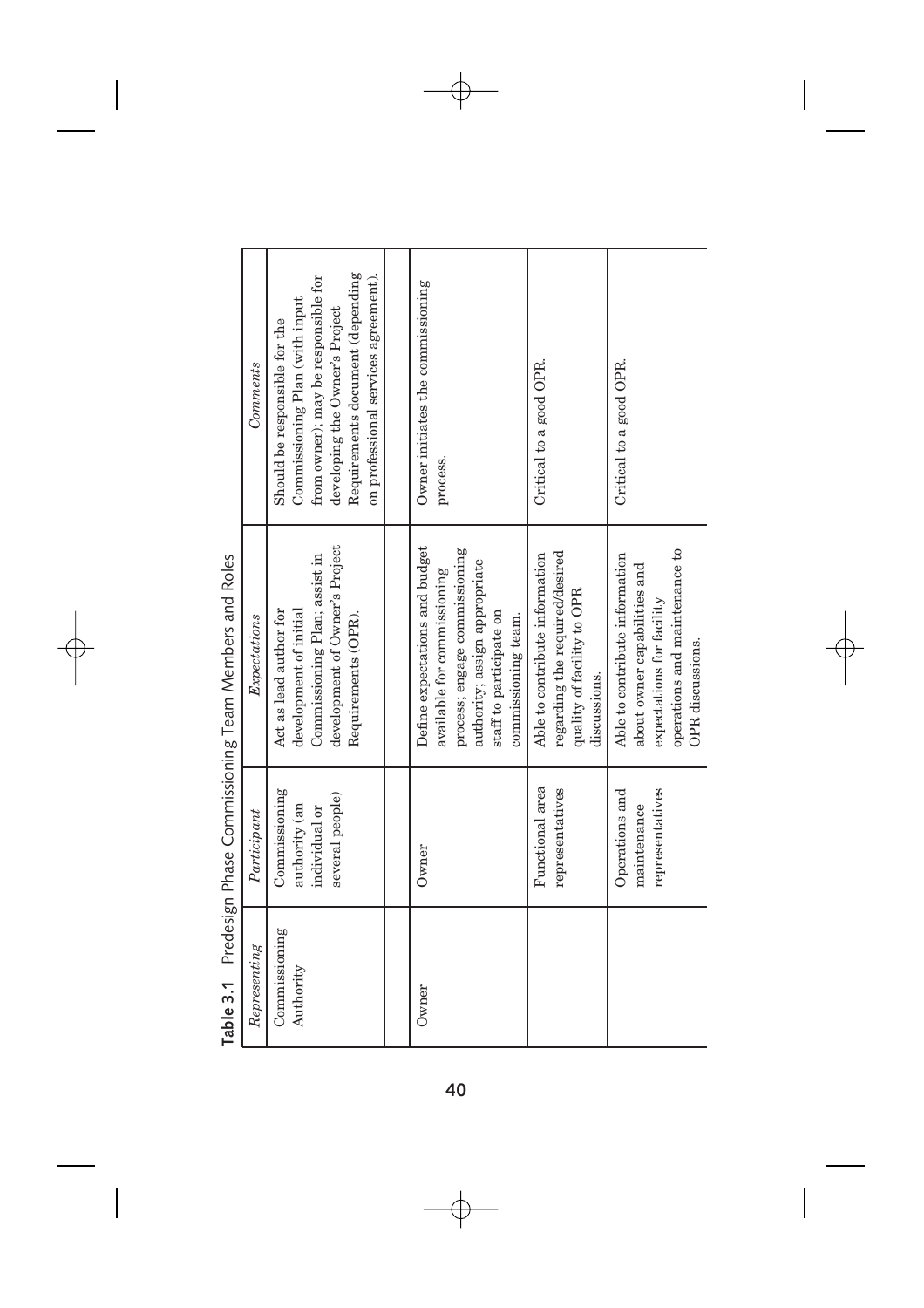|             | manager<br>Project                                        | General coordination of owner<br>commissioning team.<br>contributions to the                                | scale and owner's capabilities and on<br>Availability will depend on project<br>project structure. |
|-------------|-----------------------------------------------------------|-------------------------------------------------------------------------------------------------------------|----------------------------------------------------------------------------------------------------|
|             |                                                           |                                                                                                             |                                                                                                    |
| Design Team | engineer (at a<br>Architect and<br>mechanical<br>minimum) | Provide insights into OPR<br>discussions regarding the<br>feasibility; contribute to<br>Commissioning Plan. | participation by getting a heads-up<br>Design team would benefit from<br>on commissioning plans.   |
|             |                                                           |                                                                                                             |                                                                                                    |
| Contractor  | manager<br>Project                                        | Provide insights into OPR cost<br>contribute to Commissioning<br>and schedule ramifications;<br>Plan.       | Availability will depend on project<br>delivery approach that is chosen.                           |
|             |                                                           |                                                                                                             |                                                                                                    |
| Specialists | As appropriate                                            | Contribute to OPR; contribute<br>to Commissioning Plan.                                                     | Need will be determined by specific<br>project characteristics.                                    |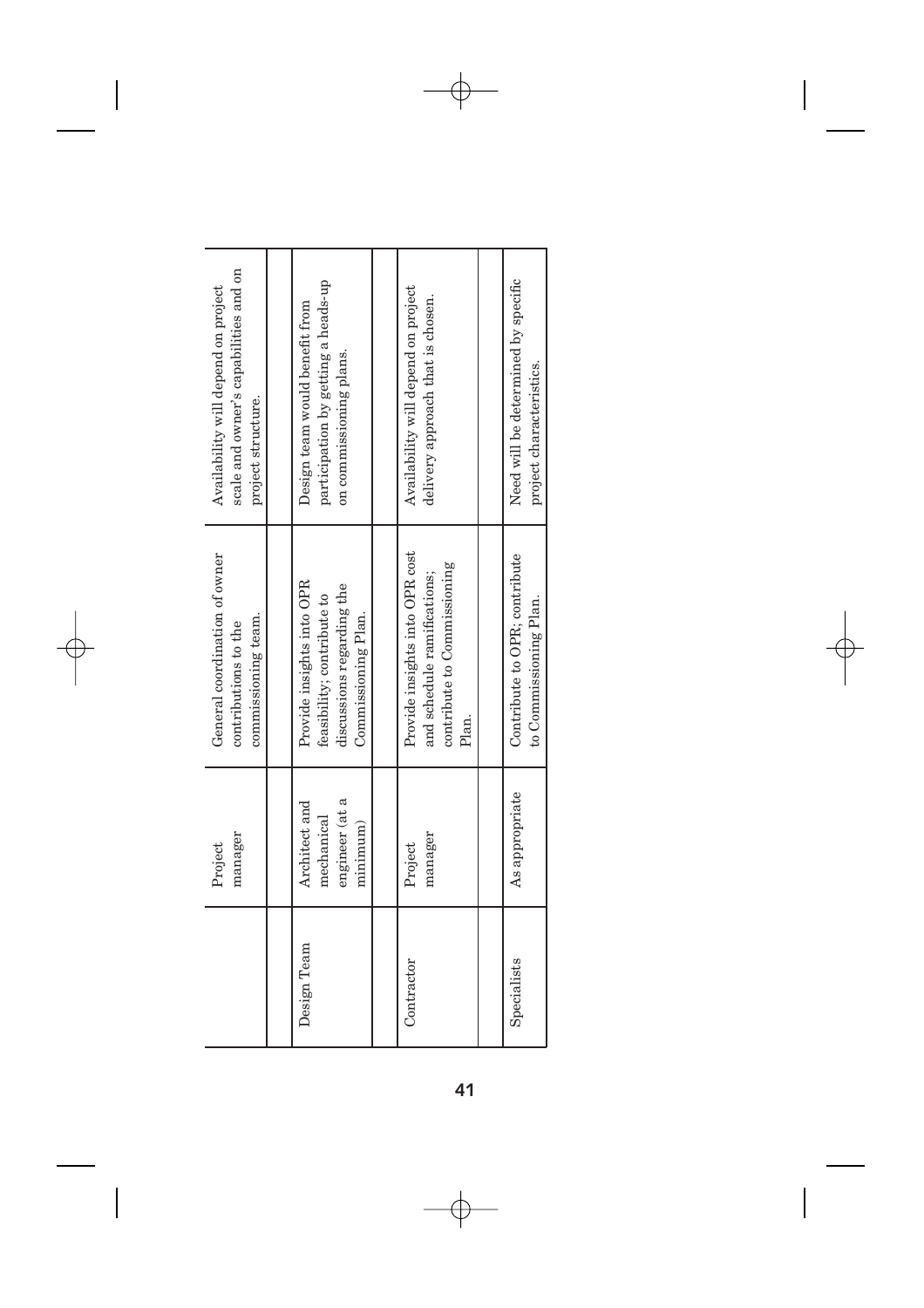|                                                                                                                 | Comments     | documentation and for managing the<br>commissioning team members.<br>flow of information among<br>Generally responsible for<br>maintaining currency of<br>commissioning process | technical issues (such as checklists).<br>documents; he/she may defer to the<br>and decision-making authority for<br>The Owner has ultimate approval<br>Commissioning Authority for<br>all commissioning process | A last chance before construction to<br>assure that needs have been<br>addressed. | equipment and systems testing may<br>be very useful to Owner; staff needs<br>Getting a heads-up on planning for<br>must be considered in developing<br>Training Plan.           |
|-----------------------------------------------------------------------------------------------------------------|--------------|---------------------------------------------------------------------------------------------------------------------------------------------------------------------------------|------------------------------------------------------------------------------------------------------------------------------------------------------------------------------------------------------------------|-----------------------------------------------------------------------------------|---------------------------------------------------------------------------------------------------------------------------------------------------------------------------------|
| colour and cross and the colline of the centre of the color of the color of the color of the color of the color | Expectations | the Basis of Design; coordinate<br>Checklists; manage the Issues<br>development of Construction<br>Commissioning Plan; review<br>Update and expand the<br>Log.                  | Issues Log; act as arbiter in the<br>as necessary to issues raised in<br>Commissioning Plan; respond<br>impact of design decisions on<br>Review and approve updated<br>event of concerns about the<br>OPR.       | Review Basis of Design to<br>assure that OPR is being<br>properly addressed.      | during design; provide input to<br>assure that institutional O&M<br>needs and capabilities are<br>Review Basis of Design to<br>being properly addressed<br>draft Training Plan. |
|                                                                                                                 | Participant  | Commissioning<br>several people)<br>authority (an<br>individual or                                                                                                              | Owner                                                                                                                                                                                                            | Functional area<br>representatives                                                | representatives<br>Operations and<br>maintenance                                                                                                                                |
| זיכ אומון                                                                                                       | Representing | Commissioning<br>Authority                                                                                                                                                      | Owner                                                                                                                                                                                                            |                                                                                   |                                                                                                                                                                                 |

| I                                                        |
|----------------------------------------------------------|
| Namhara an d'Alac                                        |
| Ì                                                        |
| . Sand the structures of the second the second<br>١<br>( |
| ī                                                        |
| J                                                        |
| וי<br>!<br>$\frac{1}{2}$<br>$\ddot{\phantom{0}}$         |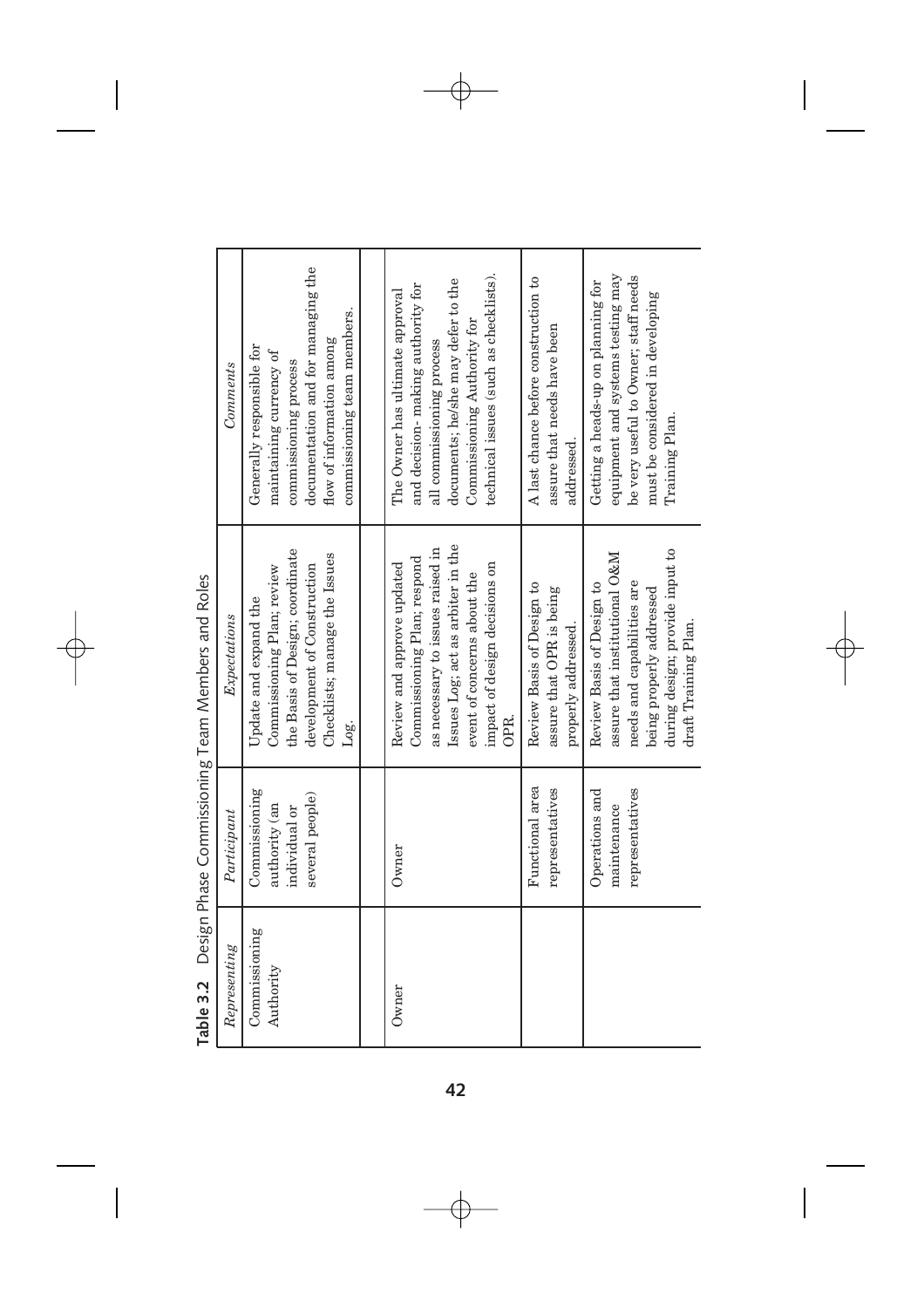| Contributions from this entity will<br>vary with project roles and<br>responsibilities.           | Basis of Design are the purview of<br>The Construction Documents and<br>Checklists and Training Plan will<br>vary, depending on team member<br>roles as defined in their services<br>responsibility for Construction<br>the design team; development<br>contracts.                                                                                 |
|---------------------------------------------------------------------------------------------------|----------------------------------------------------------------------------------------------------------------------------------------------------------------------------------------------------------------------------------------------------------------------------------------------------------------------------------------------------|
| Commissioning Plan updates<br>with respect to Owner's<br>schedule and budget.<br>General input to | develop construction drawings<br>specifications that address the<br>that reflect the OPR; develop<br>develop or provide input to<br>establish requirements for<br>verification and training);<br>Develop Basis of Design;<br>Construction Checklists;<br>commissioning process<br>activities (especially<br>OPR and include all<br>Systems Manual. |
| manager<br>Project                                                                                | Architect and<br>consultants<br>all key                                                                                                                                                                                                                                                                                                            |
|                                                                                                   | Design Team                                                                                                                                                                                                                                                                                                                                        |

 $(continued)$ (*continued*)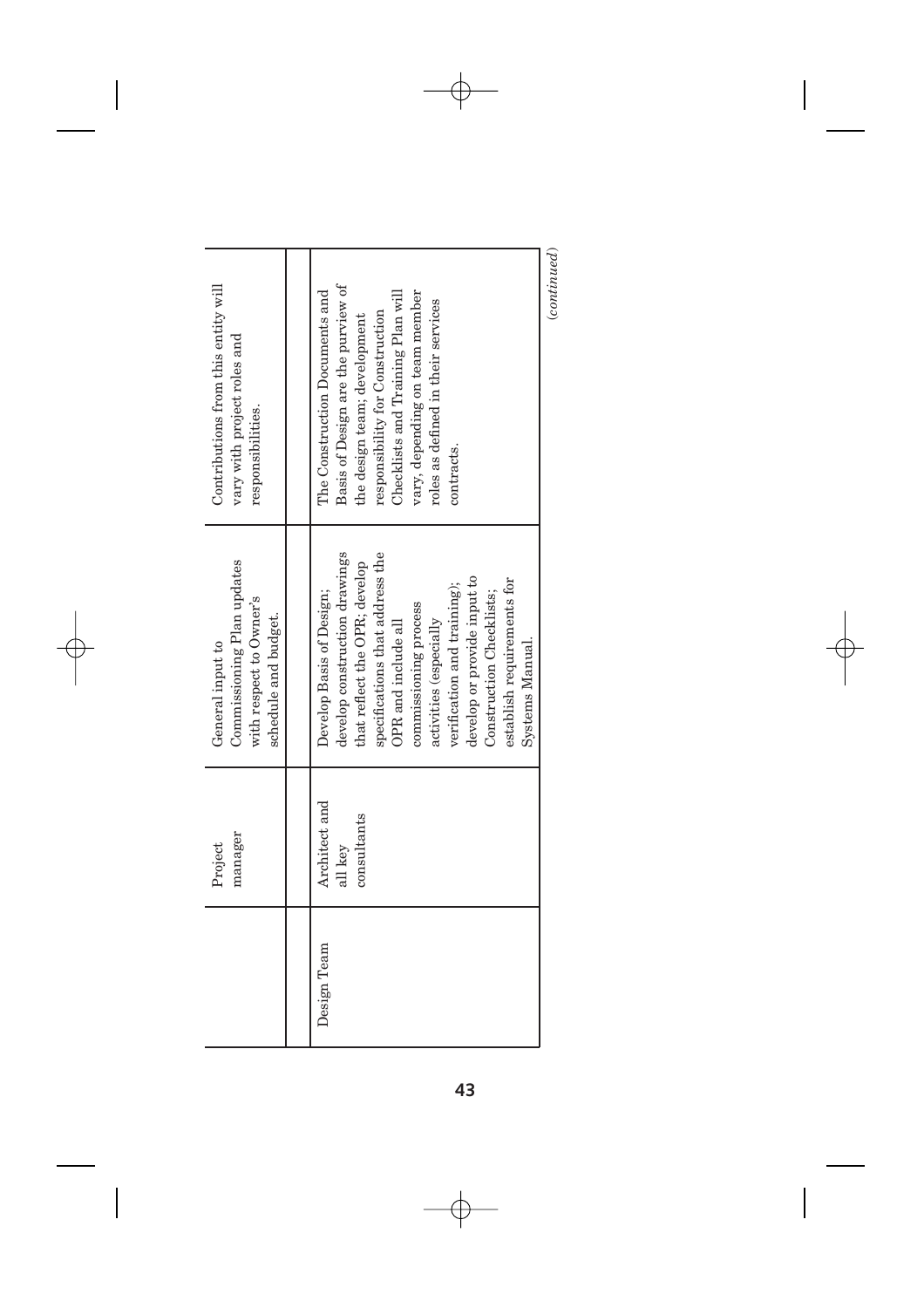| Representing | Participant                     | Expectations                                                                                                                                                                                                                                                                     | Comments                                                                                                                                                                                          |
|--------------|---------------------------------|----------------------------------------------------------------------------------------------------------------------------------------------------------------------------------------------------------------------------------------------------------------------------------|---------------------------------------------------------------------------------------------------------------------------------------------------------------------------------------------------|
| Contractor   | manager<br>Project              | scheduling implications; such<br>coordinate information input<br>input is especially critical to<br>activities regarding cost and<br>Construction Checklists;<br>from subcontractors and<br>commissioning process<br>development of viable<br>Provide input to all<br>suppliers. | Although a contractor may not be on<br>board during the design phase, a<br>commissioning requirements are<br>contractor's experience can be<br>valuable in ensuring that<br>doable and practical. |
|              | Subcontractors                  | of Construction Checklists and<br>Provide input to development<br>Training Plan in area of<br>expertise.                                                                                                                                                                         | practicality and costing of proposed<br>Can provide useful input regarding<br>Construction Checklist<br>requirements.                                                                             |
|              | equipment<br>suppliers<br>Major | of Construction Checklists and<br>Provide input to development<br>Training Plan in area of<br>expertise.                                                                                                                                                                         | Should be the most knowledgeable<br>source regarding start-up,<br>shake-down, and training<br>requirements.                                                                                       |
|              |                                 |                                                                                                                                                                                                                                                                                  |                                                                                                                                                                                                   |
| Specialists  | As appropriate                  | Role is similar to that of<br>suppliers.                                                                                                                                                                                                                                         | Input varies with specialist's role.                                                                                                                                                              |

Table 3.2 (Continued) **Table 3.2** (**Continued**)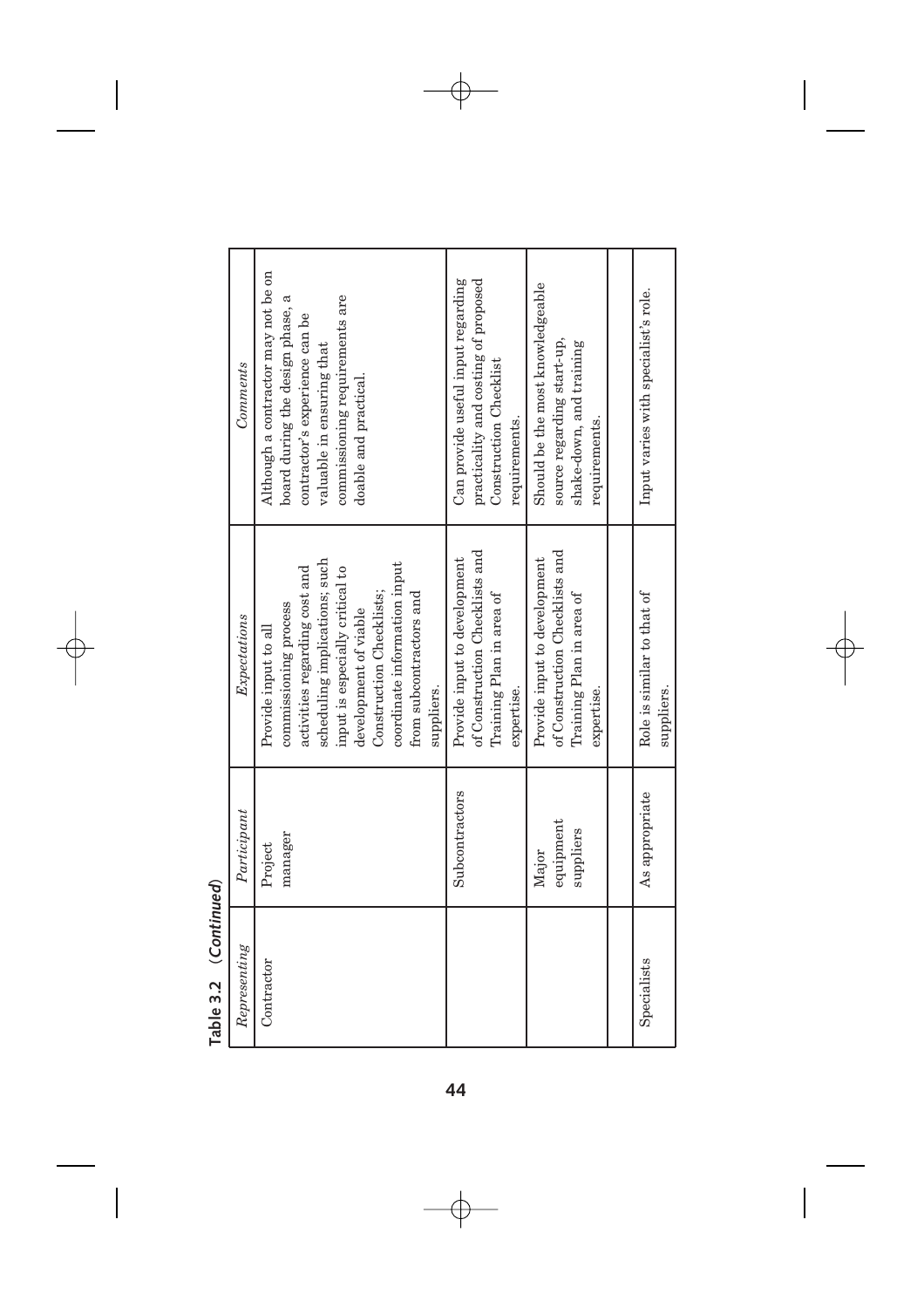|                                                                                                                                                                                                                               | Comments     | smoothly and that information flows<br>effort undertaken in this phase goes<br>that the substantial commissioning<br>Commissioning authority ensures<br>and is acted upon.                                                                                           | May be called on to revise OPR if in<br>the best interests of the project.                                | Will be gearing up for impending<br>takeover and operation of the<br>building.                                            | Availability will depend on project<br>scale, owner's capabilities, and<br>project structure. |
|-------------------------------------------------------------------------------------------------------------------------------------------------------------------------------------------------------------------------------|--------------|----------------------------------------------------------------------------------------------------------------------------------------------------------------------------------------------------------------------------------------------------------------------|-----------------------------------------------------------------------------------------------------------|---------------------------------------------------------------------------------------------------------------------------|-----------------------------------------------------------------------------------------------|
| color construction of the continuum of the continuum of the color of the color of the color of the color of the color of the color of the color of the color of the color of the color of the color of the color of the color | Expectations | verifications (via checklists and<br>commissioning team meetings.<br>development of training and<br>Systems Manual; maintain<br>commissioning documents;<br>Act as point person for all<br>tests); verify appropriate<br>orchestrate contractor<br>Issues Log; chair | Will make decisions required to<br>project and the commissioning<br>maintain integrity of the<br>process. | verifications and actively<br>Will observe appropriate<br>equipment and systems<br>participate in training<br>activities. | General coordination of owner<br>commissioning process and<br>contributions to the<br>team.   |
|                                                                                                                                                                                                                               | Participant  | Commissioning<br>authority                                                                                                                                                                                                                                           | Owner                                                                                                     | representatives<br>Operations and<br>maintenance                                                                          | manager<br>Project                                                                            |
|                                                                                                                                                                                                                               | Representing | Commissioning<br>Authority                                                                                                                                                                                                                                           | Owner                                                                                                     |                                                                                                                           |                                                                                               |

(*continued*)

 $\label{eq:constrained} (continued)$ 

Table 3.3 Construction Phase Commissioning Team Members and Roles **Table 3.3** Construction Phase Commissioning Team Members and Roles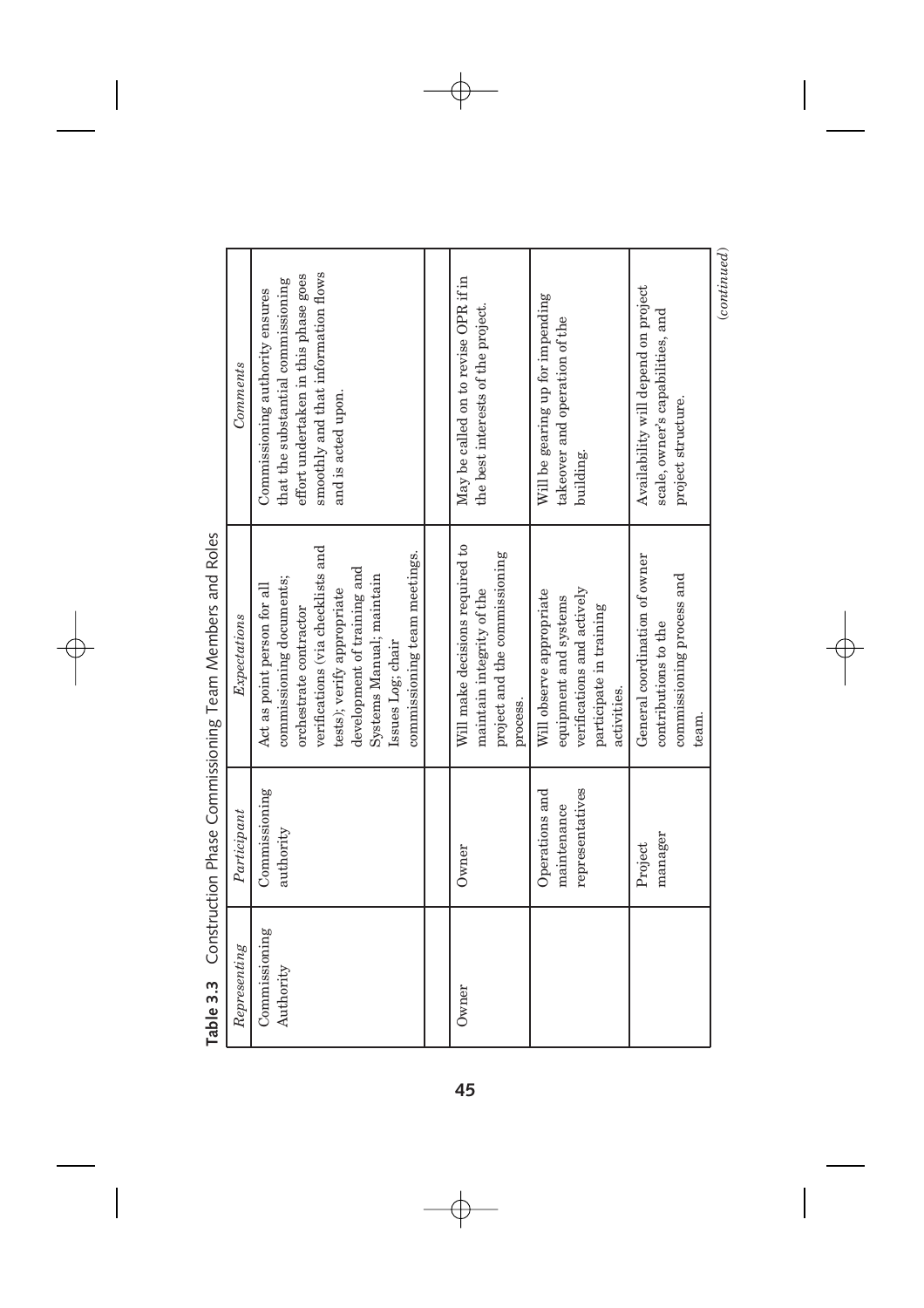| Representing | Participant                              | Expectations                                                                                                                              | Comments                                                                                                                                     |
|--------------|------------------------------------------|-------------------------------------------------------------------------------------------------------------------------------------------|----------------------------------------------------------------------------------------------------------------------------------------------|
| Design Team  | Architect and<br>consulting<br>engineers | may affect OPR; provide training<br>Will respond as required to field<br>on Basis of Design as required.<br>changes or substitutions that | Ongoing participation of design team<br>process should be secured through<br>members in the commissioning<br>professional services contract. |
|              |                                          |                                                                                                                                           |                                                                                                                                              |
| Contractor   | manager and<br>Project<br>others         | Play a major role in executing<br>commissioning activities-<br>specifically completing                                                    | defined in the Contract Documents<br>Contractor participation must be<br>(essentially the specifications).                                   |
|              |                                          | systems tests; training owner's<br>Construction Checklists and                                                                            | Verification and testing will typically<br>be done by the contractor under the                                                               |
|              |                                          | responding to Issues Log items.<br>personnel, preparing the<br>Systems Manual, and                                                        | eyes of the commissioning authority<br>and selected owner's staff.                                                                           |
|              | Subcontractors                           | verification and testing activities<br>outlined above, as well as<br>Will conduct many of the<br>elements of training.                    | Requirements for involvement must<br>be defined in the specifications.                                                                       |
|              | equipment<br>suppliers<br>Major          | equipment and providing factory<br>overseeing testing of key<br>May be responsible for<br>or site training.                               | Involvement will not occur without<br>clear specifications.                                                                                  |
|              |                                          |                                                                                                                                           |                                                                                                                                              |
| Specialists  | As appropriate                           | played by major equipment<br>Role may be similar to that<br>suppliers.                                                                    | out in professional services contract.<br>Involvement will need to be spelled                                                                |

Table 3.3 (Continued) **Table 3.3** (**Continued**)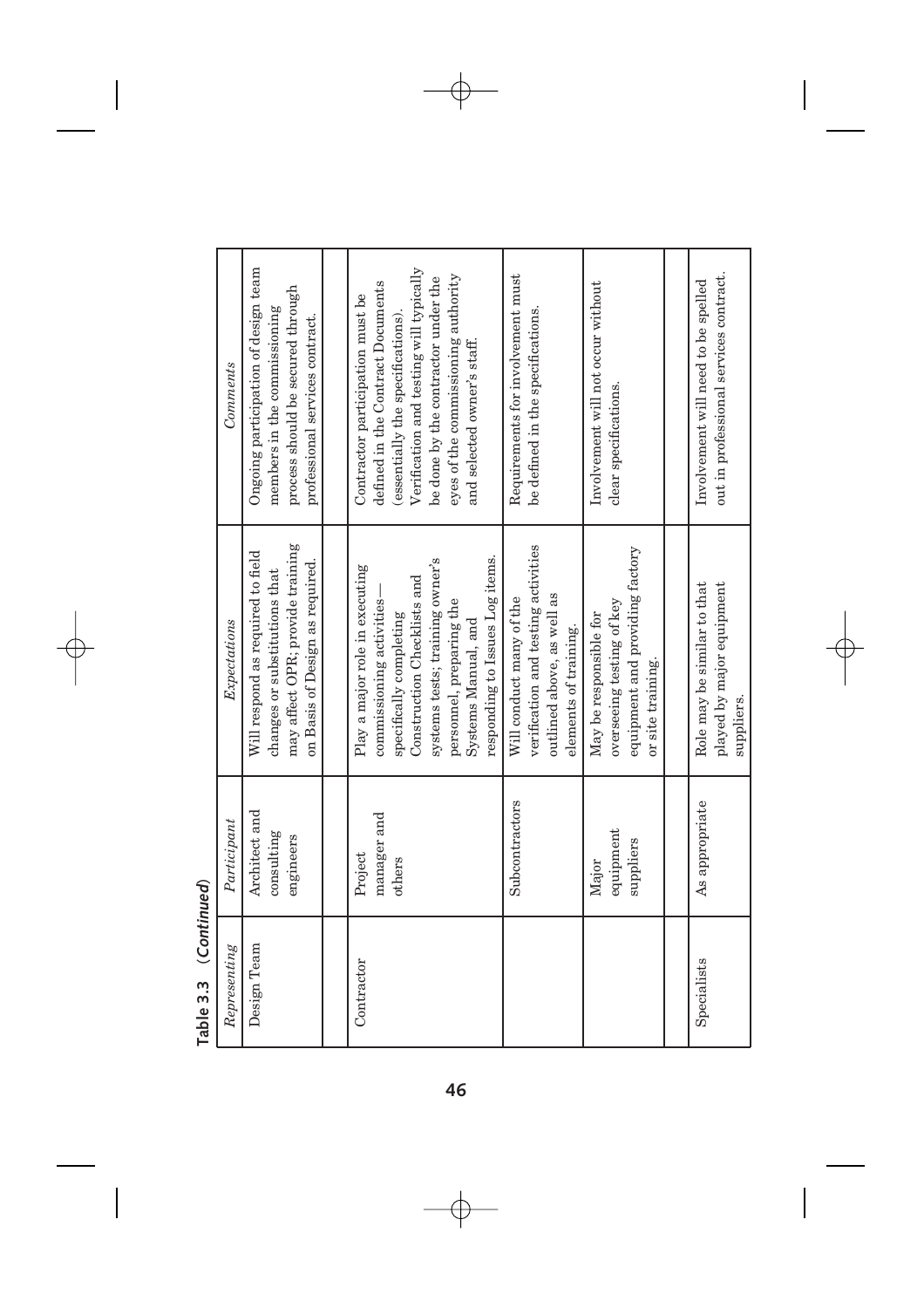|                                   | $Comments$   | Although the commissioning process<br>is often winding down during this<br>activities is critical to a successful<br>assume knowledgeable use of the<br>phase, diligent completion of all<br>project (allowing the owner to<br>facility).                                                                                           | commissioning authority is likely.<br>Close coordination with the                                               | This hand-off will to a great extent<br>successful facility operations.<br>establish the likelihood for           | (continued) |
|-----------------------------------|--------------|-------------------------------------------------------------------------------------------------------------------------------------------------------------------------------------------------------------------------------------------------------------------------------------------------------------------------------------|-----------------------------------------------------------------------------------------------------------------|-------------------------------------------------------------------------------------------------------------------|-------------|
|                                   | Expectations | documentation. May embark on<br>Will coordinate close-out of the<br>process—including completion<br>of deferred verifications, tests,<br>verification and delivery of all<br>an ongoing commissioning<br>and training; resolution of<br>Issues Log elements; and<br>commissioning process<br>process for facility.<br>commissioning | from an acquisition role to that<br>completed to permit transition<br>Will accept activities as<br>of operator. | facility operations; complete<br>training; accept and begin<br>Assume responsibility for<br>using Systems Manual. |             |
|                                   | Participant  | Commissioning<br>authority                                                                                                                                                                                                                                                                                                          | Owner                                                                                                           | representatives<br>Operations and<br>maintenance                                                                  |             |
| - 5<br>2<br>2<br>2<br>2<br>2<br>2 | Representing | Commissioning<br>Authority                                                                                                                                                                                                                                                                                                          | Owner                                                                                                           |                                                                                                                   |             |

Table 3.4 Occupancy and Operations Phase Commissioning Team Members and Roles **Table 3.4** Occupancy and Operations Phase Commissioning Team Members and Roles

**47**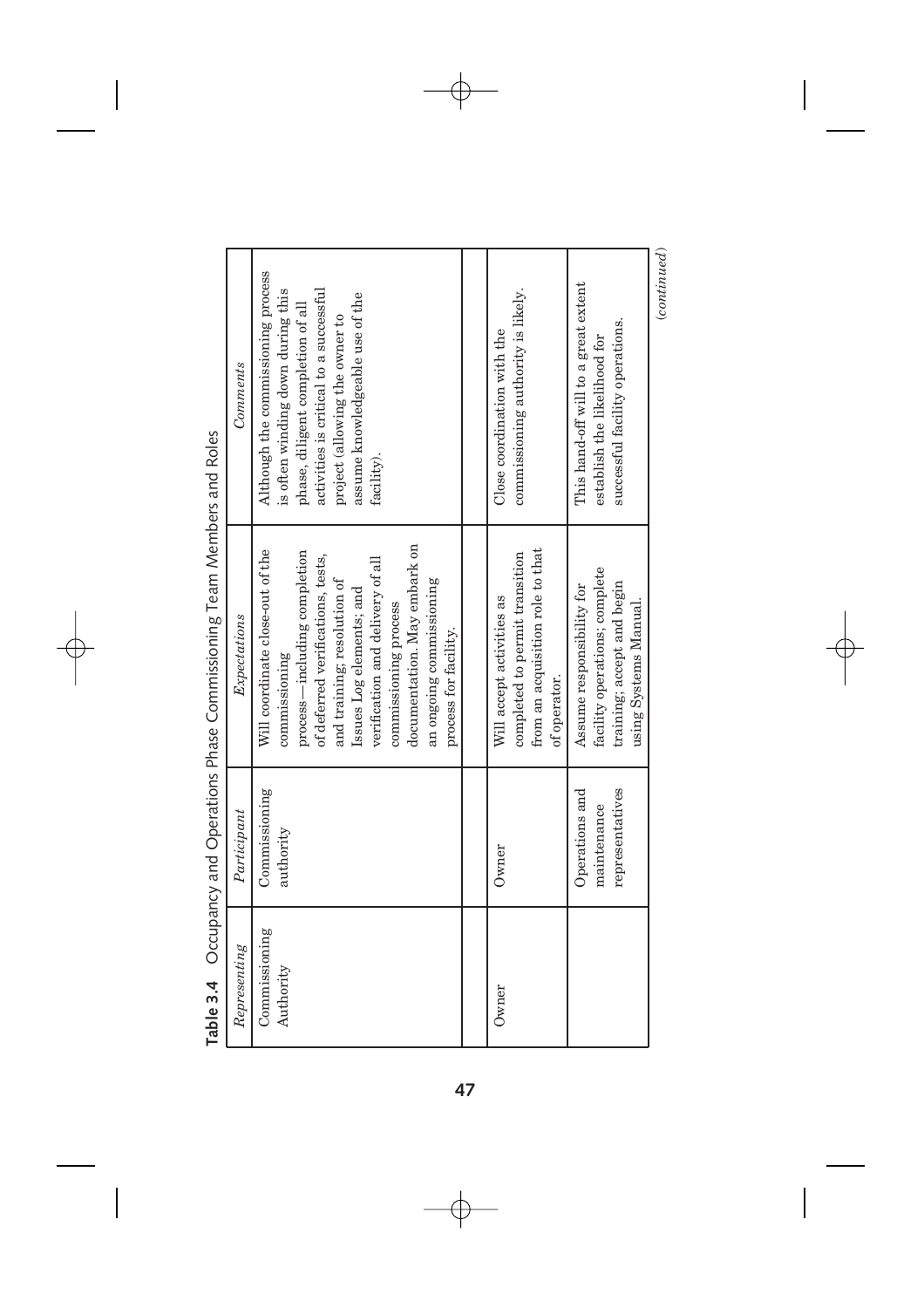| Comments                         | Availability will depend on project<br>scale, owner's capabilities, and<br>project structure.               | Typically, the design team is trying<br>process; they need to be retained to<br>transitioning that is only available<br>through their collective expertise.<br>to move on at this point in the<br>provide such assistance in | usually running out and there is a<br>At this point, time and money are<br>commissioning team must ensure<br>that the transition is smooth and<br>desire to move on. The<br>viable.                                                                                                                 |
|----------------------------------|-------------------------------------------------------------------------------------------------------------|------------------------------------------------------------------------------------------------------------------------------------------------------------------------------------------------------------------------------|-----------------------------------------------------------------------------------------------------------------------------------------------------------------------------------------------------------------------------------------------------------------------------------------------------|
| $\label{eq:dispre} Expectations$ | General coordination of owner<br>commissioning team and this<br>contributions to the<br>transitional phase. | Assist in bringing closure to the<br>training activities, completion<br>commissioning process as per<br>the structure defined for the<br>of the Systems Manual, etc.<br>project—this may include                             | completion, resolution of Issues<br>and training, Systems Manual<br>extensive contributions to the<br>deferred verification, testing,<br>commissioning process, with<br>contractor completes his/her<br>Log concerns, and project<br>Work to ensure that the<br>particular emphasis on<br>turnover. |
| Participant                      | manager<br>Project                                                                                          | Participants as<br>appropriate                                                                                                                                                                                               | manager<br>Project                                                                                                                                                                                                                                                                                  |
| Representing                     |                                                                                                             | Design Team                                                                                                                                                                                                                  | Contractor                                                                                                                                                                                                                                                                                          |

| í       |
|---------|
| í       |
| Ë       |
| ¢<br>۲  |
|         |
| ć<br>í. |
|         |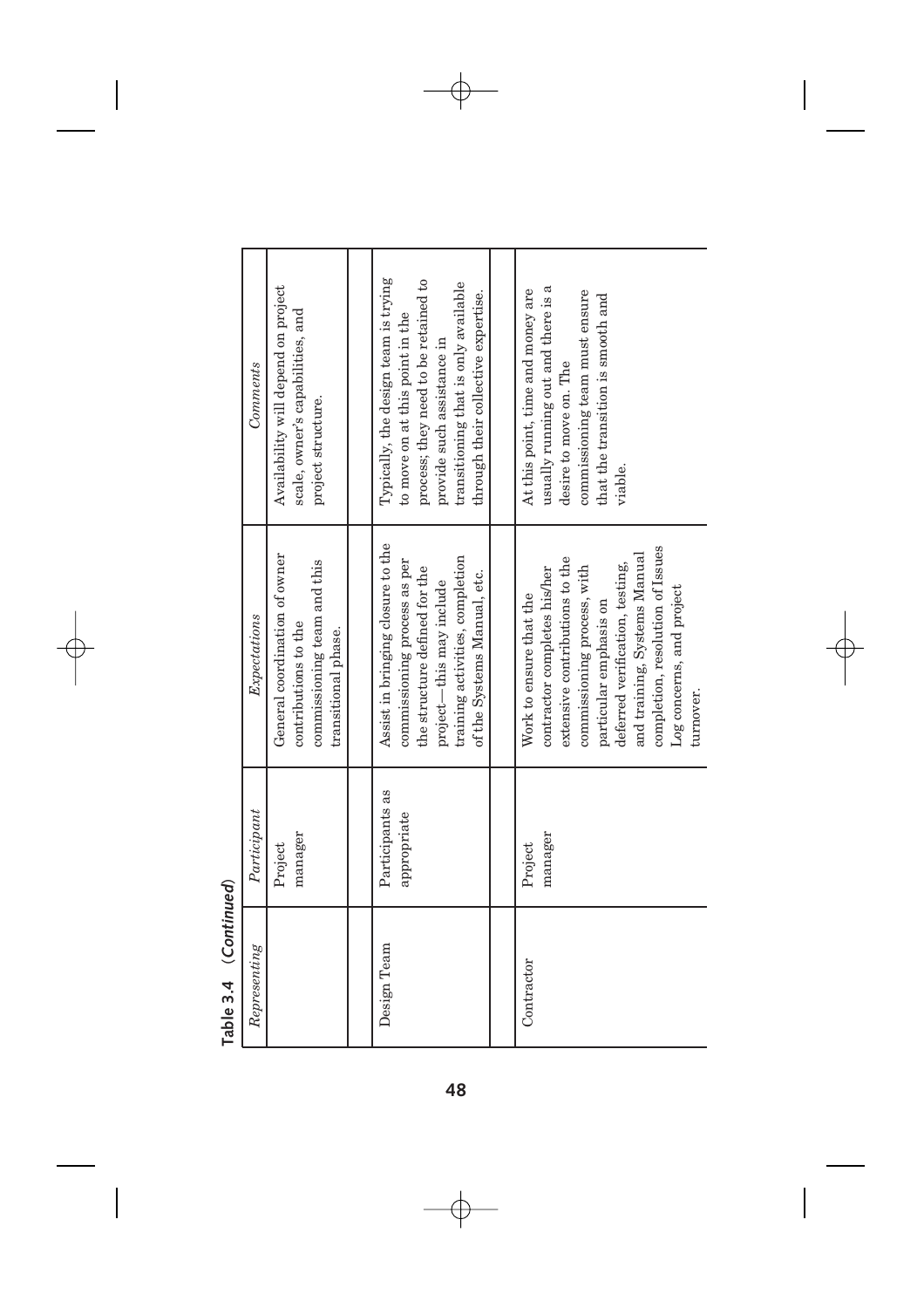|             | Subcontractors                  | Resolve Issues Log concerns<br>and participate in deferred<br>validation, testing, and<br>training.              |                                                                                                                                                                                                    |
|-------------|---------------------------------|------------------------------------------------------------------------------------------------------------------|----------------------------------------------------------------------------------------------------------------------------------------------------------------------------------------------------|
|             | equipment<br>suppliers<br>Major | As for subcontractors above                                                                                      |                                                                                                                                                                                                    |
|             |                                 |                                                                                                                  |                                                                                                                                                                                                    |
| Specialists | As appropriate                  | Assist with activities such as<br>benchmarking as defined in<br>training and performance<br>services agreements. | participation may be invaluable in<br>ensuring a smooth transition to<br>mission-critical systems, their<br>Because specialists are often<br>involved with complex and<br>owner use of a facility. |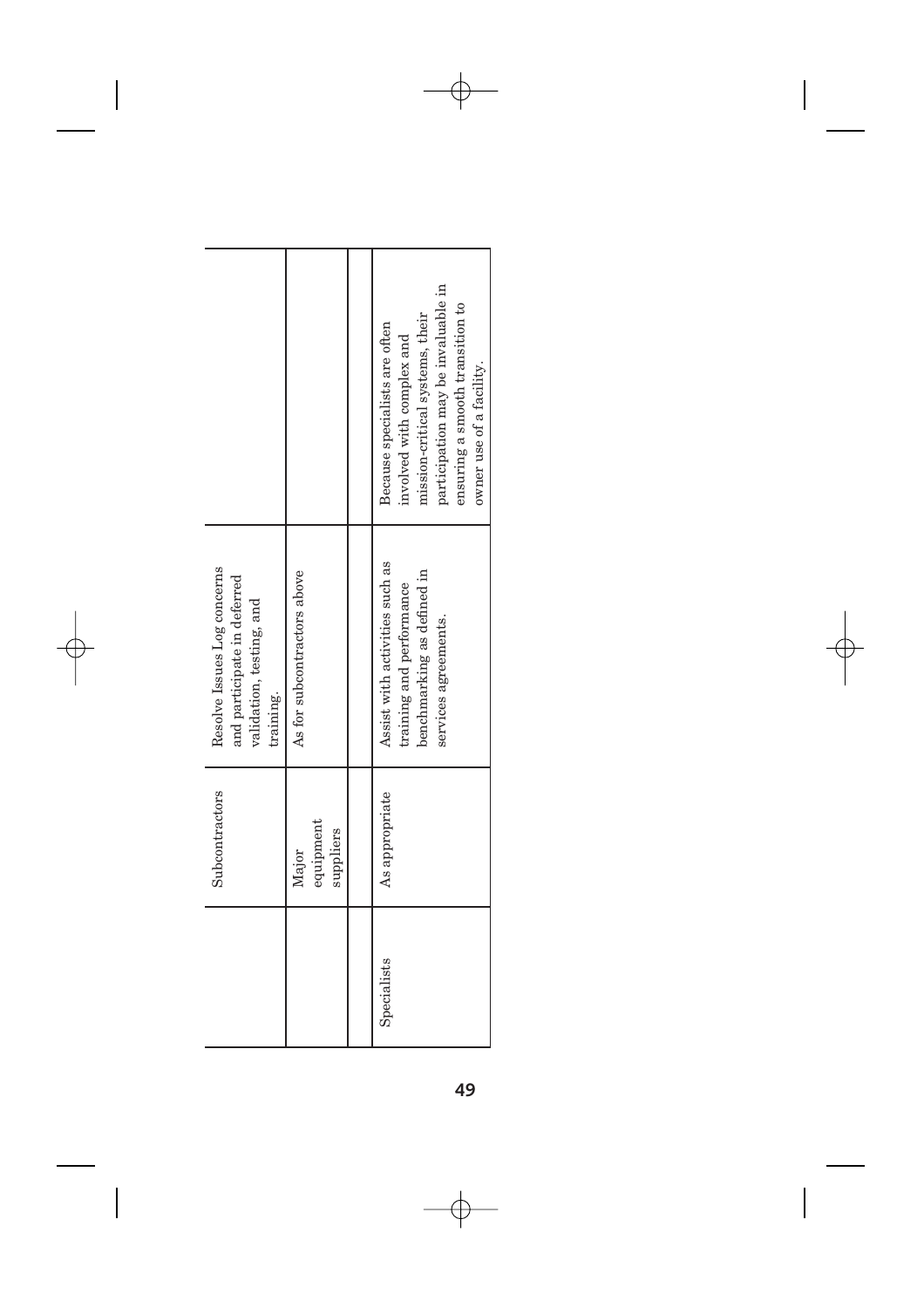### **INTERVIEW**

**Views on the Commissioning Process**

**Thomas E. Cappellin, P.E., Senior Mechanical Engineer, Hanson Professional Services Inc., West Palm Beach, Florida**

Q. As a provider of commissioning services, what key benefits of commissioning do you see repeatedly?

A. *Key benefits include:*

- *When design documents are reviewed by the Commissioning Team during the design phase many coordination issues are discovered and addressed, which aids in reducing design conflicts and omissions.*
- *When design phase issues of conflict and omission are resolved the project will usually experience a reduction in contractor requests for information (RFIs) submitted during the construction phase. Most RFI activity results from inaccurate, inconsistent, and missing design-phase documentation.*
- *Owner's operating personnel are introduced to their new building systems by receiving a structured series of formal training sessions that are organized and monitored by the commissioning authority. In addition they receive Record Documents and Systems Manuals that are complete and specific to the equipment, assemblies, and systems that they will operate and maintain during the building's occupancy.*

Q. In your opinion, is commissioning worth its cost—in terms of benefits to the owner? Why?

*A. Applying the commissioning process to a building, new or renovated, is definitely a benefit to the owner in terms of reducing, or eliminating, many unplanned and unforeseen costs that are encountered during the construction and occupancy phases. In most cases, these additional costs can exceed the cost of the commissioning process*.

Q. What seems to be the biggest misperception regarding commissioning among owners?

*A. Owners may expect commissioning services to address all elements, equipment, and assemblies that are a part of, or installed in, the building. This perception can cause a breakdown in the owner's relationship with the commissioning team. It is imperative that the scope of commissioning services be clearly documented and understood by all parties prior to acceptance of an agreement for commissioning services*.

Q. What seems to be the biggest misperception regarding commissioning among contractors?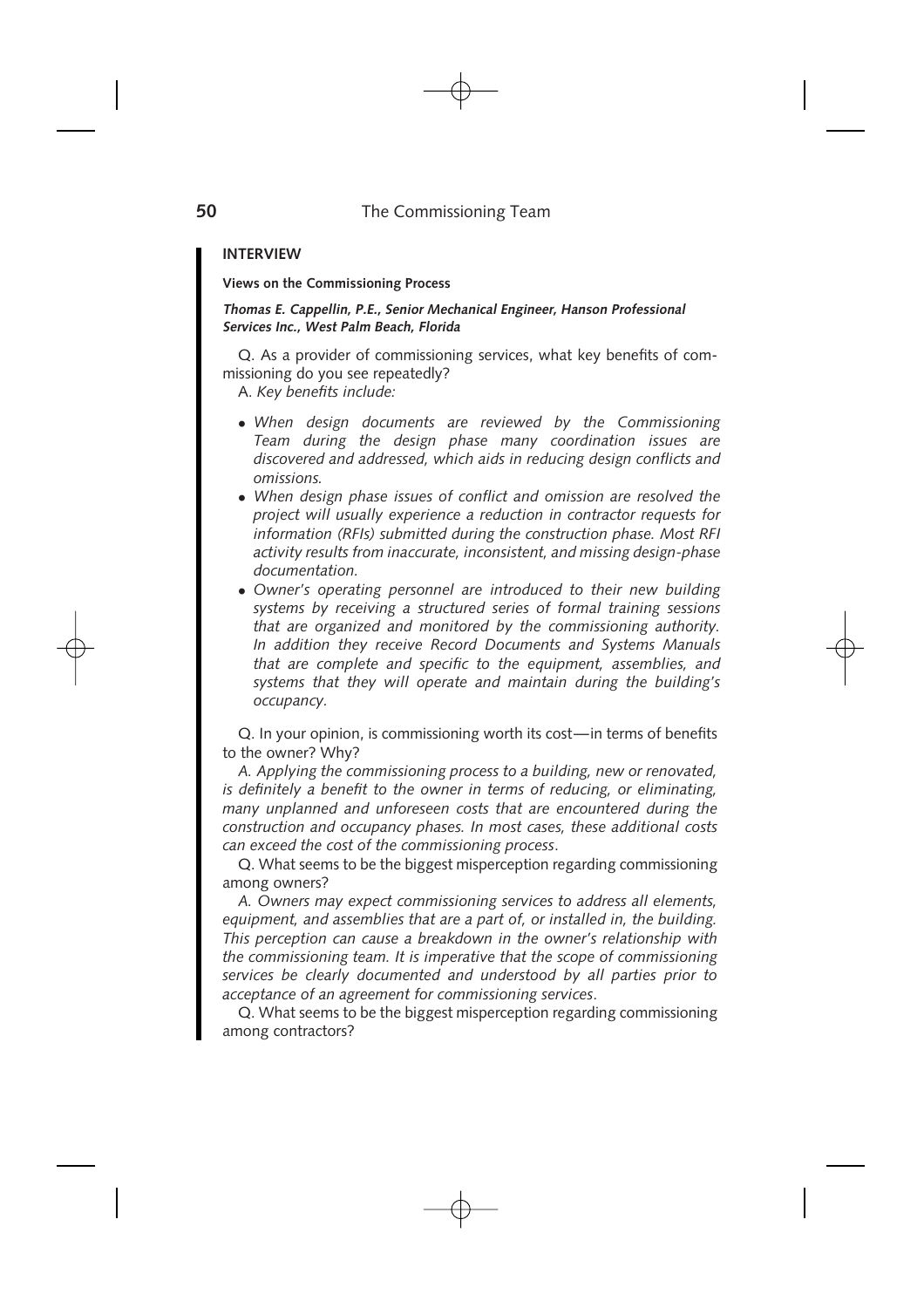*A. Contractors not familiar with the commissioning process may consider it to be an extra layer of supervision over their work that will cause them additional cost and delay in their contractual obligations. They may be resentful and suspicious of the commissioning team and be uncooperative in working with it. Over a period of time, this resentment can be reduced or removed if the commissioning team is proactive in convincing the contractor that it can help to reduce his or her costs by discovering, and resolving, conflicts with building elements or other trades early in the construction phase*.

Q. What do you recommend as a means of breaking the ice on commissioning— for the novice owner?

*A. A novice owner needs to be provided with a concise, but complete, explanation of why the commissioning process was developed and how it can be of benefit to his or her building project. This can be augmented by providing case histories of previous projects and reasons why the commissioning process was a success, or why it failed expectations*.

Q. Is there anything that the commissioning professional needs to get better at— to improve outcomes for an owner?

*A. The commissioning professional needs to be sensitive to owner expectations and maintain a consistent line of communication. The commissioning professional must also provide the owner's team, design team, and construction team with reports and documentation on a timely basis to enable the efficient flow of information and successful on-time completion of the project*.

Q. There is a linkage between green building design and commissioning. Is this a good connection? Do you see areas of potential improvement?

*A. Green building design is becoming the path of choice for many government and sophisticated building owners. Therefore, those involved in commissioning activities need to understand green building design concepts and apply that knowledge during reviews made during the design phase and observations made during the construction phase. The most satisfying result of commissioning is knowing that this activity has enabled a building to meet or exceed its energy and sustainability goals established during the conception and design phases*.

Q. Do you have any words of wisdom for those newly embarking on the building commissioning process? Or for seasoned professionals?

*A. At the top of my ''lessons learned'' list is a lesson learned early in my commissioning activities. The owner needs to be provided with credible reporting and documentation during all phases of the project. The documentation should include accurate meeting minutes, complete descriptions of observations made, and resolution results for design phase*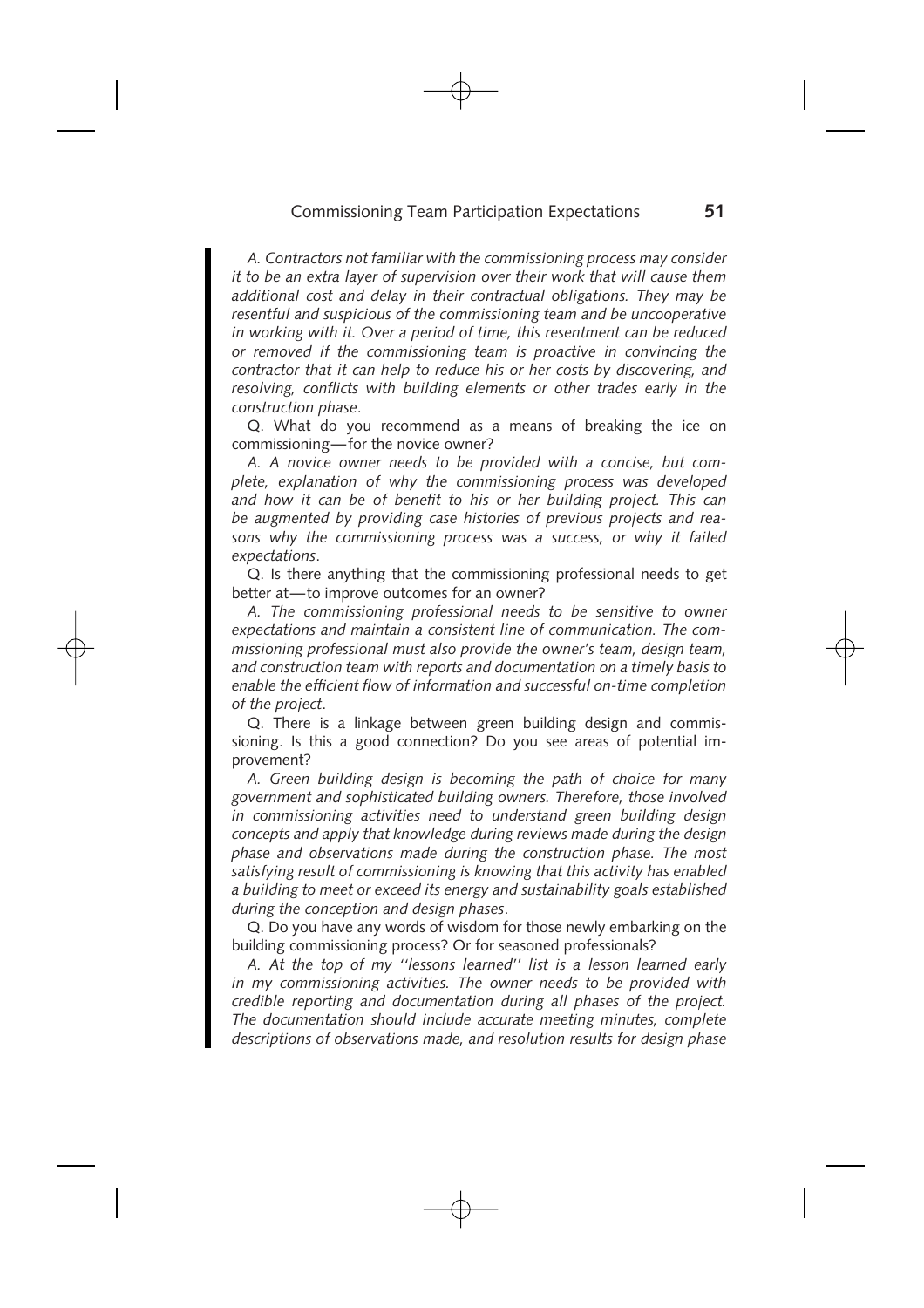*and construction phase issues. The commissioning authority provides written work to all parties involved in the project. Therefore, all deliverables must be clearly understood, accurate, and timely, so that progress of the project is not delayed. The results of the commissioning process must show a positive effect on the project and provide the owner with a high comfort level and justify his or her choice of including commissioning in the project budget*.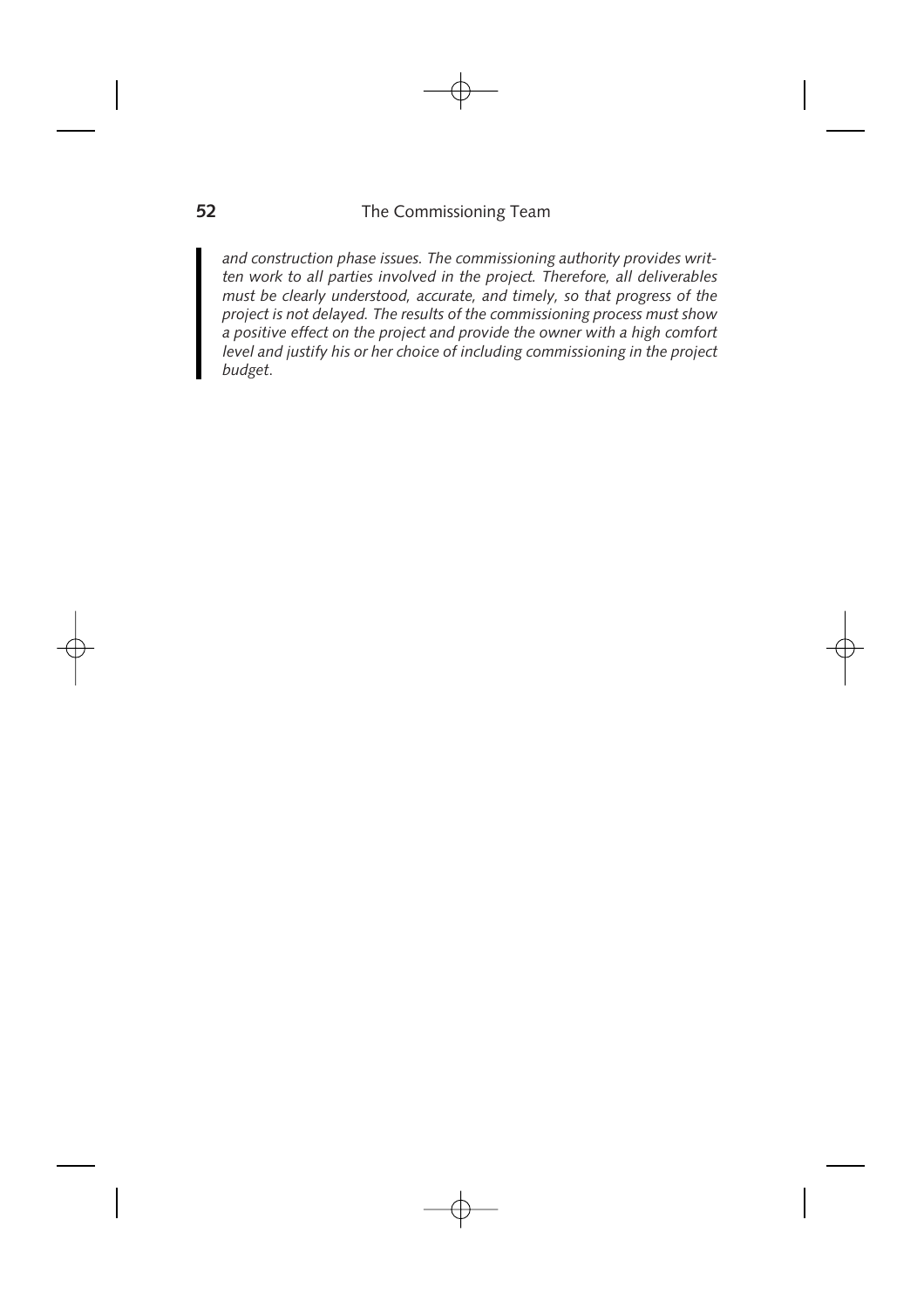## **Chapter 4**

# Commissioning Coordination

### THE ROLE OF COORDINATION

Coordination is one of the principal features of the commissioning process. In fact, commissioning could be described as a series of verification activities preceded by extensive coordination efforts and archived by defined documentation requirements. Details of the documentation and verification activities underlying commissioning are presented in other chapters. This chapter focuses on coordination and associated communications.

A key fear of commissioning, expressed by many contractors (and, to a somewhat lesser extent, by design professionals), is that it will bog down the construction (or design) process by adding unnecessary paperwork, inspections, and potential choke points—all to the detriment of profits and schedule. The need for verifications was discussed earlier; looking at a few unverified (uncommissioned) projects, as in the cited Florida Solar Energy Center study, is the best possible argument for commissioning. The concern regarding paperwork and schedules bears consideration, but should not act to dissuade an owner from commissioning. The key to minimizing negative impacts on costs and schedules is the implementation of predictable, consistent, predefined coordination opportunities facilitated by smoothly functioning communications channels.

Coordination is sorely needed in the fragmented world of building design and construction, where truly effective coordination is often more a myth than a reality. The commissioning process can greatly assist in improving project coordination through effective communication and documentation. Coordination among all parties to the building acquisition process is important for successful project outcomes and is critical for high-performance buildings (those using passive systems,

*Principles of Building Commissioning* Walter T. Grondzik Copyright © 2009 by Walter T. Grondzik.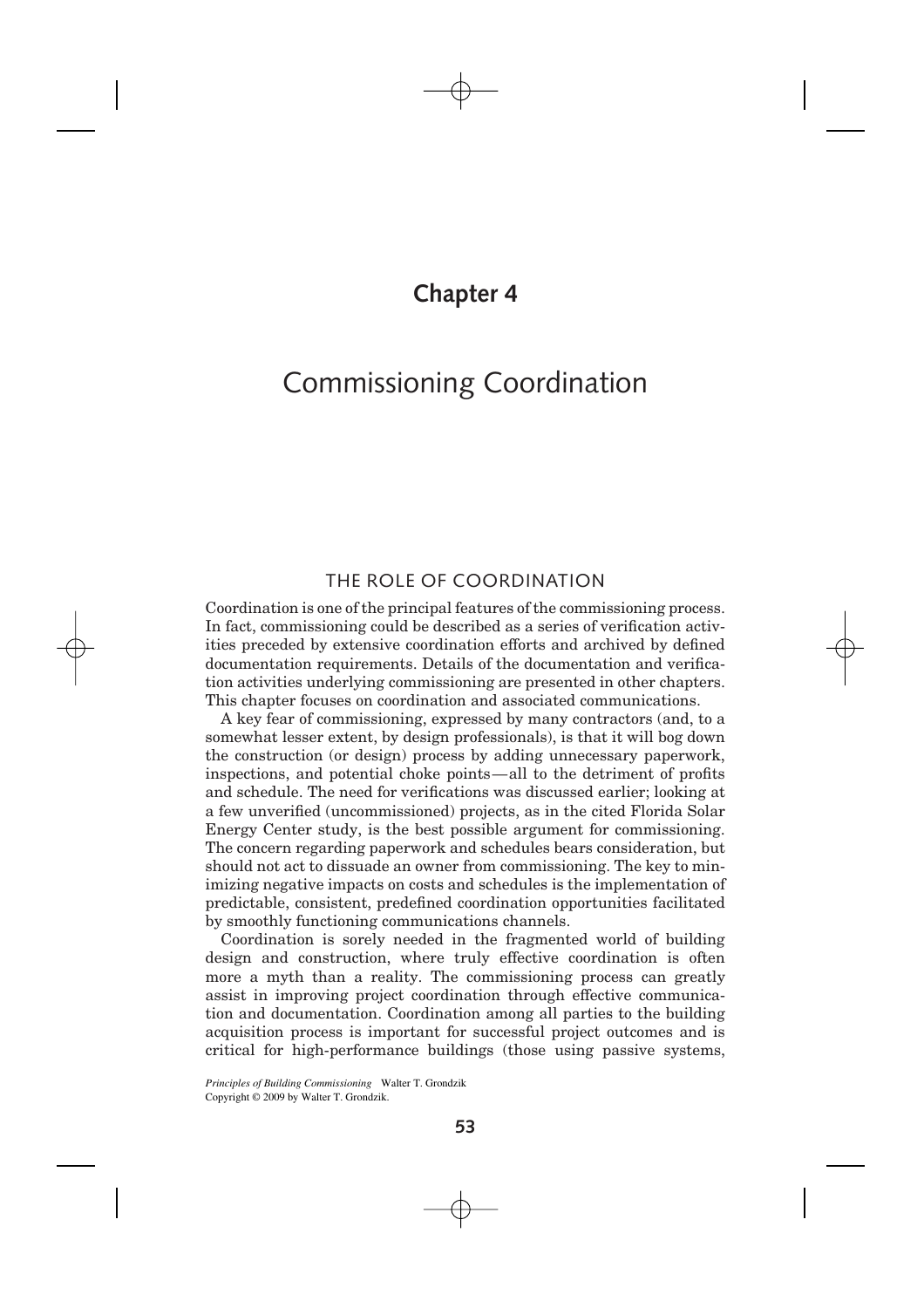seeking green certification, pushing the envelope on energy efficiency, attempting to reduce carbon emissions, and/or with demanding functional requirements). The commissioning process provides a structure for such coordination.

There are literally hundreds of individuals involved in the design, construction, and operation of a typical building. These individuals tend to aggregate into groups affiliated with one or another of the key project players—owner, designer, contractor, operator. Communications (and its potential corollary—coordination) are typically strongest within a given group; although this does not necessarily mean it is always effective. Communication and coordination are typically weakest between groups. Formal communications channels, as are developed through the commissioning process, can improve coordination across the board, but especially between groups. This chapter is structured around several important coordination ''events.''

### DEFINING AND CONVEYING PROJECT REQUIREMENTS

The starting point for the nuts and bolts of the commissioning process, and for establishing coordination channels, is the Owner's Project Requirements (OPR) document. Starting a project without a very strong OPR is like going to the grocery store with an incomplete shopping list—there will be regrets once back home (or upon moving into the new facility). The first task for the commissioning team (as distinct from the commissioning authority) is assisting in the development of the OPR document. This effort, properly done, leads to the following coordination links:

- *Between the owner and the commissioning authority.* This will be done on a regular working (versus simply a contractual) basis.
- *Between the owner and representatives of the owner's various user group constituencies.* These constituencies could include, for example, marketing professionals, in-office support staff, IT staff, behind-the-scenes support staff, and management.
- *Between the owner and the owner's facility operating staff.* This might include contract staff.
- *Between the commissioning authority and the owner's several constituencies.*
- *Ideally, between the owner and a design team representative.* This linkage may need to come later, depending on the project acquisition process in place.
- *Ideally, between the owner, design team representative, and a contractor's representative.* This might also need to wait.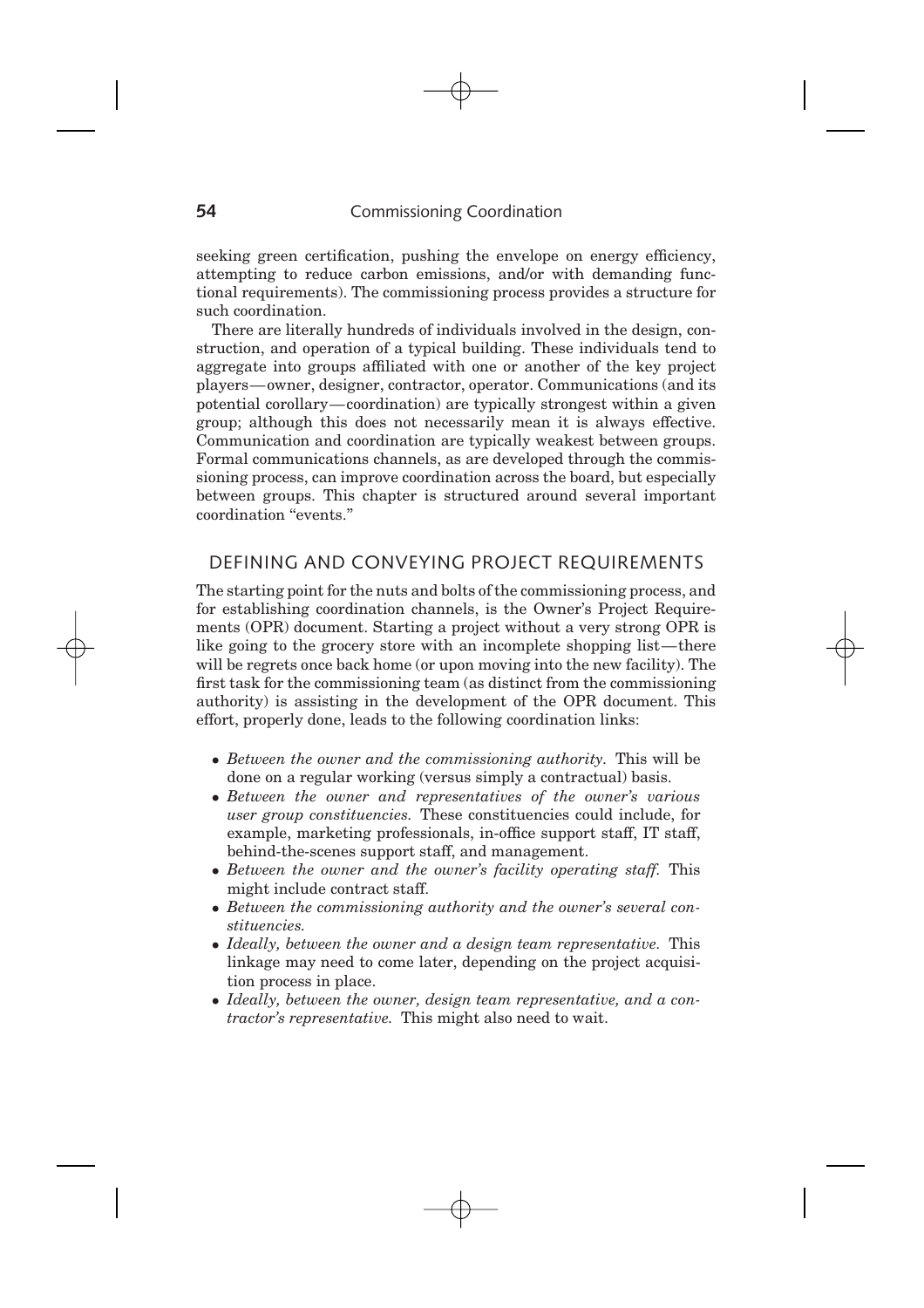The establishment and operation of the commissioning team at this formative stage in the project acquisition process can represent the first moves in setting up an integrated building design process. Integrated building design involves more than just a functioning predesign commissioning team, but the commissioning process can be a useful initiation into a better way of doing things (Elvin 2007). The coordination and collaboration links established in developing the Owner's Project Requirements should truly lead to all parties being on the same page—working toward a common (and well-thought-out) set of objectives. This is the essence of coordination: defined by Wiktionary as ''making different people or things work together for a goal or effect.'' That different people are involved is evident; the different "things" are often the different cultures and ways of thinking held by each of the individuals or groups, which can seriously impede clear communications.

Annex I of *ASHRAE Guideline 0* provides recommendations for workshop facilitation techniques that can ease the development of complete and well-thought-out project requirements through involvement of a wide range of constituencies. Annex J of the guideline outlines key elements typically found in an Owner's Project Requirements document, including a very detailed matrix showing concerns to be addressed and a suggested organizational structure (ASHRAE 2005).

The preparation and early dissemination of the formal Owner's Project Requirements document furthers coordination via the following links:

- *Between the owner and the design team.* Not that they won't communicate, but structured, well-reasoned (and down-on-paper) communications can be a real asset in trying to describe something as complex as expectations for a building project (no matter the project scale).
- *Between the commissioning authority and the design team.* This connection will develop further as the project progresses.

### DEFINING AND VERIFYING DESIGN SOLUTIONS

One of three key coordination drivers during the design phase is the establishment and conveyance of project design solutions in the form of Construction Documents. The commissioning process establishes formal communication channels and coordination activities to ensure that all necessary parties are fully in the loop during this phase of building acquisition. Although not formally a part of the Construction Documents, the Owner's Project Requirements and the Basis of Design assume important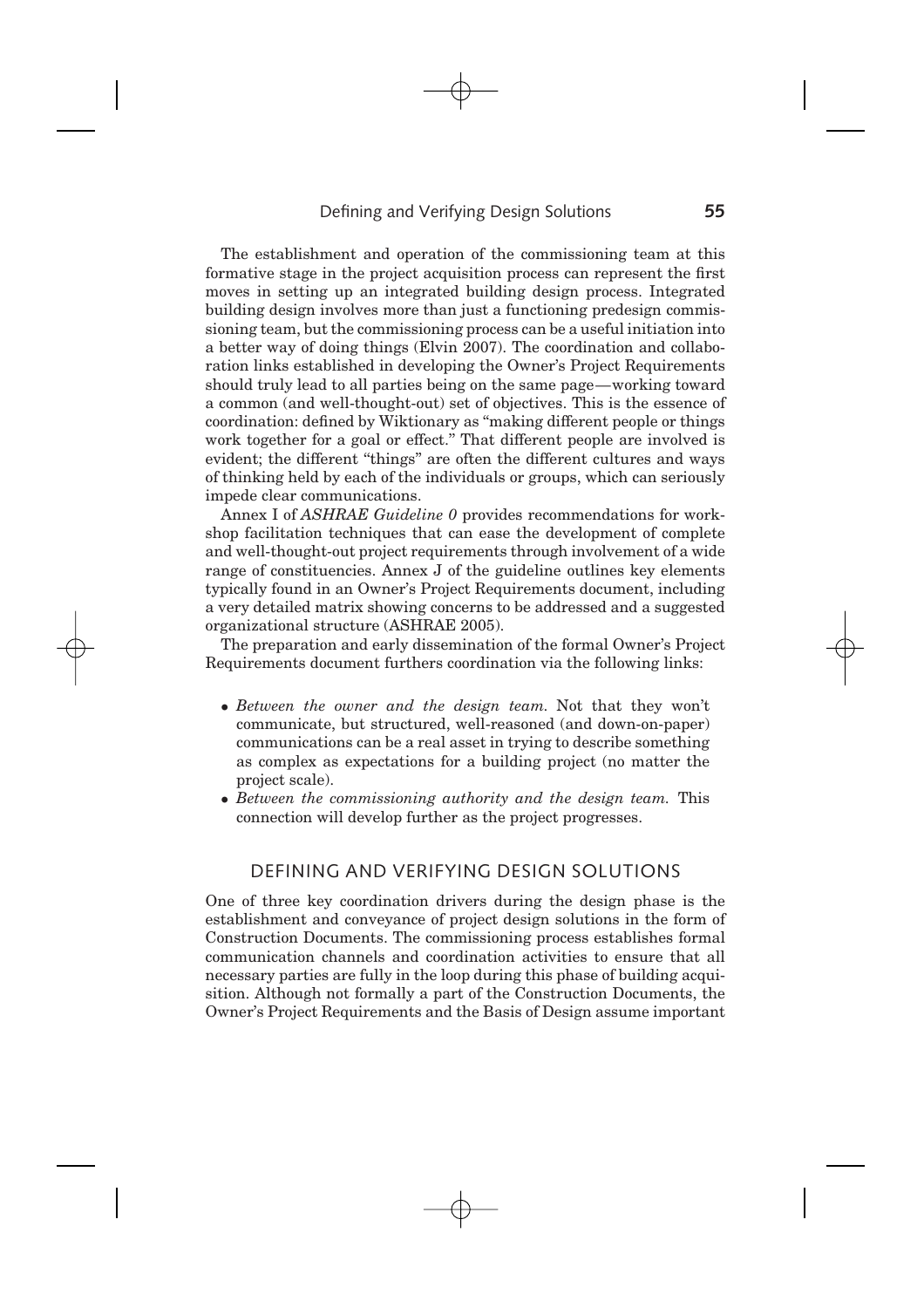roles in the search for project clarity and coordination. Specific coordination linkages result from the development of design solutions:

- *Between the owner (and the owner's constituencies) and the design team.* The link comes through the intermediating power of the Owner's Project Requirements (OPR) document and its use to verify design decisions.
- *Between the design team and the commissioning team as the Basis of Design is developed and verified.* The owner's constituencies are an important player in this coordination.
- *Between the commissioning authority and the design team during verification of design documents against the OPR.*
- *Between various members of the commissioning team as the projected outcomes from design decisions are compared to previously defined project expectations.* Remember that this is a diverse group including representatives from all important parties.
- *Between the design team and the owner's operations personnel.* The implications of design decisions for operations and maintenance will be compared to the defined capabilities of the group that will assume responsibility for project success upon occupancy.
- *Ideally, between the design team and the contractor.* Availability of the Basis of Design provides an insight into the thinking underlying proposed project solutions.

### DEFINING AND CONVEYING CONSTRUCTION VERIFICATION REQUIREMENTS

The second key coordination-causing activity during the design phase is the development and dissemination of criteria and procedures for the equipment, systems, and assembly verifications that will occur during the construction phase via the application of Construction Checklists and system/assembly testing procedures. The end result of good coordination on this effort will be a complete and unambiguous set of specifications that addresses verification activities to be conducted by the contractor (and the roles that others will play in these activities). Coordination linkages that will be developed during this effort include the following:

- *Between the design team and the contractor and subcontractors.* This is the ideal situation, but again depends on the project delivery model—otherwise the verification requirements being established will not benefit from contractor experience and expertise.
- *Between the design team and the commissioning authority.*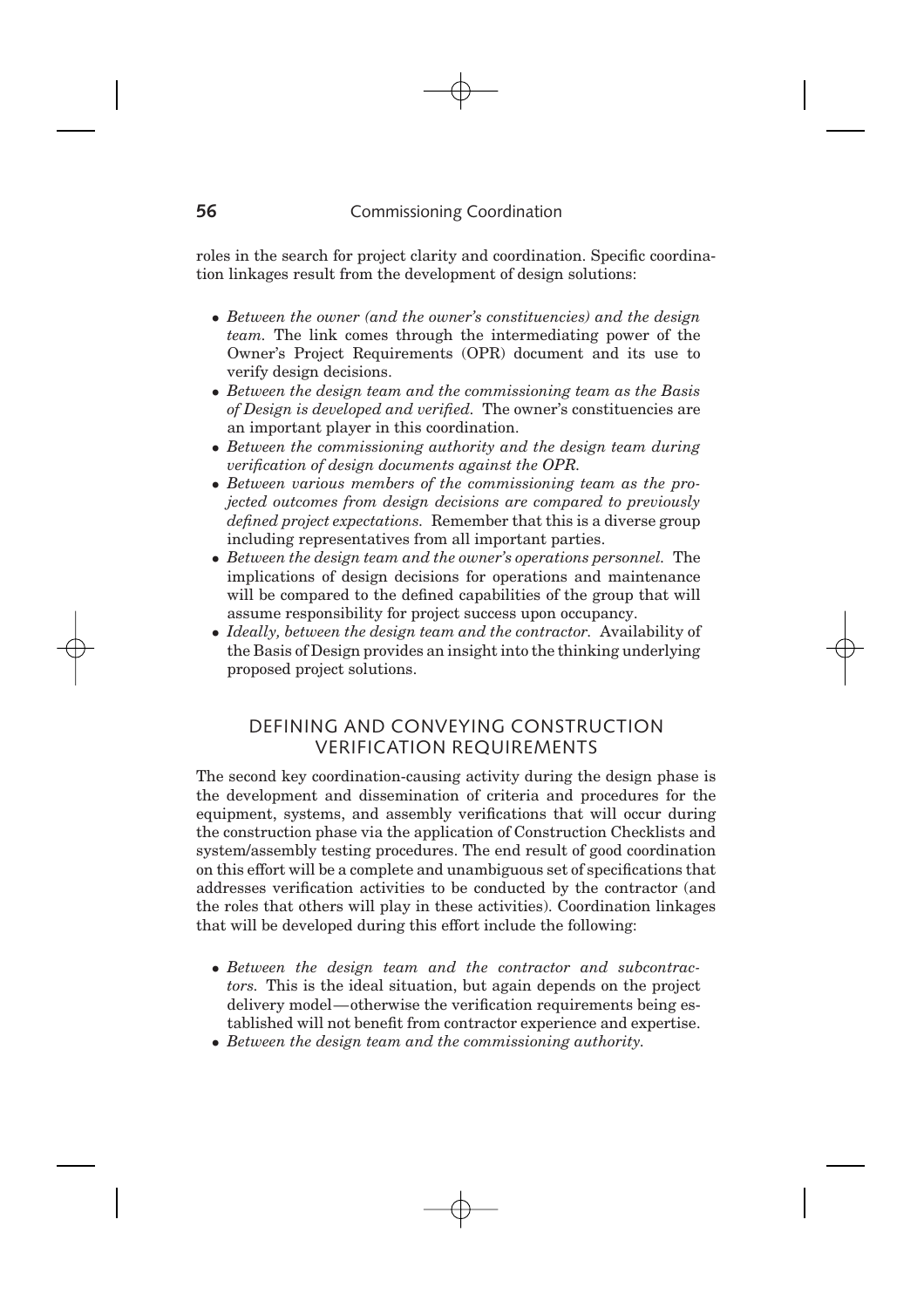- *Between the commissioning authority and the owner's operating personnel.* This is relative to participation in verification activities.
- *Between the commissioning authority and (ideally) the contractor and key subcontractors.*
- *Between the design team, commissioning authority, and (ideally) specialists who may be involved with verification efforts.* This might include equipment manufacturers and test and balance contactors.

## DEFINING AND CONVEYING TRAINING REQUIREMENTS

The third key coordination-causing activity during the design phase is the development and dissemination of training requirements for the owner's personnel (building operators and users). This effort will result in the development of a viable and clearly enunciated Training Plan and will involve these linkages:

- *Between the owner and the owner's operating personnel and the commissioning authority.* These linkages help define specific training needs and targets.
- *Between the commissioning authority and the design team.* This allows those involved to assess and define ''design'' information to be included in training.
- *Ideally, between the owner, commissioning authority, and contractor.* The purpose of this linkage is to assess and define "construction'' information to be included in training.
- Ideally, between the owner, commissioning authority, contractor, and equipment suppliers. This allows those involved to assess and define "product" information to be included in training.

## DEFINING AND CONVEYING OPERATIONAL INFORMATION

During the construction phase, coordination will occur during regular meetings of the commissioning team and during the numerous collaborative efforts to verify the installation and operation of building equipment, systems, and assemblies. In addition, planning for the handover of the project from the contractor to the owner sets the stage for the following coordination linkages:

• *Between the commissioning authority, design team, contractor, and owner.* This occurs as the Systems Manual is assembled and verified.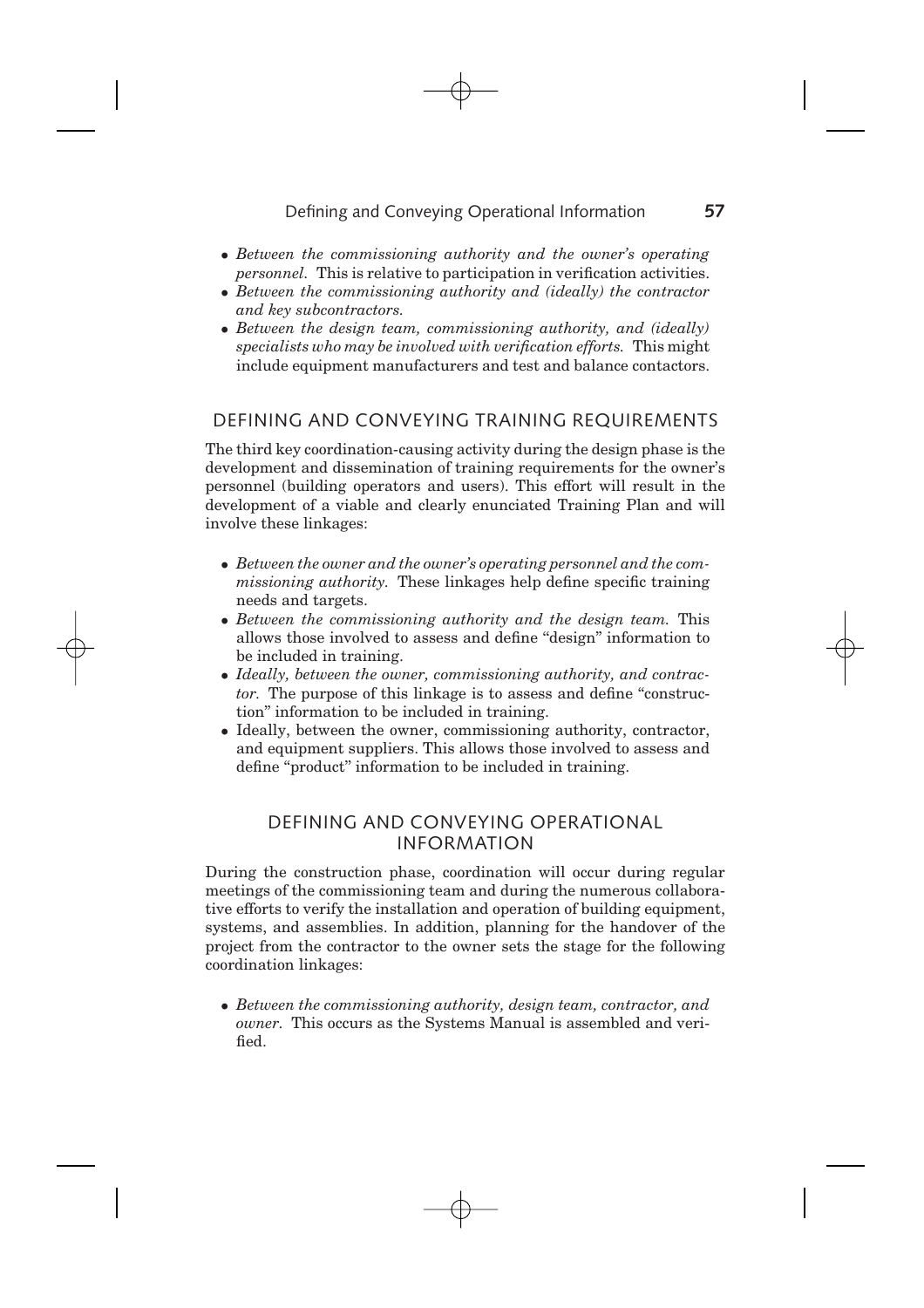- *Between the design team, contractor, suppliers, and commissioning authority.* This occurs as training of owner's personnel is conducted.
- *Between the commissioning authority, owner, and contractor as punch list issues are dealt with.* In theory, this effort is minimized by effective use of the Issues Log.
- *Between the commissioning authority and the owner.* This occurs as the transition from construction to the occupancy and operations phase is planned and then implemented.

### PLANNING FOR ONGOING COMMISSIONING

As the typically structured new building commissioning process reaches its end near contractor warranty expiration, discussions—that should always occur—about continuing the commissioning process under the auspices of an ongoing commissioning program provide an opportunity for further coordination:

- *Between the owner and his/her operations personnel.* This linkage is regarding long-term facility expectations and needs.
- *Between the commissioning authority and operating personnel with respect to future efforts to maintain project performance.* This includes energy efficiency, environmental quality, maintainability, flexibility, productivity, and overall value.

The beauty of the commissioning process may well lie in its ability to get a group of knowledgeable people (with a generally common big-picture objective, but often very divergent short-term goals) together at scheduled intervals to collaborate on completing defined tasks. Good things will happen under such a scenario. The commissioning process, as outlined by *ASHRAE Guideline 0*, sets up just such a situation, wherein coordination must and will occur. Where communications are effective, good things will happen. Where opportunities for both structured and random sharing of information are provided on a regular basis, good things will happen.

The ever-evolving Commissioning Plan provides a roadmap of overall expectations for coordination on a project. Other commissioning process activities, however, will have more of an impact on coordination in the trenches. Regularly scheduled commissioning team meetings, which start in predesign and continue through occupancy and operations, are the primary vehicle for structured (yet potentially informal and informative) communications and coordination. It is not possible to overemphasize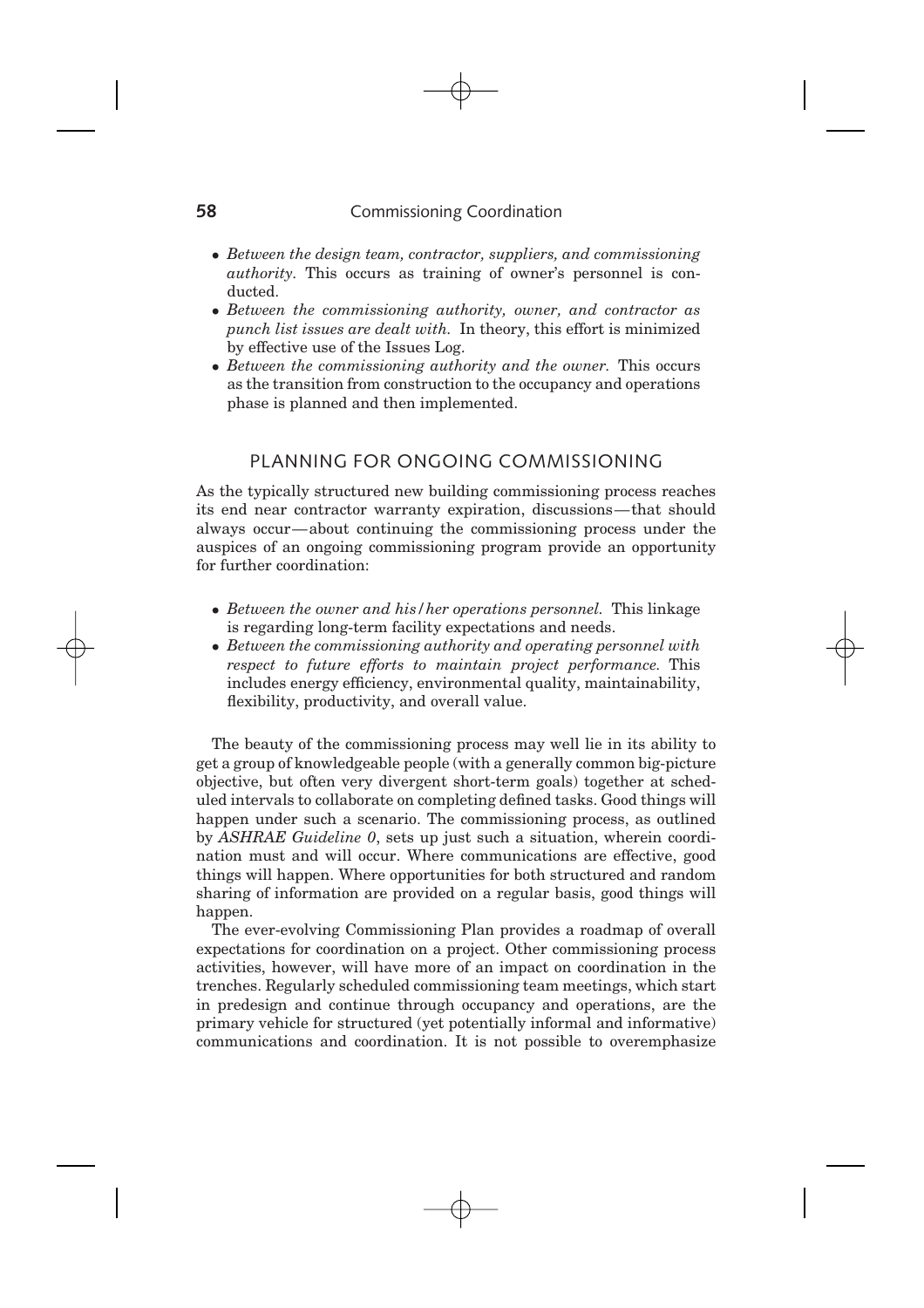the potential for a skilled commissioning authority, when chairing these meetings, to literally breed coordination and mutual respect among all players.

The Issues Log provides a more formal (but necessary) forum for communication and coordination. A well-run Issues Log serves as a written and regularly reviewed ''to-do'' list for all parties to the commissioning process. Thus, commissioning team meetings and the Issues Log are crucial to successful day-to-day coordination. Commissioning process reports serve a secondary coordination function. Not to denigrate the need for these reports, but they represent after-the-fact records of coordination more than real-time opportunities for coordination.

An interesting side question of ''how much'' communication with the owner is appropriate draws a range of responses from commissioning providers. Some feel strongly that the most successful commissioning implementation is one that runs totally in the background as far as the owner is concerned. This approach is probably not the best way to promote the benefits of commissioning (and its expenses) and/or obtain future projects from the same owner. It is good to not involve the owner in every decision, but surely, the owner should get a sense of action and results commensurate to the fee being paid for the commissioning service. To hope that a positive final commissioning report will tell the whole story of success is wishful thinking. It is likely much better to tell the story of small but accumulating successes visibly, but unobtrusively, as they occur during the course of a project.

Figure 4.1 summarizes key coordination focal points that will occur during the commissioning process and suggests the parties most likely to be involved with (and benefit from) the resulting coordination. This summary illustration is not intended to be all-inclusive of coordination requirements or roles.

### **INTERVIEW**

#### **Views on the Commissioning Process**

#### **Tim Corbett, Project Manager, Social Security Administration, Baltimore, Maryland**

Q. As a consumer of commissioning services, what key benefits of commissioning do you see repeatedly?

*A. Better organization and coordination of the work. The commissioning process gets the information on the owner's project requirements down to the level where the work is actually being done*.

Q. In your opinion, is commissioning worth its cost—in terms of benefits to the owner? Why?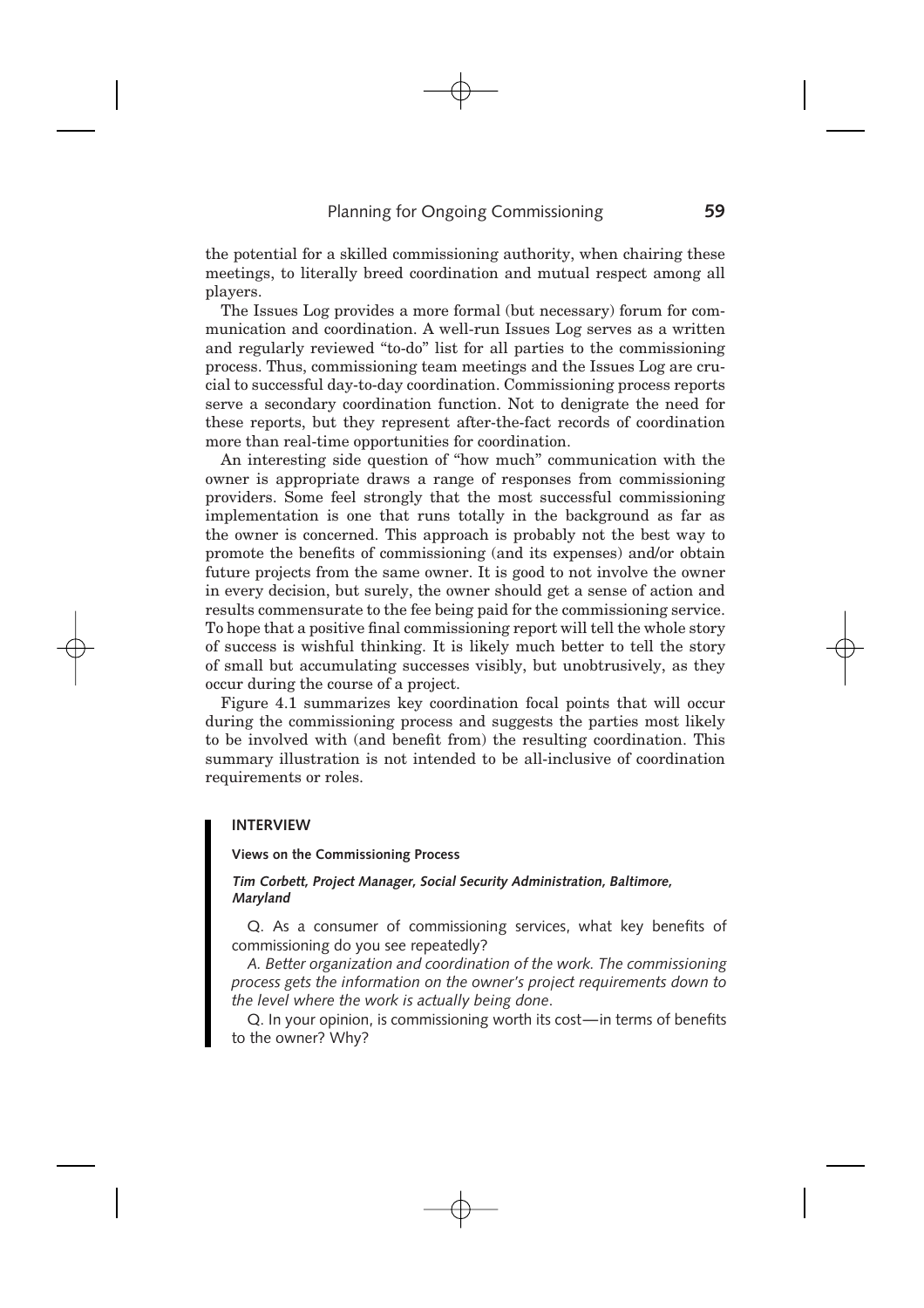*A. At 2 percent to 4 percent of total project cost for commissioning, it is a bargain. Quality Assurance/Quality Control (QA/QC) procedures for complex work may increase project overhead by 10 percent. To increase the value of commissioning, it needs to be coordinated and incorporated into the QA/QC requirements in Division 1 of the project specifications. The commissioning and project QA/QC efforts should complement each other instead of working as separate processes*.

Q. What seems to be the biggest misperception regarding commissioning among owners?

*A. Understanding the applications and differences between what CSI (the Construction Specifications Institute) calls the two types of commissioning. These being, whole building commissioning beginning at project inception, and what CSI calls traditional commissioning. Traditional commissioning usually takes place near the end of the construction phase and refers only to systems and components*.

Q. What seems to be the biggest misperception regarding commissioning among design professionals?

*A. They fail to see the value or the need for systems and equipment suppliers and installers to understand what is being built and why*.

Q. What seems to be the biggest misperception regarding commissioning among contractors?

*A. Looking at commissioning as another series of inspections and witch hunting*.

Q. What do you recommend as a means of breaking the ice on commissioning— for the novice owner?

*A. Keep the process to the most basic and understandable application. Emphasize how the process is aimed at preventing mistakes, not finding them after the fact*.

Q. Is there anything that the commissioning profession needs to get better at— to improve outcomes for an owner?

*A. It needs to be proactive in keeping the commissioning process transparent to the workflow and apparent to the vendors and installing contractors*.

Q. Do you have any words of wisdom for those newly embarking on the building commissioning process? Or for seasoned professionals?

*A. Maintain a positive working relationship with the work force, vendors, and owner*.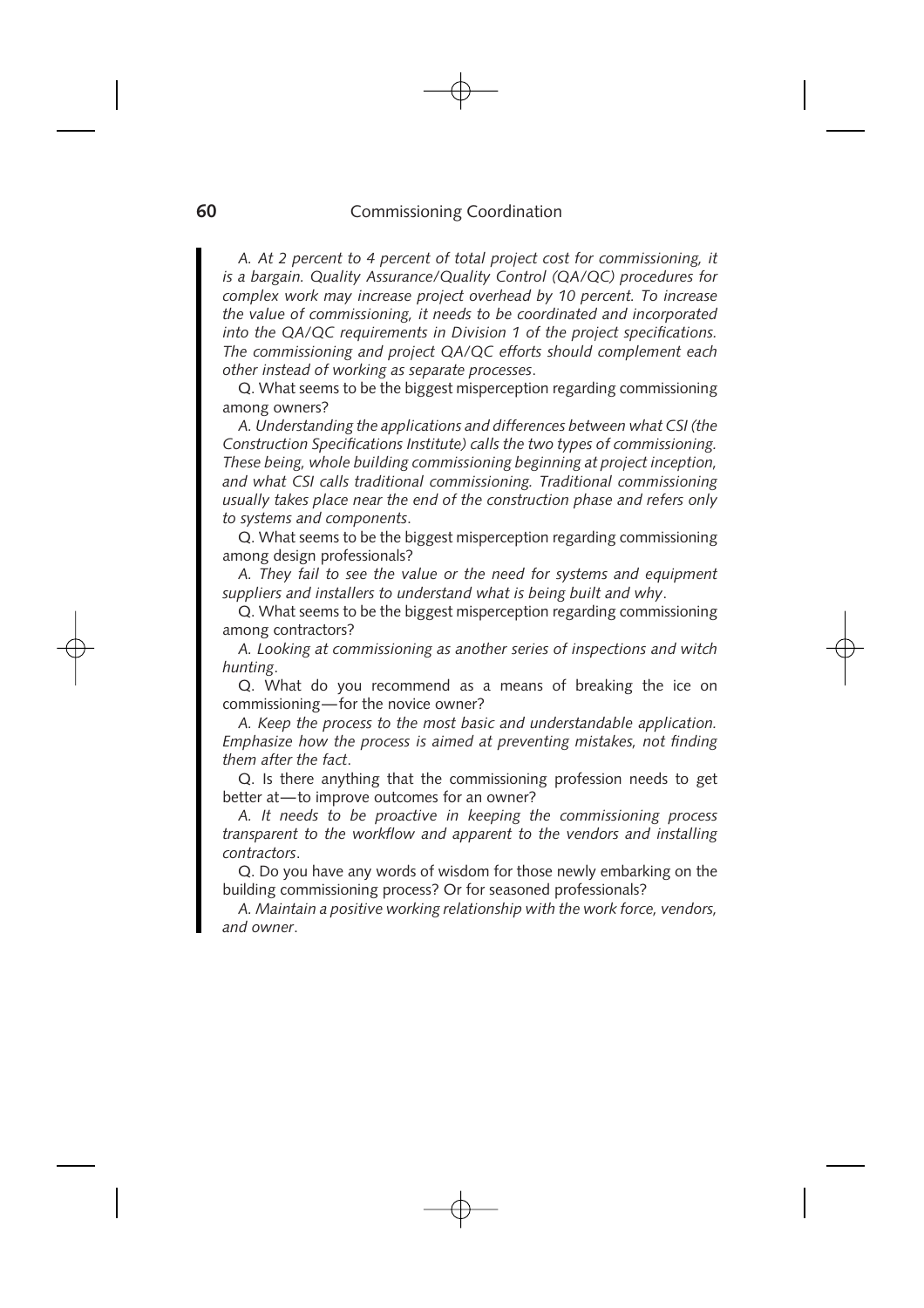

[ commissioning team ]

Figure 4.1 Coordination-rich efforts that occur during the commissioning process.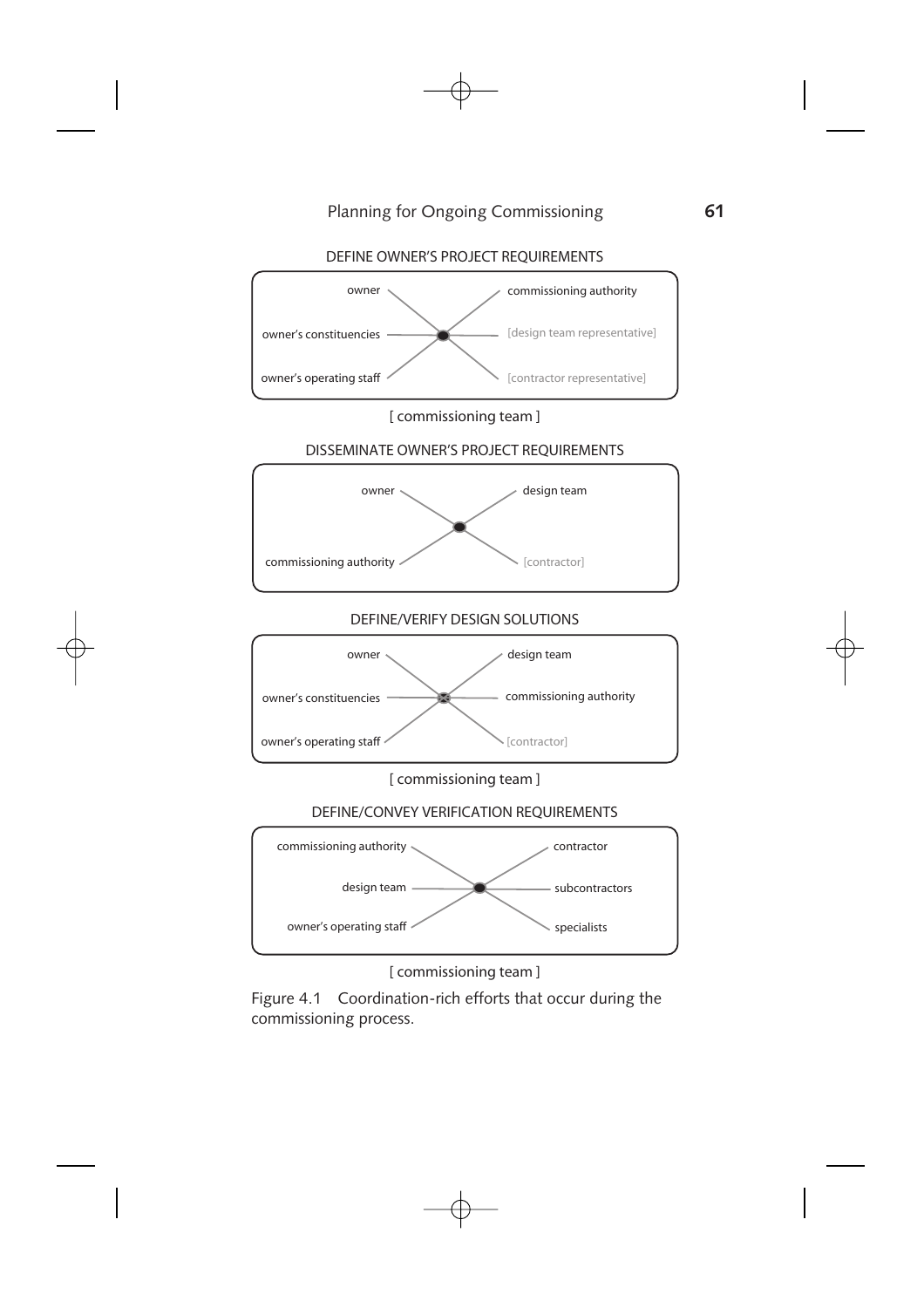

Figure 4.1 (**Continued**)

## REFERENCES

- ASHRAE. 2005. *ASHRAE Guideline 0: The Commissioning Process*. The American Society of Heating, Refrigerating and Air-Conditioning Engineers, Atlanta, GA.
- Elvin, G. 2007. *Integrated Practice in Architecture*. John Wiley & Sons, Hoboken, NJ.
- Wiktionary. www.wiktionary.org/ (accessed 2008).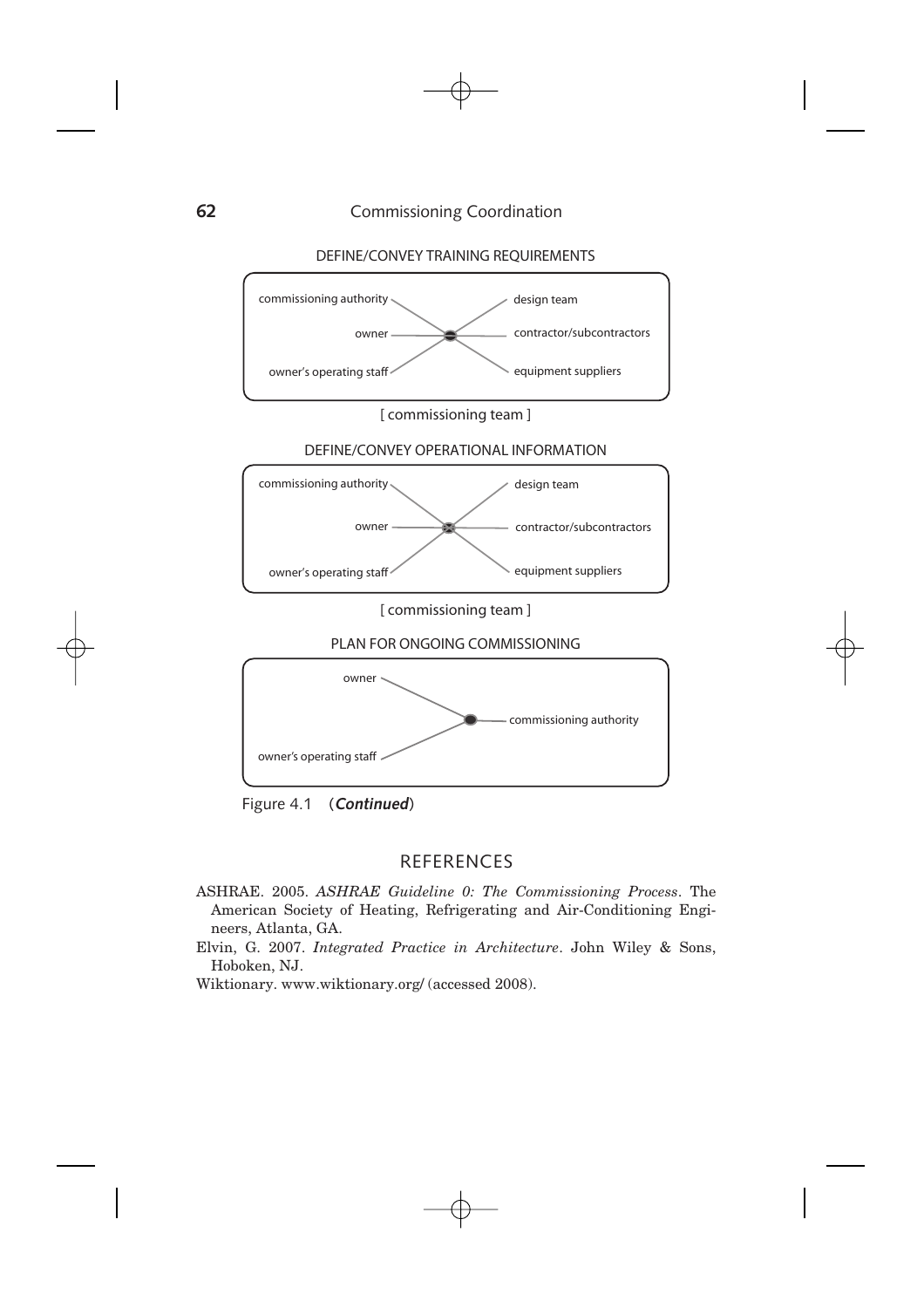## **Chapter 5**

# Verification and Testing

### THE IMPORTANCE OF VERIFICATION

Communications, documentation, and verification are the defining characteristics of the building commissioning process. It would be easy to make the argument that verification is the heart and soul of commissioning and that communications and documentation simply support this central element. That argument will not be actively disputed. On the one hand, timely, appropriate, and focused verification is an irrevocable aspect of the commissioning process. On the other hand, running verification checks without the project-long, projectwide context provided by the other elements of the commissioning process is not recommended. Testing building components in temporal and spatial isolation is essentially contractor quality control—which should be done by the contractor as part of the construction process.

Before getting into the specifics of verification and testing, some discussion of terms is necessary. *ASHRAE Guideline 0* defines *verification* as follows:

The process by which specific documents, components, equipment, assemblies, systems, and interfaces among systems are confirmed to comply with the criteria described in the Owner's Project Requirements. (ASHRAE 2005)

Guideline 0 defines *acceptance* as follows:

A formal action, taken by a person with appropriate authority *...* to declare that some aspect of the project meets defined requirements, thus permitting subsequent activities to proceed. (ASHRAE 2005)

*Principles of Building Commissioning* Walter T. Grondzik Copyright © 2009 by Walter T. Grondzik.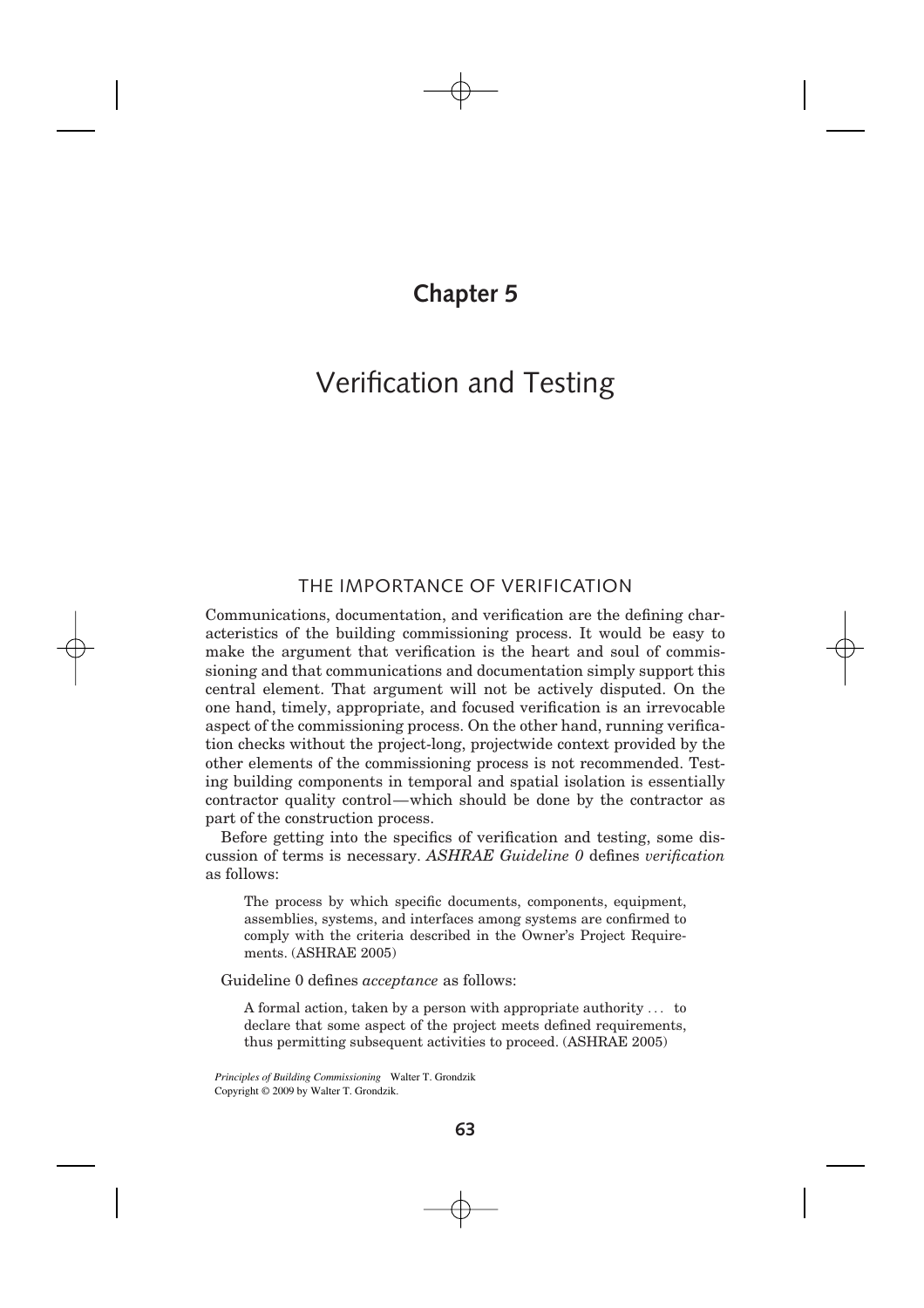In general, the commissioning process presumes that the commissioning authority (acting through the commissioning team) verifies, while the owner (perhaps acting through a project manager) accepts. Ideally, the commissioning authority will act as a professional and independent advisor to the owner regarding the appropriateness of technical work. An owner may choose to accept work (design or construction) that does not pass verification checks or tests. That is the owner's inherent right as the client/customer. The commissioning authority, however, will ideally explain the implications of such acceptance on the owner's objectives for a project.

Note that the ASHRAE definition of verification sets the Owner's Project Requirements (OPR) as the reference benchmark. This will raise no issues during design phase verification—when the essential question is whether or not the design approach and documents can deliver the outcomes required by the owner as expressed in the OPR. During construction, the situation is not so straightforward, as it is possible that some element of a project will meet the contractual requirements embodied in the Construction Documents, but not be able to deliver the owner's expected outcomes. This may occur if a disconnect between design and OPR has occurred—or when a change or substitution was permitted without a full understanding of all its implications. Such a situation will need to be evaluated by the owner and a decision made to change the work to meet the OPR (very likely at additional cost) or to accept the work and compromise the OPR (possibly also at additional, but deferred, costs related to reduced productivity or increased energy use).

The following discussion presents verification activities in a chronological manner focused on project phases. It would also be reasonable to look at verification through a focus on documentation. Although project phases have been selected as the means of organization, documents are interwoven into the discussion. The terms *verification* and *testing* will be encountered later in this chapter. These are not-quite-synonymous terms, in that testing generally implies a choreographed series of verifications, often focused on an environmental condition (such as thermal comfort, daylighting, response to an emergency condition, and the like). Testing typically involves looking at a range of conditions produced under a variety of scenarios. Verifications are often (but not always) yes-no decisions.

## PREDESIGN PHASE

During the predesign phase, several foundation-setting documents are developed by various parties and accepted by the owner. These documents set the stage for the commissioning process and begin to address verification activities.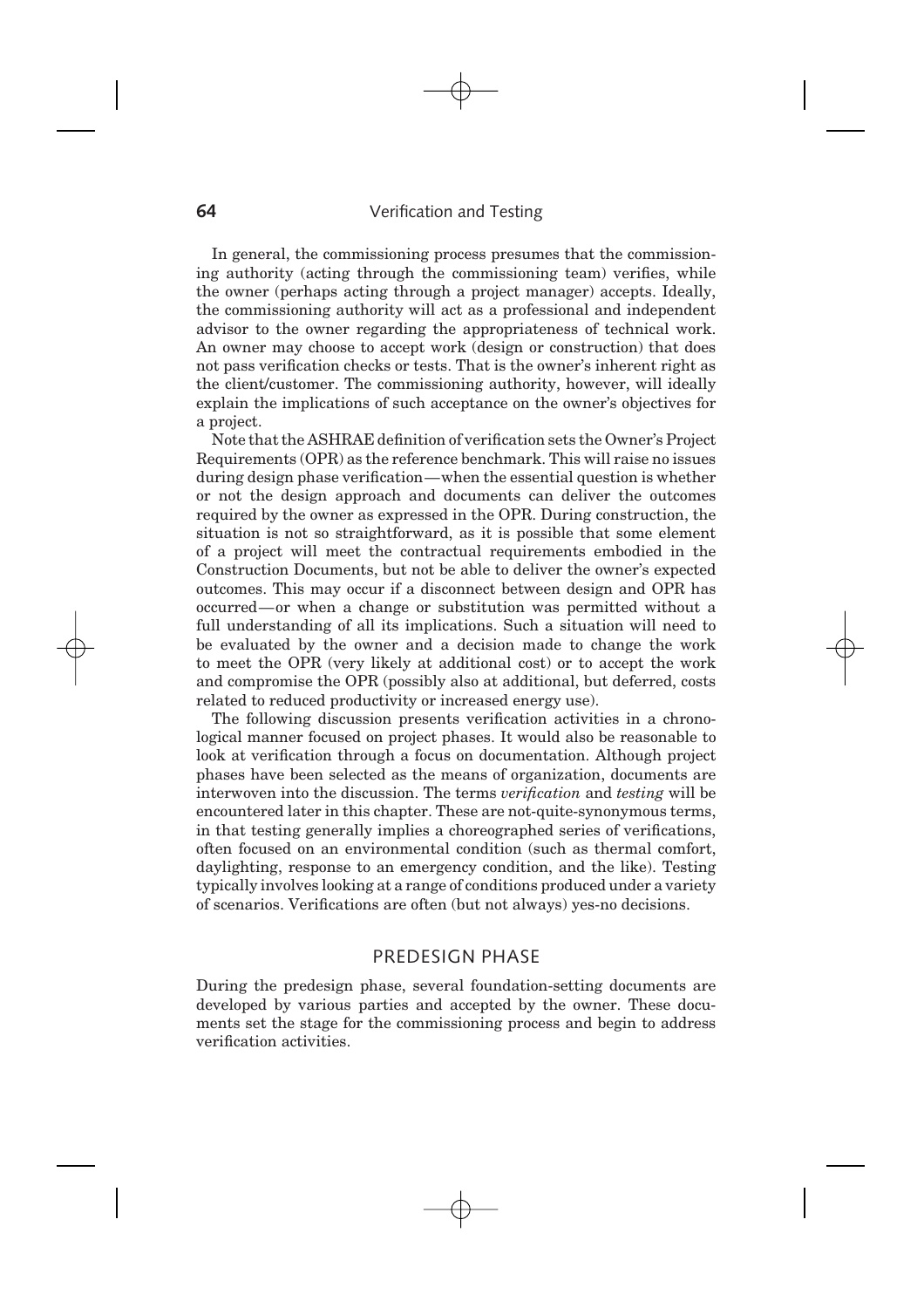The Owner's Project Requirements are the established benchmark against which all verifications are made. Thus, this document needs to be as complete, thorough, and specific as to intended outcomes as possible. Critical performance aspects not addressed in the OPR will need to be evaluated against some measure—most likely a default value demanded by code, standard, or general practice, which may not necessarily track with the owner's (unfortunately unstated) desires. Quantifiable and measurable criteria should be established whenever feasible. This does not preclude qualitative criteria (''joints will appear uniform''), but if an outcome can be expressed in measurable terms (''minimum initial illuminance of 500 lux'') verification and testing may be simplified. One pattern for OPR development is to first state design intent (providing a general direction for an outcome—such as ''high energy efficiency'') and to then benchmark the intent with a defined criterion (e.g., ''30% better energy efficiency than ASHRAE Standard 90.1''). An owner or user can usually express intent quite well, but may need assistance from the commissioning team to match the intent with appropriate numerical (or other) design targets.

The Owner's Project Requirements documentation should be verified by the commissioning team (under the direction of the commissioning authority) and accepted (if in fact acceptable) by the owner. Is the OPR complete; is it practical; does the content match the owner's plain-language statements of intent? Verification of this particular document will draw on the commissioning authority's experiences—and all other project verifications will draw on the OPR.

Verification is a concern coloring many issues during the predesign phase. The initial Commissioning Plan will outline the scope, schedule, and budget for commissioning activities. Reasonable provisions for verifications, especially those occurring during the construction phase, should be worked into this first-cut plan. A format and procedures for effective use of the Issues Log process should be established. The Issues Log provides a formal mechanism for the recording, archiving, and resolving of deviations or concerns identified by members of the commissioning team. Many of the issues so identified will likely be verification-related.

Verification of project artifacts other than the Owner's Project Requirements will begin in earnest during the design phase. The requirements, expectations, and procedures for such verification activities participation in which is not now the norm among the building design professions—must be communicated to those who will be involved. For example, the A/E team must be told in advance that its work will be subject to verification against the OPR, that design team members will be required to participate in and support such efforts (clearly within some boundaries of reasonableness—the intent is not to second-guess all design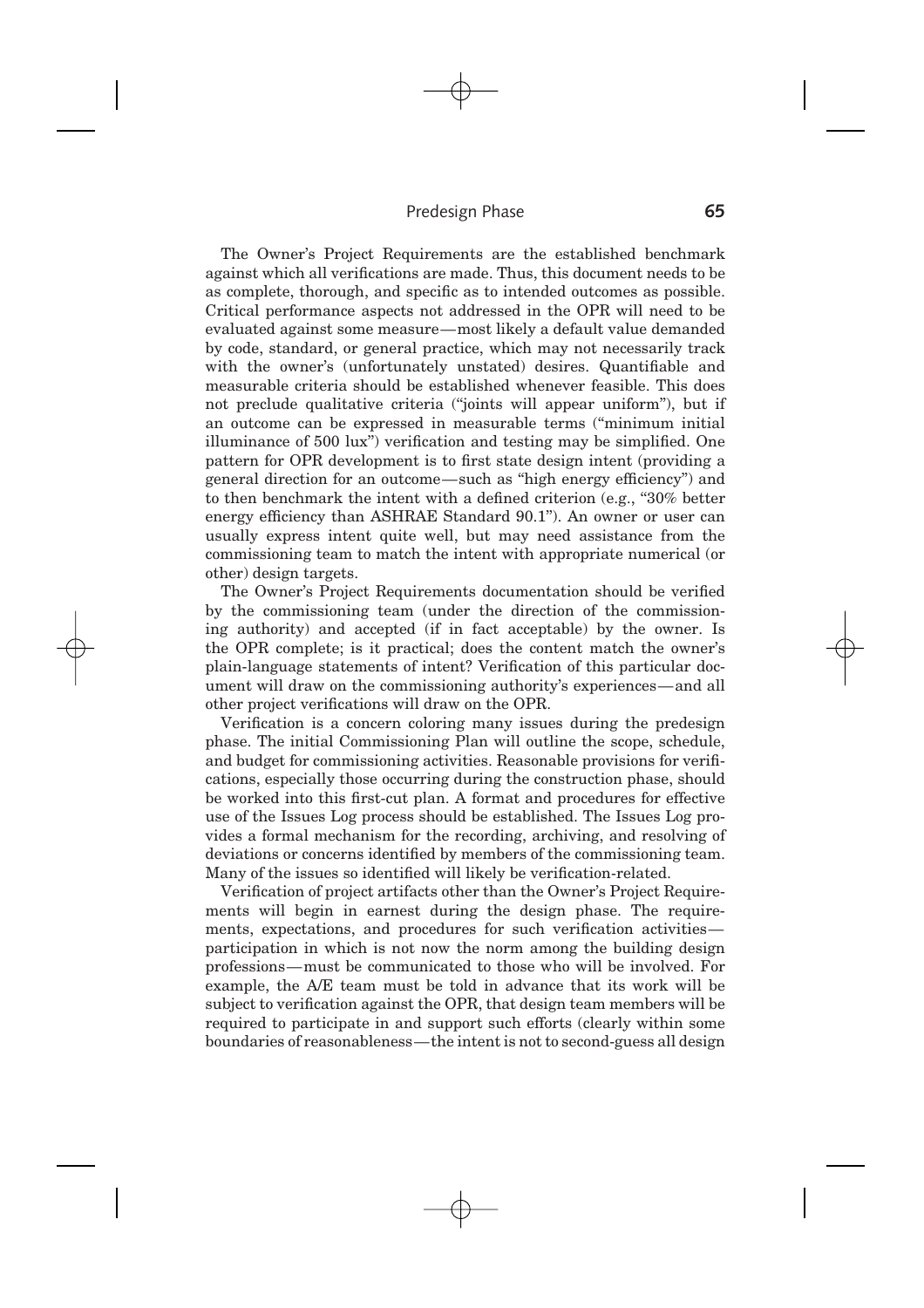decisions), and participants must be provided with some sense of process (e.g., that random sampling will be used to select elements to be verified). Procedures for resolution of conflicts related to design verification should be made known. Typically, this may often be an implementation of the owner declaring ''the bucks start and stop here.''

The commissioning process transition from the predesign to the design phase will be marked by the owner's formal acceptance of the Commissioning Plan and Owner's Project Requirements. Such acceptance will be predicated on a recommendation to do so from the commissioning authority (following verification). The commissioning authority should also follow up with the owner to assure that appropriate information regarding commissioning process verification activities is conveyed to the design team (ideally, as part of a written agreement for professional services).

#### **INTERVIEW**

**Views on the Commissioning Process**

#### **Jeff J. Traylor, CxAP, CIT, LEED-AP, Senior Engineer, EMCOR Government Services, Durham, North Carolina**

Q. As a provider of commissioning services, what key benefits of commissioning do you see repeatedly?

*A. Shorter punch lists, better coordination between crafts, better training, and higher energy efficiency*.

Q. Is there any downside to the commissioning process as commonly practiced?

*A. None, if the process follows ASHRAE Guideline 0-2005. However, incomplete commissioning (not starting until construction is complete or nearly so) frequently gives results that do not meet expectations, thereby giving the whole process a bad reputation*.

Q. Has the development and publication of *ASHRAE Guideline 0* visibly improved commissioning services?

*A. Yes! It has created a standard of practice that clearly defines the process*.

Q. What seems to be the biggest misperception regarding commissioning among owners?

*A. That it starts at the end of construction*.

Q. What seems to be the biggest misperception regarding commissioning among contractors?

*A. That it interferes with their work processes*.

Q. What do you recommend as a means of breaking the ice on commissioning— for the novice owner?

*A. Start with a small project and give the commissioning authority some latitude*.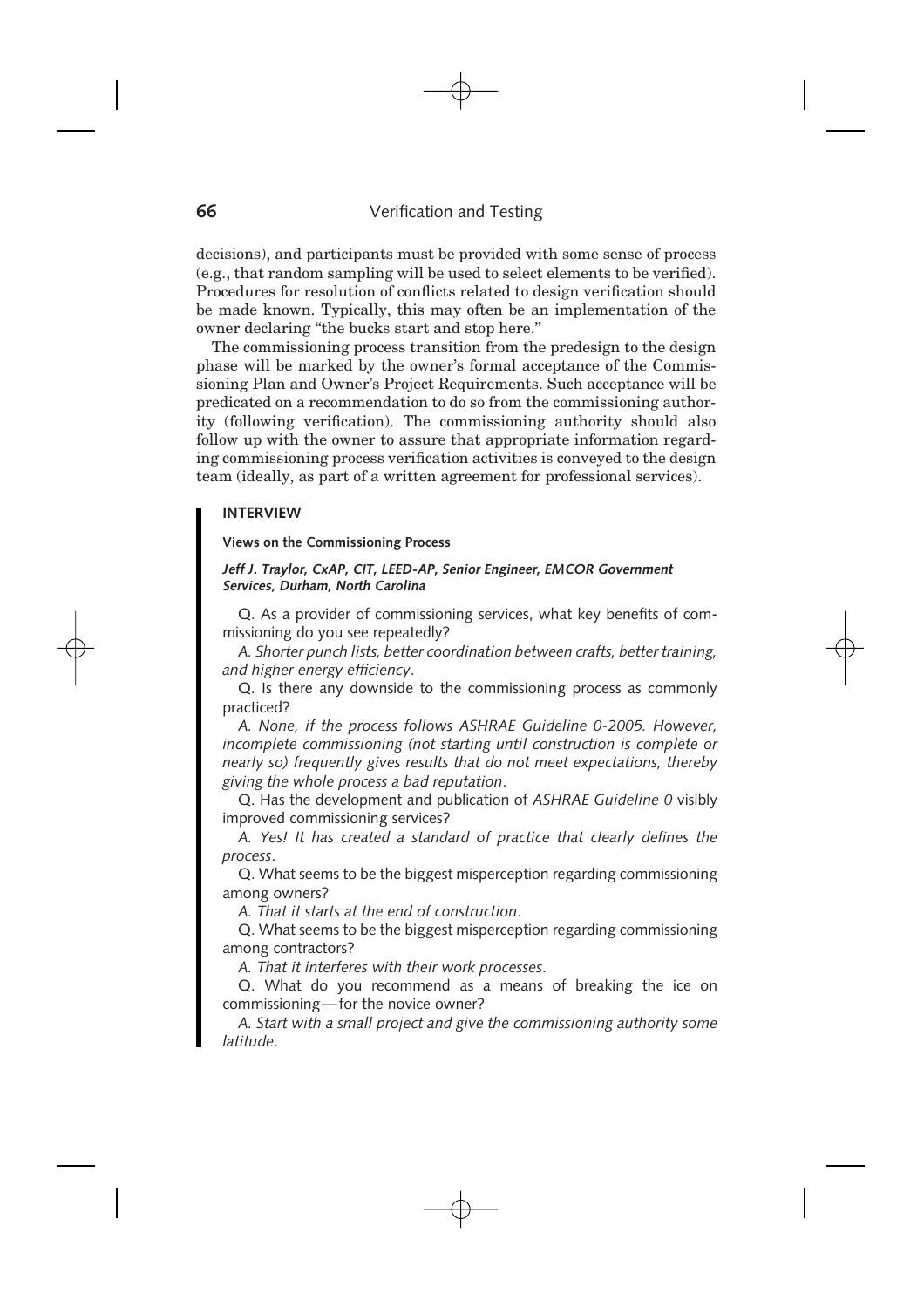Q. Is there anything that the commissioning profession needs to get better at— to improve outcomes for an owner?

*A. Following the process and getting an OPR (Owner's Project Requirements) as the first step. Without an OPR, the commissioning process has no benchmarks to follow*.

Q. What do you see on the horizon for building commissioning over the next 5 to 10 years?

*A. If the industry acts responsibly, and does not fall prey to trying to do the work for too small a fee, it will thrive. Otherwise, it will sink into oblivion*.

Q. Do you have any words of wisdom for those newly embarking on the building commissioning process? Or for seasoned professionals?

*A. Learn the process— follow the process. Shortcuts will lead to failures and failures will have a long-lasting impact. Remember that one ''Oh Shoot'' will wipe out 100 ''Att'a'boys''!*

## DESIGN PHASE

During the design phase, the design approach and documents developed by the design team will be verified against the Owner's Project Requirements by the commissioning team. The primary intent of this verification is to assure that the design proposal can reasonably deliver the outcomes expected by the owner. To reemphasize, the objective is not to second-guess the design team. In no way should commissioning verification recommendations replace or supersede the legal and ethical responsibility for making and defending design decisions held by the designers of record. A secondary intent of design verification is to ensure that the Construction Documents are of a quality and at a level of completion that can support successful delivery of the owner's project expectations.

To the extent possible, design reviews should be accomplished incrementally, so that a concern that may permeate the entire approach or document set can be identified and corrected early to minimize schedule and cost impacts. A simple example of such a situation would be inconsistent or incomplete equipment identification/labeling that would make the use of Construction Checklists and the Issues Log much more difficult. Four distinct aspects of design verification are described in Guideline 0:

1. A broad-perspective review of Construction Documents for general quality. This includes completion, appropriateness, readability, cross-references, etc.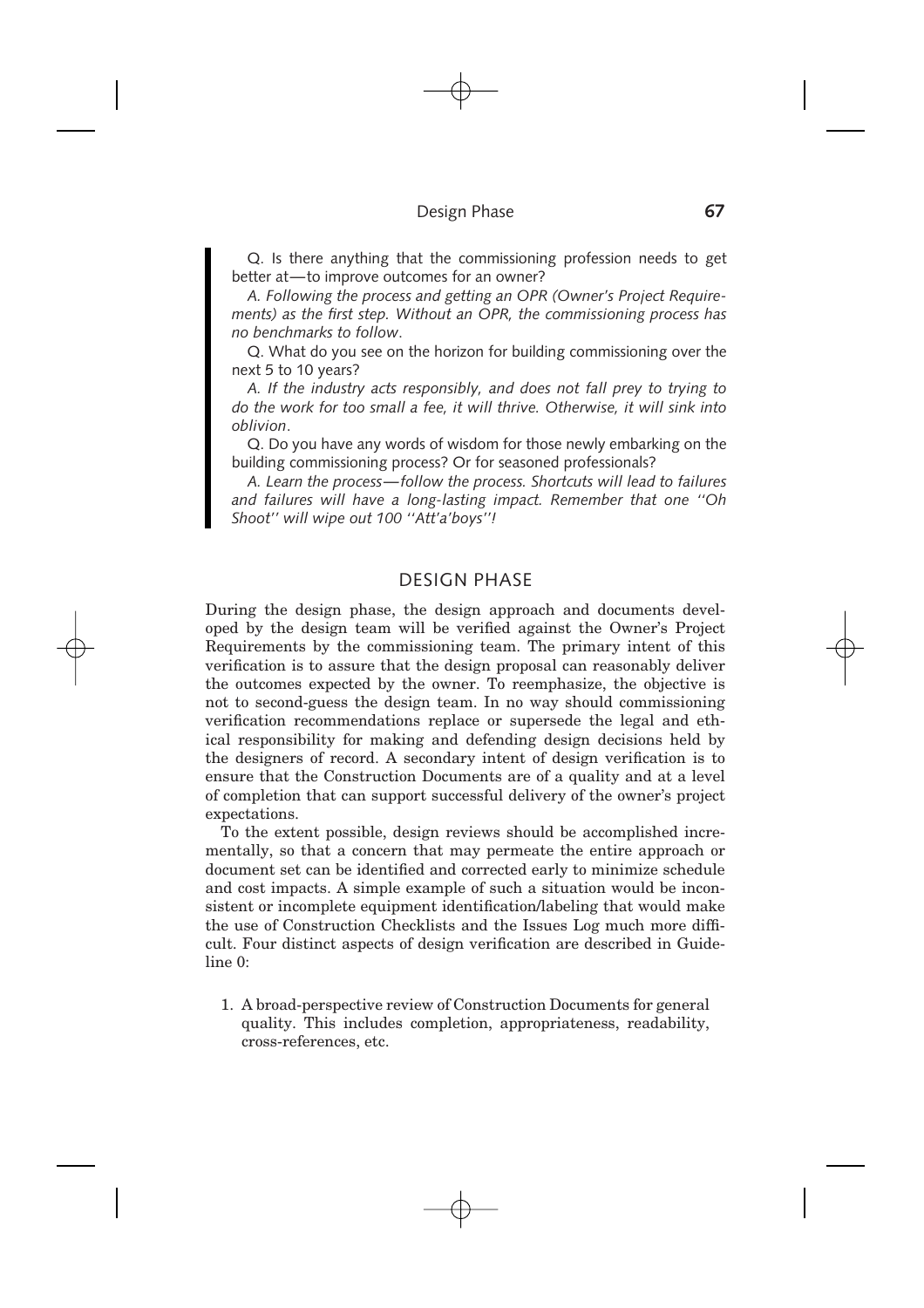- 2. A broad-perspective review of the documents for interdisciplinary coordination.
- 3. A discipline-focused review (e.g., HVAC&R systems) for conformance with the Owner's Project Requirements.
- 4. A review of the project specifications for clarity, applicability, and conformance with the OPR and Basis of Design. Particular attention should be paid to the adequacy and appropriateness of the commissioning process aspects of the specifications (including training requirements).

As with the extensive verification efforts that will occur during the construction phase, it is recommended that design phase verification be done using a random sampling approach. In essence, this means selecting (admittedly somewhat arbitrarily, but without letting bias slip into the decision) a small percentage of the documentation for review and evaluation. A range of 10 to 20 percent of an element (drawing page, drawing set, specifications pages) is suggested as appropriate. Annex N of *ASHRAE Guideline 0* provides examples of sampling approaches for the commissioning process (ASHRAE 2005).

It is worth stating again that it is not intended that design verification substitute for quality control procedures implemented by the design team. The purpose of this review is to identify systematic issues that will negatively impact the likelihood of successful project outcomes. Sampling should accomplish this goal in that it is statistically unlikely that systematic issues uncovered during review will occur only in the sample area selected for review—or will occur elsewhere but not in the sample (and thus remain undiscovered).

Resolution procedures for identified design concerns will vary from project to project and with the group dynamics of the various parties and personalities involved. In an ideal world, all members of the commissioning team will be seeking the highest possible quality commensurate with profitability, and design verifications will go smoothly with appropriate give and take. In a less ideal world, the owner may be asked to act as arbiter between irreconcilable parties— in which case the focus of concern is achievement of the owner's documented requirements.

The commissioning team should also verify the Basis of Design document developed by the design team. Although this will not become a legally binding document, it will be of immense benefit to the commissioning team during the construction phase and to the owner's personnel during occupancy and operations. The OPR provides the benchmark for Basis of Design verification.

A major undertaking during the design phase will be the preparation of verification forms and test procedures to be used during the upcoming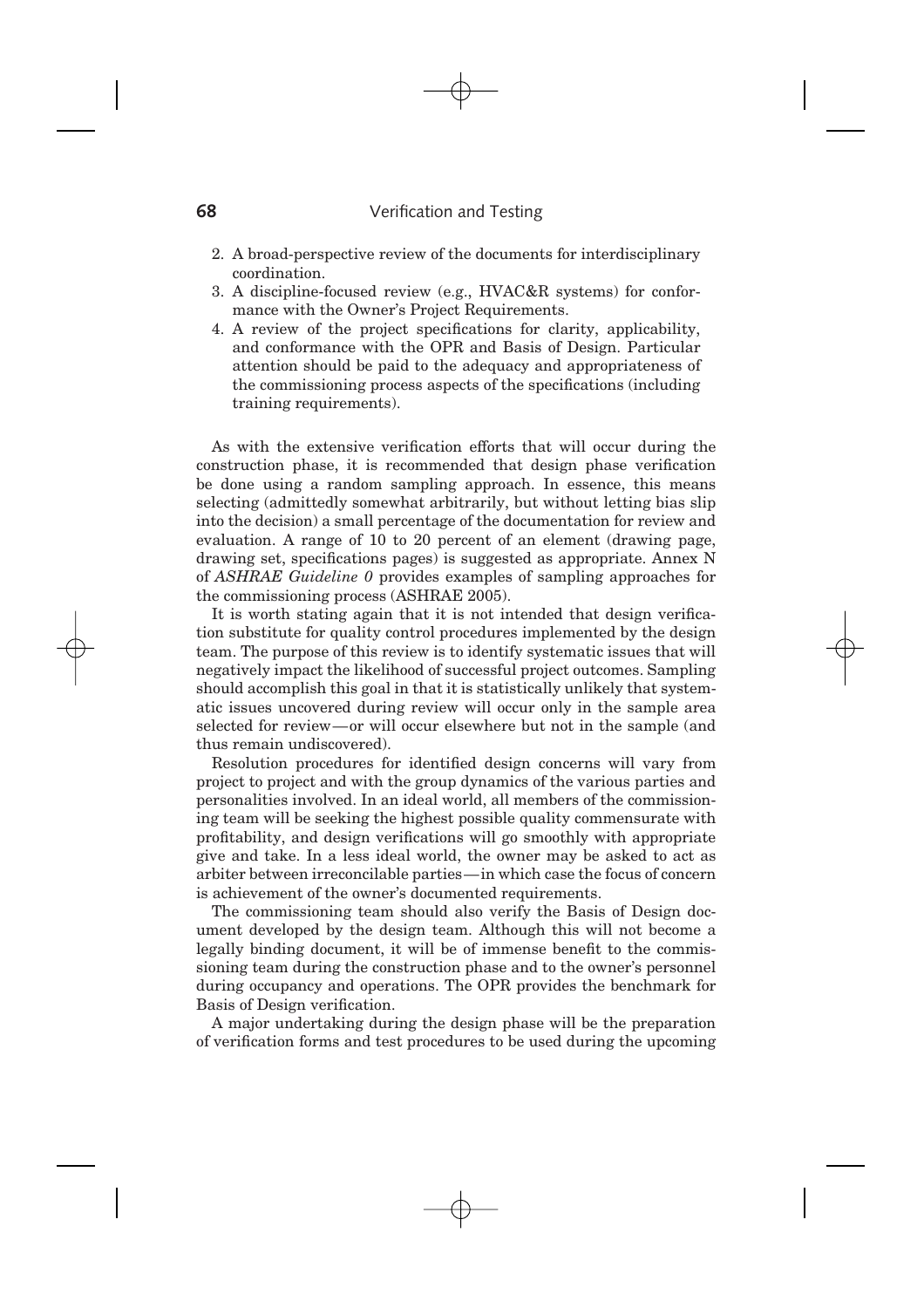construction and ensuing occupancy and operations phases. Construction Checklists and test procedures/forms that are initially developed (drafted, outlined) during the design phase will play a key role in these efforts. Training requirements will also be identified and specified during the design phase for implementation during construction. Verification of the effectiveness of such training should be addressed. The responsibility for costs associated with retesting and/or retraining that is required due to verification failures must be contractually defined and made clear to all involved parties. A generally adopted pattern is that retesting costs are the responsibility of the party causing the ''failure.''

## CONSTRUCTION PHASE

A substantial proportion of the commissioning process verification effort will occur during the construction phase. Construction Checklists and test procedures/forms play an integral role in streamlining and rationalizing these diverse activities. Drafted during the design phase, checklists and tests will typically be finalized during construction as the specific equipment, systems, and assemblies bid by the contractor become known. The operating philosophy of checklists and tests is that they should be specific to what is actually installed, be unambiguous, and require as little on-site interpretation/annotation/modification as possible. Time invested in planning for implementation will be repaid in reduced time for implementation.

The term *functional performance test* was (and still is) commonly heard in discussions about commissioning. *ASHRAE Guideline 0* does not use this phrase. This is partly due to baggage collected by this term over years of use and partly due to the much broader view of verifications presented in the guideline. Verification for the commissioning process is much more than confirming ''function.''

Although discussed under Construction Checklists in the chapter on documentation, an overview of the role of Construction Checklists in facilitating verification during construction is warranted. For each element (an item of equipment or component of an assembly) being verified, checklists will typically address the following:

- Safe delivery of the correct equipment/component: What was specified and approved was actually delivered in undamaged condition.
- Preinstallation condition: After sitting on site for some period of time and being moved around, the equipment/component is still undamaged.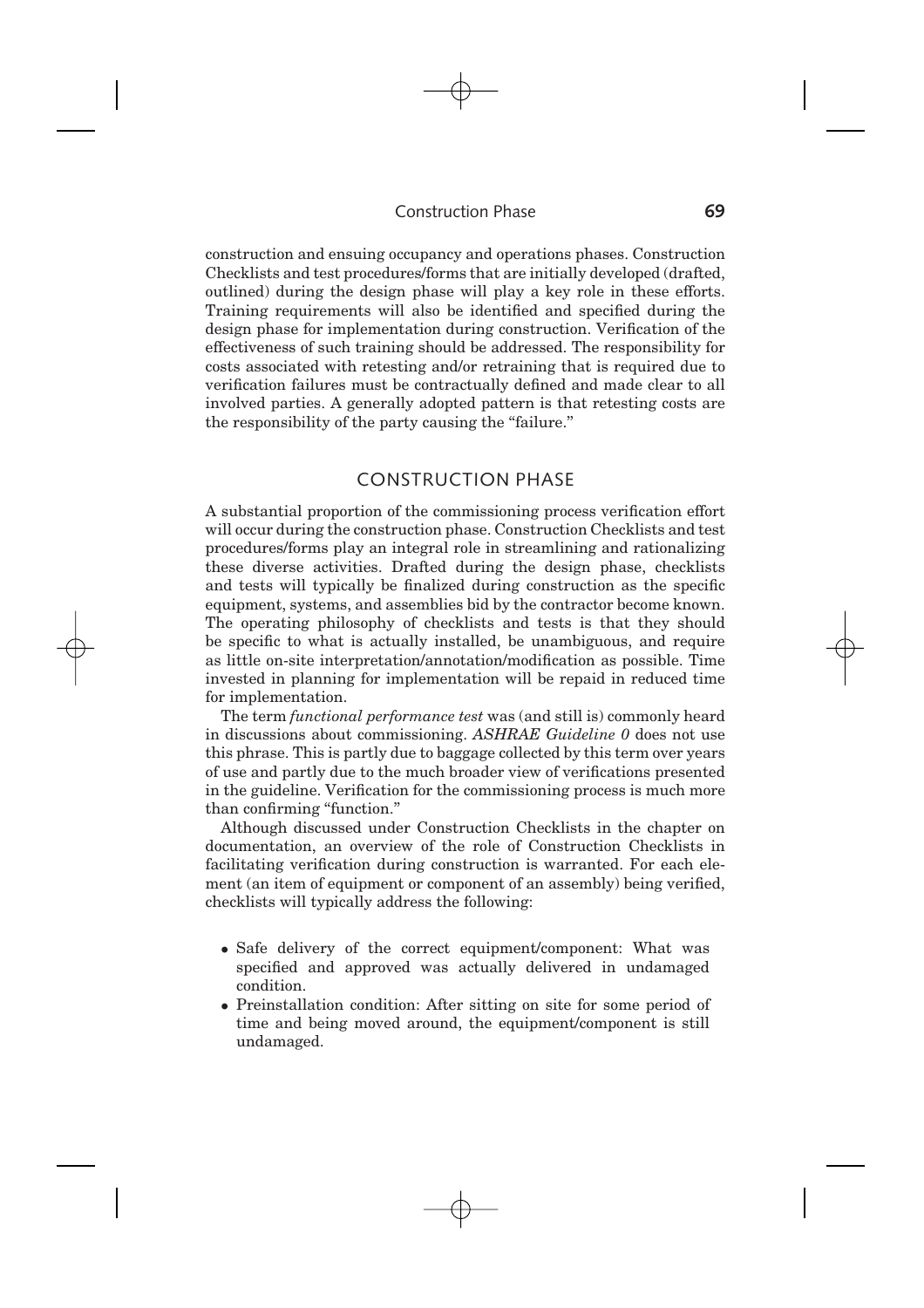- Quality of installation: The correct element was correctly installed in the correct location. At this stage of verification, reference to the Owner's Project Requirements becomes very important—a "normal" standard of installation care (say ductwork tightness) may not be acceptable on a project seeking high energy efficiency.
- Proper operation of the element in isolation: Does the equipment or component operate as a stand-alone element as intended and expected.
- Negative issues encountered: Ideally the construction checklists will be completed with the majority of "checks" falling in the "yes" boxes; when this is not the case a clear description of the deviation must be noted, along with an anticipated corrective action (this event should become part of the Issues Log).
- Linkages to test data forms related to benchmarking equipment performance and/or its operation as part of a larger system.

A narrative example of the use of Construction Checklists for an air diffuser will illustrate this process. Upon delivery, the diffusers are confirmed to match those specified and approved via submittals. The diffusers are noted as being in good condition. When distributed to the various rooms for installation, several diffusers are seen to have been damaged in storage (one has bent louver blades, several have scratched finishes); this is noted on the checklists and corrective action requested (give and take among the members of the commissioning team may decide whether replacement, repair, or installation as-is is most appropriate). A sampling of diffusers following installation shows that all that were looked at were properly installed in the correct locations (ductwork connections are tight and diffuser fit into the ceiling grid is good). A TAB (test and balance) report shows that the sampled diffusers perform as specified (adequate throw, acceptable noise generation, and expected airflow delivery). For this particular component, there may be a linkage to a systems test intended to verify that the HVAC system collectively can provide the thermal conditions called for in *ASHRAE Standard 55* (adopted as a performance benchmark by the Owner's Project Requirements).

It is anticipated that the commissioning team will be involved with verification of submittals (again using a statistical sampling approach), and with observations of tests or inspections required by code or other regulatory/supervisory bodies. Seasonal testing (verifying system performance to OPR criteria) may be accomplished during construction or may need to be deferred until appropriate weather conditions are available. Verification of the Systems Manual, as developed to date, should be a part of the transition from construction to occupancy. The same is true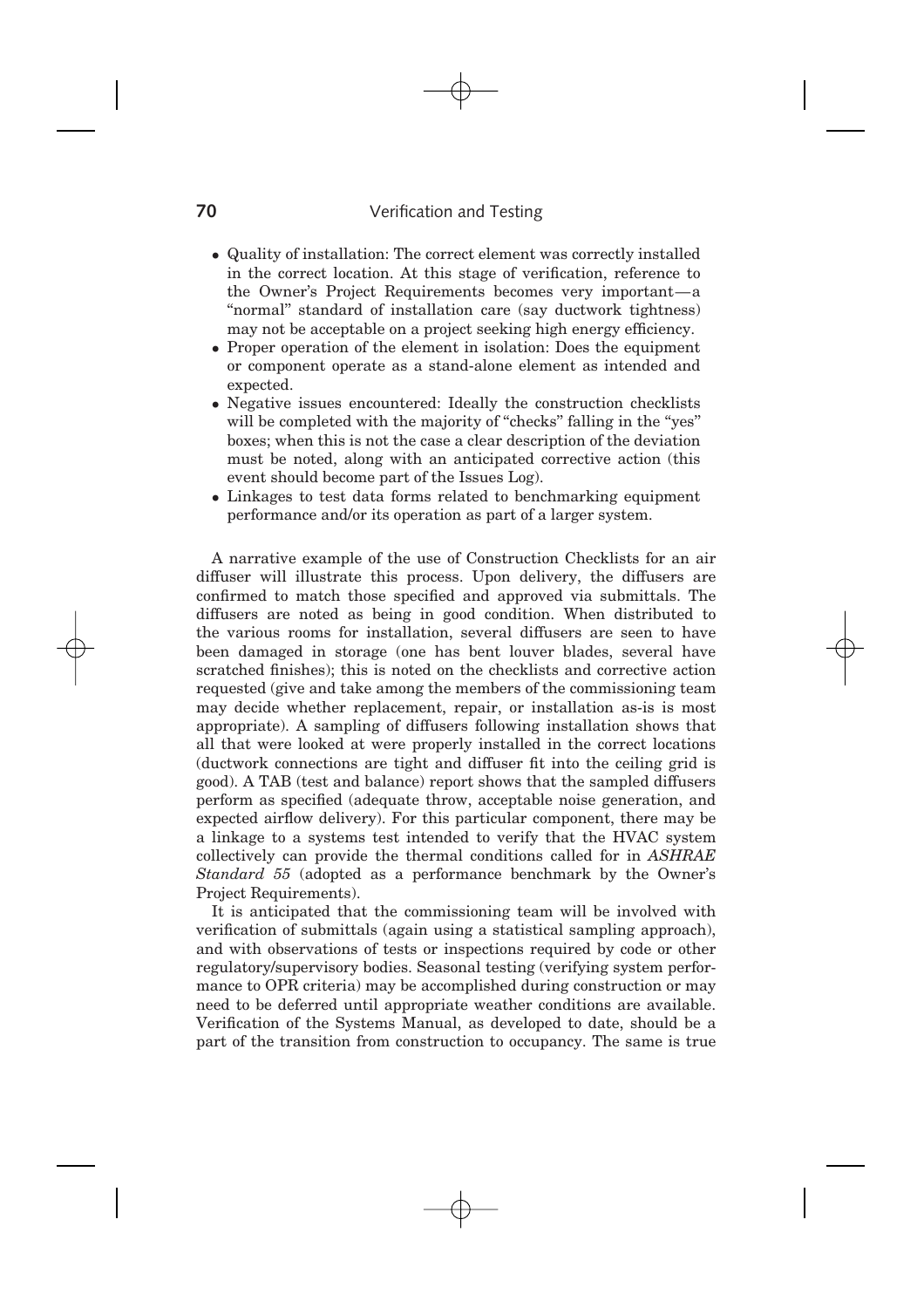of verification of training conducted during the construction phase. There should be few, if any, serious unresolved issues sitting in the Issues Log at the end of construction. Verifying that this is the case should help to greatly reduce (if not eliminate) owner's punch list items. The collaborative work of the commissioning team during the construction phase should greatly ease transition to occupancy.

The bottom line for construction phase verifications is to collectively verify by sampling (as opposed to guaranteeing through 100 percent testing) that the project is ready for hand-off to the occupancy and operations phase. The objective is to reasonably ensure that the building or facility is ready for the owner to effectively occupy and/or use.

Most of the verification occurring during the construction phase will take place behind the scenes and not involve the owner. The owner, however, will be asked to accept the updated Basis of Design, the updated Commissioning Plan, and any revisions/updates to the Owner's Project Requirements as a closure to the construction phase. Unresolved Issues Log concerns may be referred to the owner for action.

#### OCCUPANCY AND OPERATIONS PHASE

This phase of project acquisition begins at substantial completion and is recommended to continue through the end of the contracted warranty/correction period for the facility and its major dynamic components. The majority of activity will usually be concentrated near the front end of this period. The broad purpose of the commissioning process during this phase is to verify that the facility as delivered and operated will meet the Owner's Project Requirements (as updated and revised). Continuation of commissioning throughout the life of the facility (ongoing commissioning—see Chapter 8) is highly recommended.

In summary, verification efforts during this phase will seek to ensure the following:

- Deferred (either intentionally or unintentionally) tests are successfully conducted.
- Training scheduled for this phase is successfully completed.
- The Systems Manual is both complete and acceptable.
- The Owner's Project Requirements and Basis of Design reflect any modifications necessitated by events occurring during this phase.
- Equipment performance and systems operations do not substantially degrade between initial occupancy and the end of warranties.
- The owner can assume long-term operation of the facility with adequate and appropriate documentation that will ease long-term decision making.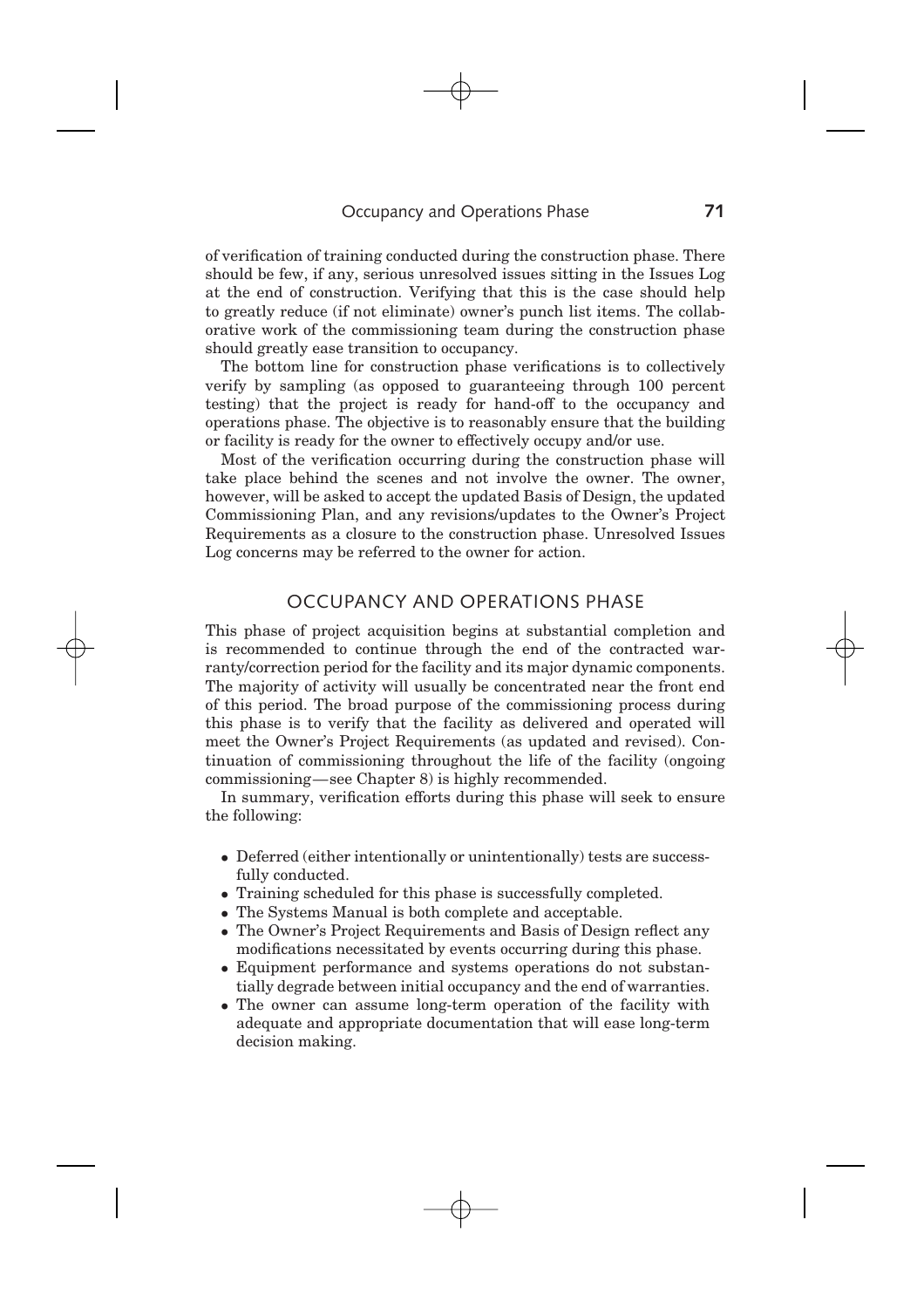At the end of this phase the owner will be asked to accept the Final Commissioning Process Report—which should detail verification of all testing and training conducted during the phase, the successful completion of the Systems Manual, and the successful resolution of the Issues Log. Lessons learned from the process should be included in the final report.

Table 5.1 summarizes key verification activities by project phase and indicates important documentation linkages.

#### **INTERVIEW**

**Views on the Commissioning Process**

#### **Kristin Heinemeier, Western Cooling Efficiency Center, University of California Davis, Davis, California**

Q. As a long-term advocate for building commissioning, how would you describe the landscape for commissioning services today (as opposed to, say, 10 years ago)?

*A. I believe that there is more interest in energy efficiency now than there ever has been, and also more interest in generally operating buildings more cost-effectively. These trends help encourage interest in commissioning. There are more consultants involved in the building process, so it seems less of an extravagance to hire a commissioning expert. Of course, LEED is increasing the prevalence of commissioning, though I'm not sure if it's raising general awareness much*.

Q. What is the most positive thing about today's commissioning environment?

*A. Anything that tends to make people question how their buildings are working or look more closely at their building delivery process is a good thing*.

Q. Are there any negatives about today's commissioning environment?

*A. As the market for commissioning expands, with demand growing more quickly than the number of suppliers, I fear that the quality of commissioning may be suffering. Especially with LEED, where people aren't at all motivated to get the results, but just to get the commissioning in there*.

Q. What seems to be the biggest misperception regarding commissioning among owners?

*A. I think commissioning requires active involvement by the owner. It's not something they can just buy and forget about. To get the most out of it, they have to be involved*.

Q. What seems to be the biggest misperception regarding commissioning among design professionals?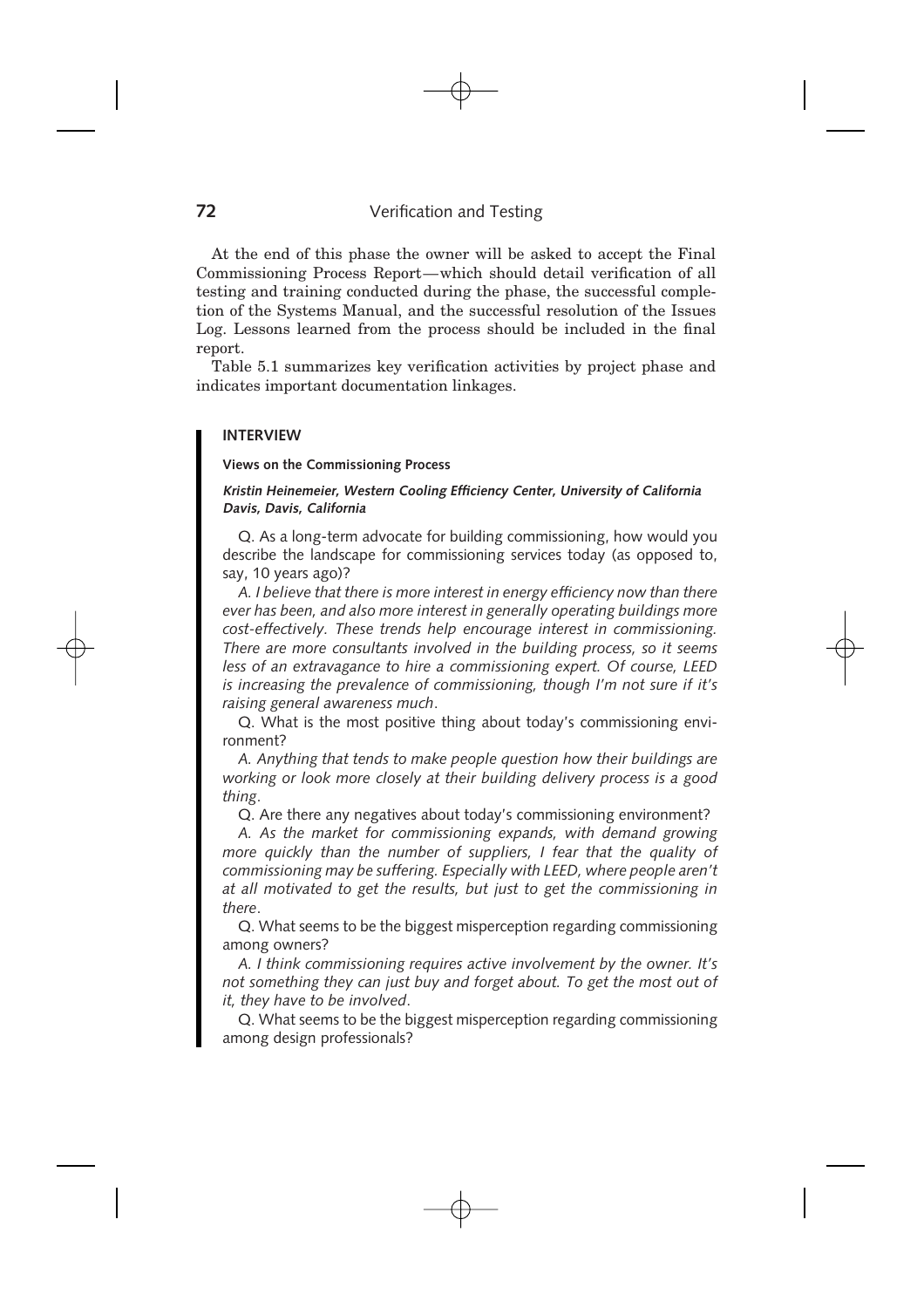*A. I think design professionals see commissioning as the ''design police,'' with somebody out there trying to find ways that the designer screwed up. They may also see commissioning professionals as invading their turf. They don't tend to see the commissioning professional as a part of their team*.

Q. What seems to be the biggest misperception regarding commissioning among contractors?

*A. I think contractors also see commissioning providers as cops looking for trouble. It's important for the commissioning provider to see it as their job to make the contractor look good, not look bad*.

Q. What do you recommend as a means of breaking the ice on commissioning— for the novice owner?

*A. Maybe get involved in retrocommissioning of an existing facility. Once they see the opportunities for improving the building, they'll be motivated to catch those at the start. Hire a commissioning provider to participate in a renovation, or smaller project before tackling a large project*.

Q. What developments do you see on the horizon for building commissioning over the next 5 to 10 years?

*A. I think that commissioning will bifurcate into a low-cost commodity service and a high-value advanced engineering service. The tools, objectives, processes, expected benefits, etc., will be very different for these two tracks, and the better we can understand and communicate the differences, the less confusion there will be in the market. Productivity tools for commissioning professionals will be an important development, to bring the cost down a bit*.

Q. What key resources would you recommend to an owner or design firm about to embark on building commissioning?

*A. Guideline 0, of course! The California Commissioning Collaborative has a lot of good resources (case studies, guides, tools*—www.cacx.org/). *I think their guide to commissioning of new buildings is a good start (and it's not just because I was a primary author!). Energy Design Resources (EDR) also has a lot of good resources. The commissioning assistant on the EDR Web site is a good tool*—www.energydesignresources.com/.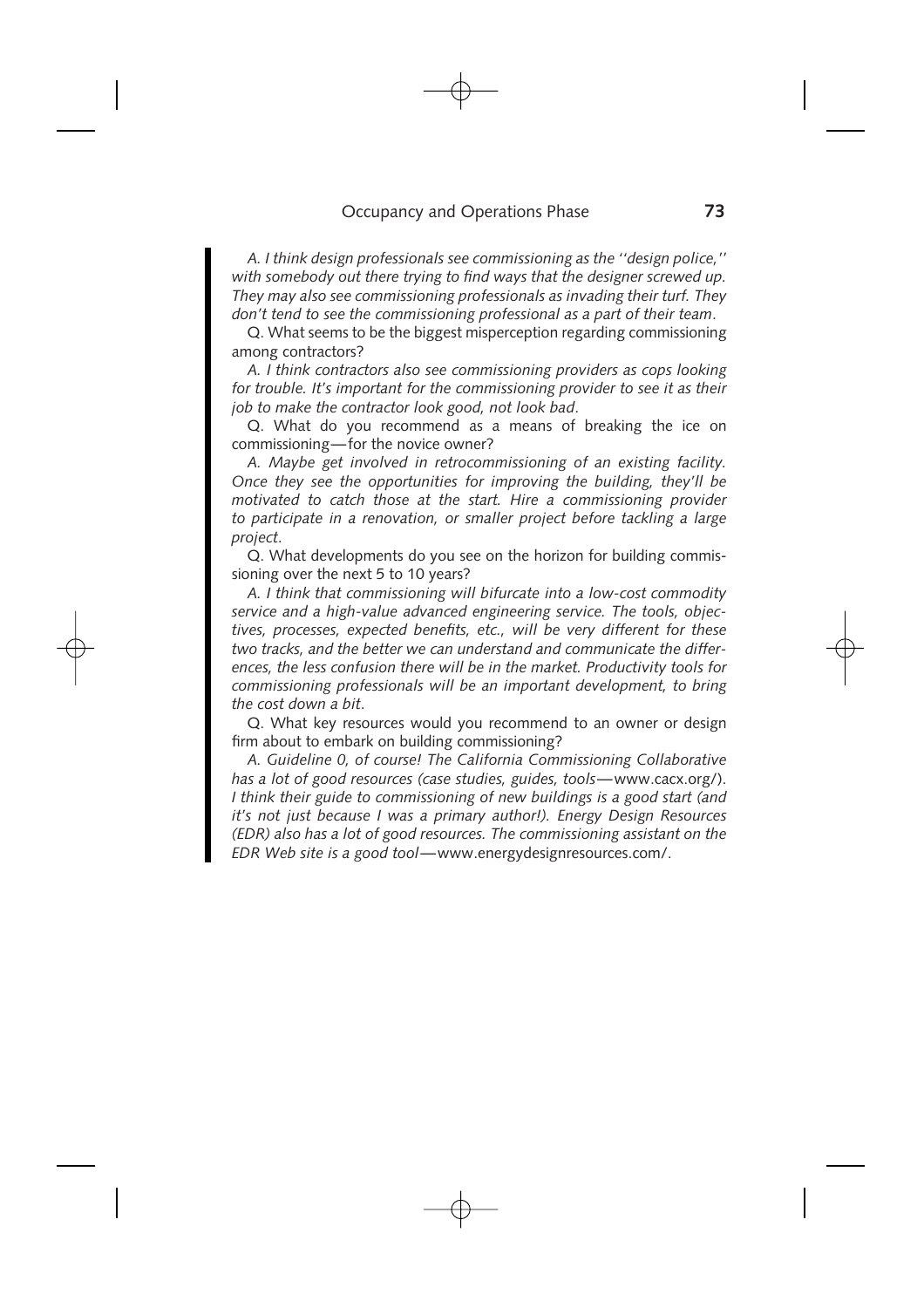|                                                                  | Key Documentation Links     | The preliminary Commissioning Plan will<br>Issues Log format and structure<br>Owner's Project Requirements<br>address verification activities.                            | An accepted Owner's Project Requirements<br>Construction Checklist formats                                                         |                                     | "Draft" test procedures and forms<br>"Draft" Construction Checklists                | documentation; and specifications)<br>Construction Documents (general<br>documentation; specific system | Operational Issues Log<br>Training Plan                                                           |
|------------------------------------------------------------------|-----------------------------|---------------------------------------------------------------------------------------------------------------------------------------------------------------------------|------------------------------------------------------------------------------------------------------------------------------------|-------------------------------------|-------------------------------------------------------------------------------------|---------------------------------------------------------------------------------------------------------|---------------------------------------------------------------------------------------------------|
| Outline of Key Verification Activities and Related Documentation | Key Verification Activities | elements in the commissioning schedule and<br>Develop owner's project requirements with<br>Include a preliminary sense of verification<br>verifiable outcomes.<br>budget. | Establish format and procedures for Issues Log.<br>Establish verification process and forms to be<br>used for design verification. | Verify the OPR prior to acceptance. | Develop verification forms and procedures for<br>use during the construction phase: | Verify design approach and design documents.<br>- Test procedures<br>- Checklists                       | Establish verification process and forms for use<br>Implement Issues Log usage.<br>with training. |
| Table 5.1                                                        | Project Phase               | Predesign                                                                                                                                                                 |                                                                                                                                    |                                     | Design                                                                              |                                                                                                         |                                                                                                   |

| -<br>;<br>;                      |
|----------------------------------|
| I                                |
| ĺ                                |
|                                  |
| )<br>;<br>;                      |
| $-11.1$                          |
|                                  |
| l                                |
|                                  |
| ・<br>- 22 - 1<br>ht Kev          |
| ֚֚֚֬<br>$\overline{\mathcal{L}}$ |
| $\frac{1}{2}$<br>t<br>Ŝ<br>ŕ     |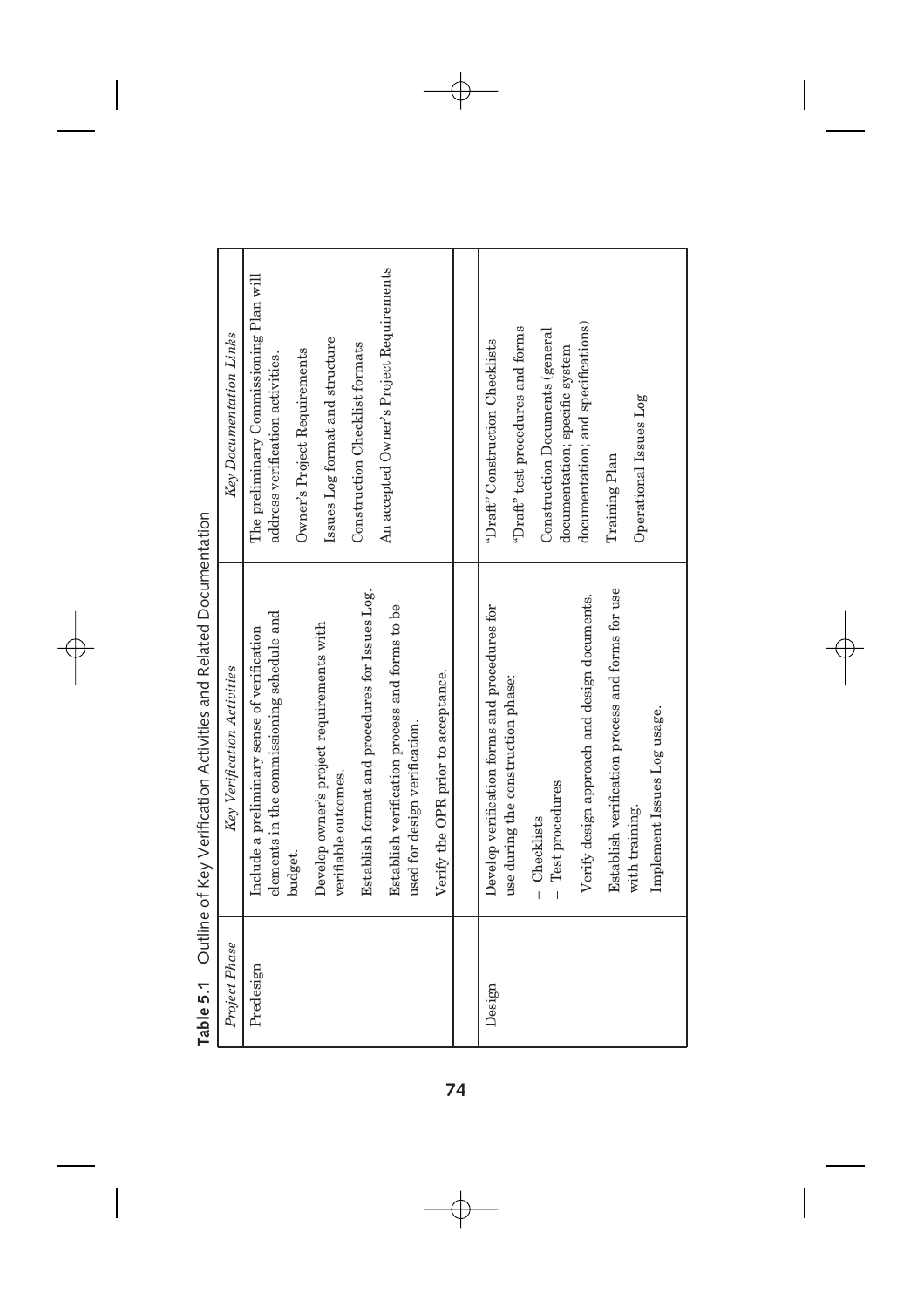| Almost-complete Systems Manual<br>Final training verification forms<br>Final Construction Checklists<br>Final test data forms<br>An active Issues Log                                                                                                                               | Completed and archived test data forms<br>Completed and archived Construction<br>Completed and archived training<br>Generally resolved Issues Log<br>Completed Systems Manual<br>verification forms<br>Checklists |
|-------------------------------------------------------------------------------------------------------------------------------------------------------------------------------------------------------------------------------------------------------------------------------------|-------------------------------------------------------------------------------------------------------------------------------------------------------------------------------------------------------------------|
| Use Issues Log to track and resolve verification<br>Use Construction Checklists as a verification<br>Verify appropriateness of Systems Manual.<br>Implement test procedures as part of the<br>Verify effectiveness of training.<br>verification process.<br>mechanism.<br>concerns. | Complete verification of Systems Manual.<br>Complete all Construction Checklists.<br>Complete verification of training.<br>Complete all test procedures.<br>Close out Issues Log.                                 |
| Construction                                                                                                                                                                                                                                                                        | Operations<br>Occupancy<br>and                                                                                                                                                                                    |

u, *Note*: The continually evolving Commissioning Plan will be linked to most of the above activities, but is not explicitly so noted. ζŗ  $\overline{\mathbf{z}}$ ₿ R q 5 3 ₹ ۹ ≍ ă 5 Чň ř  $\frac{1}{2}$ is, ⋾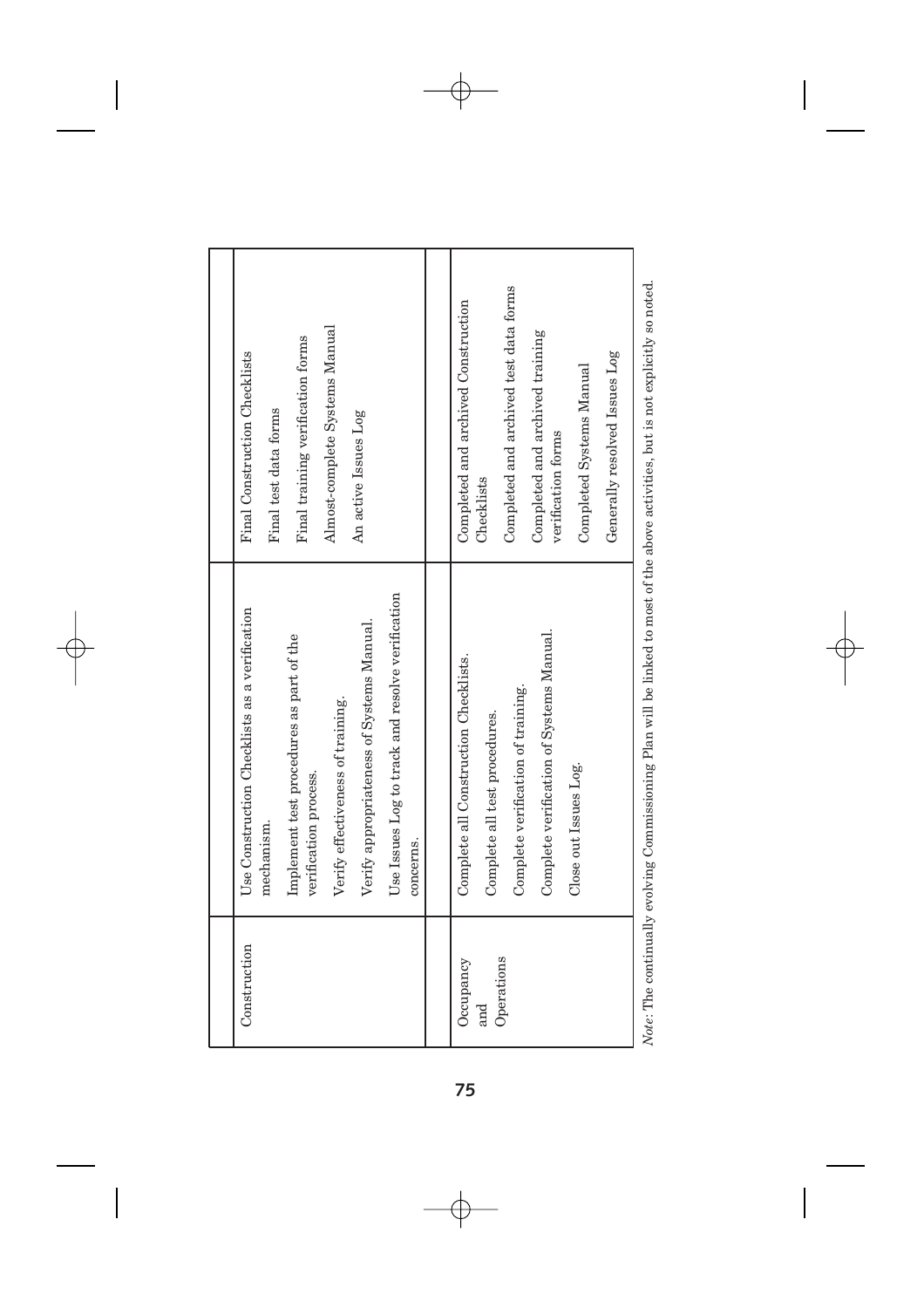## **REFERENCE**

ASHRAE. 2005. *ASHRAE Guideline 0: The Commissioning Process*. The American Society of Heating, Refrigerating and Air-Conditioning Engineers, Atlanta, GA.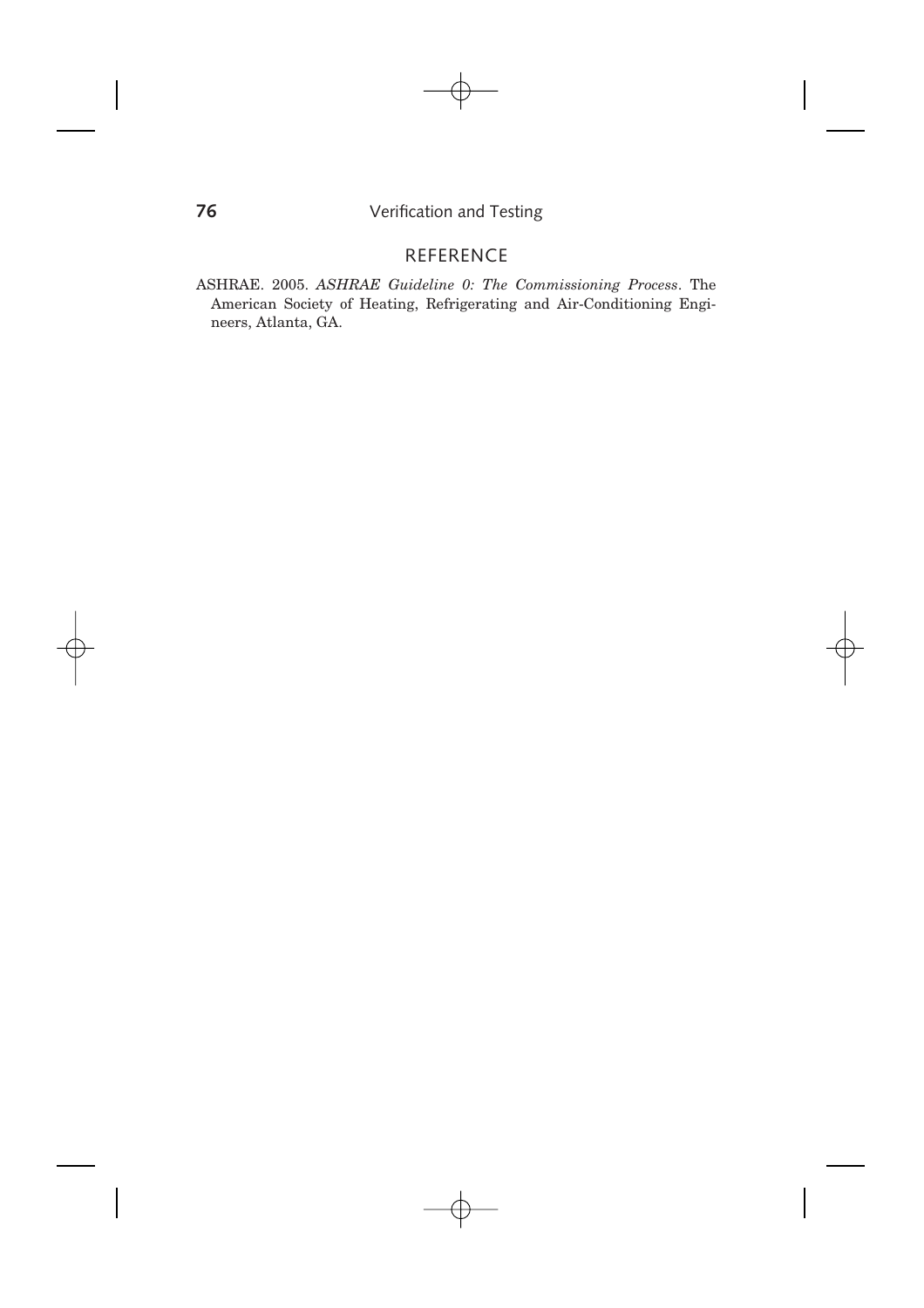## **Chapter 6**

# Documentation

## COMMISSIONING DOCUMENTATION

Commissioning—a process that attempts to ensure that quality outcomes are produced by the project design, construction, and operation sequence—is in essence about the communication and verification of expectations. The documentation described in this chapter supports both of these objectives. Some of the documentation described herein will be found in virtually every facility design-construct-operate situation. Such documents are independent of the commissioning process—although they are useful for commissioning. Other documentation discussed below is specific to commissioned projects. Although developing meaningful documentation consumes resources (time and money), the short- and long-term value of good documentation cannot be overstated. Without appropriate documentation things get missed, information is lost, and vital communications can become ineffective or even counterproductive. The purpose of this chapter is to give an overview of the documentation elements (and related communications) that are an inherent part of the commissioning process. These documents, when developed with care, will give the owner a better product and better value.

#### THE COMMISSIONING PLAN

The Commissioning Plan is the roadmap for the commissioning process. It grows and evolves as a project progresses and provides the owner with a record of the commissioning process at the end of a project. The Commissioning Plan is an absolutely essential document. At the start of a project,

*Principles of Building Commissioning* Walter T. Grondzik Copyright © 2009 by Walter T. Grondzik.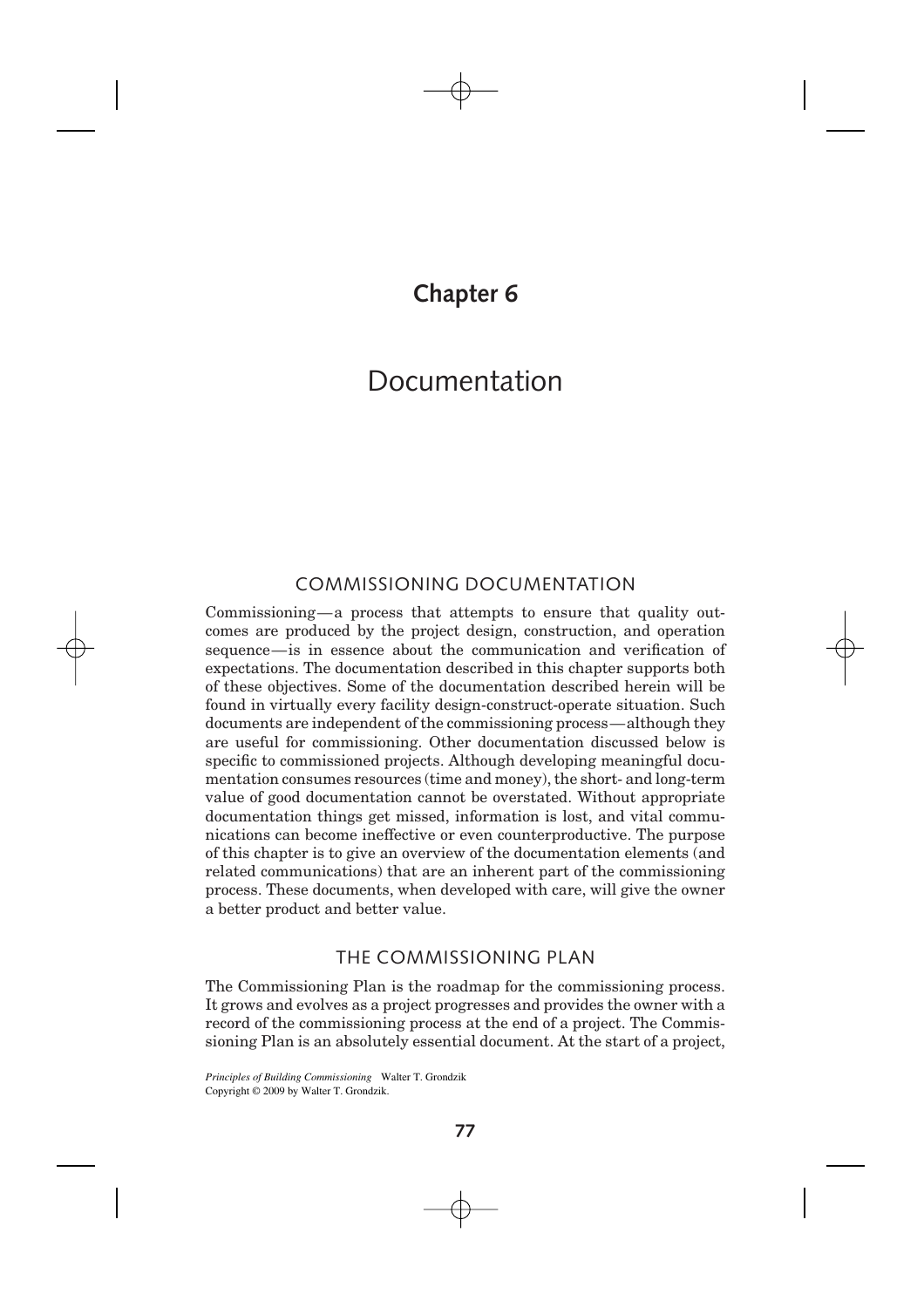#### **78** Documentation

the Commissioning Plan will describe the intent for commissioning in general terms—clearly defining the expected scope of commissioning efforts and establishing a budget for the commissioning process. At this early stage, the Commissioning Plan answers the question: What does commissioning mean for this project? As a project moves through subsequent phases, the Commissioning Plan is expanded to address questions of who is involved and when, and what their responsibilities are.

At any point in the commissioning process the Commissioning Plan must provide a detailed vision of commissioning activities scheduled for the next project phase and a general description of activities that will occur in later project phases. With the incorporation of appendices (such as the Owner's Project Requirements, Basis of Design, Issues Log, Meeting Minutes, etc.) the Commissioning Plan also provides a detailed archival record of commissioning activities over the life of a project. Annex G of *ASHRAE Guideline 0* provides a suggested table of contents for a prototypical Commissioning Plan (ASHRAE 2005).

The commissioning authority, with input from the members of the commissioning team, is typically responsible for developing the Commissioning Plan. The commissioning authority and the owner will have primary input early in the process. The design team will become more involved during the design phase, and the contractor more involved during design (if possible) and during construction.

### OWNER'S PROJECT REQUIREMENTS

The document known as the Owner's Project Requirements (OPR) is the foundation of the commissioning process. This formal and structured document describes what—from the owner's perspective—will constitute a successful project. Traditional building programs or ''briefs'' typically address spatial requirements (floor areas and adjacencies, for example) but rarely provide explicit requirements for the expected quality of spaces, especially relative to environmental conditions (thermal, visual, acoustical comfort; and their controllability). The OPR also provides an opportunity for the owner to document expectations and assumptions regarding issues such as system reliability, in-house maintenance and operations capabilities, and energy and environmental performance.

The purpose of the OPR is to establish a comprehensive benchmark for expected outcomes that will serve as the reference for design and verification efforts throughout the design, construction, and occupancy sequence. During design, the fundamental commissioning process question is: Will the proposed assembly, equipment, or system be able to provide the owner's stated performance objectives? During construction, the question shifts slightly: Does this installed assembly, equipment, or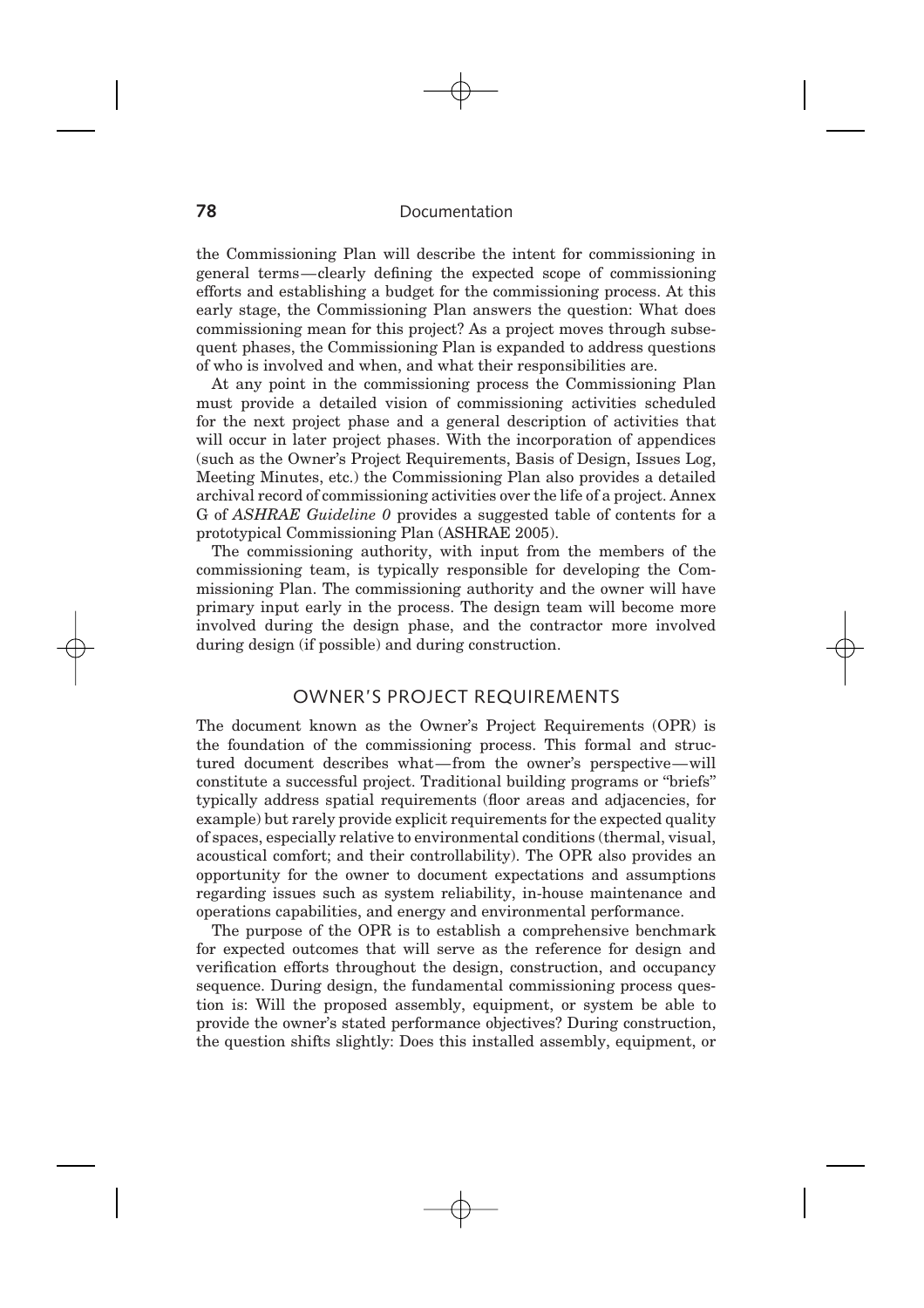Basis of Design **79**

system deliver the owner's required performance? During occupancy, the question shifts a bit more: Does this assembly, equipment, or system as currently used or operated meet the owner's expressed performance needs? The OPR, updated throughout the life of a project to reflect current needs and realities, provides the reference against which these questions are asked.

Responsibility for development of the Owner's Project Requirements will vary from project to project in response to various contractual agreements for services. Whatever the arrangement put in place, lead responsibility must be made clear and the input of required parties provided for in a timely manner. Assisting with development of the OPR is the first key role for the commissioning team, and provides a great opportunity for the team to come together as a functioning and supportive entity.

#### BASIS OF DESIGN

The Basis of Design document is prepared in order to provide a written and logically structured record of the thinking that lies behind the design team's solutions as presented to the contractor. The OPR document represents a problem to be solved by the design team. The Construction Documents represent the team's chosen solution to that problem. A complex and substantial decision-making effort goes into developing that solution—most of which, as a historical record, is often poorly documented and seldom made available to parties outside of the design office. The Basis of Design allows this important information to be made available to the commissioning team and to be passed on to the owner for use in running the completed facility. This places design conditions, assumptions, equipment selections, operational narratives, and control sequences in the hands of the commissioning team (who can use this information to validate achievement of the OPR) and the owner's operating and maintenance personnel (who can use it to better operate the facility for the owner).

*ASHRAE Guideline 0* (in both the main body and in Annex K) provides an extensive list of information that should be presented in a Basis of Design (ASHRAE, 2005). In summary, this includes the following: a list of governing codes and applicable standards and guidelines; key design criteria (performance targets); calculation methods and tools used; assumptions used in system selection and sizing; narrative explanations of system and equipment choices; a listing of equipment manufacturers and models used to establish aspects of the design; narrative explanations of control strategies; any limits or directives imposed by the owner; and assumptions regarding owner operating and maintenance capabilities.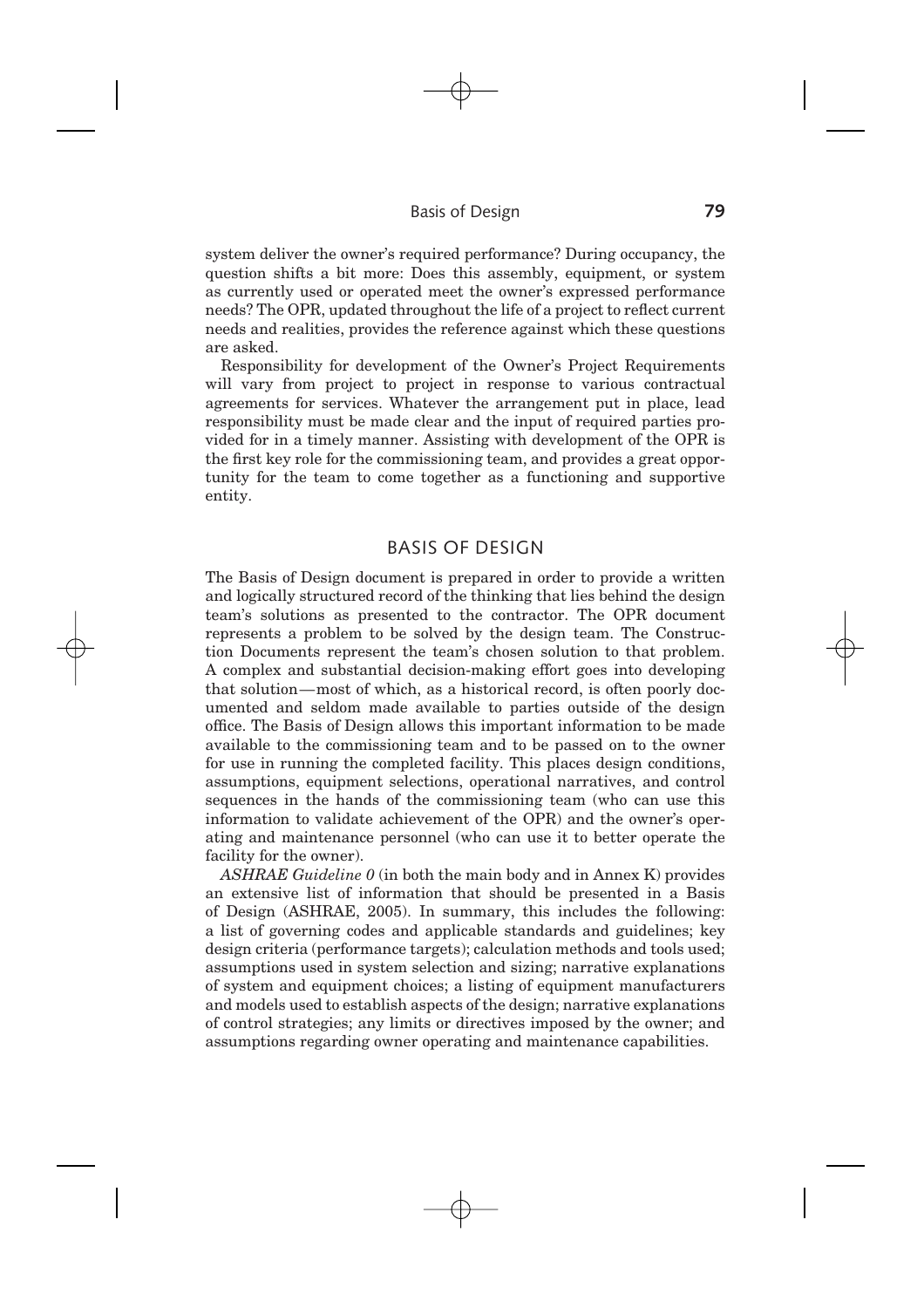The Basis of Design (BoD) should not be a part of the Construction Documents—but should be made available to the contractor as supplemental information. The Basis of Design will become a part of the Systems Manual. The potential uses for this collection of information are numerous. The BoD may assist the contractor in evaluating the appropriateness of a proposed change of equipment; it may assist the owner in understanding what additional plug loads can be supported by the HVAC system's cooling capacity; it may assist the operating staff in understanding the extent of spare pumping capacity or what is supposed to happen to the smoke control system during a power failure. The Basis of Design can be very useful in tracking system performance over time and reacting to drifts in performance parameters.

Responsibility for development of the Basis of Design must lie with the design team. The designers are the ones making the decisions leading to the basis of design, and they are the only ones who can capture and organize the information informing such decisions. As this is not a typical design product for most designers, the need to produce a Basis of Design must be called out in the professional services agreement between the owner and the design team.

## CONTRACT DOCUMENTS/CONSTRUCTION DOCUMENTS

The Contract Documents include all the legal agreements between an owner and a contractor necessary to get a building constructed. The Construction Documents (mainly the project drawings and specifications) are the heart of the Contract Documents. These are required for all projects and are not uniquely commissioning process documents. The key aspect of these documents in a commissioned project is that they must address the commissioning efforts that are required of the contractor such that they can be included in the contractor's bid for the project. Anything not so included will likely be seen as a change-order add-on (unless the contractor is a philanthropist). Most, if not all, commissioning activities that involve the contractor will be described in the specifications (versus the drawings). The specifications must do a good job of defining the contractor's commissioning responsibilities.

Project specifications will typically address commissioning requirements, both broadly (under the general conditions) and specifically (under the individual sections describing the various building systems). In both locations, the requirements must be described in such a way that a rational bid can be prepared. This may require the use of allowances for activities (such as verification tests) that cannot be fully detailed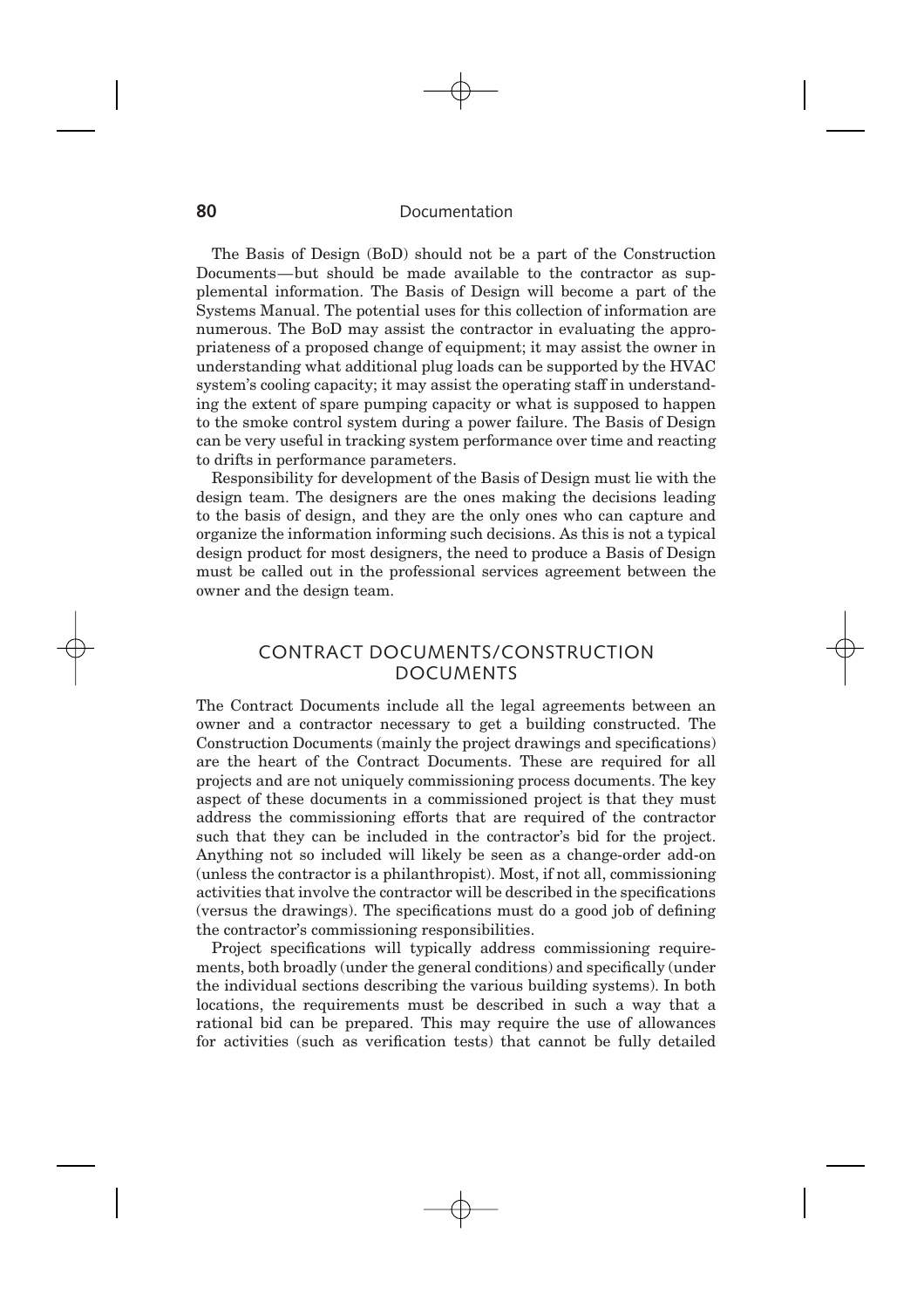at the time the specifications are prepared. An experienced commissioning authority can be of assistance to the design team in preparing such allowances (and the commissioning requirements in general). Likewise, a design team with commissioning process experience will more easily be able to prepare specifications that appropriately convey realistic contractor requirements for project commissioning. There are ''guide'' specifications available from several sources to assist with the preparation of useful commissioning sections for a project.

Responsibility for development of specifications that will lead to informed (and properly budgeted) contractor involvement with commissioning activities lies with the design team. The commissioning authority and commissioning team can provide assistance with this task, but the design team has contractual and professional responsibility for this important documentation. Annex L of *ASHRAE Guideline 0* provides a narrative discussion of the rationale behind commissioning process specifications, as well as a sample structure for such specifications (ASHRAE 2005).

## CONSTRUCTION CHECKLISTS

*ASHRAE Guideline 0* promotes the use of Construction Checklists as a means of focusing the commissioning process during the latter part of the design phase and during the critical construction phase upon a logical sequence of equipment, system, and assembly verifications. Verification, as previously noted, is defined as follows: ''The process by which specific documents, components, equipment, assemblies, systems, and interfaces among systems are confirmed to comply with the criteria described in the Owner's Project Requirements'' (ASHRAE 2005). Previously used and commonly heard verification-related terms such as *prefunctional testing* and *functional testing* are not used in Guideline 0.

Checklists may be used in other phases of the commissioning process, but will find their full potential during the construction phase. Development of effective and efficient Construction Checklists is a key commissioning activity during the design phase. Ideally, checklists to be used on a project will be included in the Construction Documents as a means of conveying the contractor's expected scope of commissioning verification efforts. Where this is not possible due to uncertainty about equipment or assembly selections, a draft checklist can provide an outline of intended effort.

The basic purpose of a Construction Checklist is to provide a script for verification efforts, combined with an easily completed written trail of such efforts. Checklists should anticipate positive responses—requiring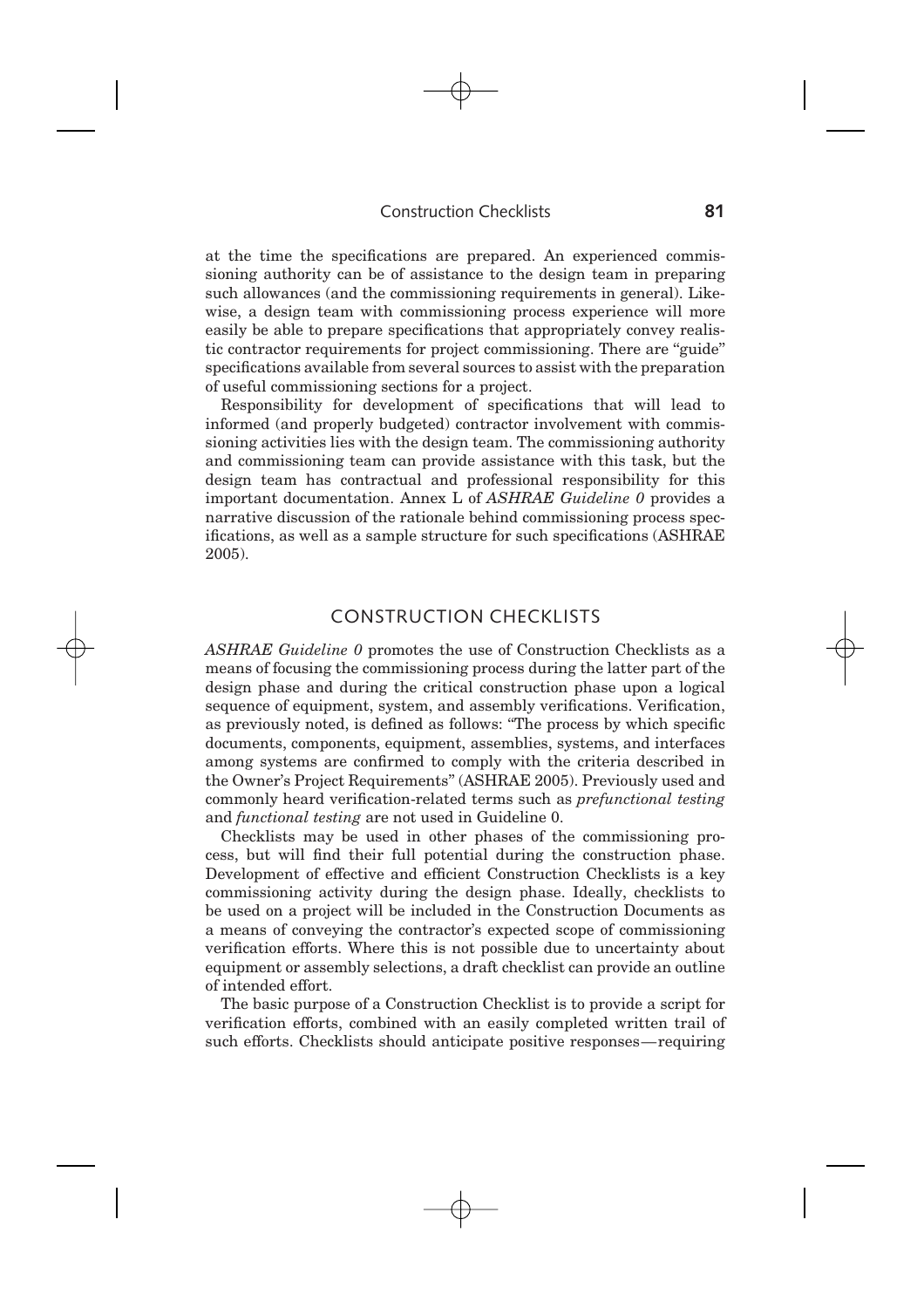elaboration only to describe problem situations. They should be customized for a specific project and, to the extent possible, be completed by literally checking a box or inserting a measurement. The completed checklists will be valuable in focusing discussions regarding noncomplying situations during commissioning team meetings and will serve as a useful benchmarking record for ongoing facility operations when included in the Systems Manual.

The following discussion should help to explain the evolving role of a checklist during construction. A lighting fixture is used as an example. The word *may* is used to reinforce the idea that sampling for verification is recommended (and, thus, certain elements may not be selected for verification):

- The checklist may note that the fixture was looked at during design verification and was considered in compliance with the Owner's Project Requirements (perhaps relative to a limit on luminance related to a desire for low glare potential).
- The checklist may note that the submittals (shop drawings) conformed to the fixture specified in the Construction Documents.
- The checklist may verify that the correct fixtures were delivered to the job site, were in good condition when delivered, and were properly stored.
- The checklist may verify that the fixture was installed in the correct location and was still in good condition.
- The checklist may verify that the light fixture was equipped with the correct ballast and the correct lamps were installed.
- The checklist may verify that the fixture operated correctly when connected to the electrical system.
- The checklist may verify that the fixture operated correctly under local switching control.
- The checklist may verify that the fixture properly dimmed under control of a daylight compensation control system.
- The checklist may confirm that the fixture behaved as anticipated in an emergency power outage situation.

The essential idea suggested in this example is simple. It makes no sense to wait to verify fixture performance as part of a daylighting system, only to discover that the fixture was damaged in shipping and had the wrong ballast installed. Options for all parties are limited at the end of the construction process. An issue that could have been easily corrected earlier becomes a serious hassle later. Skillful use of checklists can support the commissioning process as it attempts to avoid such unnecessary situations.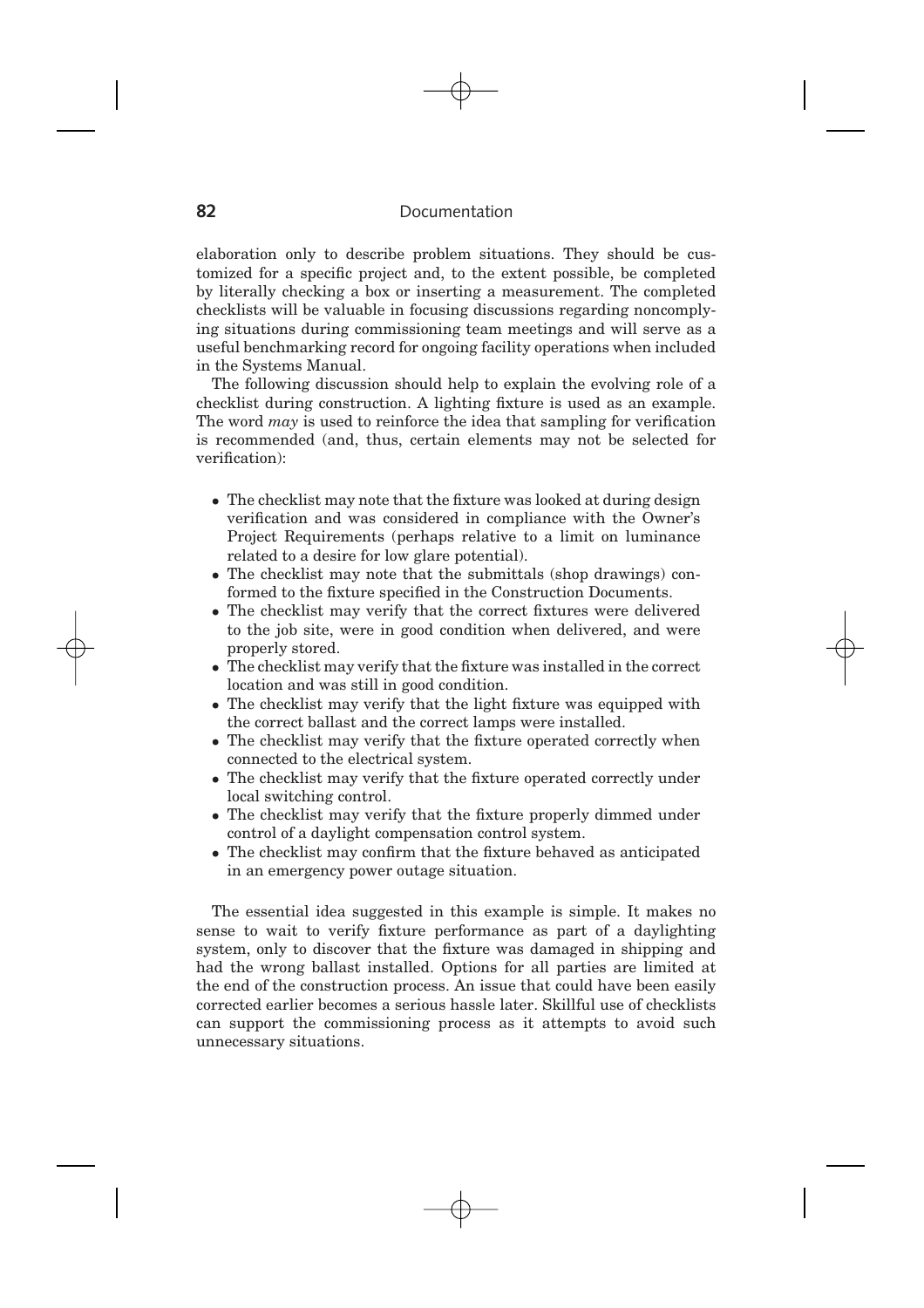Training Plan **83**

There is no single correct way to assign responsibility for development of Construction Checklists outside of the context of a specific project. Who should take the lead in preparing these documents will vary with participant capabilities and with the various professional services contracts that are in place. In any event, these roles must be spelled out as early as possible so this responsibility does not become an unwanted (or unaccepted) surprise. It is strongly recommended that the commissioning team be used to refine draft checklists developed by appropriate parties. Trying to write a checklist by committee is not usually a great idea, but not soliciting interested-party input on an activity they will be involved with is also not a great idea. This is an area where a well-functioning commissioning team can be a particularly valuable asset.

Annex M of *ASHRAE Guideline 0* provides generic recommendations for the types and organization of Construction Checklists (ASHRAE 2005). ASHRAE Guideline 1.1-2007 provides extensive sample checklists—with a focus on typical HVAC&R system components. A sample testing procedure to verify compliance with the Owner's Project Requirements is also provided in Guideline 1.1 (ASHRAE 2007).

#### TRAINING PLAN

The Training Plan is a subset of the Commissioning Plan that lays out the expectations and requirements for the training of owner's operating and maintenance personnel that will accompany the commissioning process. The intent of this training is to provide the types of information that will allow the owner to make a smooth transition from purchaser to user. As with the parent Commissioning Plan, the Training Plan should clearly define the scope of required training, outline the anticipated training activities and schedule (including deferred training), and provide a clear understanding of who is responsible for each training activity. Annex P of *ASHRAE Guideline 0* provides a sense of what should be addressed in a Training Plan (ASHRAE 2005).

The collective insights of the commissioning team will again be a valuable resource as this plan is developed. Requirements for training presented in the Training Plan must be conveyed to the contractor (and subcontractors and suppliers) through the Construction Documents. As with other commissioning activities that may not be fully resolved at the time of project bidding, allowances can be used to ensure that known training elements will not be overlooked even though not fully defined. Some training will likely be the responsibility of the design team (e.g., Basis of Design review) or the commissioning authority (providing an overview of the Owner's Project Requirements). Training by these parties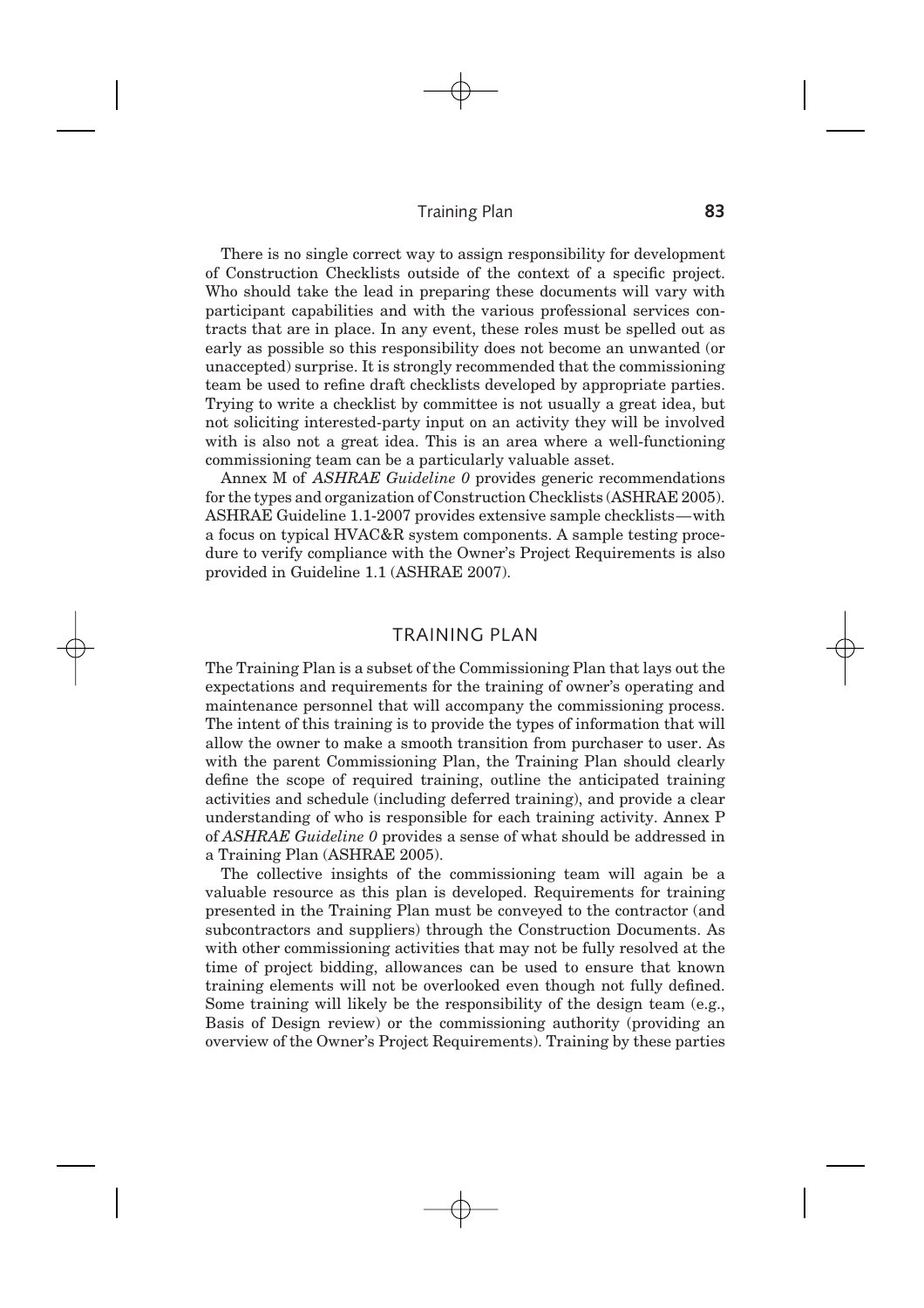falls outside of the Construction Documents and must be addressed in the respective professional services contracts.

Responsibility for development of the Training Plan falls to the commissioning team (lead by the commissioning authority). The Training Plan will typically be a subsection of the Commissioning Plan developed by these same entities.

### SYSTEMS MANUAL

The term *Systems Manual* was adopted by *ASHRAE Guideline 0*, in lieu of the more commonly used Operations and Maintenance (O&M) Manual nomenclature, as a means of emphasizing that this documentation is focused around the building systems. The Systems Manual is intended to include the materials commonly found in an O&M Manual—as well as additional materials developed during the commissioning process. All the included materials need to be relevant to the systems actually in place, be organized to afford easy accessibility, and be useful to someone trying to ensure that the Owner's Project Requirements can be met throughout the occupancy and operations phase of a project. The typical O&M Manual is often not up to this task; a good Systems Manual should be.

*ASHRAE Guideline 0*, within the body of the guideline and more specifically in Annex O, recommends that the following elements be included in the Systems Manual—and not just be thrown in, but integrated such that relevant information is easily found:

- The Owner's Project Requirements
- Basis of Design
- Record Drawings
- Submittal documents
- Construction Checklists
- Test procedures and collected data
- Training information and records
- Operations information
- Maintenance information

This information should ideally be linked to supporting process documentation such as the Issues Log and commissioning team Meeting Minutes. The fundamental idea is to provide those responsible for delivering the Owner's Project Requirements on a daily basis all the information necessary for them to make informed decisions about equipment, systems, and assemblies as they are used, wander in performance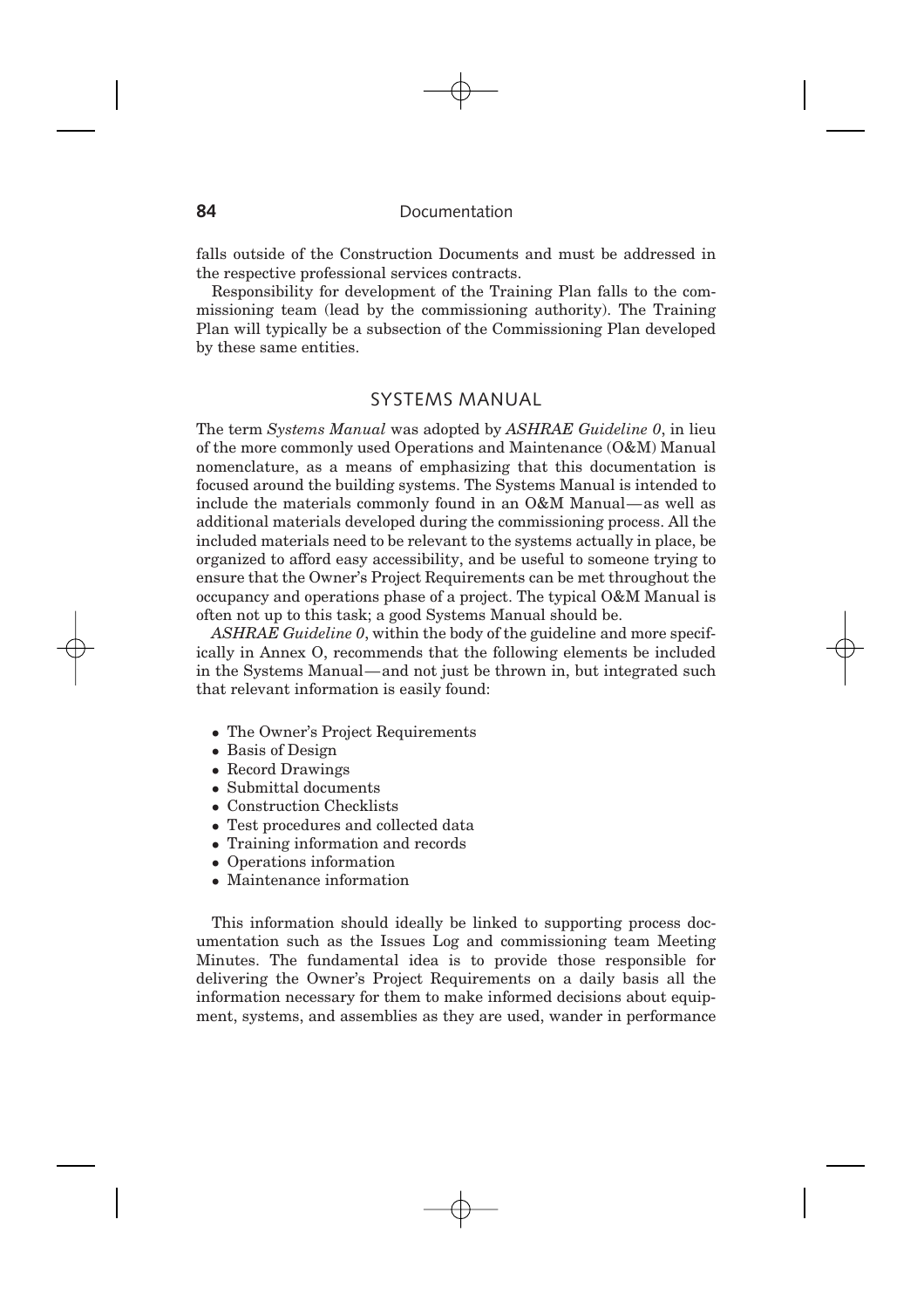Issues Log **85**

or response, require repair or adjustment—and to do so in a manner that reduces access times and enhances the potential for success. This describes a document that is skillfully assembled by a caring professional who understands the needs of the ultimate user.

Responsibility for development of the Systems Manual will vary from project to project in response to various contractual agreements for services. Just about every party to the commissioning process (owner, design team, contractor, suppliers, TAB specialists, etc.) will have some responsibility for input. The key to a successful document is to have a lead "author" for this important product. Whatever arrangement is put in place, lead responsibility must be made clear and the timely input of required parties must be provided for via contract.

#### ISSUES LOG

Effective communications and documentation are two of the hallmarks of a successful commissioning process. The Issues Log for a project knits these two concerns together in a tool that can expedite the identification and resolution of problems. In today's computer environment, use of an electronic format for the Issues Log is highly recommended. The basic idea of this documentation is to provide a formal, easily accessible repository for concerns raised by various members of the commissioning team during the commissioning process—and their eventual resolution (including impacts on other commissioning documents).

The specifics of the Issues Log format and procedures should be developed early in the commissioning process and should be communicated to all members of the commissioning team who will participate in its use. It is possible that some team members will have write access to the log, while other may only view the entries. It is critical that the authenticity of entries not be compromised by the access procedures. As with Construction Checklists, the simpler the log entry procedures (while maintaining usefulness), the better. An example of how an Issues Log might be used follows:

- During design verification, the commissioning authority notes a concern about the ability of a diffuser to meet noise criteria established in the Owner's Project Requirements and posts the concern to the Issues Log.
- The design team engages the issue (flagged to their attention), reviews the selection, determines that a diffuser that would meet the criteria would cost three times more than the proposed diffuser, and notes this on the Issues Log.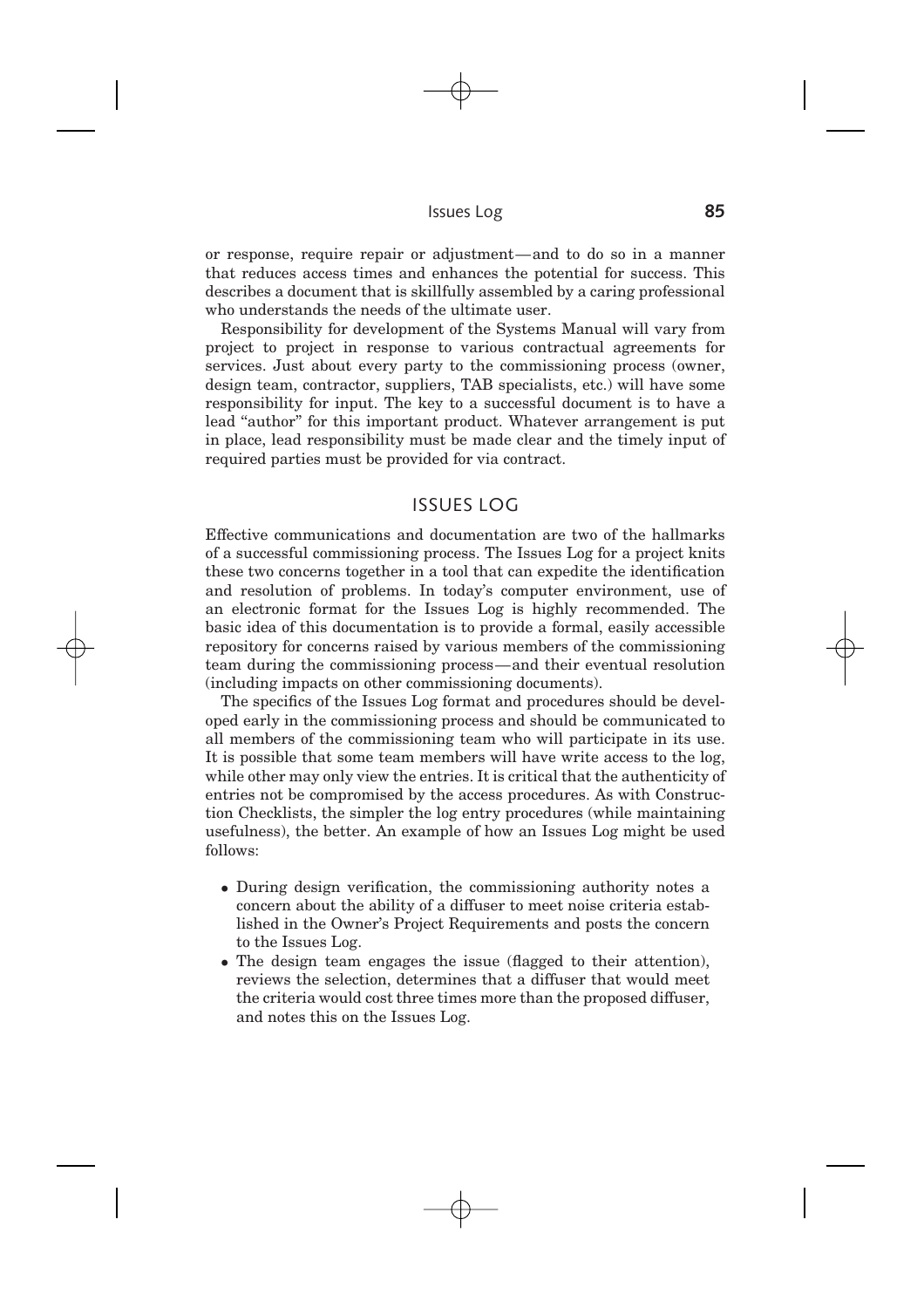- The commissioning authority retrieves the design team's response, determines that a change in criteria would probably be in the owner's best interest, and suggests changing the OPR to reflect this option.
- The owner accepts the recommendation and a note is made to change the OPR.

Underlying the Issues Log is a desire to have a transparent, collaborative, and cooperative doorway to problem identification, discussion, and resolution. Issues that cannot be resolved without face-to-face interaction between team members would be placed on the agenda for a commissioning team meeting. Items should not fall through the cracks, as it is easy to ''pull up'' unresolved issues quickly—along with complete documentation of each issue. At the end of a project, the Issues Log can serve as a useful record to show what the commissioning process accomplished by way of problem avoidance/resolution.

Responsibility for development and maintenance of the Issues Log throughout the commissioning process should lie with the commissioning authority.

## MEETING MINUTES

Although mundane compared to most of the previously discussed documents, the preparation and dissemination of accurate and timely commissioning team Meeting Minutes is an important communications tool. The minutes should be prepared, disseminated, and archived by the commissioning authority and should be included in interim and final Commissioning Process Reports.

## COMMISSIONING PROCESS REPORTS

Final and interim Commissioning Process Reports are an integral part of the documentation of the commissioning process. They provide commissioning team members with a current picture of commissioning process status, as well as easy access to an organized record showing the evolution of commissioning activities. These reports should be succinct to facilitate communications, but should reference other commissioning documents as appropriate.

Responsibility for preparation, dissemination, and archiving of Commissioning Process Reports lies with the commissioning authority.

Figure 6.1 provides a schematic summary of the development stages of major commissioning process documents during the various phases of a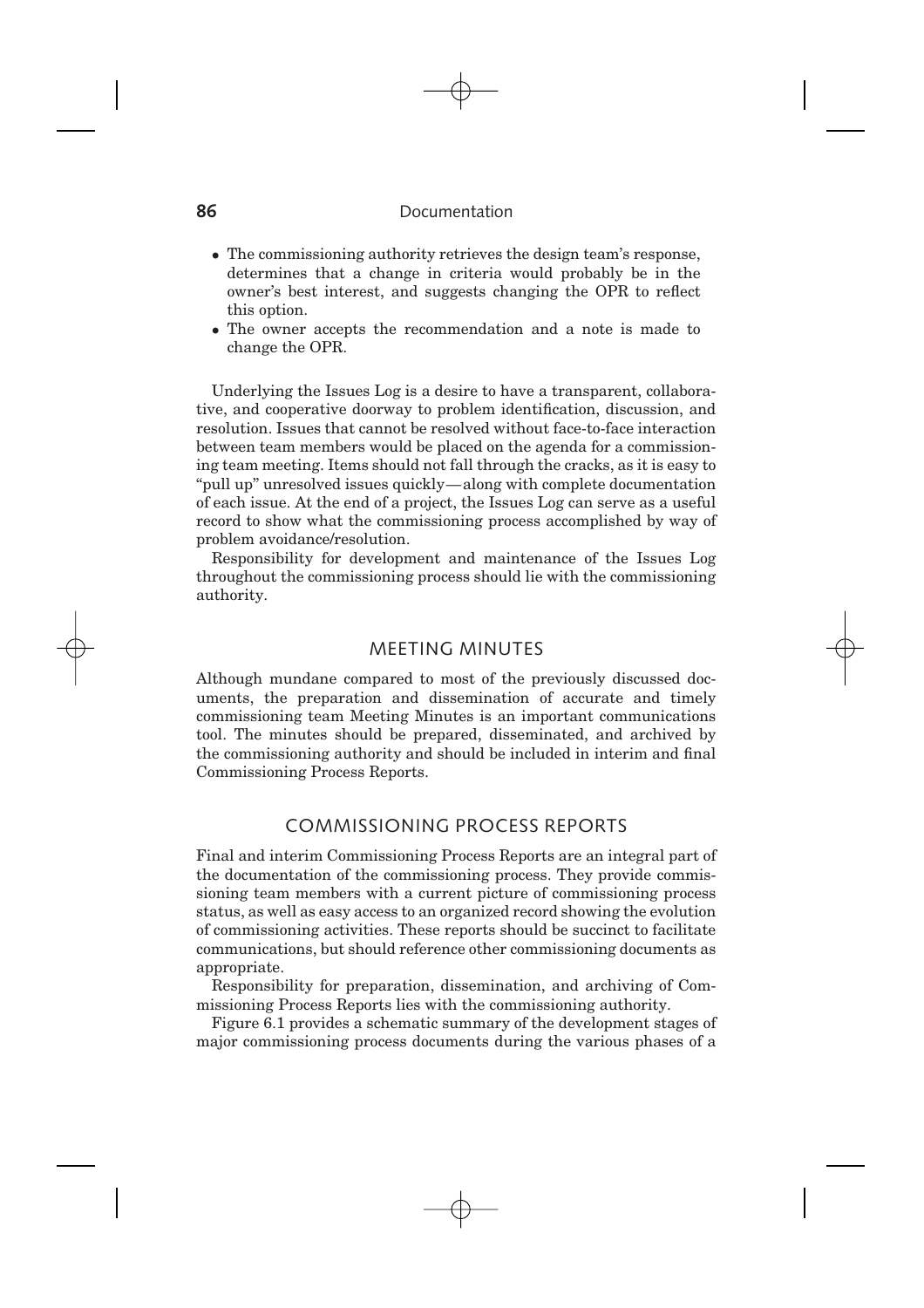#### References **87**



Figure 6.1 Development of key commissioning documents during the course of the commissioning process.

project. The intent of this figure is to give a sense of the give and take of the documentation efforts that accompany the commissioning process. Annex D of *ASHRAE Guideline 0* provides a more detailed (but tabular) description of document development schedule and responsibilities (ASHRAE 2005).

### **REFERENCES**

- ASHRAE. 2005. *ASHRAE Guideline 0: The Commissioning Process*. The American Society of Heating, Refrigerating and Air-Conditioning Engineers, Atlanta, GA.
- ASHRAE. 2007. *ASHRAE Guideline 1.1-2007: HVAC&R Technical Requirements for the Commissioning Process*. American Society of Heating, Refrigerating and Air-Conditioning Engineers, Inc., Atlanta, GA.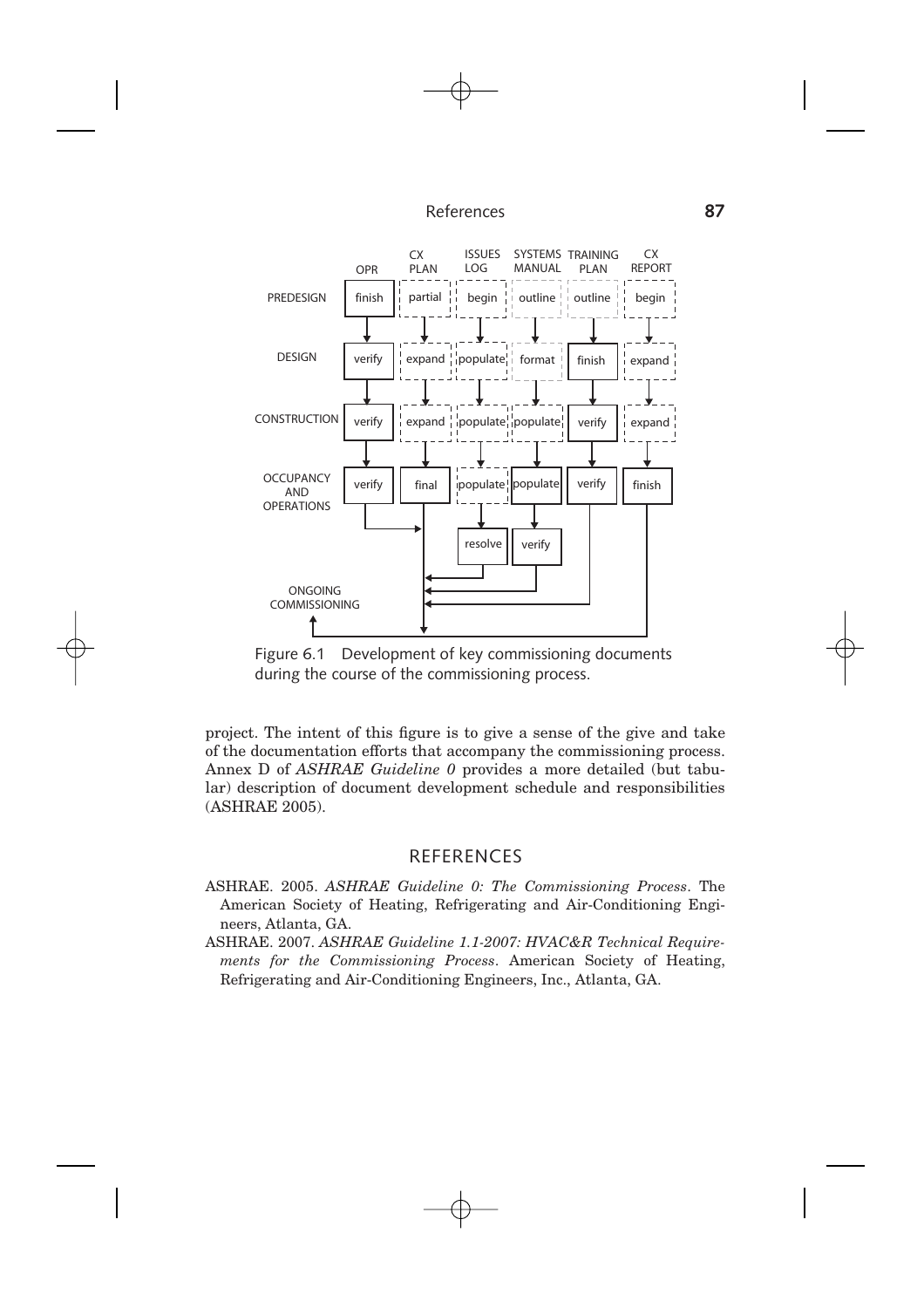## **Chapter 7**

# Training

#### TRAINING OWNER'S PERSONNEL

The training aspects of the commissioning process are focused on providing the owner's facility management personnel—particularly those involved with facility operations and maintenance—with practical knowledge of installed building systems and their characteristics. The objective of this training is to permit such personnel to effectively employ the systems to meet the Owner's Project Requirements during the life of the facility. Providing these critical people with such information is not the norm in current practice. The commissioning process is structured to improve this situation. The training aspect of commissioning will be a consideration in every project.

The training of building occupants/users on aspects of building operation that they might substantially influence is also a part of the training process. An example of the latter would be found in most buildings with passive systems or those striving for high performance. For example, occupant control of blinds can have a serious impact on daylighting performance. Occupant-controlled plug loads can account for a major portion of the electrical load in a building—and rational control of plug loads can affect the ability of a PV system to displace grid-supplied electricity.

Training may be provided by the contractor, by subcontractors, by manufacturer's representatives, by the design team, and/or other members of the commissioning team. Training may occur in the factory, on the building site (where equipment is installed), in the classroom, or via the Internet. Training may be conducted using live instructors or prerecorded media, sit-down lectures, or hands-on experiences. The keys to

*Principles of Building Commissioning* Walter T. Grondzik Copyright © 2009 by Walter T. Grondzik.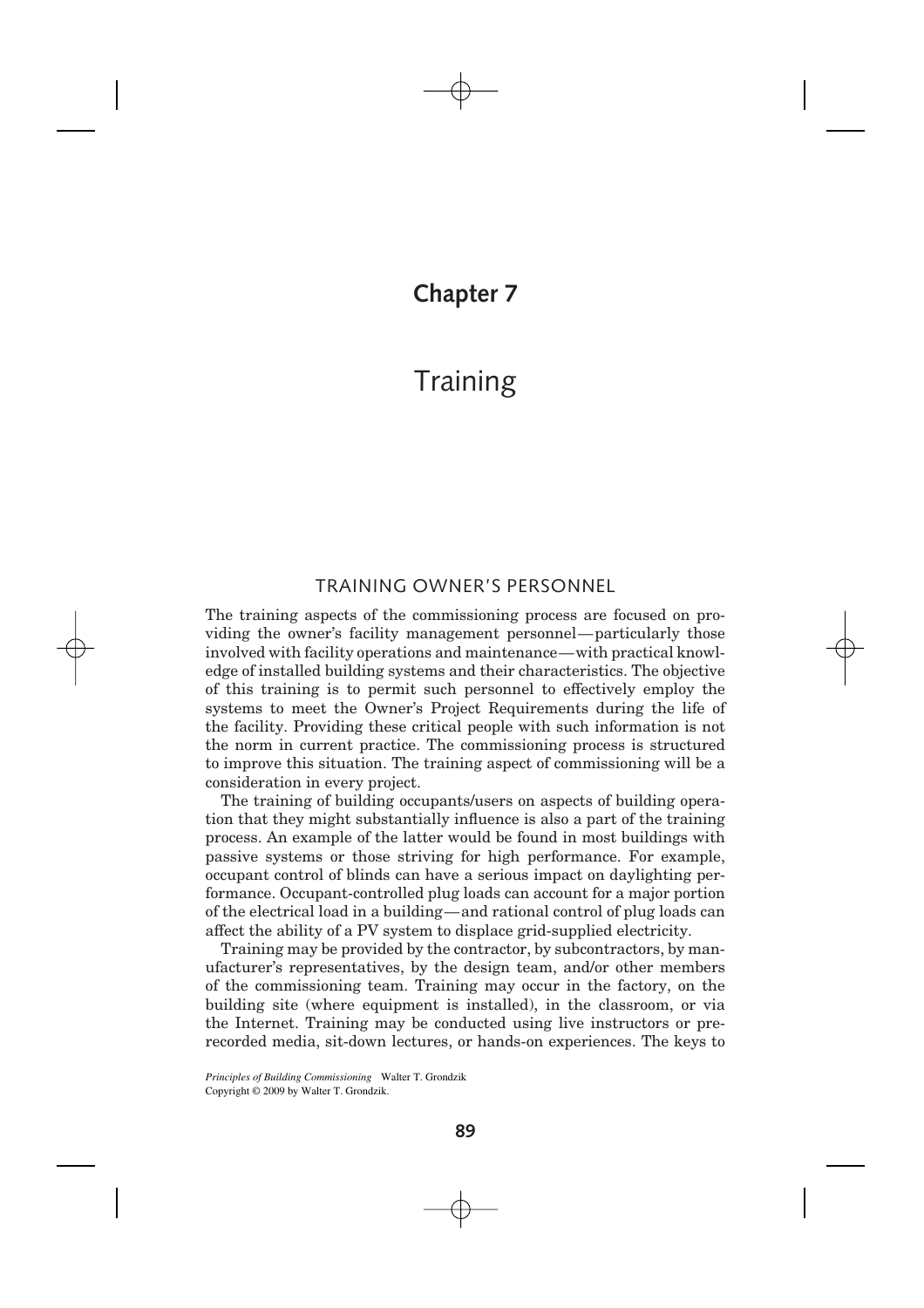#### **90** Training

successful training are that it be preplanned, well-executed, instructive, and effective. Training may address both generic and project-specific concerns as appropriate—providing, for example, an overview of green roof performance expectations as well as the intent, design, and maintenance requirements for a specific roof.

*ASHRAE Guideline 0* provides general recommendations for the training elements of the commissioning process. Annex P in the guideline presents a sample training agenda (ASHRAE 2005). An ASHRAE guideline project committee (GPC 1.3) is currently working to develop a separate guideline to address training during commissioning in greater detail.

#### THE TRAINING PLAN

The Training Plan, an element of the broader Commissioning Plan, is the evolving roadmap for the training aspects of the commissioning process. It will grow and increase in specificity as a project progresses. When the owner assumes use of the project, the Training Plan will provide an archive of training materials that can be used throughout the life of a facility. The Training Plan is a critical document that should be given appropriate attention during all phases of the commissioning process. At the start of a project, the Training Plan will describe the expectations for the training aspects of commissioning—while clearly defining the expected scope of training efforts, establishing a budget for these efforts, and setting up a preliminary schedule for training activities. During the construction phase, the Training Plan must provide a clear and specific indication of who will be trained, on what systems, by whom, using what proposed methods. Training activities during the various phases of a project are discussed in this chapter.

#### **PREDESIGN**

During this initial project phase, development of the Owner's Project Requirements document should be used as a catalyst to establish needs and expectations for training of facility personnel and users. Workshops used to define the outcomes that will characterize a successful project can also be used to establish training requirements. Questions to answer during this process include: what are the capabilities of the owner's personnel, what general information about likely building systems would be important to know (problematic systems, new systems, new approaches to operations and maintenance), what specific information about likely systems would be of most use to personnel and users, what role should/might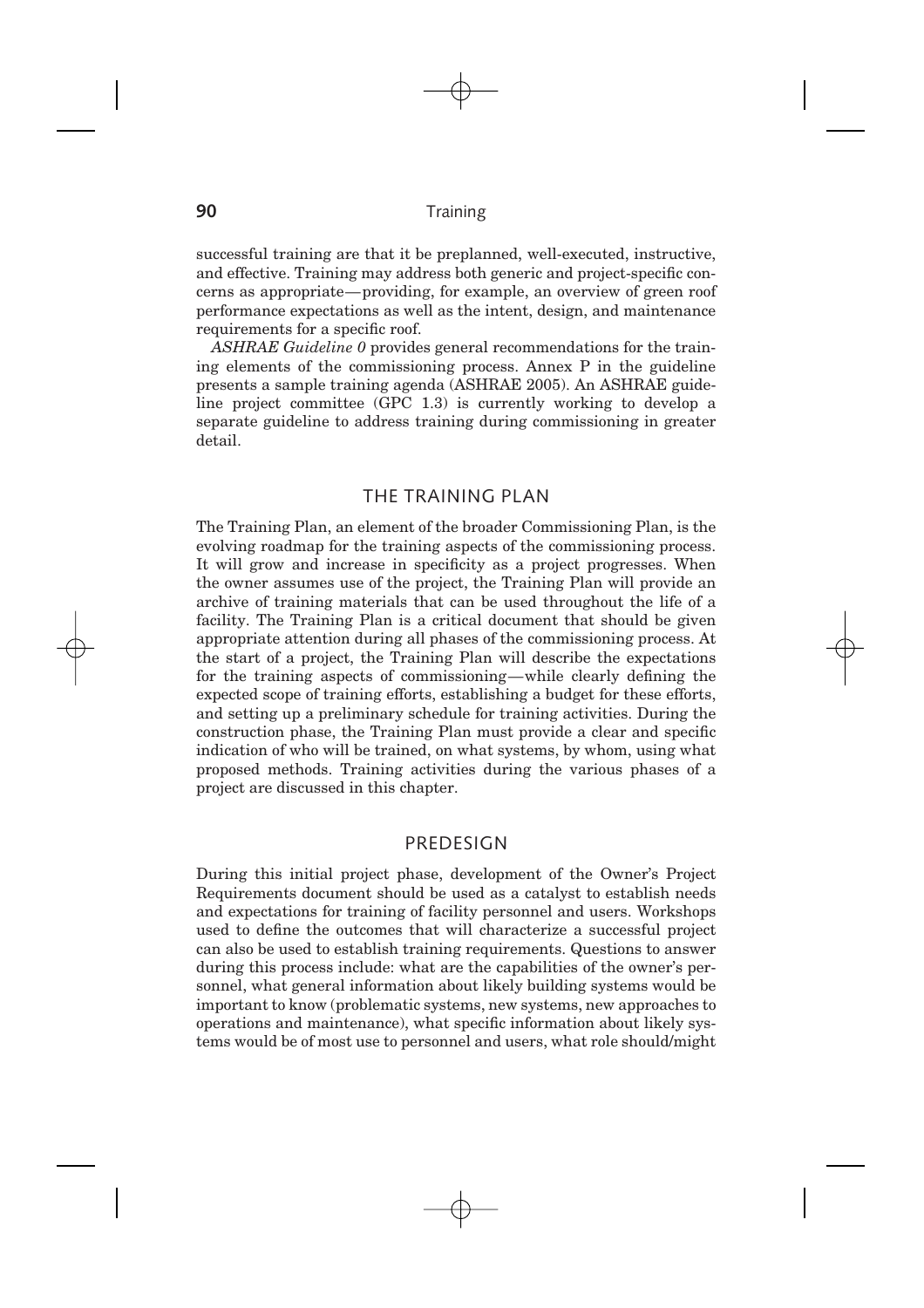#### Design **91**

users play in ensuring successful systems operations? If the owner will be contracting for operations and maintenance services, rather than using in-house personnel, it would be advantageous to include a service representative on the pre-design commissioning team.

At the end of the predesign phase, a draft Training Plan should be developed and included in the Commissioning Plan. The Training Plan should indicate the anticipated scope of training activities and identify the roles various participants are expected to play to accomplish the necessary training effort. It is critical that training to be conducted by members of the design team (e.g., providing a review of the Basis of Design) be included in the professional services contract for design services. As with any unconventional service element, it is not wise to assume that the service provider will freely and ungrudgingly participate. Explicit (to the extent possible) is better than implicit (hoping it will happen) when it comes to such expectations. Some sense of how verification of training will be handled during the commissioning process might also be worth considering during this phase—for example, will checklists be used (as with other aspects of verification)?

#### DESIGN

The general objective of addressing training during the design phase is to refine expectations for training while ensuring that training activities that are to be provided by the contractor are included in the Construction Documents in a manner that permits rational bidding. This will help to avoid training being seen as an unbudgeted burden being imposed on the contractor—ideally leading to better and more effective training experiences. The commissioning team must establish the details of training:

- What systems, equipment, assemblies will be the focus of training
- What those to be trained know about such systems—what their current capabilities are
- What information needs to be conveyed to assist the personnel in meeting the Owner's Project Requirements
- How such information can best be conveyed in an effective manner
- The specifics of the type, provider, location, duration, and outcomes of training sessions
- Estimated times and schedules for training sessions

Defined outcomes should be established for each training session probably easiest to do through written objectives and content outlines.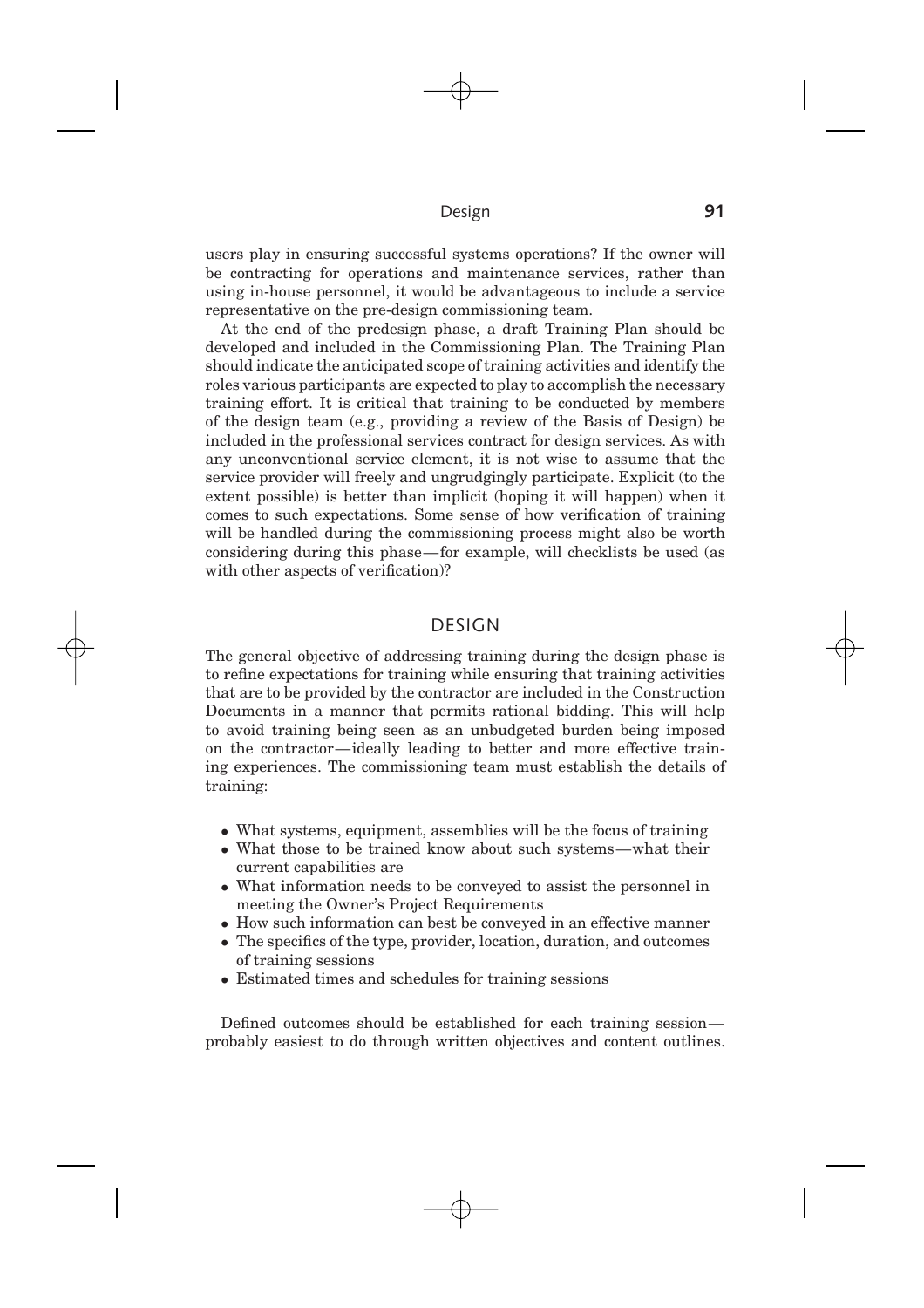#### **92** Training

A means of reasonably verifying the effectiveness of training should be developed. As with other aspects of verification, use of a sampling approach is recommended.

Most training will typically be conducted during construction so that the owner's personnel are prepared to assume operation of a facility immediately upon turnover. This intent must be conveyed to the providers and receivers of the training so that mutually agreeable scheduling can be set up. Some training may logically spill over into the occupancy and operations phase, but this should be minimized and only involve activities best done during this later phase.

Training should address both the general and the specific. The general will provide a context for the specific. General information to be conveyed would typically include an overview of the facility, key aspects of the Owner's Project Requirements, and a summary of critical elements of the Basis of Design. The specifics to be addressed during training are described in *ASHRAE Guideline 0* (ASHRAE 2005):

- Instructions regarding operations during emergency situations (and addressing the various types of emergencies anticipated)
- Information to assist in day-to-day operations, with an eye to maintaining performance in accord with the Owner's Project Requirements
- Troubleshooting guidance
- Adjustment guidance for equipment and systems likely to wander from installed performance, with benchmarking data from verification testing
- Day-to-day maintenance procedures, presented in a manner that meshes with the owner's preferred maintenance strategy (failure, predictive, etc.)
- Repair procedures (including assumptions for replacement and removal)
- Updating of the Systems Manual and associated recordkeeping

The development of training documentation must be addressed during the design phase. The Systems Manual, to be prepared during the construction phase, will be both a source of training materials and will archive other training artifacts. The benefits of coordination of efforts should be considered when allocating responsibility for these various documentation efforts. Guideline 0 suggests that a Training Manual be prepared as a record of training activities (ASHRAE 2005). This manual would contain the Training Plan, training agendas and syllabi, training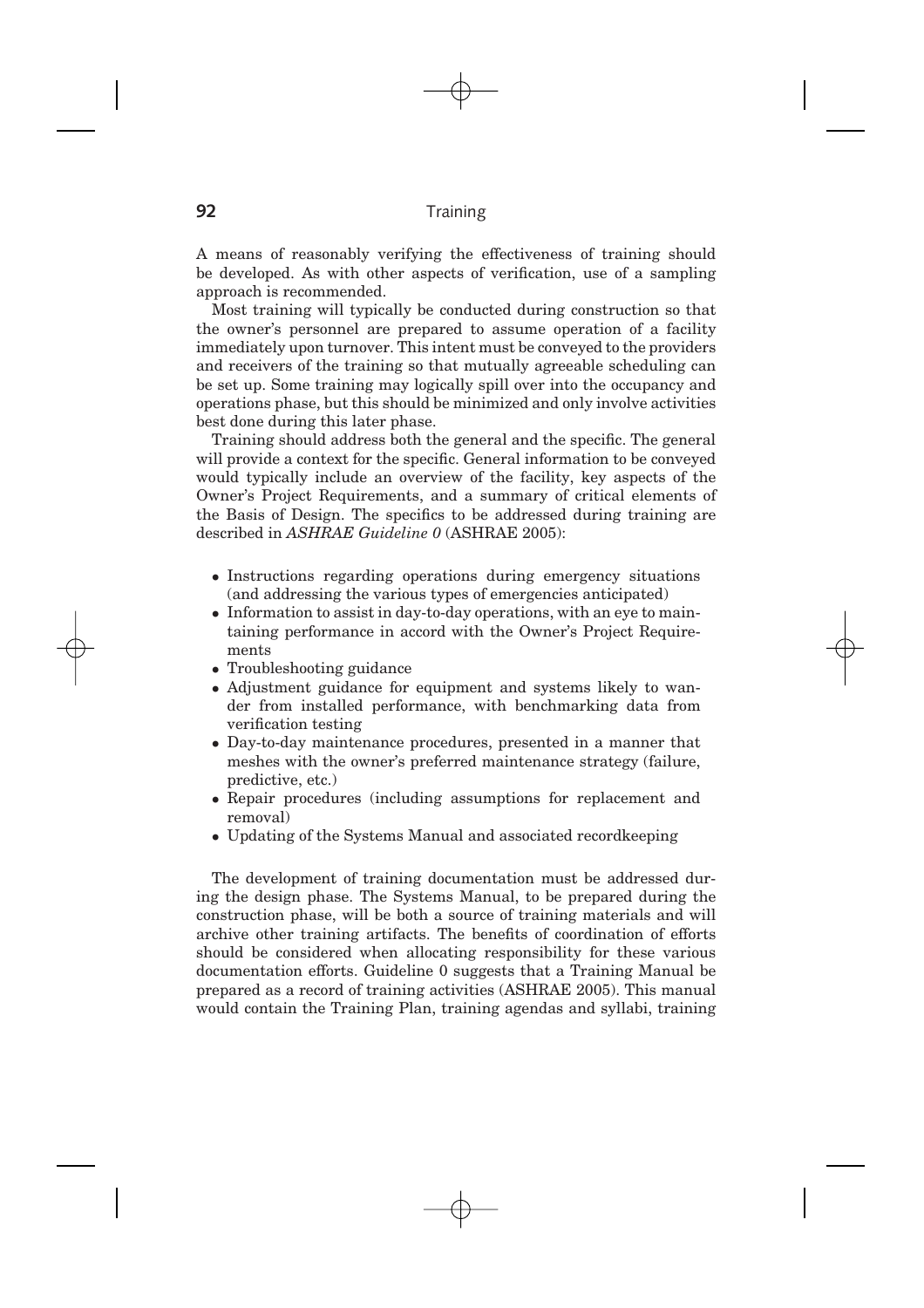#### Construction **93**

materials (handouts, videos, DVDs, etc.), and evaluation instruments and results. Links to specific contents in the Systems Manual that will assist in ongoing training for owner's personnel should be provided.

To ensure that training activities are actually and satisfactorily carried out, the contractor's training responsibilities need to be included in the project specifications (typically in Division 1). To the extent possible, specific requirements (factory-training, hands-on learning experiences, classroom sessions) should be spelled out. Where uncertainty exists regarding equipment selections and the like, allowances may be included. Any such allowances should be adequate to permit the quality of training demanded by the Owner's Project Requirements. Expectations for the development of training artifacts above and beyond the norm (such as building system- or operation-specific DVDs) should be explicitly noted.

#### **CONSTRUCTION**

The majority of training will take place during the construction phase in an attempt to bring the owner's personnel up to speed on systems, equipment, and assemblies before they assume responsibility for operations and maintenance upon project turnover. To assist in making this flurry of activity go smoothly, training requirements should be discussed in any prebid meetings (along with other aspects of the commissioning process). The commissioning team, and regular team meetings, can be used to facilitate training during construction. Means to maximize the effectiveness of training while reducing its time demands can be considered. It might be possible, for example, to overlap on-site systems training with owner personnel observation of performance verification testing.

The construction phase is a busy and often chaotic time for all involved with the building acquisition process. It is important that training not be lost in the shuffle. Training effectiveness should also be verified as soon as reasonable after elements have been completed so that ineffective training incidents can be rectified. As with other verifications, owner recourse to deal with undelivered or poorly delivered training episodes should be spelled out in the project specifications. Failure of training to meet the Owner's Project Requirements, while meeting the letter of the Construction Documents, is a possibility. Options for addressing such a situation should be in place. Proper documentation of commissioning training must be part of the construction phase activities—documentation (archiving, indexing, cross-referencing) should not be deferred to some ill-defined "later" time.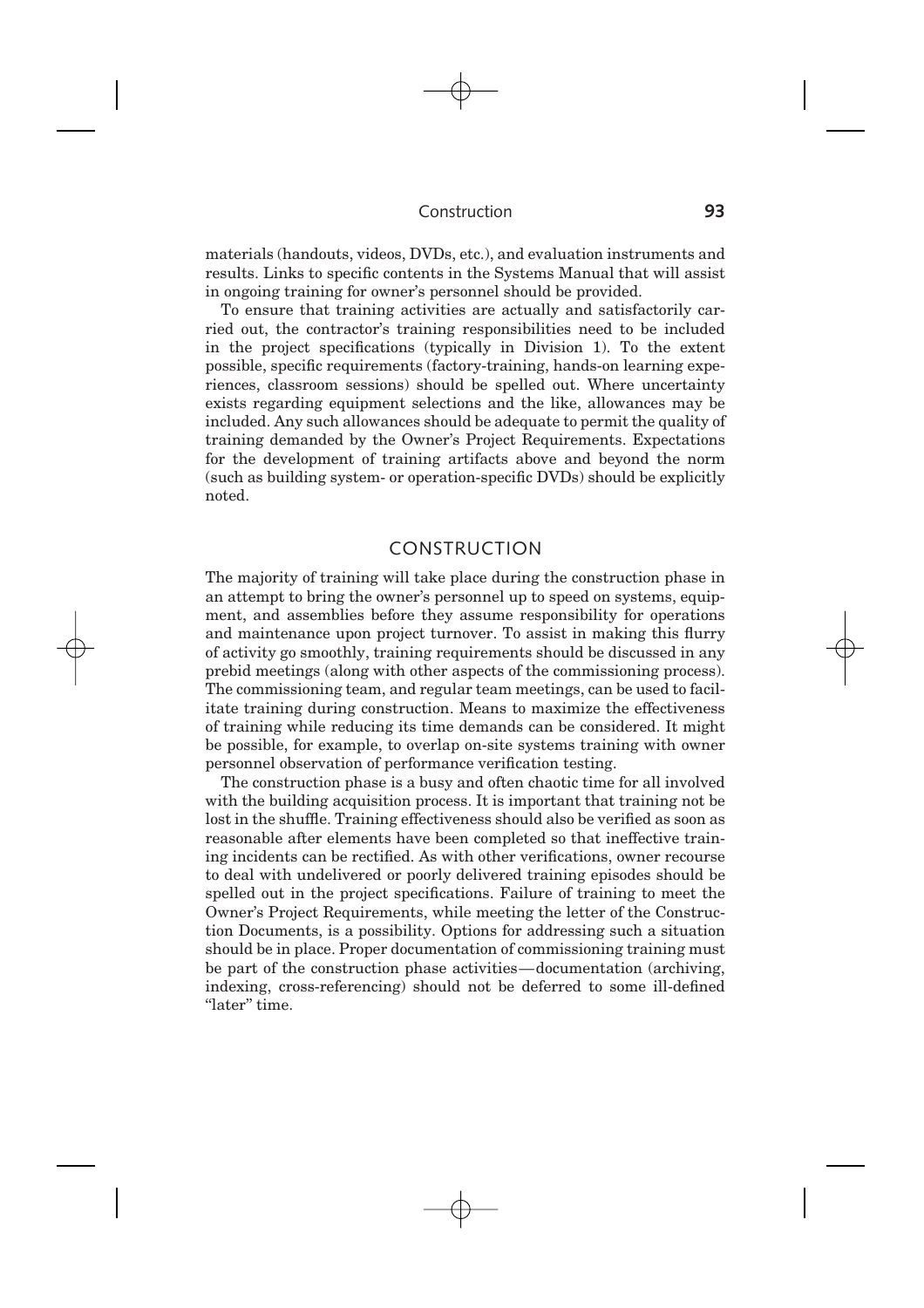#### **94** Training

#### OCCUPANCY AND OPERATIONS

Some training will naturally and desirably be deferred until an owner has assumed possession of a facility and has begun day-to-day use. In addition, some training intended to occur during the construction phase may be deferred for unforeseen, but justifiable, reasons. Although the contractor may be anxious to move out and onward, it is important that these remaining elements of training be conducted and be conducted well. Training for facility occupants/users will typically take place during this phase—although some such training could occur during construction if the project involves a move of existing users from one facility to another.

The general intent of training for owner's personnel is to ease and facilitate the transition from buyer to user, while enabling long-term, most-beneficial-use of a facility. To accomplish these objectives it is reasonable that there be a training blitz near the point of project turnover. It is also to be expected that training will occur throughout the life of a facility. New employees will come on board and need to be familiarized with specific systems, equipment, and assemblies. Established employees may benefit from refresher training. New occupants may need to be introduced to unusual or performance-enhancing features of a building (lighting occupancy sensors, as an example). Provisions should be made to ensure that such ongoing training is not just possible, but is likely and convenient. It is not reasonable to tell a new employee to ''read the Systems Manual'' just to become acquainted with operational expectations for a heat recovery ventilation system. Training aimed at occupants should be supported with materials that make sense—a pamphlet or Web-based fact sheet, for example, not a technical manual.

Table 7.1 provides an overview of the training activities and documents that are considered an integral part of the building commissioning process.

## **REFERENCE**

ASHRAE. 2005. *ASHRAE Guideline 0: The Commissioning Process*. The American Society of Heating, Refrigerating and Air-Conditioning Engineers, Atlanta, GA.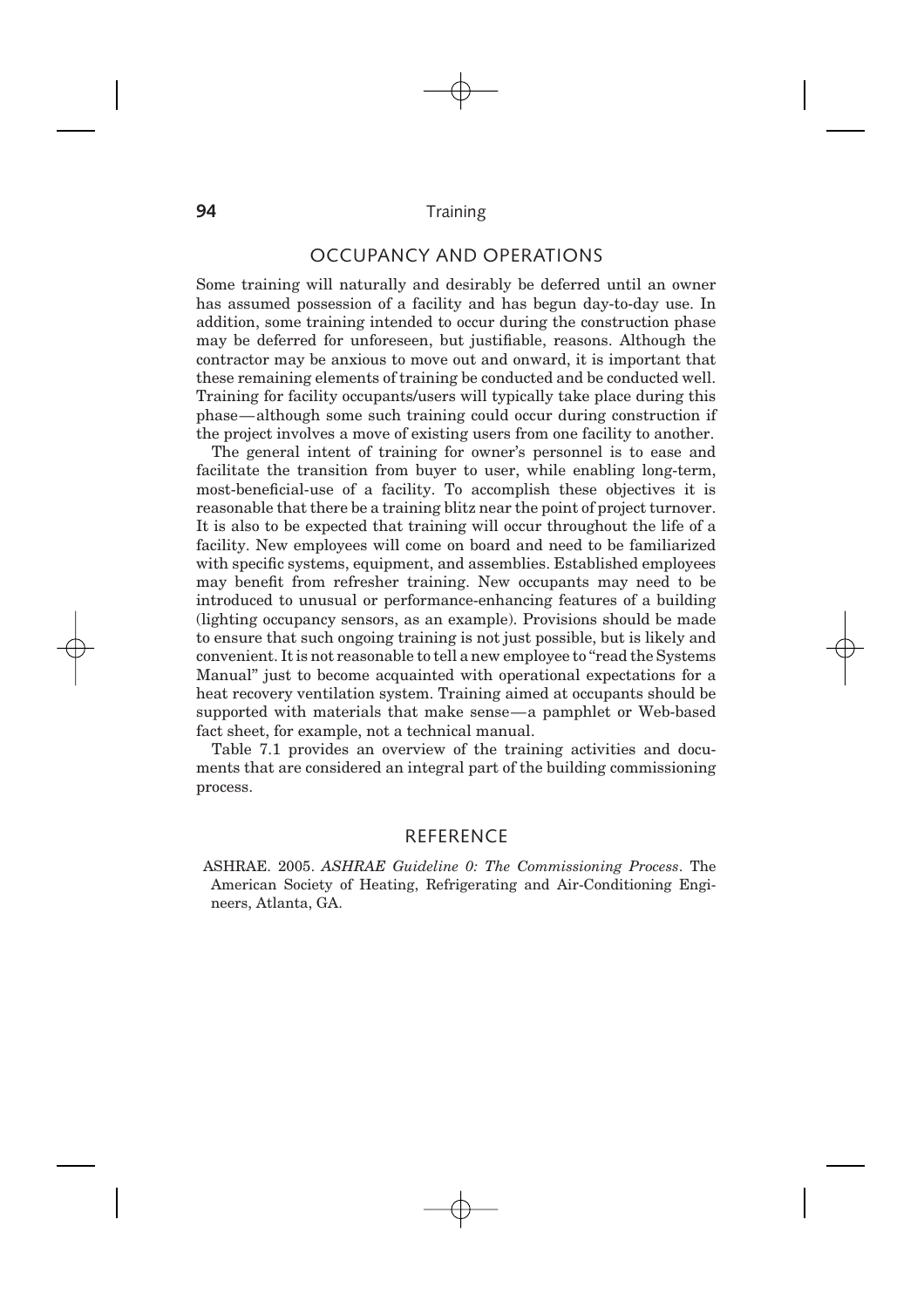Table 7.1 Training in the Commissioning Process **Table 7.1** Training in the Commissioning Process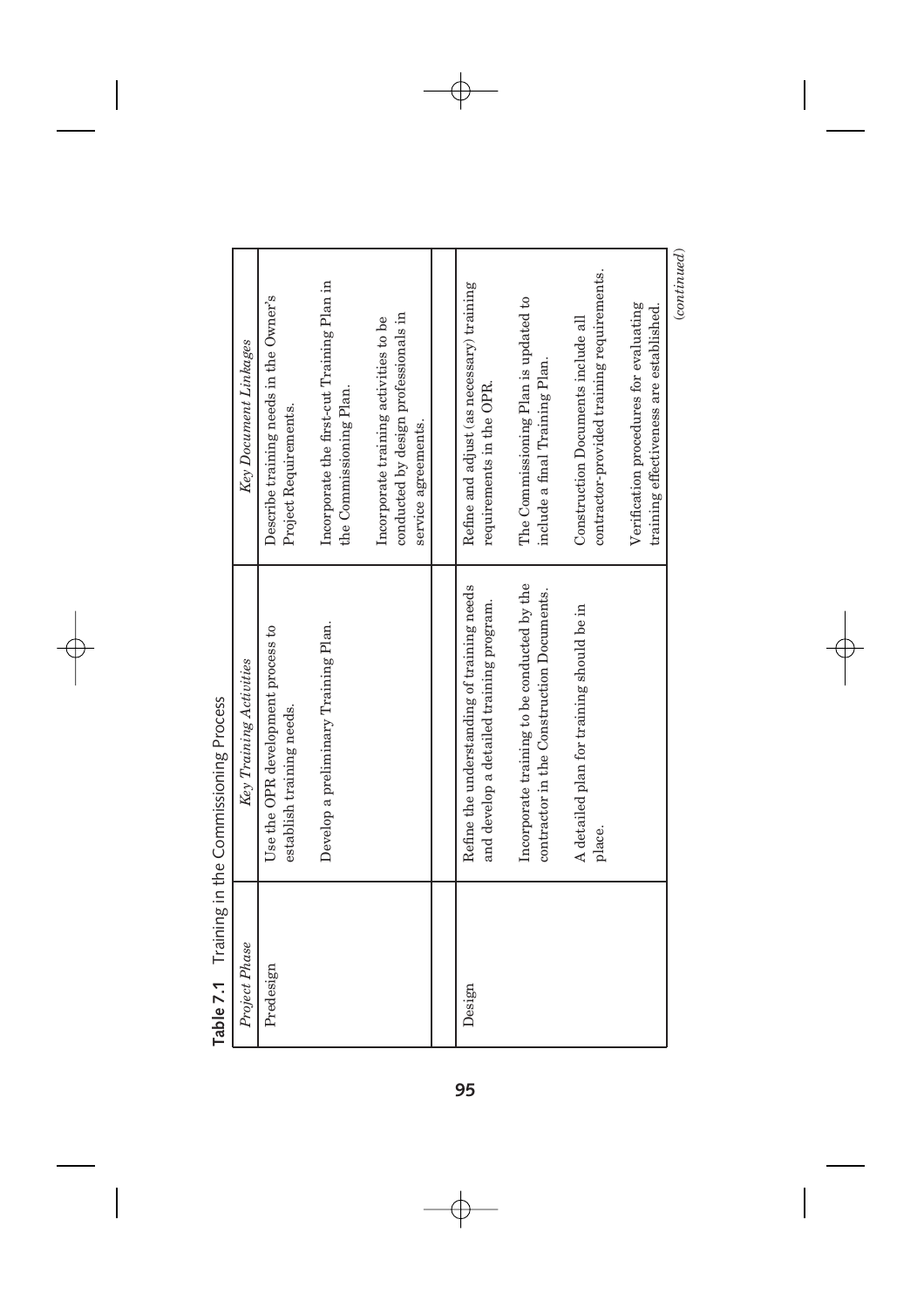| ŕ           |
|-------------|
| ۱<br>I<br>١ |

| Project Phase               | Key Training Activities                                                                      | Key Document Linkages                                                                                                                                |
|-----------------------------|----------------------------------------------------------------------------------------------|------------------------------------------------------------------------------------------------------------------------------------------------------|
| Construction                | The majority of training of owner's<br>personnel is conducted.                               | refined as required by design decisions.<br>The training aspects of the OPR are                                                                      |
|                             | Training is documented and materials are<br>Training effectiveness is verified.              | include the most current Training Plan.<br>The Commissioning Plan is updated to                                                                      |
|                             | archived.                                                                                    | occupancy and operations phase are added<br>Details of training to occur during the<br>to the Training Plan (and thus to the<br>Commissioning Plan). |
|                             |                                                                                              | completed and training information is<br>The bulk of the Systems Manual is<br>integrated into the manual.                                            |
|                             |                                                                                              |                                                                                                                                                      |
| Occupancy and<br>Operations | Conduct training scheduled for this<br>phase—and/or deferred from the<br>construction phase. | Update the training aspects of the OPR (as<br>necessary).                                                                                            |
|                             | Train occupants/users as per the Training<br>Plan.                                           | Commissioning Plan via the Training Plan<br>Update the training aspects of the<br>(as necessary).                                                    |
|                             | Train new personnel.                                                                         | Complete and use the Systems Manual.                                                                                                                 |
|                             | Retrain personnel as appropriate to add<br>new skills or refresh existing skills.            |                                                                                                                                                      |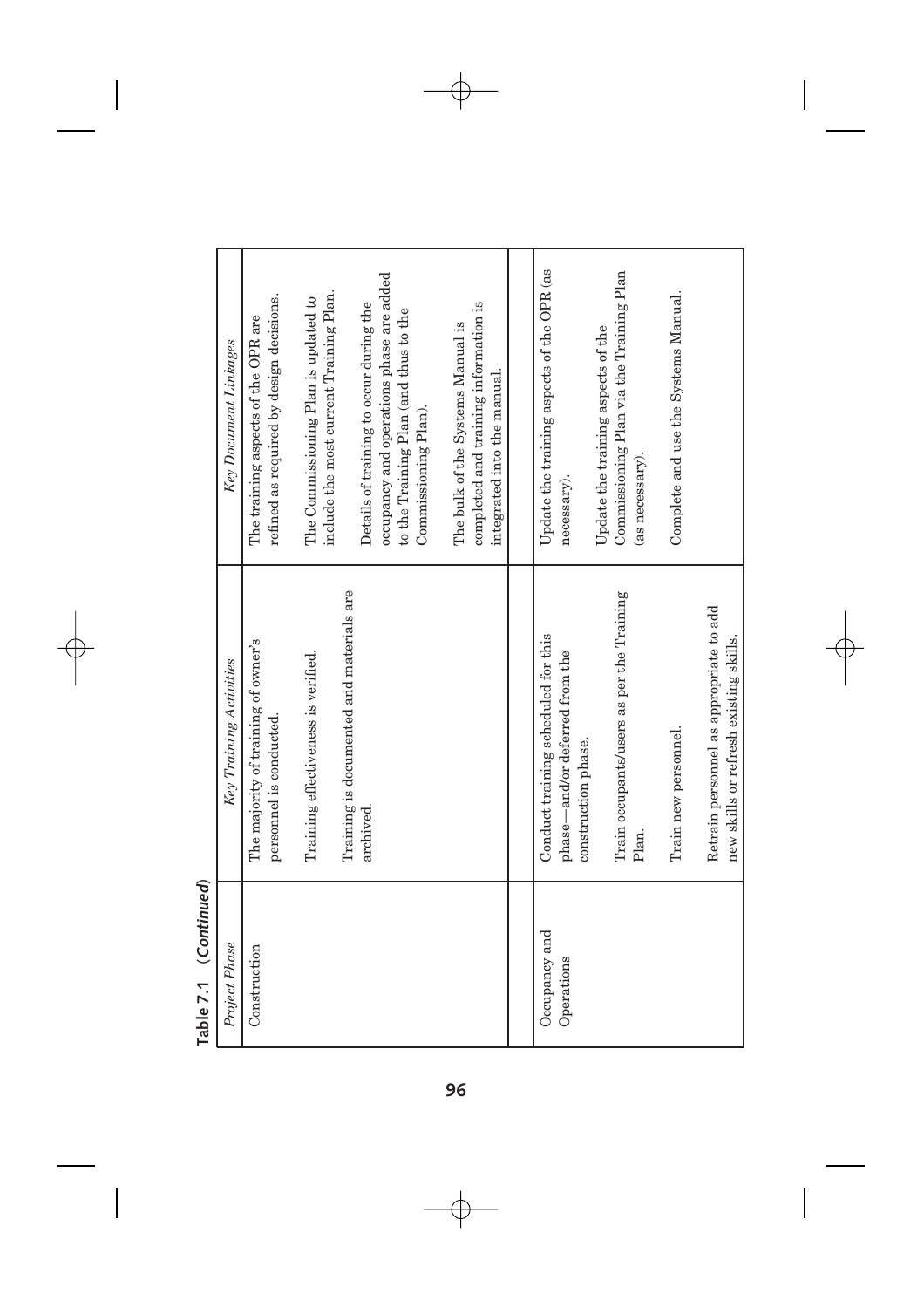## **Chapter 8**

# Special Commissioning Contexts

## SPECIAL CONTEXTS?

This chapter looks at three special contexts for building commissioning ongoing commissioning, retrocommissioning, and commissioning of green projects. It also addresses discipline-specific commissioning resources that have been, or are being, developed to assist commissioning providers. Ongoing commissioning is essentially the extension of a ''completed'' commissioning process well into the life of a facility. Retrocommissioning addresses the commissioning of an existing facility that was not previously commissioned. The commissioning of green projects can be critical to the delivery of high-performance expectations, and is a prominent requirement of the U.S. Green Building Council's LEED-NC<sup>TM</sup> and LEED-EB<sup>TM</sup> certification programs (among others).

Although historically aimed at ''active'' systems (primarily HVACrelated, and to some extent electrical), building commissioning is currently seeing increasing acceptance as a process that can apply equally well to "passive" systems such as building envelope assemblies. Development of guidelines for the commissioning of systems beyond HVAC is briefly discussed.

#### ONGOING COMMISSIONING

Ongoing commissioning is a continuation of the commissioning process substantially into the life of a building—beyond the point of warranty expiration that often defines the termination of the basic commissioning process. The objective of ongoing commissioning is to extend the

*Principles of Building Commissioning* Walter T. Grondzik Copyright © 2009 by Walter T. Grondzik.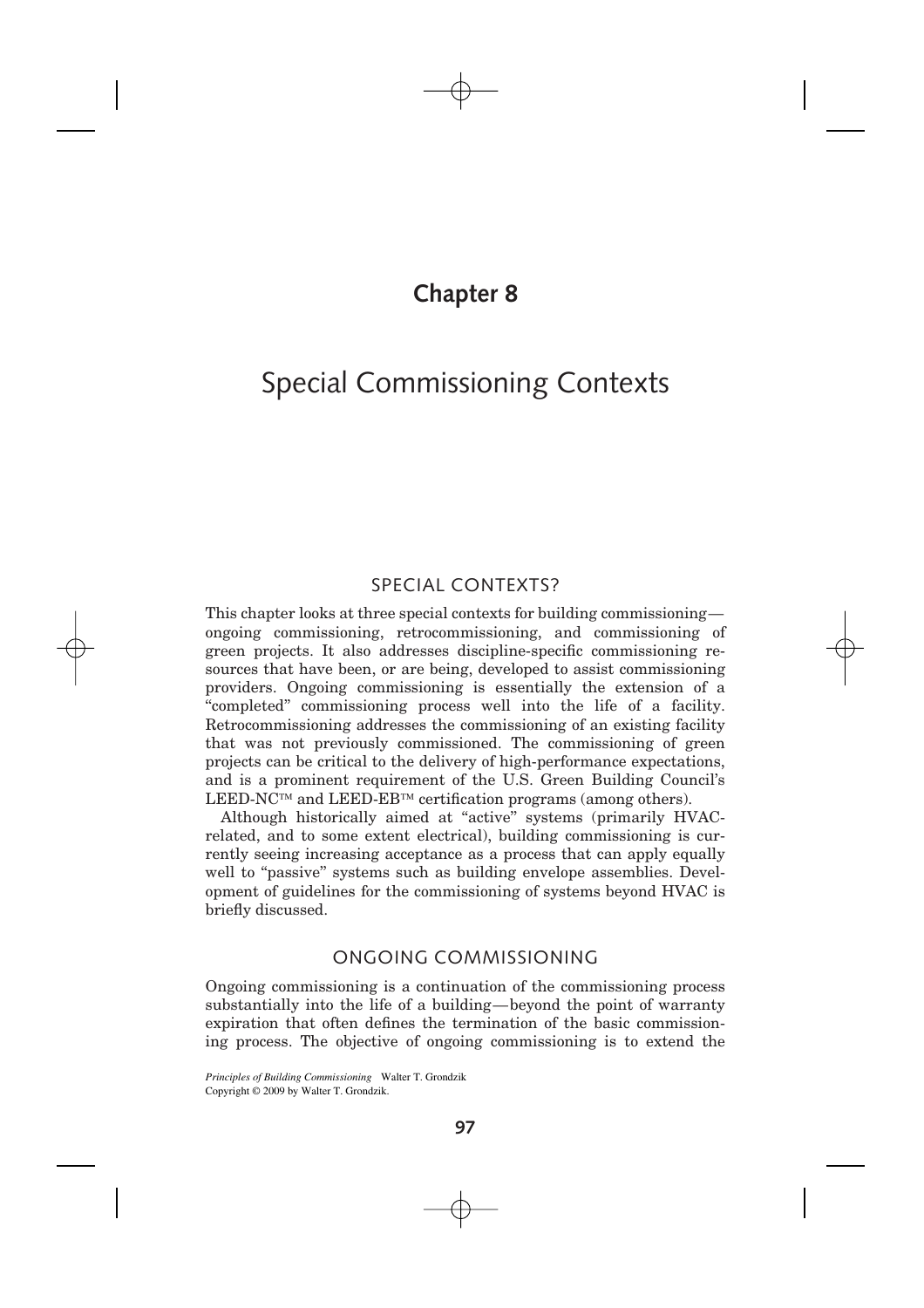benefits derived from the commissioning process in order to maintain and/or improve (perhaps even to truly optimize) facility performance as a building is used over time. The verifications, benchmarking, and documentation provided by the conventional commissioning process are an excellent (and necessary) foundation for such an effort.

If commissioning is looked at as an investment in improved building performance (functionally, economically, and environmentally), rather than as just a way to get a contractor to produce an acceptable outcome, then the logic of continuing the commissioning process into the operating life of a project is inescapable. There is simply no serious rationale for terminating a successful process just because the design team and contractor are no longer involved. The intent of ongoing commissioning is the same as for conventional commissioning—to ensure that the Owner's Project Requirements are met. The focus of attention shifts, however, from verification of design decisions and equipment/system installations to systems operations and benchmarking.

As is the case during the design and construction phases, the Owner's Project Requirements may (in fact, are very likely to) morph or even radically change over the course of a building's life. Energy and environmental issues may become more important, economic forces may change, perceptions of acceptability for workplace conditions may evolve, or the basic function of large areas of a building may be altered. All such changes should be captured in an updated Owner's Project Requirements (OPR) document. The ability of installed and operating equipment and systems to meet such changes can be rationally addressed by comparison to this living OPR. Equally beneficially, on a day-to-day basis ongoing commissioning permits the performance of systems and components to be readily compared against the benchmarks established by the verification activities performed during the construction process. Equipment operation and system performance that are seen to be wandering away (usually in a negative direction) from these documented benchmarks can be investigated and corrected before problems escalate, substantial energy resources are wasted, or building environmental conditions noticeably degrade.

An owner with the capabilities to do in-house design/construction commissioning would also have the ability to do in-house ongoing commissioning. An owner without such capabilities would have engaged a commissioning authority to lead the commissioning process, and would presumably do the same for ongoing commissioning. Unless the experience was a serious disaster, it makes sense to engage the original commissioning authority to lead the ongoing commissioning process. Terms for such a contract would be negotiated between the parties to reach a mutually agreeable arrangement. A 1-year term for such an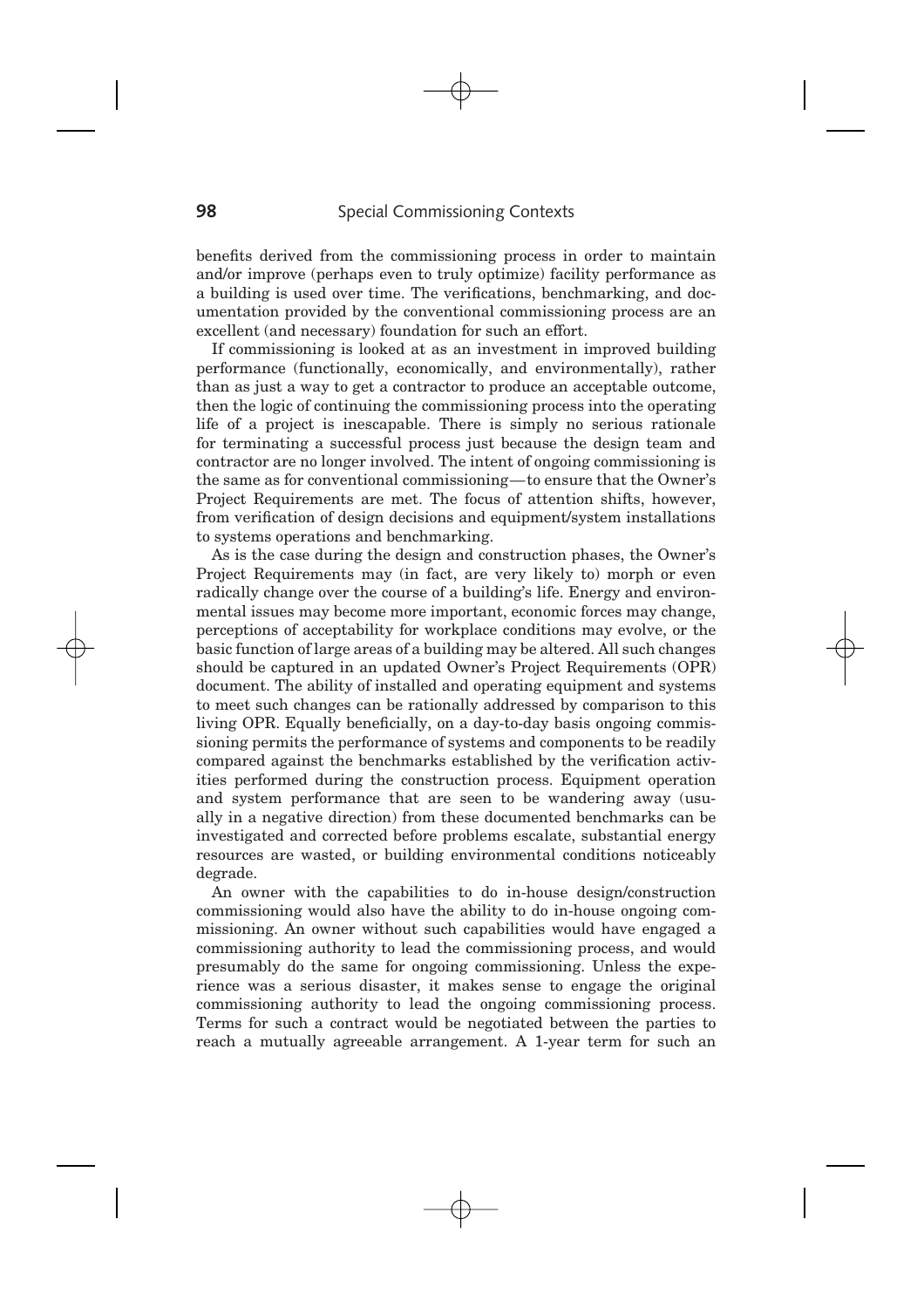agreement is likely too short; a 10-year term likely too long. The level of anticipated effort (expectations and scope) would also be negotiated. Upon reaching agreement on the general scope and depth of ongoing commissioning, the development of an ''Ongoing Commissioning Plan'' is an appropriate first step in the process.

As with the conventional commissioning process, the commissioning authority will act as the leader of a commissioning team that will include owner's operating personnel, facility managers, users, and specialized consultants (as required). In opposition to the conventional commissioning process (which can require substantial time commitments at key points throughout the process), the time demands for ongoing commissioning should be moderate (except when serious changes in facility function and/or upgrading of equipment are planned).

Although there is no published guide aimed specifically at executing the ongoing commissioning process, logic and common sense should substitute as a reasonable guide. The commissioning authority would be expected to convene regularly scheduled (even if fairly widely spaced) meetings of the commissioning team (the composition of which will adapt to current circumstances). Minutes from such meetings should be taken, distributed, and incorporated into the already-existing project Commissioning Report. Running an ''Ongoing Issues Log'' is suggested as a useful documentation tool and communications vehicle. Updates to the Owner's Project Requirements, Basis of Design, and Training Plan should be made as needed. Updated test reports and new materials would be incorporated into the Systems Manual as necessary and appropriate. Training on revised approaches to operations/maintenance and or new equipment would also be conducted as required.

#### RETROCOMMISSIONING

*ASHRAE Guideline 0* defines retrocommissioning as: ''The commissioning process applied to an existing facility that was not previously commissioned'' (ASHRAE 2005). Although defined by Guideline 0, no details for such an application of commissioning are given. Commissioning in this context will, however, surely require that a basis for verification be developed (a retro-OPR); that information about installed equipment, systems, and assemblies be collected, organized, and synthesized (a retro-Basis of Design); and that some level of detail regarding system and assembly performance be collected (a retrotesting regime)—so that the verification of observed on-site conditions against owner objectives that is the heart of commissioning can be accomplished. Retrocommissioning must go beyond simply determining whether something is working to establish whether it is working as it should. Figuring out what ''as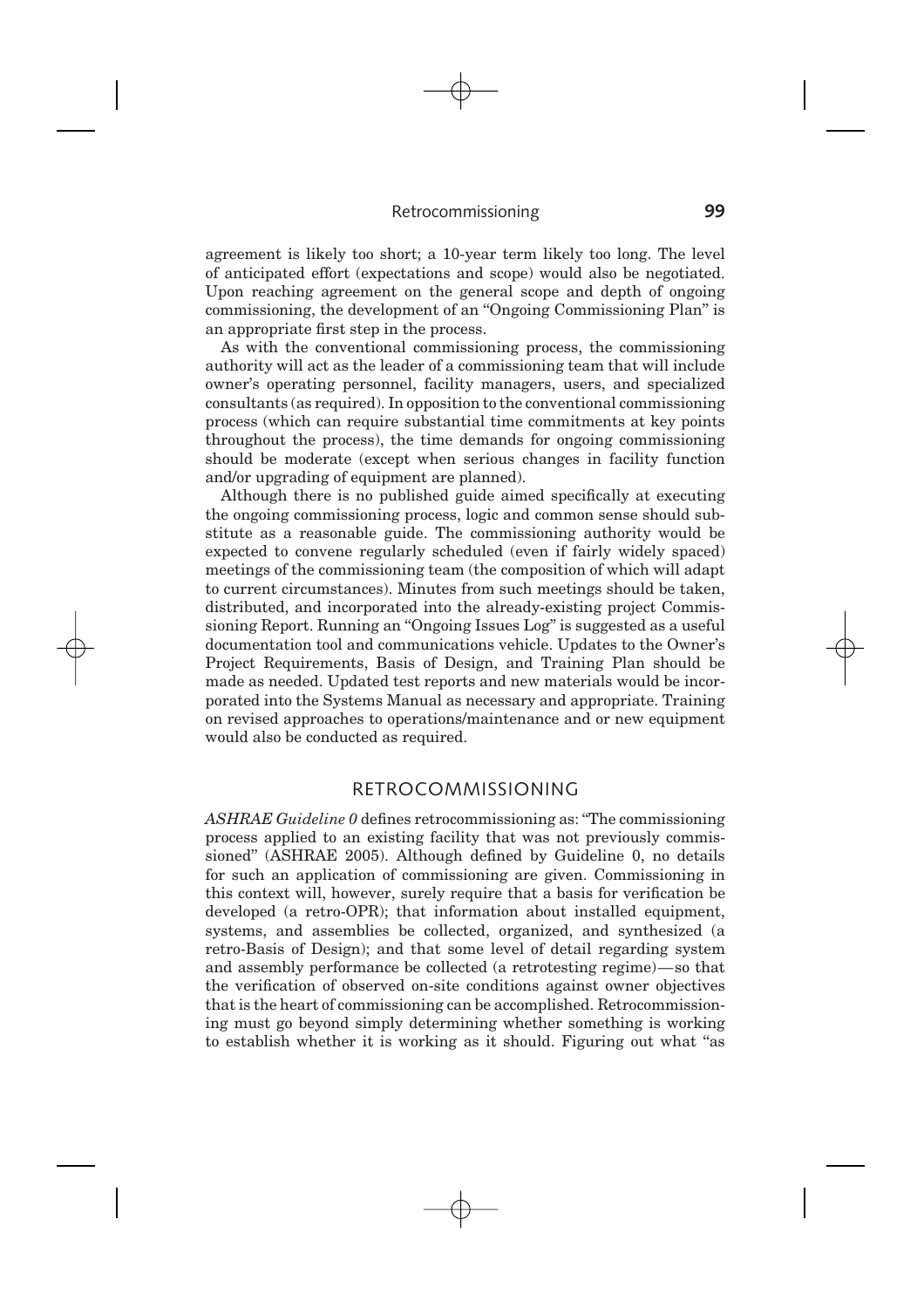it should'' actually means requires backfilling the missing parts of the never-completed original-project-acquisition commissioning process. The best formal guide for such an effort may be the *California Commissioning Guide: Existing Buildings* (California Commissioning Collaborative, 2006). Later in this chapter there is discussion of an ASHRAE guideline for existing HVAC&R systems that is now under development.

A desire to retrocommission may be triggered by a major change in building function or context, a serious or aggravating problem with operations, or a change in owner/operator philosophy (a desire to become more "green," for example). Or maybe an owner at some point just sees the light. Although retrocommissioning may be challenging and not the best way to reap the benefits of the commissioning process, it is never too late to do the right thing.

Recommissioning is a similar sounding, but conceptually very different, process. It is defined by ASHRAE as: ''An application of the Commissioning Process requirements to a project that has been delivered using the commissioning process.'' Recommissioning should (unless all documentation has been lost) be able to build on the information assembled as part of the original commissioning process. Itis a continuation of the commissioning process following some period of interruption. By contrast, ongoing commissioning is a continuation of the commissioning process—without interruption—following project turnover.

As with retrocommissioning, a decision to recommission may be triggered by a major change in building function or context (unassigned floor space becomes equipment-intensive production space), a problem with operations (energy costs are excessive), or a change in owner/operator philosophy (a desire to upgrade office quality to increase market competitiveness). Recommissioning may also simply reflect a delayed startup of the ongoing commissioning process. The key to recommissioning is that commissioning process artifacts (such as an Owner's Project Requirements, Basis of Design, System Manual, Construction Checklists) are available and can provide the jumping-off point for further commissioning efforts. The ability to tap into existing commissioning process documents makes recommissioning substantially easier than attempting to commission an existing building not previously commissioned (i.e., retrocommissioning—where much precursor work would need to be done simply to get information and documentation up to speed).

#### COMMISSIONING FOR GREEN BUILDINGS

The LEED green building rating systems, developed by the U.S. Green Building Council, have without a doubt been instrumental in bringing commissioning into the sights of many owners and design professionals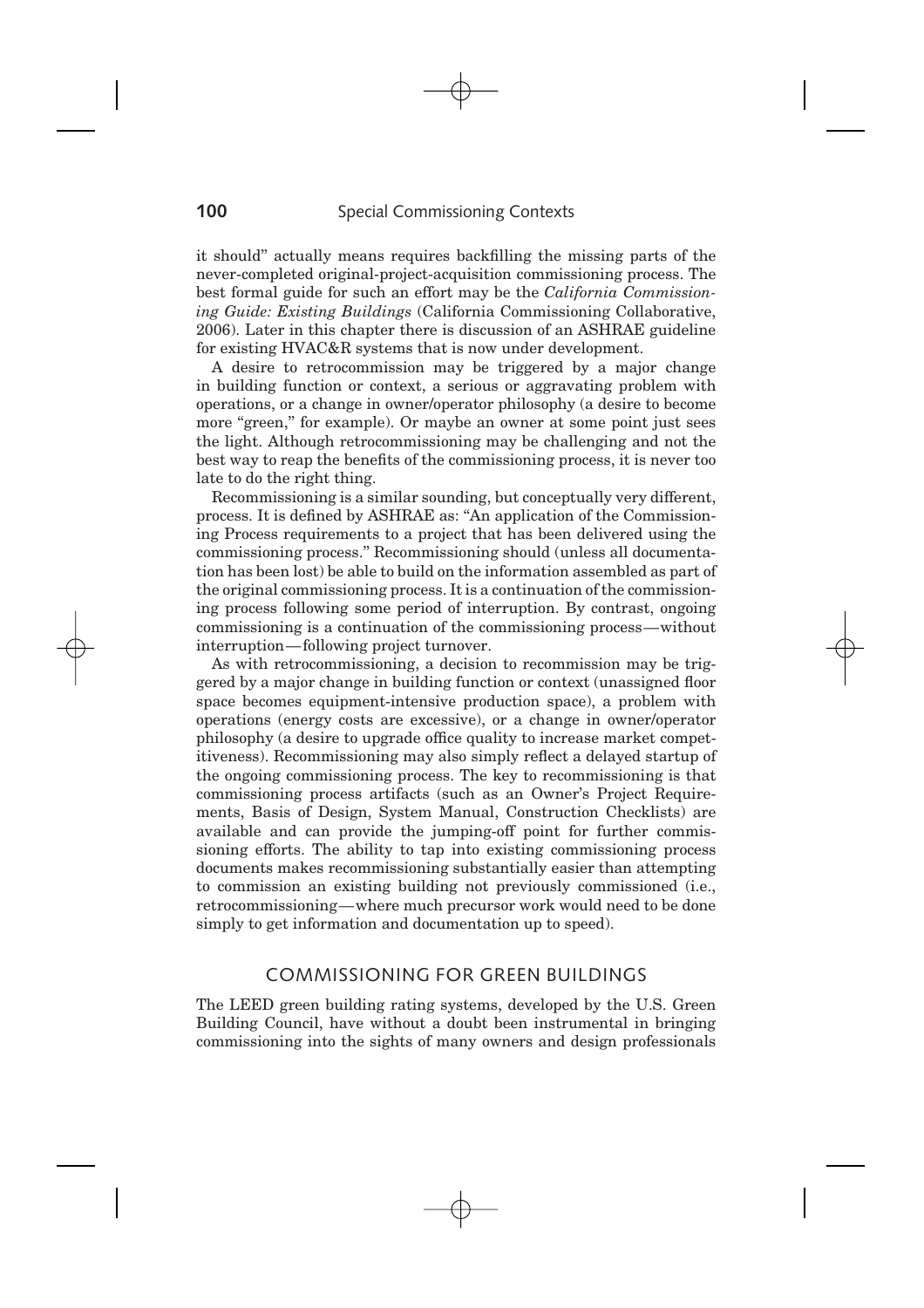who might otherwise not have considered commissioning a project. LEED for new construction (LEED-NC), LEED for commercial interiors (LEED-CI), and LEED for core and shell (LEED-CS) all require commissioning as a prerequisite for a green rating and provide an opportunity for a credit to be earned through enhanced commissioning. This is to be commended. The commissioning requirements in LEED-NC are generally typical of these rating systems (including the building-type-focused ratings for schools, retail, and healthcare) and will be discussed in some detail.

For new construction, addressed by LEED-NC, a project seeking any of the LEED certification levels must undergo ''fundamental commissioning.'' Fundamental commissioning is described by the USGBC as having these minimum attributes:

- A commissioning authority will be engaged for the project. The authority may not be a member of the design team or construction team for the project, but may be employed by one of the design firms or the contractor (or a subcontractor) for the project. The independence of action of such an entity is somewhat unclear. Many believe this permits the engagement of a semi-independent party. If this is a concern, it is easily addressed by selecting a fully independent commissioning authority (which is advised by most commissioning practitioners). As with building codes, the requirements of LEED represent a minimum threshold that can be exceeded by an owner.
- The commissioning authority develops and implements a Commissioning Plan for the project. The activities described in this plan are reflected in subsequent efforts.
- Design intent and basis of design documentation (in ASHRAE Guideline 0 language, the Owner's Project Requirements and the Basis of Design) that are developed by the design team will be reviewed by the commissioning authority. Presumably, *reviewed* in this context means *verified*.
- The commissioning authority ensures (again, this suggests *verifies*) that appropriate commissioning requirements are included in the construction documents (which are prepared by the design team).
- The commissioning authority verifies equipment and systems installations, oversees *functional testing* (a throwback term not used in Guideline 0), coordinates training, and documents that the building meets design intent. In essence, these are the core activities of construction-phase commissioning.
- The commissioning authority develops and submits a commissioning report upon building occupancy (USGBC 2008a-d).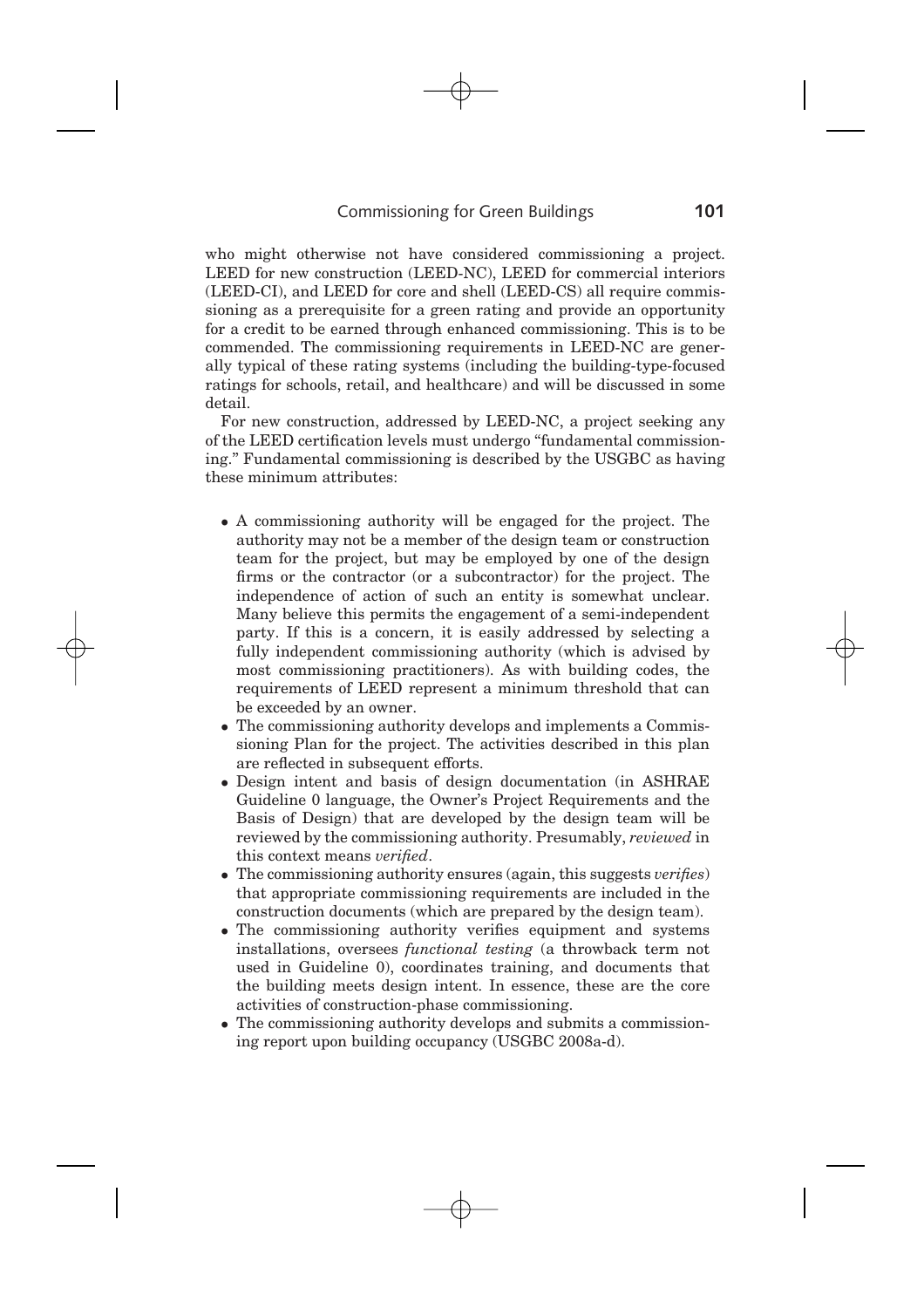*Fundamental commissioning* as described and required by the LEED-NC prerequisite is not substantially at odds with the commissioning process as described in *ASHRAE Guideline 0*—with one key exception, a requirement to verify design-phase work products (other than the Basis of Design) is explicitly not included. The use of Guideline 0 (less design verification) as a roadmap for the LEED fundamental commissioning process is appropriate and strongly recommended. Differences in terminology (as noted above) seem trivial (as long as they are understood by the participants).

Beyond the fundamental commissioning prerequisite that underlies a LEED-NC certification, a credit may be obtained for undertaking ''additional commissioning.'' The nature of this additional effort is as follows:

- The commissioning authority conducts a focus review (verification) of the design before the construction documents for the project are developed. A second review (verification) occurs near substantial completion of the construction documents. This effort brings the collective commissioning process (fundamental plus additional) into substantive conformance with the scope and depth of the commissioning process prescribed in *ASHRAE Guideline 0*.
- The commissioning authority reviews a selected sampling of equipment submittals. This activity enriches the construction-phase commissioning effort, and is implicit in the commissioning process defined by ASHRAE.
- The commissioning authority develops a manual to assist with recommissioning the project. In theory, the Systems Manual and final Commissioning Process Report described in Guideline 0 should fulfill this requirement.
- The commissioning authority conducts a post occupancy review of the building before equipment warranties expire (the specific period to be determined by the warranty terms). This activity is expressly required by Guideline 0.

A comment regarding commissioning for LEED projects is in order. A common refrain that seems to recur on such projects goes something like this: ''What's the minimum that's really required?'' The better question would be, ''How can we use this prerequisite (and credit) to improve the building's performance?'' A recent conference presentation on an interesting building made a compelling point in this regard. The wrong glazing was installed in the building in question, with serious repercussions for resulting performance. When asked why the commissioning process did not catch this error, the response was that envelope commissioning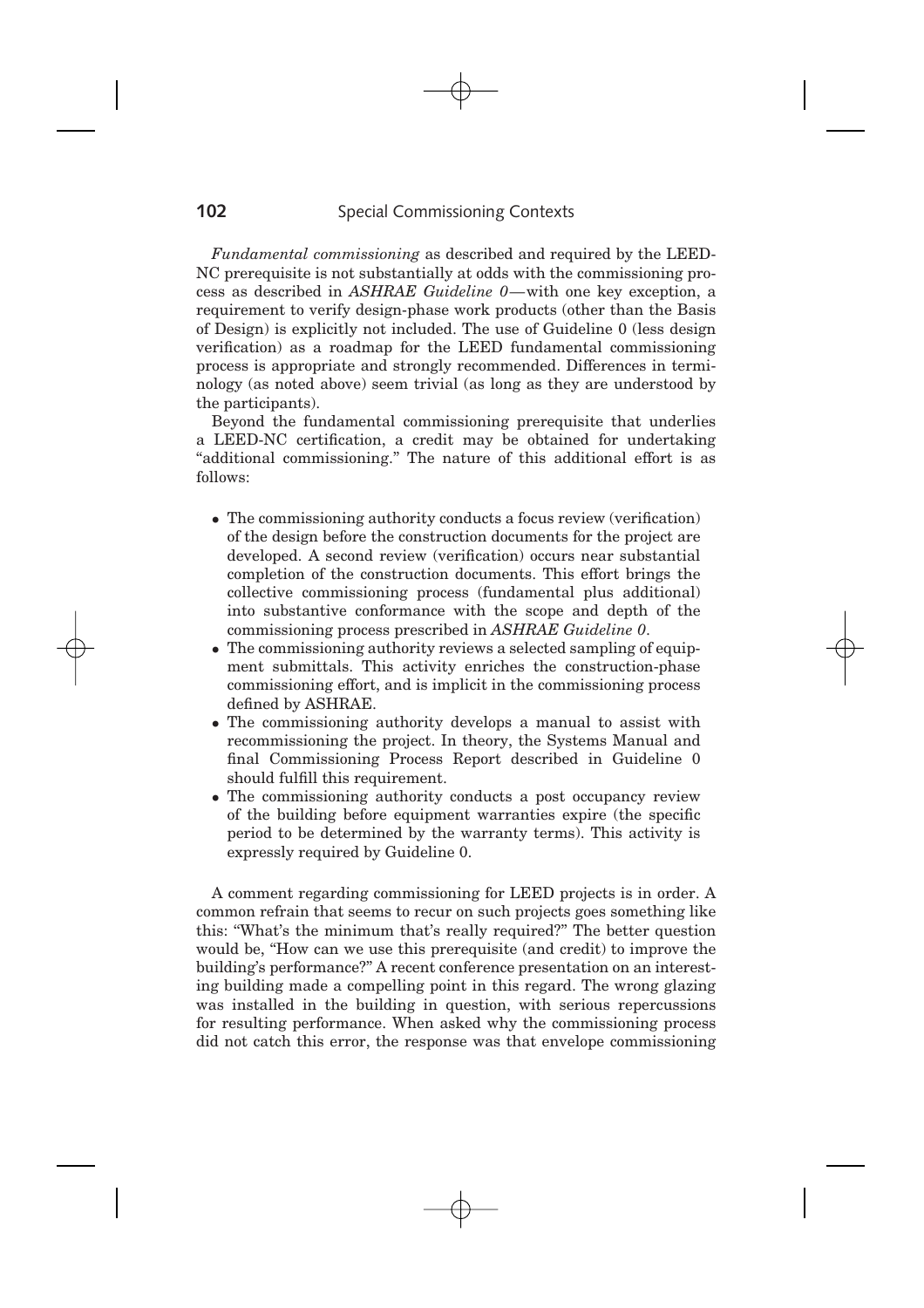was not included because it was not required. Looking at the context and opportunity presented by commissioning will be much more fruitful than focusing on what's needed to get a credit. If a feature is critically important to building performance, it is critically important that it be commissioned—in any project, but most certainly in a green project.

LEED-EB (LEED for Existing Buildings) does not require commissioning as a prerequisite for certification. It does, however, offer up to 6 credits (of 30 possible) under the Energy and Atmosphere heading for ''Existing Building Commissioning'':

- Investigation and Analysis (2 credits)
- Implementation (2 credits)
- Ongoing Commissioning (2 credits)

Although the credits available from undertaking the commissioning process are substantial, as already noted, the greater benefit to all involved is likely to come from the inherent benefits of the commissioning process—better overall building performance. In most existing building situations, the commissioning process to be undertaken will be one of retrocommissioning (as reflected in the ''Investigation and Analysis'' credits). It is somewhat unclear why investigating without implementing would be considered creditworthy, but it is a start.

The Green Building Initiative, developers of the Green Globes environmental assessment system, issued a public review draft of its proposed *Green Building Assessment Protocol for Commercial Buildings* in April 2008. Building commissioning, *total* building commissioning in fact, as described in *ASHRAE Guideline 0* (and by extension, various discipline-specific guidelines) plays an important part in the protocol as published in draft form (GBI 2008).

ASHRAE Standard 189.1, *Standard for the Design of High-Performance, Green Buildings Except Low-Rise Residential Buildings*, is also being developed to provide a minimum set of requirements for a green building written in code-based language. The idea is that as a standard, these requirements can be easily adopted into code by an interested jurisdiction. This standard was out for a second public review as this is written. It appears that the final standard will require building commissioning (in general accordance with *ASHRAE Guideline 0*) for all projects deemed to comply with the standard.

Because backsliding on green building assessment and rating scheme requirements seems very unlikely, it is fair to say that the commissioning process will be a necessary element of ''recognized'' green projects for the foreseeable future. This will continue to be a key driver for commissioning services.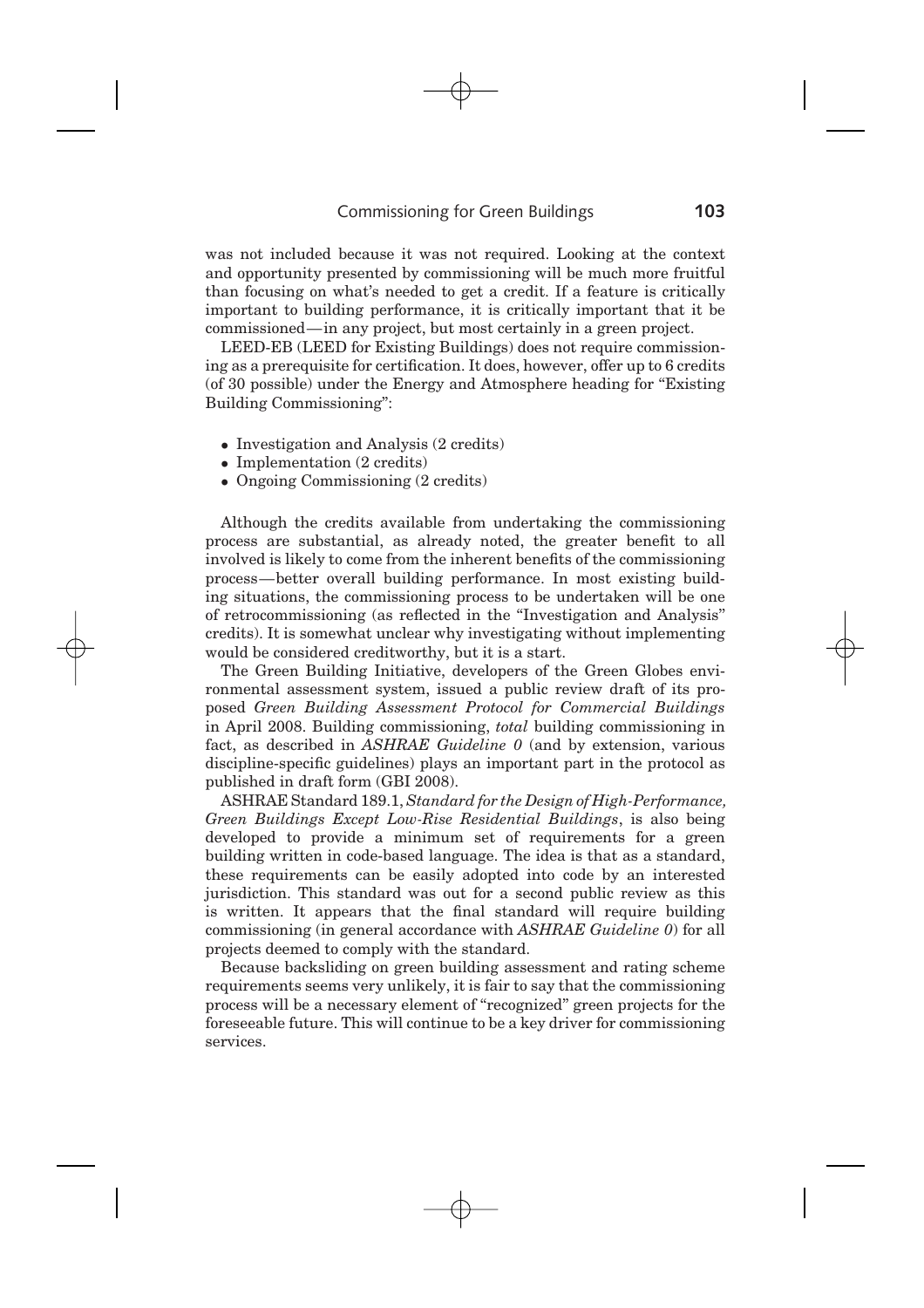# DISCIPLINE-SPECIFIC COMMISSIONING GUIDANCE

*ASHRAE Guideline 0* was developed to describe the characteristics of an exemplary commissioning process, without regard to the specific element or system being addressed. It appears to have successfully assumed this role. Going beyond the generic process, however, there are details specific to a particular system (such as daylighting or elevators or roofing) that will assist the commissioning team in applying even a well-defined process to a particular situation. It is intended that these details be developed as discipline-specific guides (for lighting, plumbing, fire protection, landscaping, etc.) by appropriate professional societies and published via the NIBS Total Building Commissioning Guidelines series. This effort, a major undertaking both in terms of expertise and coordination, is well underway. Several components are discussed in this section.

ASHRAE has completed development of a revised version of Guideline 1 (its historic commissioning guideline, prior to the advent of Guideline 0). The purpose of this updated guideline is to focus on the HVAC systems that are at the core of ASHRAE's interests. The title of this guideline reflects this focus: *HVAC&R Technical Requirements for the Commissioning Process*. The purpose is to provide HVAC&R-specific guidance for the commissioning of such systems. Guideline 1.1 becomes the third in a series of total building commissioning guidance documents being developed under the auspices of the National Institute of Building Sciences. The first in series is *ASHRAE/NIBS Guideline 0*. The second (its numbering notwithstanding) is *NIBS Guideline 3*.

*NIBS Guideline 3: Exterior Enclosure Technical Requirements For the Commissioning Process*, was developed by NIBS to address the commissioning process as applied to the generally static elements of building enclosure. Published in 2006, it is available from NIBS via the Whole Building Design Guide Web site (NIBS 2006). As is true of ASHRAE Guideline 1.1-2007, and will very likely be the case with future discipline-specific guidelines, the bulk of Guideline 3 resides in the annexes that describe application details. As this guideline provides a good example of what to expect from forthcoming guidelines, it is appropriate to show its structure as reflected in the table of contents. The body of the guideline is roughly 36 pages of the 337-page document, so the annexes make up the bulk of the content.

### **Table of Contents for NIBS Guideline 3**

Foreword Purpose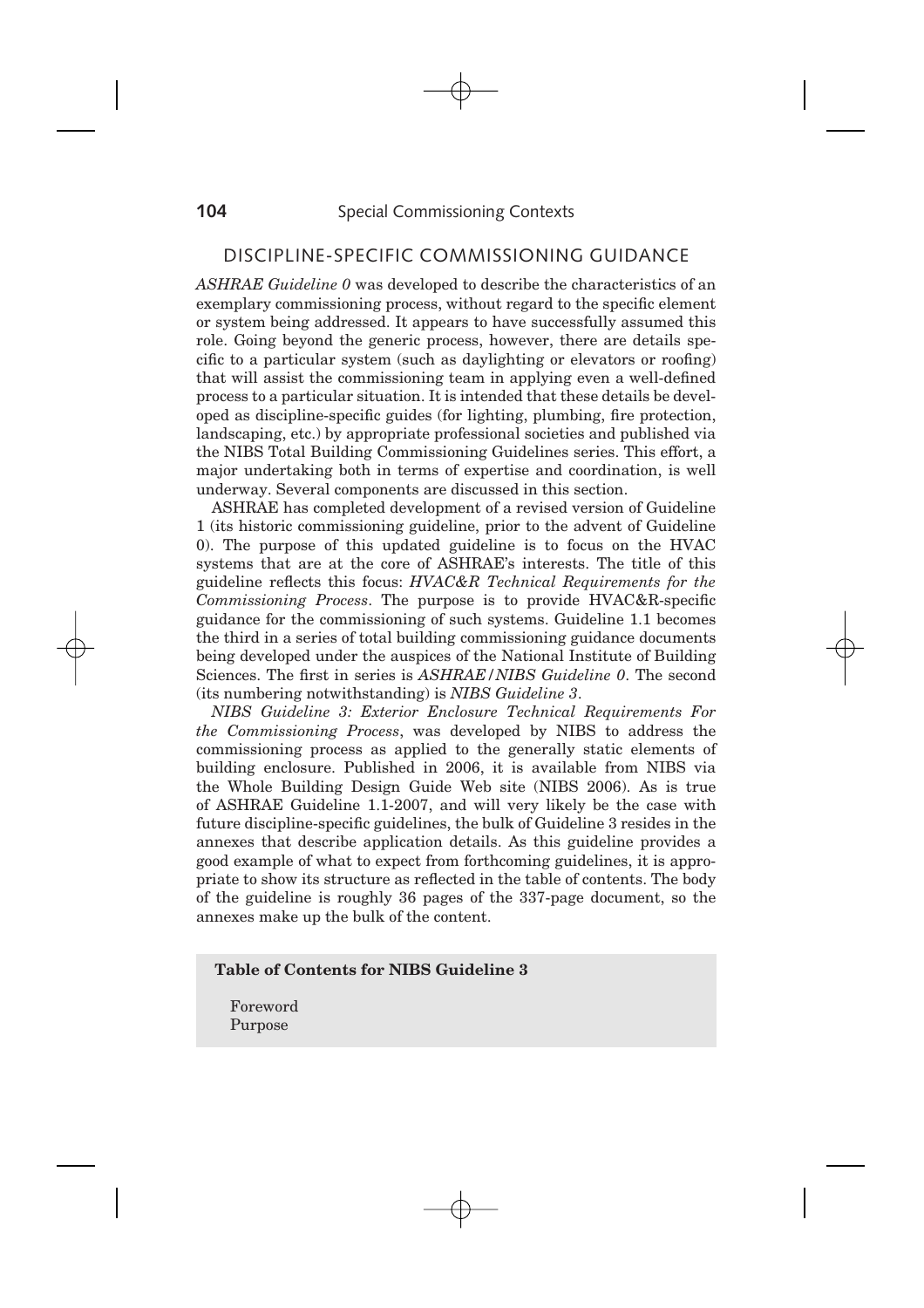| <b>Table of Contents for NIBS Guideline 3</b>                    |
|------------------------------------------------------------------|
| Scope                                                            |
| Utilization                                                      |
| Definitions                                                      |
| Predesign Phase                                                  |
| Design Phase                                                     |
| <b>Construction Phase</b>                                        |
| Occupancy and Operations Phase                                   |
| Annexes                                                          |
| Annex A: Guide for Developing Supplementary Technical            |
| Guidelines for the Commissioning Process (Not used in            |
| Guideline 3. See Guideline 0.)                                   |
| Annex B Commissioning Process Flowchart-With Flow                |
| Diagram and Milestones                                           |
| Annex C Costs and Benefits                                       |
| Annex D Documentation and Responsibilities                       |
| Annex E Commissioning Process Request for Qualifications         |
| (Not used in Guideline 3. See Guideline 0.)                      |
| Annex F Roles and Responsibilities—Commissioning Team<br>Members |
| Annex G Commissioning Plan (Not used in Guideline 3. See         |
| Guideline 0.)                                                    |
| Annex H Acceptance Plan (Not used in Guideline 3. See            |
| Guideline 0.)                                                    |
| Annex I Owner's Project Requirements Workshop Guidance           |
| (Not used in Guideline 3. See Guideline 0.)                      |
| Annex J Owner's Project Requirements                             |
| J.1-OPR Checklist                                                |
| Annex K Basis of Design                                          |
| K.1-BOD Checklist                                                |
| <b>Annex L Specifications</b>                                    |
| L.1 Preliminary Table of Contents of Specification Sections      |
| that may include Building Exterior Envelope Commis-              |
| sioning Requirements                                             |
| L.2 Exterior Enclosure Specifications                            |
| L.3 Example Draft Specification, Section 01811-Building          |
| <b>Exterior Enclosure Commissioning</b>                          |
| L.4 Example Specification 01810 of General Requirements          |
| for a Recent Project                                             |
| L.5 Example Specification 01811 of Fenestration System           |
| Testing Requirements for a Recent Project                        |
| (continued)                                                      |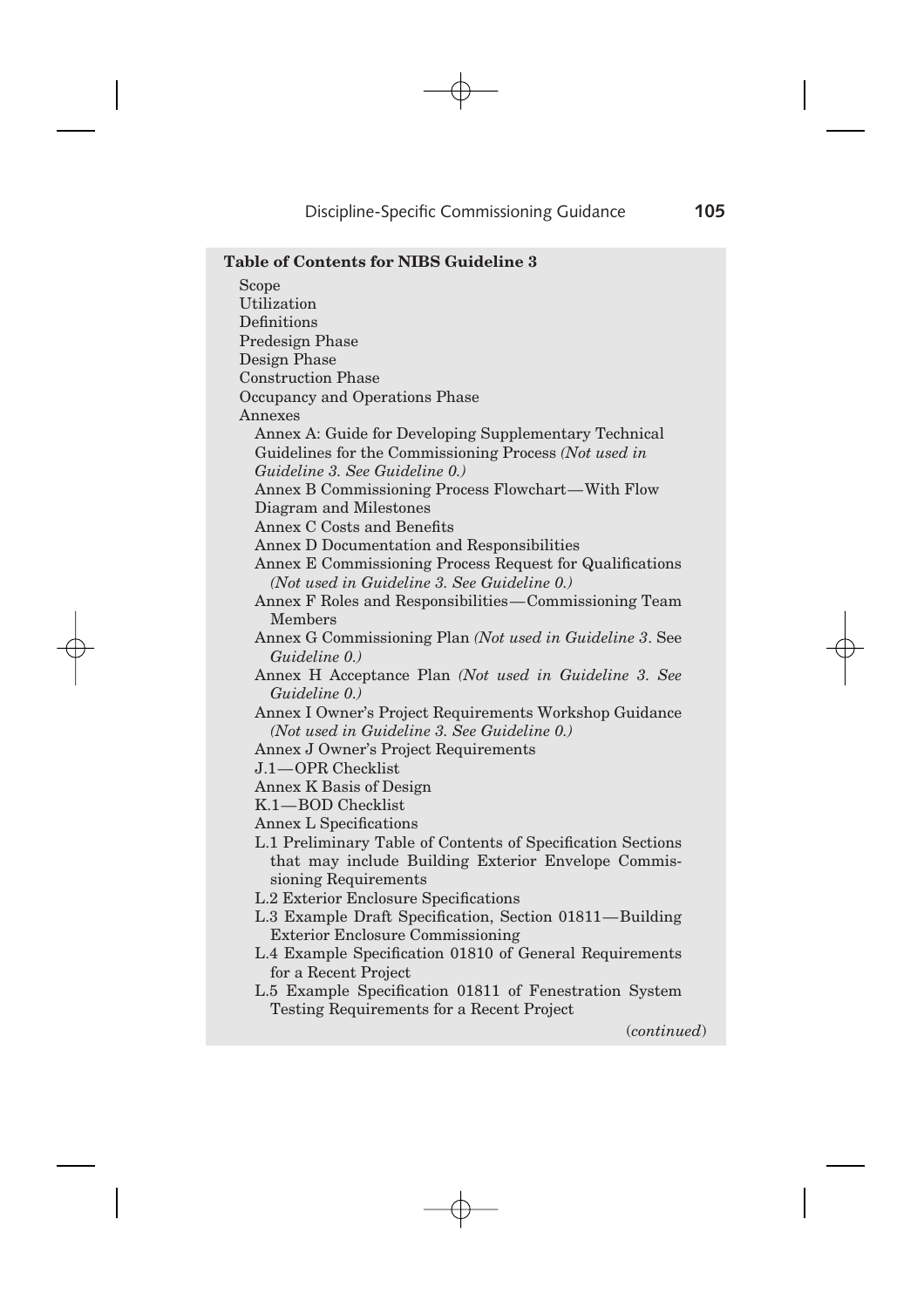| Table of Contents for NIBS Guideline 3 (Continued)                                                 |
|----------------------------------------------------------------------------------------------------|
| <b>Annex M Construction Checklists</b>                                                             |
| Annex O Systems Manual                                                                             |
| Annex P Training Manual and Training Needs (Not used in<br>Guideline 3. See Guideline 0.)          |
| <b>Annex R Integration Requirements</b>                                                            |
| Annex S Interference and Coordination with Other Systems (See<br>Annex R.                          |
| Annex T Communications: What, When and Who (Not used, see<br>Annex R.                              |
| <b>Annex U Exterior Enclosure Testing Procedures</b>                                               |
| Sub-Annex U.1 Laboratory Testing                                                                   |
| Sub-Annex U.1a Laboratory Testing Case Study Example<br>Sub-Annex U.2 Field Testing                |
| Sub-Annex U.2a Field Testing Case Study Example                                                    |
| Sub-Annex U.2b Recommended Practice for Incremental Field                                          |
| <b>Water Testing</b>                                                                               |
| Sub-Annex U.2c Example Doors and Windows Functional Test                                           |
| for a recent project                                                                               |
| Sub-Annex U.2d Example Mock-up Window Functional Test for                                          |
| a recent project                                                                                   |
| Sub-Annex U.2e Example Exterior Wall Drainage Plane System<br>Functional Test for a recent project |
| Sub-Annex U.3 Resources for Testing                                                                |
| Sub-Annex U.3a Reference Standards for Field Testing                                               |
| Sub-Annex U.3b Technical Information                                                               |
| Sub-Annex U.3c Testing Resources by Wall Assembly                                                  |
| Annex V Predesign Phase Commissioning Process Specific Needs<br>(Not used.)                        |
| Annex W Design Phase Commissioning Process Specific Needs<br>(Not used.)                           |
| Annex X Construction Phase Commissioning Process Specific<br>Needs (Not used.)                     |
| Annex Y Constant Commissioning of the Building's Exterior<br>Enclosure                             |
| Annex Z Example Calculation Procedures and Tools                                                   |
|                                                                                                    |

The Illuminating Engineering Society of North America (IESNA) recently launched a committee charged with developing a NIBS-based guideline for commissioning of lighting systems (electric and daylight). Unfortunately, a few months after start-up the committee seems to be on hold; time will tell how this topic progresses. The National Fire Protection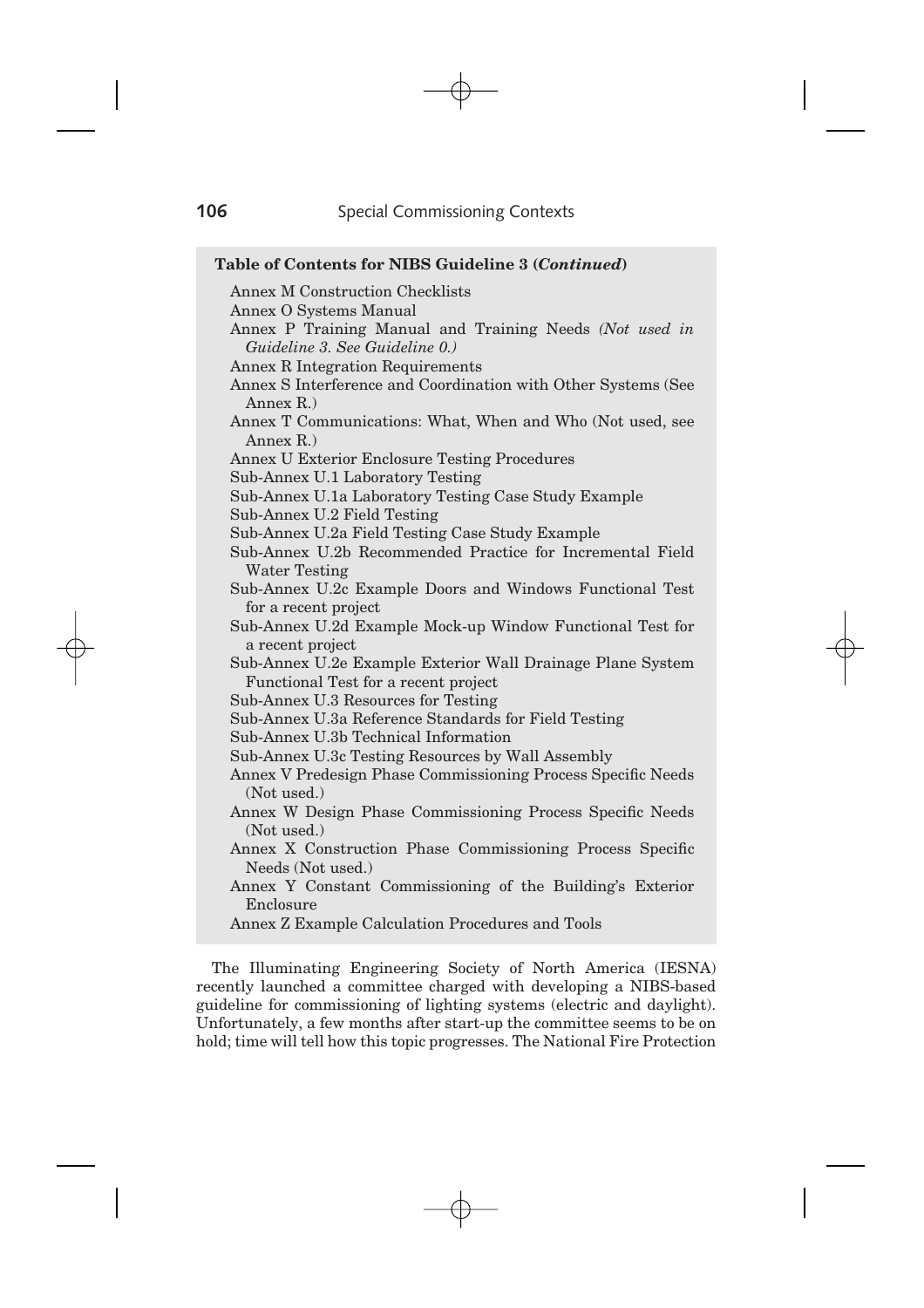Association (NFPA) has been working on a NIBS-based guideline for commissioning of fire protection systems. Other discipline-specific guides are very likely to be developed under the auspices of NIBS, although it is hard to predict for which disciplines and when.

ASHRAE is currently developing a guideline that will address the commissioning process for existing HVAC systems. Originally numbered and titled *Guideline 30: The Commissioning Process for Existing HVAC&R Systems*, this was renumbered Guideline 1.2 to reflect its role in a coordinated series of commissioning guidelines. It is likely that this document will provide general guidance for the commissioning of existing systems (beyond the HVAC&R systems embedded in the title) and also serve as a good guide to retrocommissioning procedures (although it is not exclusively being written for retrocommissioning).

ASHRAE is also currently developing a guideline to provide assistance with the owner's personnel training that is an integral part of the commissioning process. Originally designated Guideline 31, this will be *Guideline 1.3: Building Operation and Maintenance Training for the HVAC&R Commissioning Process*.

The renumbering of ASHRAE guidelines is part of a long-term plan to synthesize ASHRAE guidelines dealing with commissioning into an organized and similarly formatted series. Thus, current Guideline 4 (addressing operations and maintenance documentation) may become Guideline 1.4 and (upon future revision) address the preparation of the Systems Manual. Existing Guideline 5 (*Commissioning Smoke Management Systems*) may become Guideline 1.5 and more closely link with the format of Guideline 0. From the level of activity described here, the future of building commissioning seems squarely on track for serious expansion and improved clarity.

#### **INTERVIEW**

### **Views on the Commissioning Process**

### **H. J. Enck, LEED AP, CxAP**

**Principal and Founder of Commissioning & Green Building Solutions, Inc. (CxGBS), Atlanta, Georgia**

Q. What is the general role of commissioning in the green building acquisition process?

*A. The full commissioning process includes defining the end goal at the beginning of the project and involves continuous checks through the design, construction, and post-occupancy stages of a facility/project's life. Owners and their design, construction, operations and maintenance teams need the full commissioning process to efficiently and economically deliver and maintain the performance of a green/high performance building*.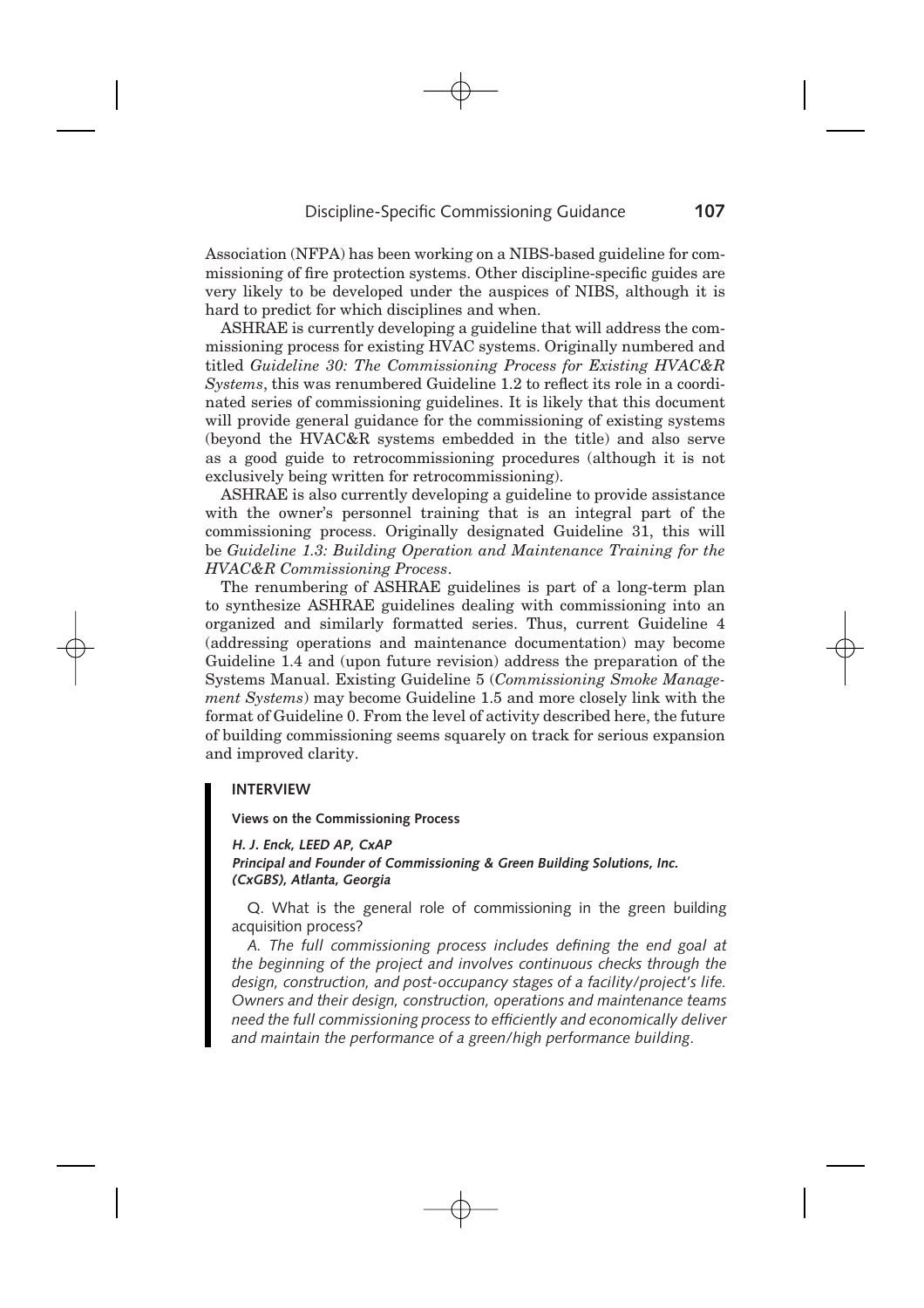*Teams embarking on a goal of delivering a green building need a clear vision of what they are being asked to deliver and what procedures are necessary for maintaining the performance of the building/project for its life. This starts with defining and documenting the owner's objectives, criteria, and end goals for the project, which make up the Owner's Project Requirements (OPR). This is a key document for success*.

*The OPR guides all design, construction, and operations decisions for a project, and helps save time and money. It includes the model that an owner will use to select green features that fit within the business model. This document puts the entire team on the same page from the very beginning—defining the goals of the project and establishing benchmarks for success, as well as developing design criteria to meet the needs of the building's occupants in fulfilling their daily mission. The team can then help owners select green features that fit within their business model. An example of an OPR can be downloaded from* http://images.ashrae.biz/ renovation/documents/opr61507final.pdf.

*The commissioning process includes the following steps:*

- 1. *Checking during the design phase to see that owners' project requirement goals are incorporated*
- 2. *Verifying during the construction phase that the design intent and requirements are correctly interpreted and implemented by contractors*
- 3. *Ensuring that building operators understand those features and how to maintain the performance of the building*
- 4. *Following up by monitoring and assisting owners with maintaining performance of the building over time*.

Q. Are there any fundamental differences between commissioning for a green building and a conventional building?

*A. In essence, there is no fundamental difference. The only difference is identifying sustainable goals that should really be part of every conventional building*.

*Commissioning of the building envelope, mechanical, and electrical systems is important for a green building. The building envelope is key, because it has a significant impact on energy efficiency and indoor air quality. The interaction between the building envelope and HVAC system is critical for good indoor air quality*.

*Our CxGBS proprietary Holistic Commissioning Design Phase Commissioning Model deals with the building envelope, as well as traditional electrical, mechanical, and plumbing systems. This holistic approach lowers design, construction, and operational risks, improves the delivery process, and enhances occupants' physiological and psychological perceptions of their built environment*.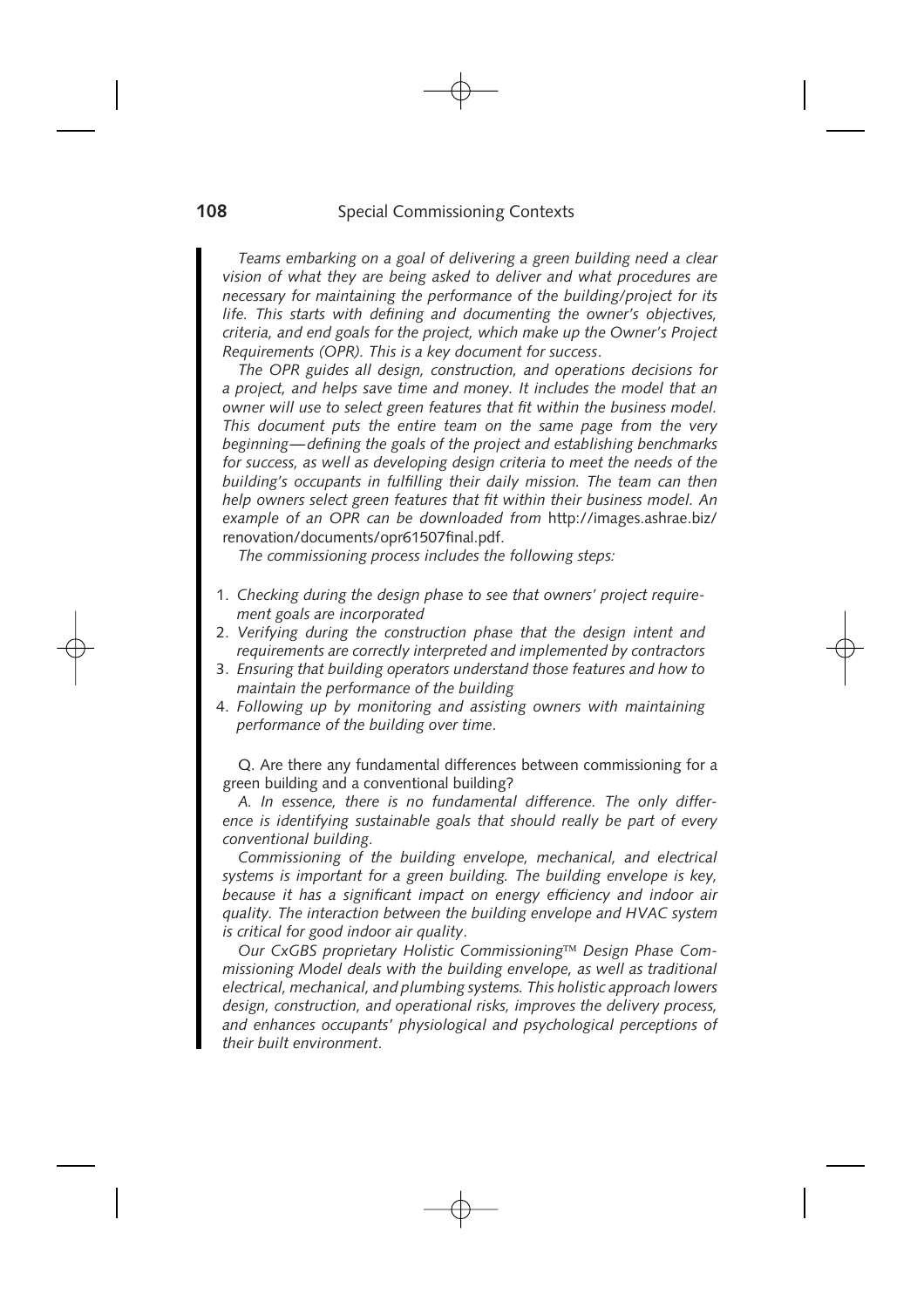Q. What seems to be the biggest misperception regarding commissioning for green buildings?

*A. I believe it is the cost of commissioning related to the return on investment. A commonly cited barrier to widespread use of commissioning is the decision maker's uncertainty about its cost-effectiveness*.

*Building performance problems are pervasive and can lead to a host of costly ramifications, ranging from compromised indoor air quality with related health issues to unnecessarily elevated energy use and loss of property value. Solving problems during the design phase while designers and contractors are engaged saves an owner more than the cost of commissioning*.

*By making a decision to undertake design phase commissioning for its North and West Building projects in the Capital Complex, the State of Louisiana Division of Administration Facility Planning and Control (DAFPC) got a return on its investment of over 28 times*.

*The 28 times return on investment was calculated by dividing the cost of the design phase commissioning (approximately 0.12 percent of the total project budget of \$100 million, or \$0.12 per square foot) by the total commissioning-related savings (calculated as a result of findings), which totaled \$3.4 million*.

*A 2004 study sponsored by the U.S. Department of Energy titled, ''A Meta-Analysis of Energy & Non-Energy Impacts in Existing Buildings & New Construction in 2004'' showed that median commissioning costs of \$1.00/ft2 (0.6 percent of total construction costs) for new construction yielded a median payback time of 4.8 years (excluding quantified nonenergy impacts)*.

*For existing buildings, median commissioning costs of \$0.27/ft<sup>2</sup> yielded whole-building energy savings of 15 percent and payback times of 0.7 years*.

*Another misperception is that commissioning can be done at the end, rather than at the beginning, of a project. To be fully effective and obtain maximum value, commissioning must begin in the predesign phase, where the value of starting with the end goal in mind can maximize team performance and reduce costs*.

*A further misconception is that commissioning is something that designers or contractors are already doing. Typically, designers' quality control practices leave a contractor with a number of questions, which typically mean higher costs. Contractors seeing a poor set of construction documents can bid low and enhance their profits with change orders capitalizing on an insufficient or poorly defined scope of work. Architects are typically focused on the visual elements of a project, and miss the really important needs of the users that are necessary for the building spaces to fulfill the mission of the occupants. These requirements include lighting function relative to*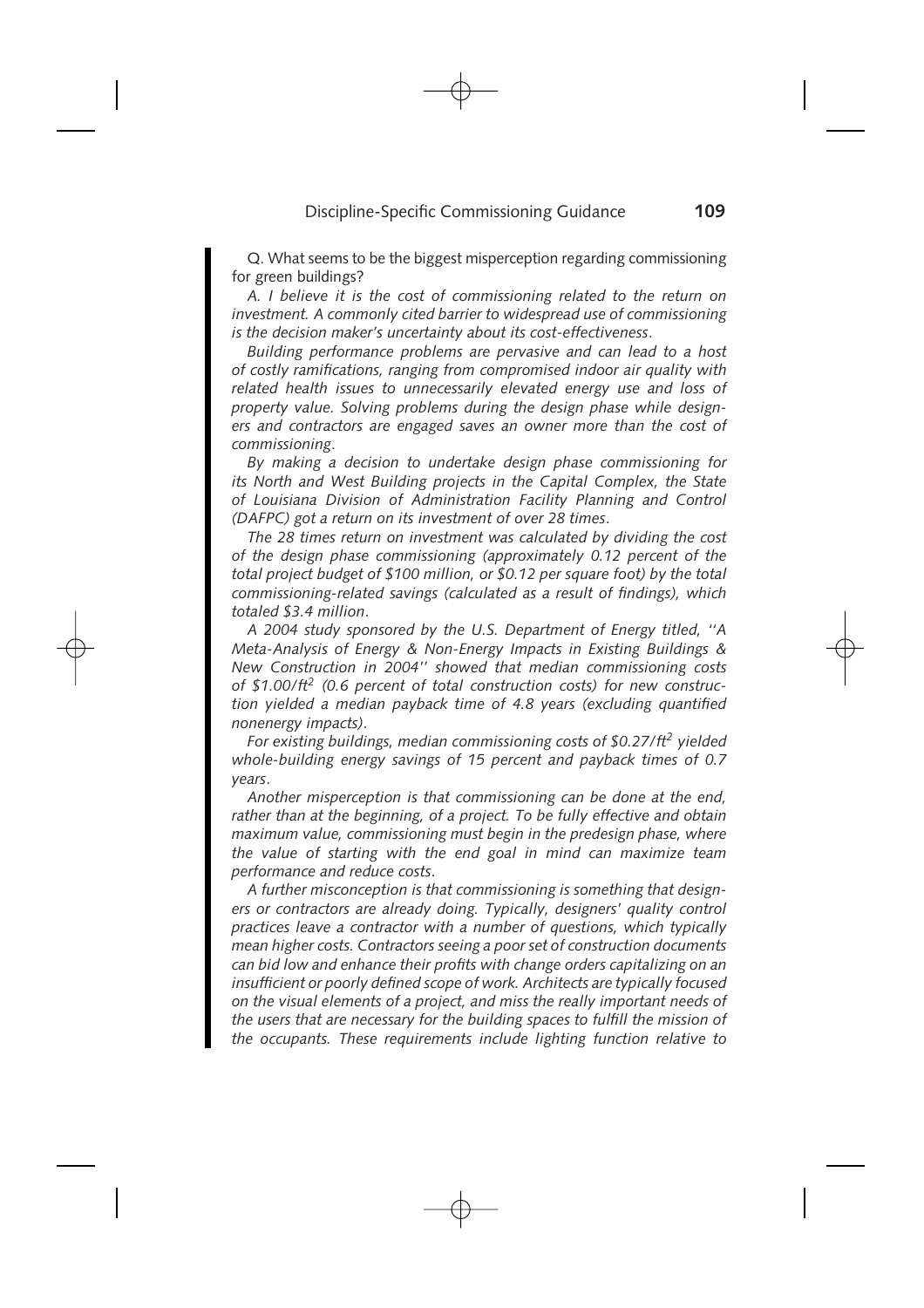*space usage, temperature control limits within the space, acoustical requirements, and types of activities that will be conducted in conference rooms (such as audiovisual presentations, group meetings, video/teleconferences, etc.)*.

Q. Are there any common errors you see regarding the application of commissioning to green buildings?

*A. Common errors I see are project teams not focused on fulfilling the Owner's Project Requirements for a facility. In some instances, project teams move forward using the same design practices they have used for years based on their own experiences and criteria instead of shifting their paradigm in order to meet what the owner has identified as the objectives and requirements for the project*.

*The alignment of green goals with the owner's mission is typically missed. Project team members might advise owners of goals they believe should be accomplished to create a green building. Trusting these professionals with providing guidance regarding the right direction, the owner may go down the wrong path, pursuing costly goals that are not aligned with the specific purpose of the facility*.

*Other common errors include not beginning the commissioning process during the predesign phase, which creates lost opportunities, rework, and change orders that can ultimately increase costs for conventional projects and result in higher costs when green/sustainable goals are not met*.

Q. What do you recommend as a means of breaking the ice on green building commissioning— for the novice owner?

*A. Helping owners review their business case objectives to develop a realistic budget for developing a high performance building—including building commissioning—is the best strategy for breaking the ice*.

*When building green, owners need to first define what their business case is for a return on investment. For example, a retailer might consider daylighting if the building lease was for 10 years, as opposed to a retailer with a 5-year lease who needs a 3-year return on investment*.

*Owners should set aside a commissioning budget within their comfort level—generally estimated to be 1.0 to 1.5 percent of construction costs*.

*A definition of business case objectives and budgets in the Owner's Project Requirements guides the project team and helps them determine what green/sustainable strategies are best to apply to the owner's criteria. They can then communicate that information to the owner, who should make sure that the recommendations are in sync with the original goals for the facility*.

Q. What resources regarding building commissioning do you recommend?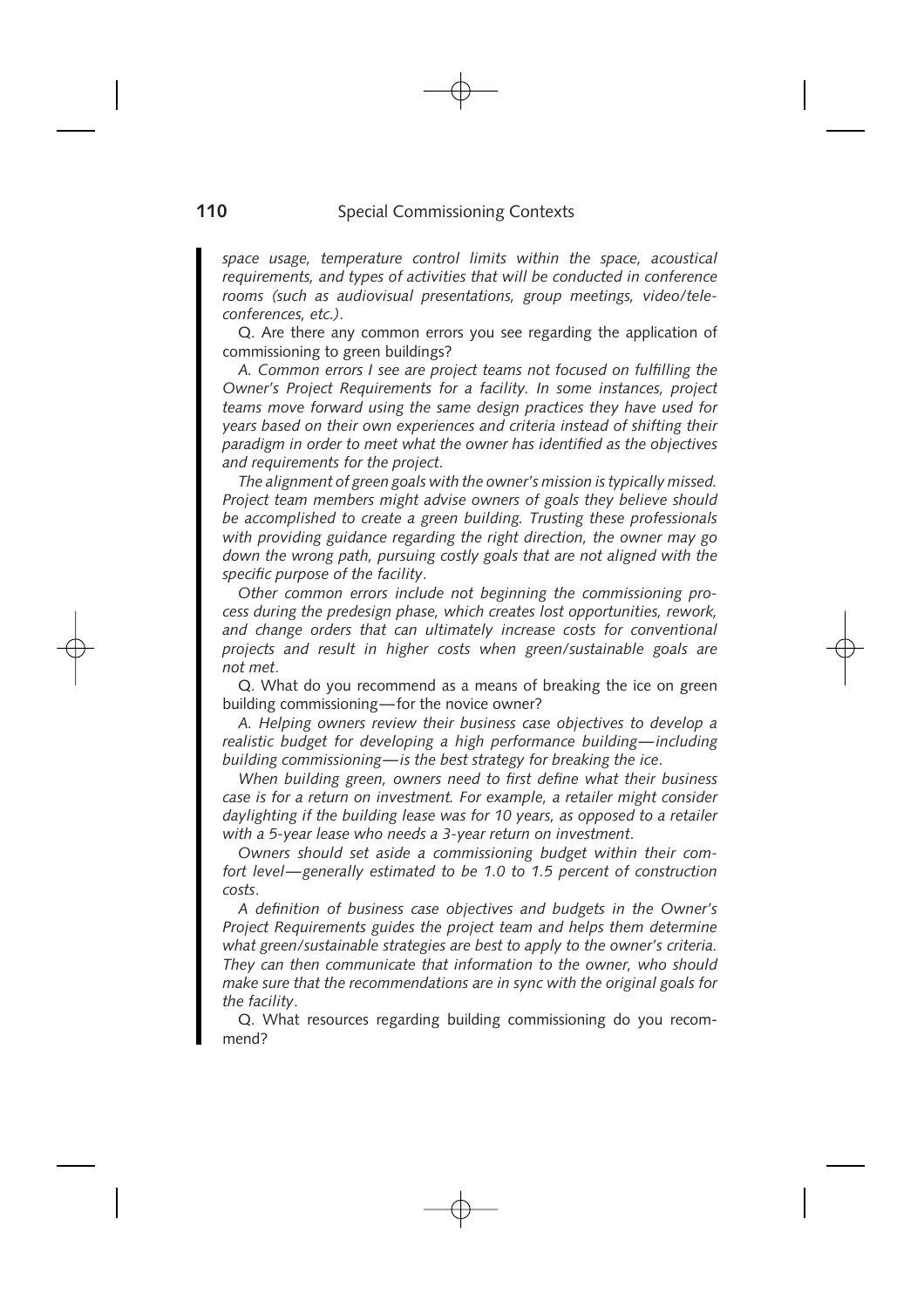## References **111**

*A. From a human resources standpoint, someone knowledgeable in commissioning the building envelope and mechanical and electrical systems should be part of the project team, beginning in the predesign phase*.

*Information resources may include reference guides and ASHRAE publications*.

Q. What, if anything, new is on the horizon for green building commissioning efforts?

*A. The trend is to focus on significantly improving the performance, operations, and maintenance of existing buildings*.

*The federal government has a mandate to reduce energy consumption by 30 percent over the next 10 years in GSA buildings*.

*Developers with larger commercial real estate holdings are starting to closely examine commissioning*.

Q. Do you have any words of wisdom for those newly embarking on the green building commissioning process? Or for seasoned professionals?

*A. Seasoned professionals, or those embarking on the green commissioning process for the first time, should start with their end goal in mind. They should select their sustainable goals based on a good business case for each project*.

*They should develop an Owner's Project Requirements document that is specifically aligned with these business goals*.

*It is critical to select a properly qualified commissioning authority with practical experience. This professional should be included on the team from the project's inception*.

*As the project progresses, it is important to ensure that good quality control processes are in place and that the sustainable development goals identified in the Owner's Project Requirements are being met*.

# **REFERENCES**

ASHRAE. 2005. *ASHRAE Guideline 0: The Commissioning Process*. The American Society of Heating, Refrigerating and Air-Conditioning Engineers, Atlanta, GA.

California Commissioning Collaborative. 2006. *California Commissioning Guide: Existing Buildings*. Sacramento, CA. www.documents.dgs.ca.gov/ green/commissionguideexisting.pdf

GBI. 2008. Green Globes: draft of a proposed American National Standard. Green Building Initiative, Portland, OR. www.thegbi.org/home.asp.

NIBS. 2006. *Exterior Enclosure Technical Requirements For the Commissioning Process*. National Institute for Building Sciences, Washington, DC. www.wbdg.org/ccb/NIBS/nibs gl3.pdf.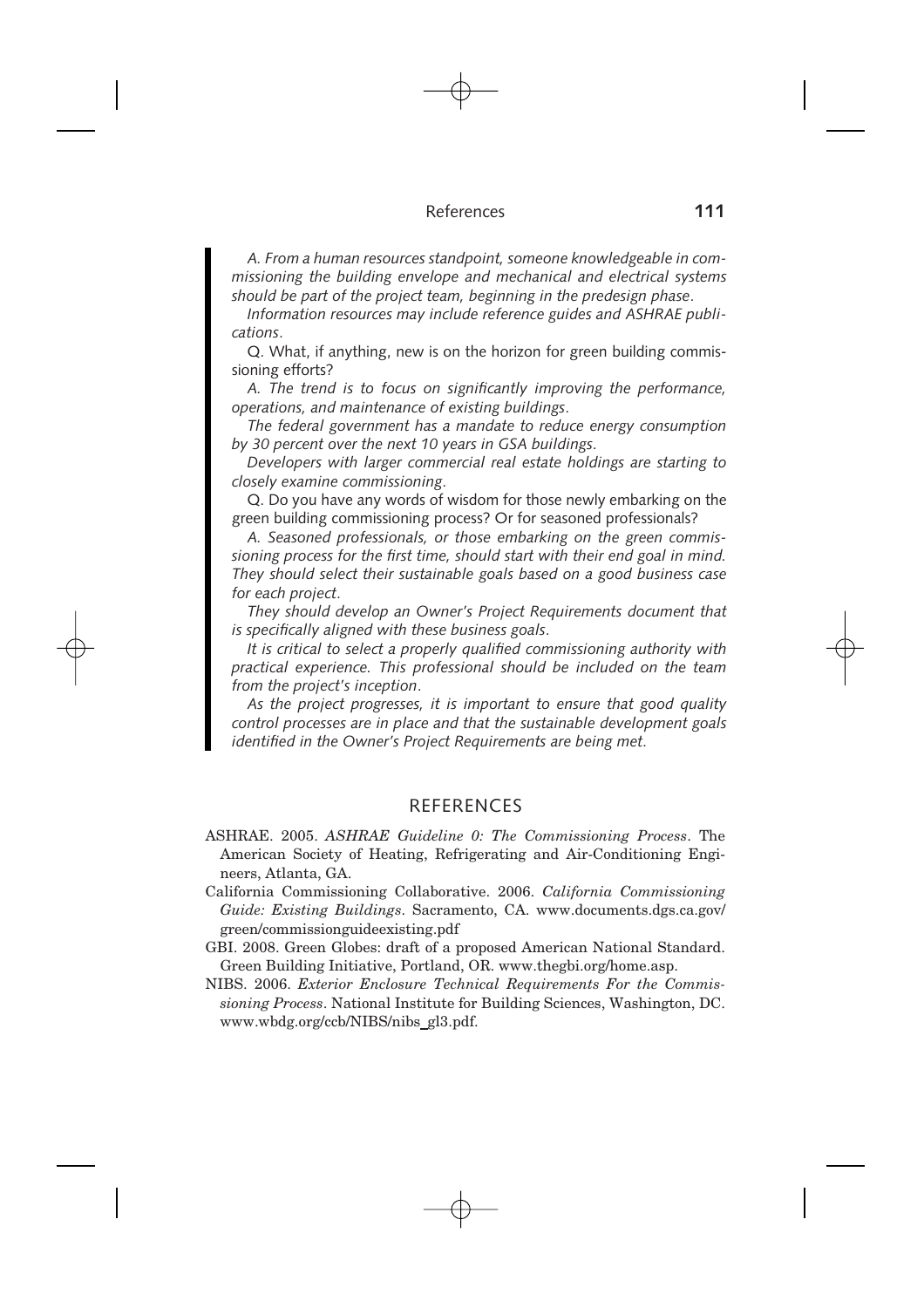- USGBC. 2008a. LEED Checklist—New Construction, LEED for New Construction (version 2.2). U.S. Green Building Council, Washington, DC. www.usgbc.org/DisplayPage.aspx?CMSPageID=220.
- USGBC. 2008b. LEED Checklist—Existing Buildings, LEED for Existing Buildings (version 2.0). U.S. Green Building Council, Washington, DC. www.usgbc.org/DisplayPage.aspx?CMSPageID=220.
- USGBC. 2008c. LEED Checklist—Commercial Interiors, LEED for Commercial Interiors (version 2.0). US Green Building Council, Washington, DC. www.usgbc.org/DisplayPage.aspx?CMSPageID=145.
- USGBC. 2008d. LEED Checklist—Core & Shell, LEED for Core & Shell (version 2.0). U.S. Green Building Council, Washington, DC. www.usgbc .org/DisplayPage.aspx?CMSPageID=295.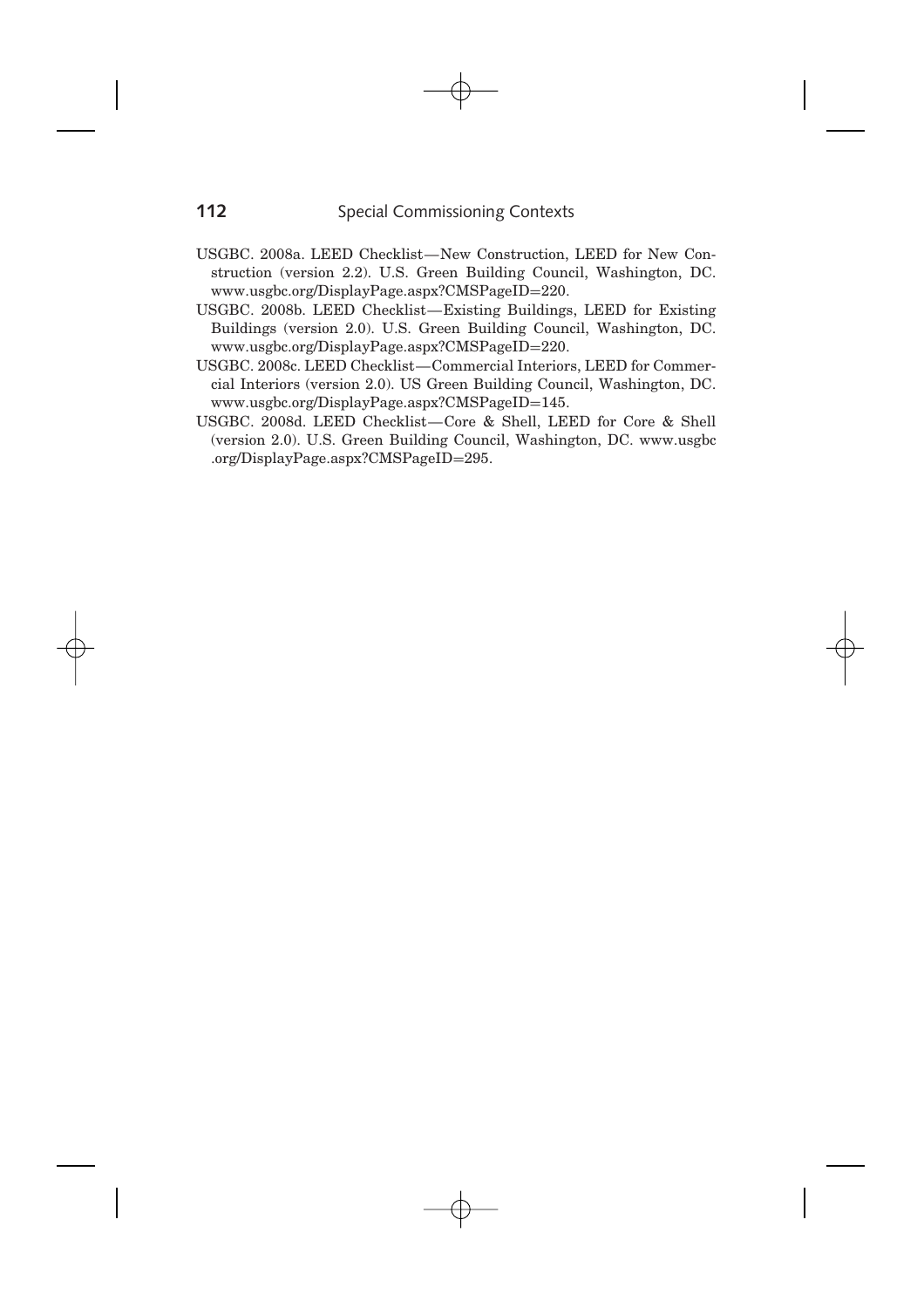# Commissioning Resources

# FUNDAMENTAL COMMISSIONING RESOURCES

- ACG: Associated Air Balance Commissioning Group. Provides a certification exam testing basic knowledge and technical expertise of eligible commissioning providers and publishes the *ACG Commissioning Guideline*. www.aabchq.com/commissioning/
- ASHRAE: American Society of Heating, Refrigerating and Air-Conditioning Engineers, Inc. Publisher of several commissioning guidelines—available through the online bookstore. www.ashrae.org
- BCA. Building Commissioning Association. A professional organization that promotes commissioning and best practices therein. Some resources including publications and process templates (such as Construction Checklists and RFQs) are publicly available via its Web site. www.bcxa.org/ resources/pubs/index.htm
- Building Commissioning. A somewhat eclectic Web site with ''articles, links and helpful info.'' http://buildingcommissioning.wordpress.com/
- CACX. California Commissioning Collaborative. A nonprofit board that promotes commissioning in California and provides commissioning resources via an extensive Web site. www.cacx.org/
- National Clearing House for Educational Facilities. School Building Commissioning. Provides a range of commissioning resources with a focus upon school facilities. www.edfacilities.org/rl/commissioning.cfm
- NEBB: National Environmental Balancing Bureau. Provides certification of firms and qualification of individuals through its Building Systems Commissioning Program (addressing HVAC, plumbing, and fire protection systems). www.nebb.org/
- Oregon Department of Energy—Conservation Division. Commissioning for Better Buildings in Oregon. Provides links to general commissioning resources. http://oregon.gov/ENERGY/CONS/BUS/comm/bldgcx.shtml

*Principles of Building Commissioning* Walter T. Grondzik Copyright © 2009 by Walter T. Grondzik.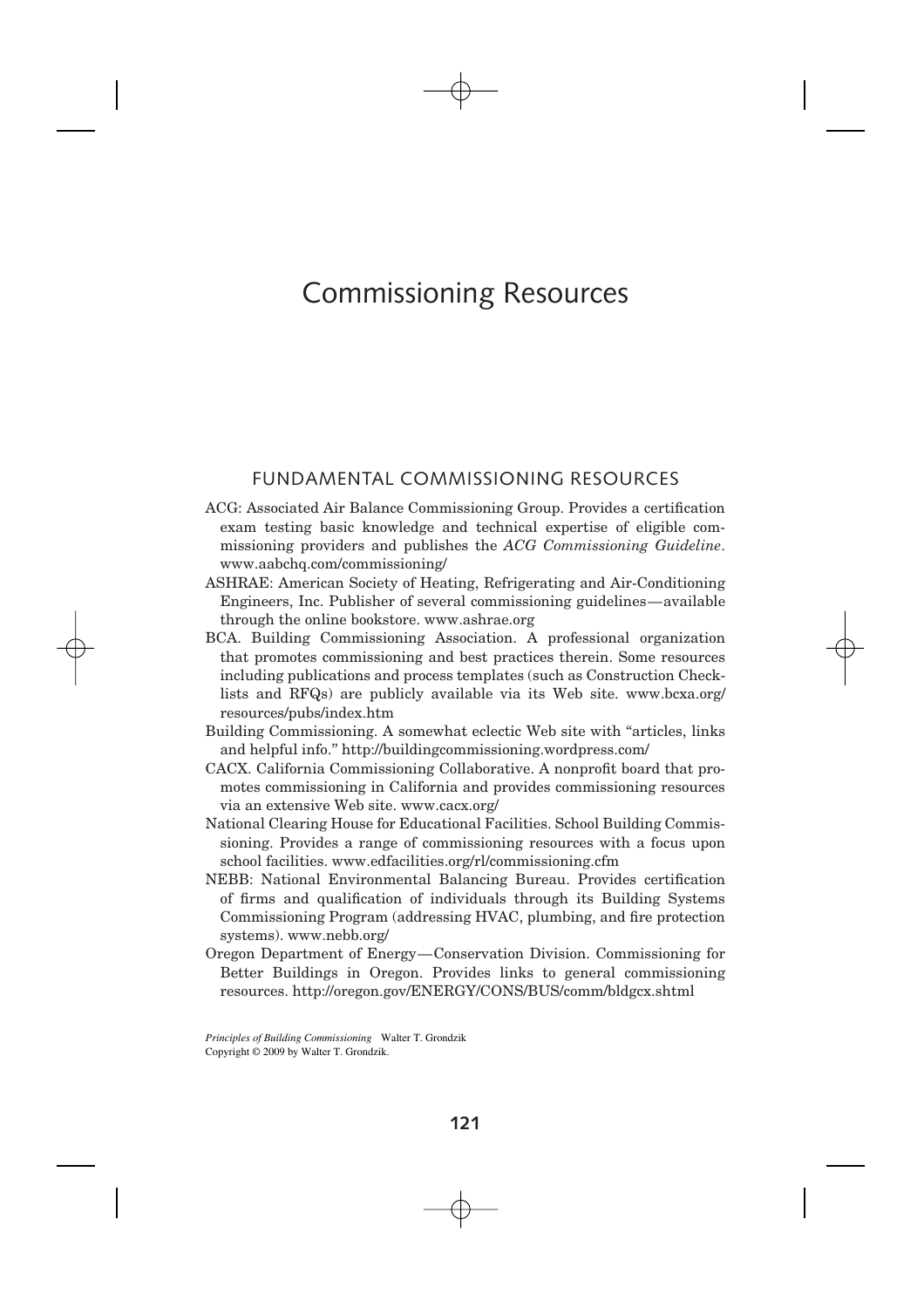- PECI. Portland Energy Conservation, Inc. Sponsors the annual National Conference on Building Commissioning and provides substantial resources for building commissioning. Look under ''Commissioning and Technical Resources.'' www.peci.org/
- University of Wisconsin-Madison, Department of Engineering Professional Development. A long-term provider of short courses on various aspects of commissioning; offers a certificate/certification program for commissioning providers. http://epdweb.engr.wisc.edu/

# GENERAL COMMISSIONING ISSUES

- AABC: *ACG Commissioning Guideline*, 2nd ed. Associated Air Balance Council, Washington, DC.
- ASHRAE. 2008. ASHRAE Guideline 4-2008: *Preparation of Operating and Maintenance Documentation for Building Systems*. American Society of Heating, Refrigerating and Air-Conditioning Engineers, Inc., Atlanta, GA.
- ASHRAE. 2001. ASHRAE Guideline 5-1994: *Commissioning Smoke Management Systems*. American Society of Heating, Refrigerating and Air-Conditioning Engineers, Inc., Atlanta, GA. [Reaffirmed in 2001.]
- ASHRAE. 2005. ASHRAE Guideline 0-2005: *The Commissioning Process*. American Society of Heating, Refrigerating and Air-Conditioning Engineers, Inc., Atlanta, GA.
- ASHRAE. 2007. *ASHRAE Handbook—2007 HVAC Applications*. Chapter 42 ''HVAC Commissioning.'' American Society of Heating, Refrigerating and Air-Conditioning Engineers, Inc., Atlanta, GA.
- ASHRAE. 2007. ASHRAE Guideline 1.1-2007: *HVAC&R Technical Requirements for the Commissioning Process*. American Society of Heating, Refrigerating and Air-Conditioning Engineers, Inc., Atlanta, GA.
- ASHRAE. 20xx. Guideline 1.2-20xx: *The Commissioning Process for Existing HVAC&R Systems*. American Society of Heating, Refrigerating and Air-Conditioning Engineers, Inc., Atlanta, GA. [Under development; addresses retrocommissioning of HVAC&R systems.]
- ASHRAE. 20xx. ASHRAE Guideline 1.3-20xx: *Building Operation and Maintenance Training for the HVAC&R Commissioning Process*. American Society of Heating, Refrigerating and Air-Conditioning Engineers, Inc., Atlanta, GA. [Under development; addresses the training aspects of commissioning with a focus on HVAC&R systems.]
- Bochat, James. 2005. ''Commissioning Communications.'' *Proceedings of the 2005 National Conference on Building Commissioning* (see entry for PECI). www.peci.org/ncbc/proceedings/2005/21 Bochat NCBC2005.pdf
- Brooks, Bradley. 2007. ''No Operator Left Behind: Effective Methods of Training Building Operators.'' *Proceedings of the 2007 National Conference on Building Commissioning* (see entry for PECI). www.peci.org/ncbc/ proceedings/2007/Brooks NCBC2007.pdf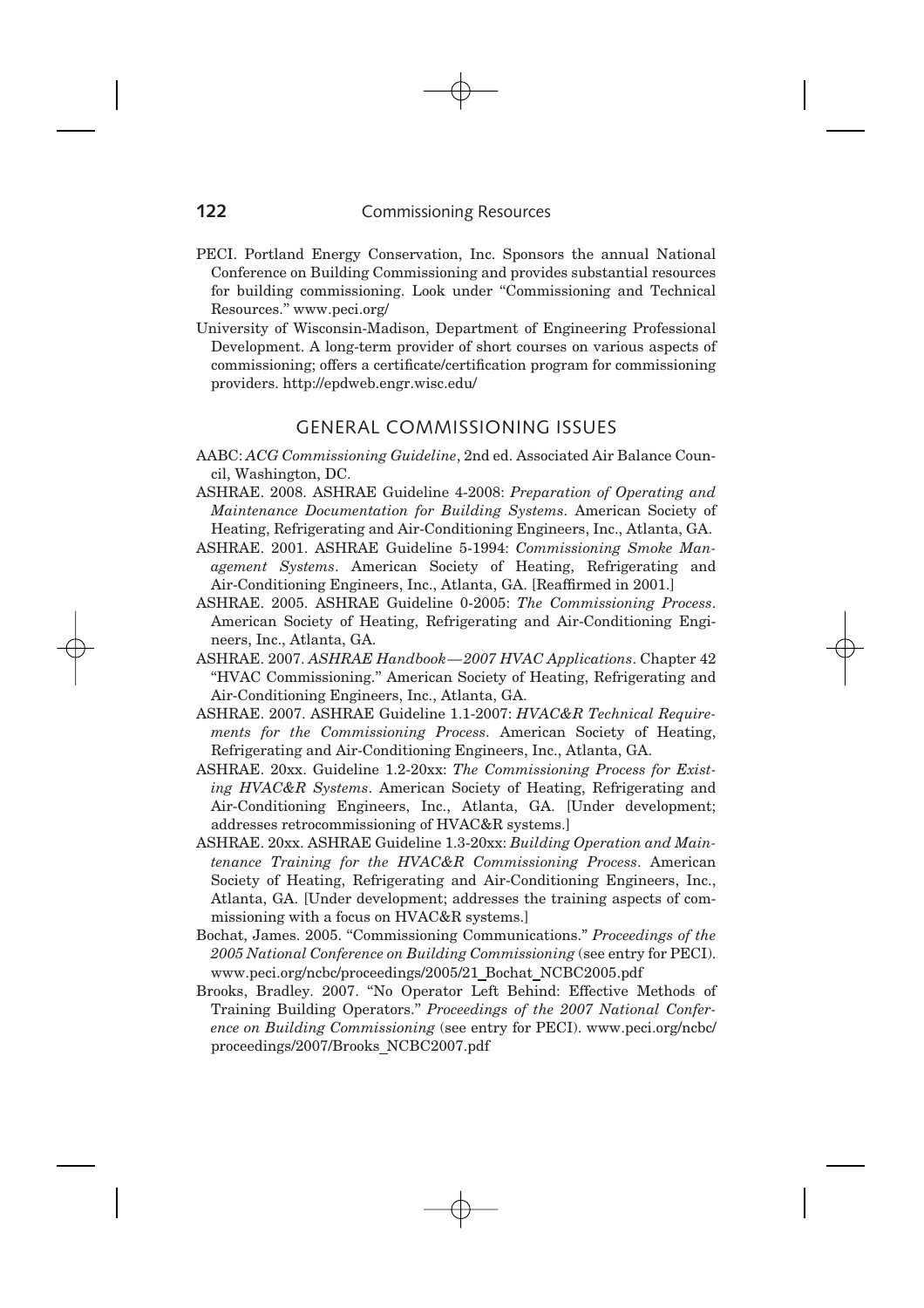- CACX: 2006. *California Commissioning Guide: New Buildings*. California Commissioning Collaborative, Sacramento, CA.
- CACX: 2006. *California Commissioning Guide: Existing Buildings*. California Commissioning Collaborative, Sacramento, CA.
- CIBSE. 2007. CIBSE Commissioning Codes (includes: CIBSE Commissioning Code A: Air Distribution Systems; CIBSE Commissioning Code B: Boilers; CIBSE Commissioning Code C: Automatic Controls; CIBSE Commissioning Code L: Lighting; CIBSE Commissioning Code M: Management; CIBSE Commissioning Code R: Refrigeration; and CIBSE Commissioning Code W: Water Distribution Systems). The Chartered Institution of Building Services Engineers, London, UK.
- DOE. Building Technologies Program—Buildings Toolbox—Building Commissioning. U.S. Department of Energy, Washington, DC. www.eere .energy.gov/buildings/info/operate/buildingcommissioning.html
- Elvin, George. 2007. *Integrated Practice in Architecture*. John Wiley & Sons, Hoboken, NJ.
- Heinz, John, and Richard Casault. 2004. *The Building Commissioning Handbook*, 2nd ed. The Association of Higher Education Facilities Officers, Alexandria, VA.
- Kettler, Gerald. 2005. "Coordinating Building Systems for Commissioning.'' *Proceedings of the 2005 National Conference on Building Commissioning* (see entry for PECI). www.peci.org/ncbc/proceedings/2005/ 21 Kettler NCBC2005.pdf
- Mauro, Frank. 2005. ''Commissioning Basics for Owners.'' *Proceedings of the 2005 National Conference on Building Commissioning* (see entry for PECI). www.peci.org/ncbc/proceedings/2005/BF 01 Mauro NCBC2005.pdf
- NEBB. 1999. *Procedural Standards for Building Systems Commissioning*. National Environmental Balancing Bureau, Gaithersburg, MD.
- NEBB. 2005. *Design Phase Commissioning Handbook*. National Environmental Balancing Bureau, Gaithersburg, MD.
- NIBS. Whole Building Design Guide. ''Project Management—Building Commissioning.'' National Institute of Building Sciences, Washington, DC. www.wbdg.org/project/buildingcomm.php
- Oberlander, George. 2007. ''The Nuts and Bolts of the Commissioning Process.'' *Proceedings of the 2007 National Conference on Building Commissioning* (see entry for PECI). www.peci.org/ncbc/proceedings/ 2007/Oberlander NCBC2007.pdf
- PECI. National Conference on Building Commissioning (papers from the conference proceedings from 2005 onward). Portland Energy Conservation, Inc., Portland, OR. www.peci.org/ncbc/proceedings.html
- Rochwarg, Leah. 2005. ''Legal Implications of Building Commissioning'' (PowerPoint presentation). *Proceedings of the 2005 National Conference on Building Commissioning* (see entry for PECI). www.peci.org/ncbc/ proceedings/2005/07 Rochwarg NCBC2005.pdf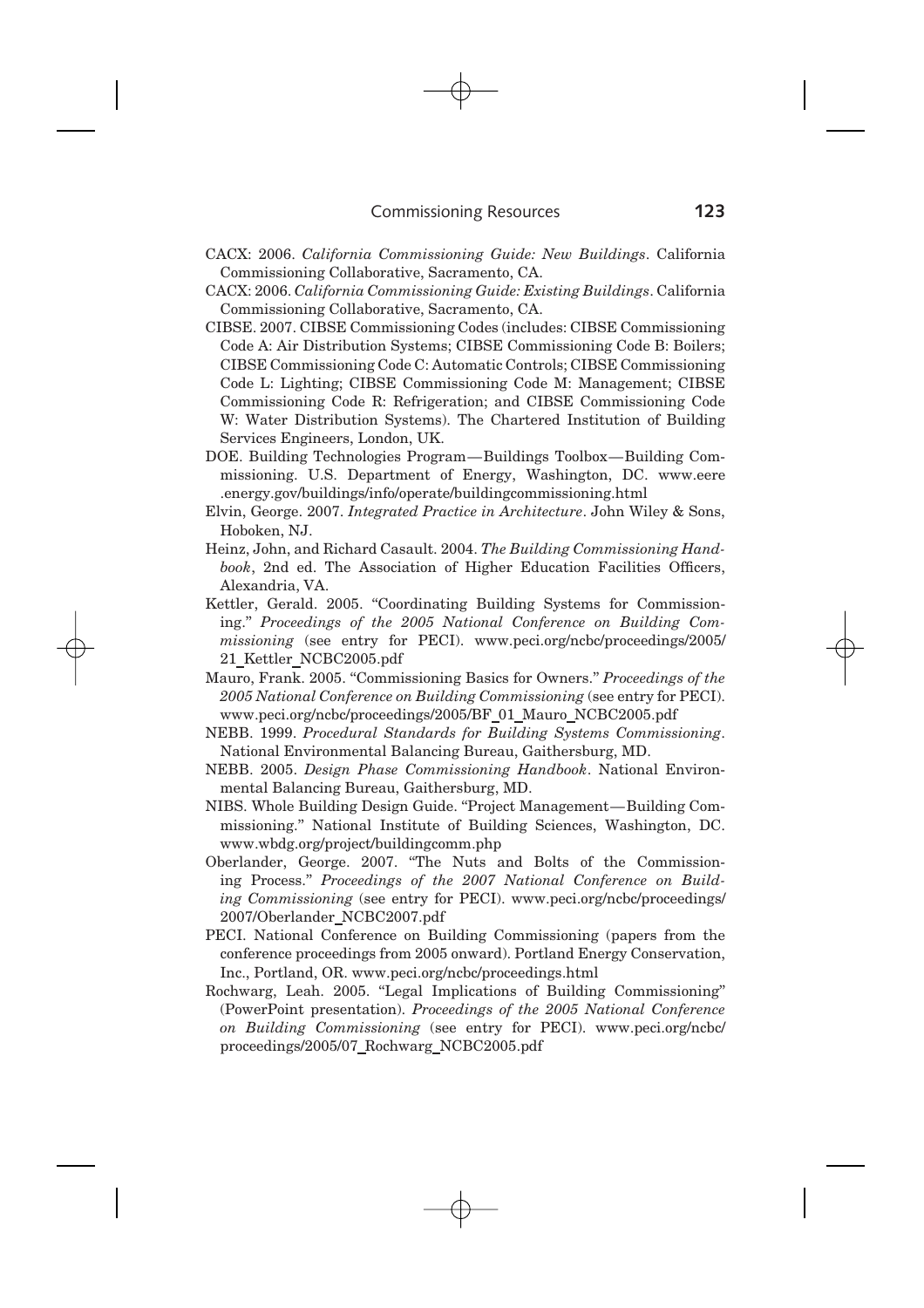- SMACNA. 1994. *HVAC Systems—Commissioning Manual*. Sheet Metal and Air Conditioning Contractors' National Association, Chantilly, VA.
- Stum, Karl, and Kent Barber. 2005. "Critical Commissioning Communication.'' *Proceedings of the 2005 National Conference on Building Commissioning* (see entry for PECI). www.peci.org/ncbc/proceedings/2005/ 21 Stum NCBC2005.pdf

# COSTS AND BENEFITS OF COMMISSIONING

- Della Barba, Michael. 2005. ''The Dollar Value of Commissioning.'' *Proceedings of the 2005 National Conference on Building Commissioning* (see entry for PECI). www.peci.org/ncbc/proceedings/2005/19 DellaBarba NCBC2005.pdf
- Ellis, Rebecca, et al. 2006. ''Quantifying Costs and Benefits, the Sequel: A 6-Year Check-up on Commissioning at the Pentagon.'' *Proceedings of the 2006 National Conference on Building Commissioning* (see entry for PECI). www.peci.org/ncbc/proceedings/2006/06 Ellis NCBC2006.pdf
- Jewell, Mark. 2005. ''Understanding the Value of Commissioning in Income Properties'' (Power Point presentation). *Proceedings of the 2005 National Conference on Building Commissioning* (see entry for PECI). www.peci.org/ncbc/proceedings/2005/03 Jewell NCBC2005.pdf
- R.S. Means. 2006. *Green Building: Project Planning and Estimating*, 2nd ed. R.S. Means Company, Kingston, MA.
- Mills, Evan, et al. 2005. Costs and Benefits of Commissioning New and Existing Commercial Buildings. PowerPoint presentation with extensive data. http://hightech.lbl.gov/Presentations/Mills Cx UCSC.ppt
- Mills, Evan, et al. 2005. ''The Cost-Effectiveness of Commissioning New and Existing Commercial Buildings: Lessons from 224 Buildings.'' Proceedings of the 2005 National Conference on Building Commissioning (see entry for PECI). www.peci.org/ncbc/proceedings/2005/19\_Piette\_NCBC2005.pdf
- PECI. 2002. ''Establishing Commissioning Costs.'' www.peci.org/Library/ PECI\_NewConCx1\_1002.pdf

# COMMISSIONING FOR GREEN BUILDINGS

- Altwies, Joy. 2002. ''Commissioning for LEED.'' http://resources.cacx .org/library/holdings/009.pdf
- Berning, Michael, and Bart Grunenwald. 2005. ''How to Achieve LEED Certification for Commissioning Projects.'' *Proceedings of the 2005 National Conference on Building Commissioning* (see entry for PECI). www.peci .org/ncbc/proceedings/2005/24 Berning NCBC2005.pdf
- Coto, Jorge. 2007. ''What Needs to be Commissioned in Zero Energy Buildings?'' www.bcxa.org/events/expo2007/bca-expo-2007-torrescoto.pdf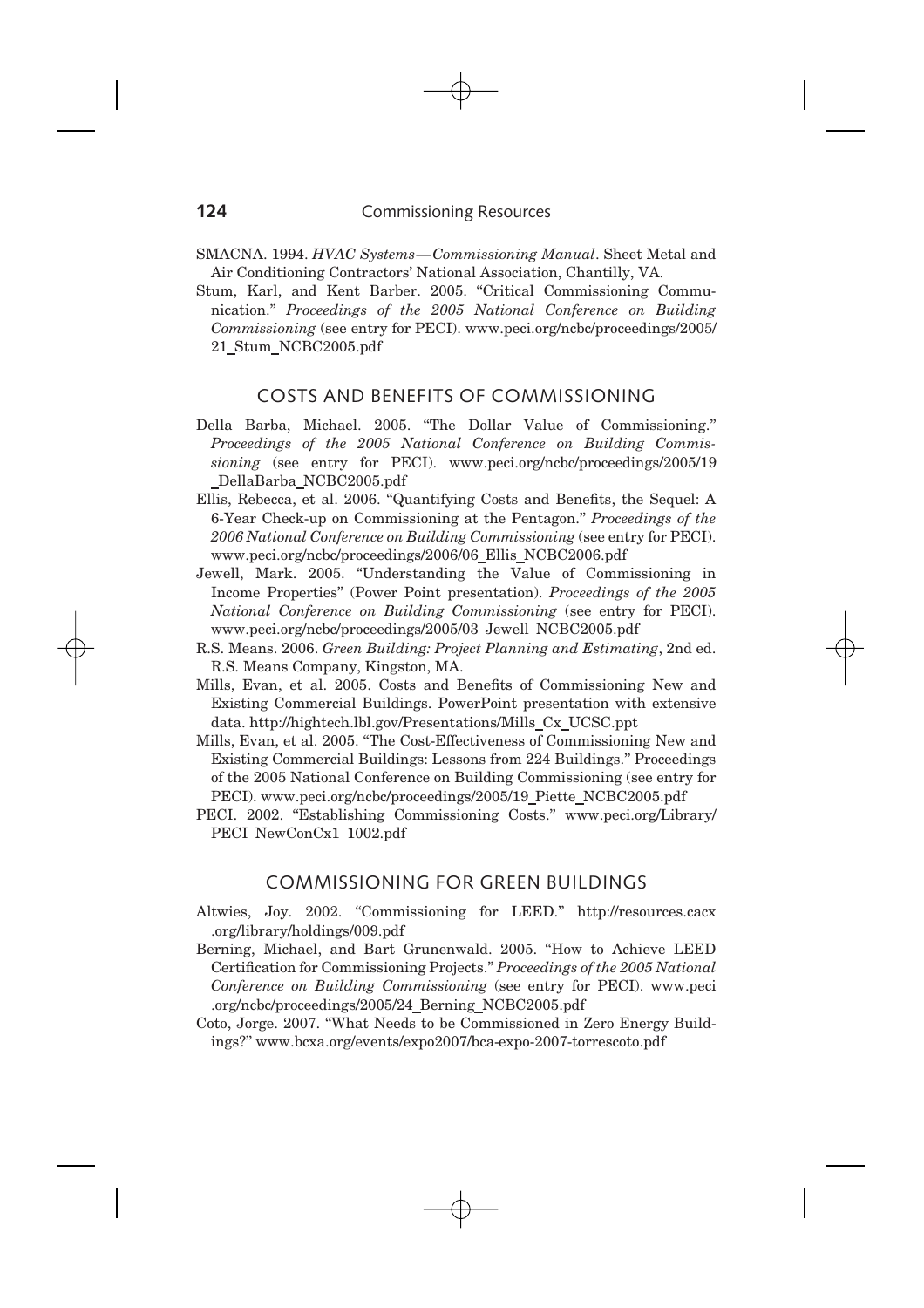- D'Antonio, Peter. 2007. ''Costs and Benefits of Commissioning LEED-NC Green Buildings.'' *Proceedings of the 2007 National Conference on Building Commissioning* (see entry for PECI). www.peci.org/ncbc/proceedings/2007/ DAntonio NCBC2007.pdf
- FMLink. Facilities Management Resources—Sustainability—Green Building Commissioning. www.fmlink.com/ProfResources/Sustainability/ Articles/article.cgi?USGBC:200309-01.htm
- GBI. 2008. Green Globes: Draft of a Proposed American National Standard. Green Building Initiative, Portland, OR. www.thegbi.org/home.asp
- Mantai, Michael. 2006. ''Expanded Role of the Commissioning Provider for LEED Projects.'' *Proceedings of the 2006 National Conference on Building Commissioning* (see entry for PECI). www.peci.org/ncbc/proceedings/ 2006/04 Mantai NCBC2006.pdf
- McCown, Paul. 2007. ''Commissioning for LEED'' (PowerPoint presentation). www.bcxa.org/events/expo2007/bca-expo-2007-mccown.pdf
- PECI. 2002. "Commissioning of Smaller Green Buildings—Expectations versus Reality.'' www.peci.org/Library/PECI SmallGreenCx1 1002.pdf
- PECI. 2000. "Commissioning to Meet Green Expectations." www.peci.org/ Library/PECI CxGreen1 0402.pdf
- Sinopoli, Jim. 2007. ''How Do Smart Buildings Make a Building Green?'' AutomatedBuildings.com www.automatedbuildings.com/news/dec07/articles/ sinopoli/071129114606sinopoli.htm
- USGBC. 2008. LEED Checklist—New Construction, LEED for New Construction (version 2.2). U.S. Green Building Council, Washington, DC. www.usgbc.org/DisplayPage.aspx?CMSPageID=220
- USGBC. 2008. LEED Checklist—Existing Buildings, LEED for Existing Buildings (version 2.0). U.S. Green Building Council, Washington, DC. www.usgbc.org/DisplayPage.aspx?CMSPageID=220
- USGBC. 2008. LEED Checklist—Commercial Interiors, LEED for Commercial Interiors (version 2.0). U.S. Green Building Council, Washington, DC. www.usgbc.org/DisplayPage.aspx?CMSPageID=145
- USGBC. 2008. LEED Checklist—Core & Shell, LEED for Core & Shell (version 2.0). U.S. Green Building Council, Washington, DC. www.usgbc .org/DisplayPage.aspx?CMSPageID=295
- Wilkinson, Ronald. 2008. "LEED Commissioning for New and Existing Buildings.'' *HPAC Engineering* (online). http://hpac.com/mag/leed commissioning new/

## RETROCOMMISSIONING

ACEEE. 2003. ''Retrocommissioning: Program Strategies to Capture Energy Savings in Existing Buildings.'' American Council for an Energy-Efficient Economy, Washington, DC. www.aceee.org/pubs/a035full.pdf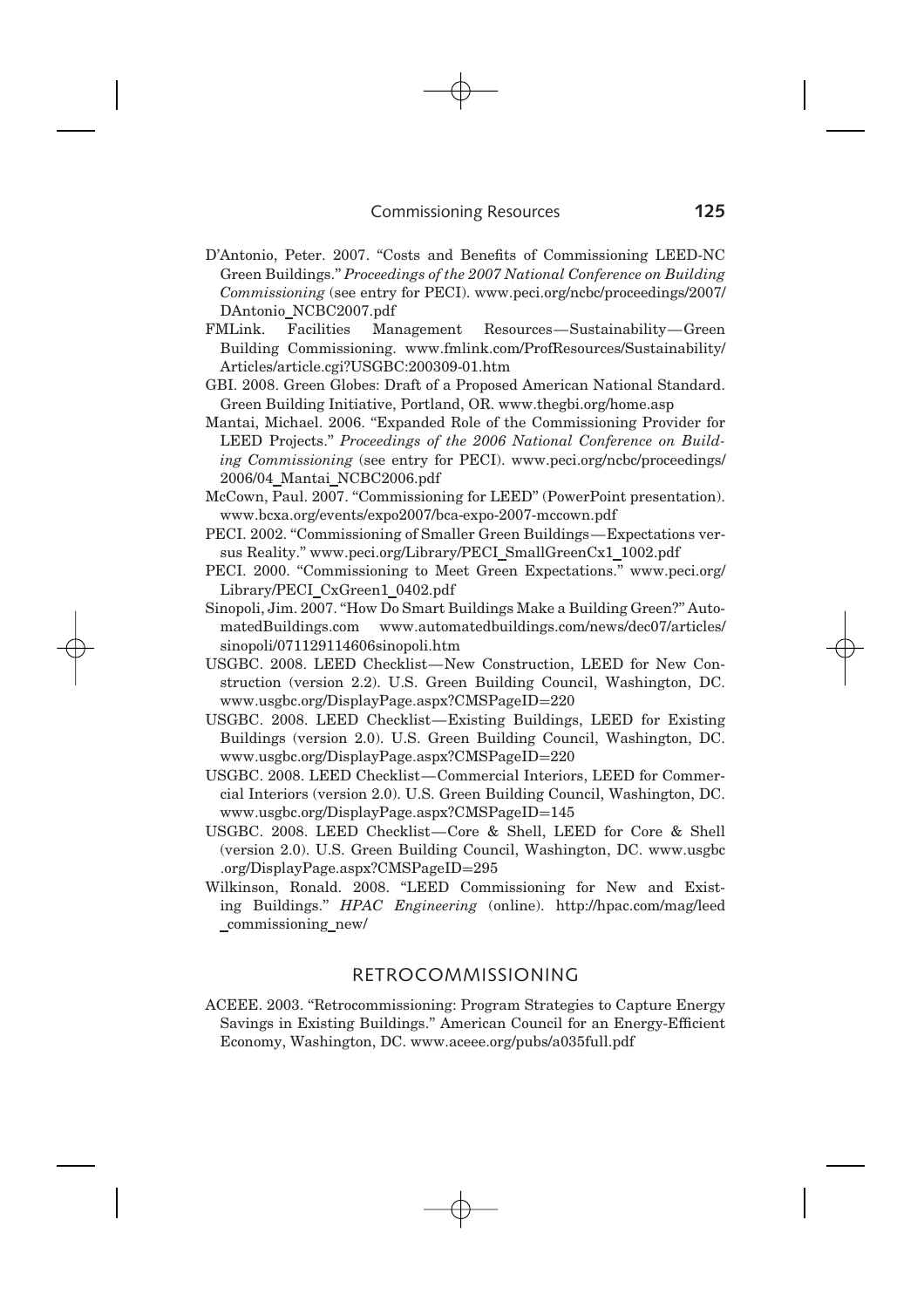- CACX. Retrocommissioning Toolkit. California Commissioning Collaborative, Sacramento, CA. www.cacx.org/resources/rcxtools/index.html
- LBNL. 2004. ''The Cost-Effectiveness of Commercial-Buildings Commissioning: A Meta-Analysis of Energy and Non-Energy Impacts in Existing Buildings and New Construction in the United States.'' Lawrence Berkeley National Laboratory, Berkeley, CA. http://eetd.lbl.gov/emills/PUBS/ Cx-Costs-Benefits.html
- PECI. 1999. "A Practical Guide for Commissioning Existing Buildings.'' Portland Energy Conservation, Inc., Portland, OR. http://eber .ed.ornl.gov/commercialproducts/retrocx.htm
- PECI. 2007. "A Retrocommissioning Guide for Building Owners." Portland Energy Conservation, Inc., Portland, OR. www.peci.org/Library/ EPAguide.pdf
- PECI. 2001. "Retrocommissioning's Greatest Hits." Portland Energy Conservation, Inc., Portland, OR. www.peci.org/Library/PECI RCxHits1 1002.pdf
- Peterson, Janice, Bendy Ho, and Hyoin Lai. 2005. "Evaluation of Retrocommissioning Results After Four Years: A Case Study.'' *Proceedings of the 2005 National Conference on Building Commissioning* (see entry for PECI). www.peci.org/ncbc/proceedings/2005/14 Peterson NCBC2005.pdf
- Poeling, Tom. 2006. "Tuning Up the Retrocommissioning Process." Pro*ceedings of the 2006 National Conference on Building Commissioning* (see entry for PECI). www.peci.org/ncbc/proceedings/2006/21 Poeling NCBC2006.pdf

# DISCIPLINE SPECIFIC COMMISSIONING

- Beaty, Don. 2005. "Commissioning Raised Floors for UFAD Applications.'' *Proceedings of the 2005 National Conference on Building Commissioning* (see entry for PECI). www.peci.org/ncbc/proceedings/2005/ TM 01 Beaty NCBC2005.pdf
- Darragh, Shaun. 2003. ''Lighting Commissioning.'' From the Lighting Design Lab (Seattle). www.lightingdesignlab.com/ldlnews/lighting commissioning sd.pdf
- Deringer, Joseph, et al. 2007. ''Guideline 3-1006: Exterior Enclosure Technical Requirements for the Commissioning Process.'' *Proceedings of the 2007 National Conference on Building Commissioning* (see entry for PECI). www.peci.org/ncbc/proceedings/2007/Deringer1 NCBC2007.pdf
- Dorgan, Charles. 2007. ''Guideline 1-2007: HVAC&R Technical Requirements for the Commissioning Process.'' *Proceedings of the 2007 National Conference on Building Commissioning* (see entry for PECI). www.peci .org/ncbc/proceedings/2007/Dorgan NCBC2007.pdf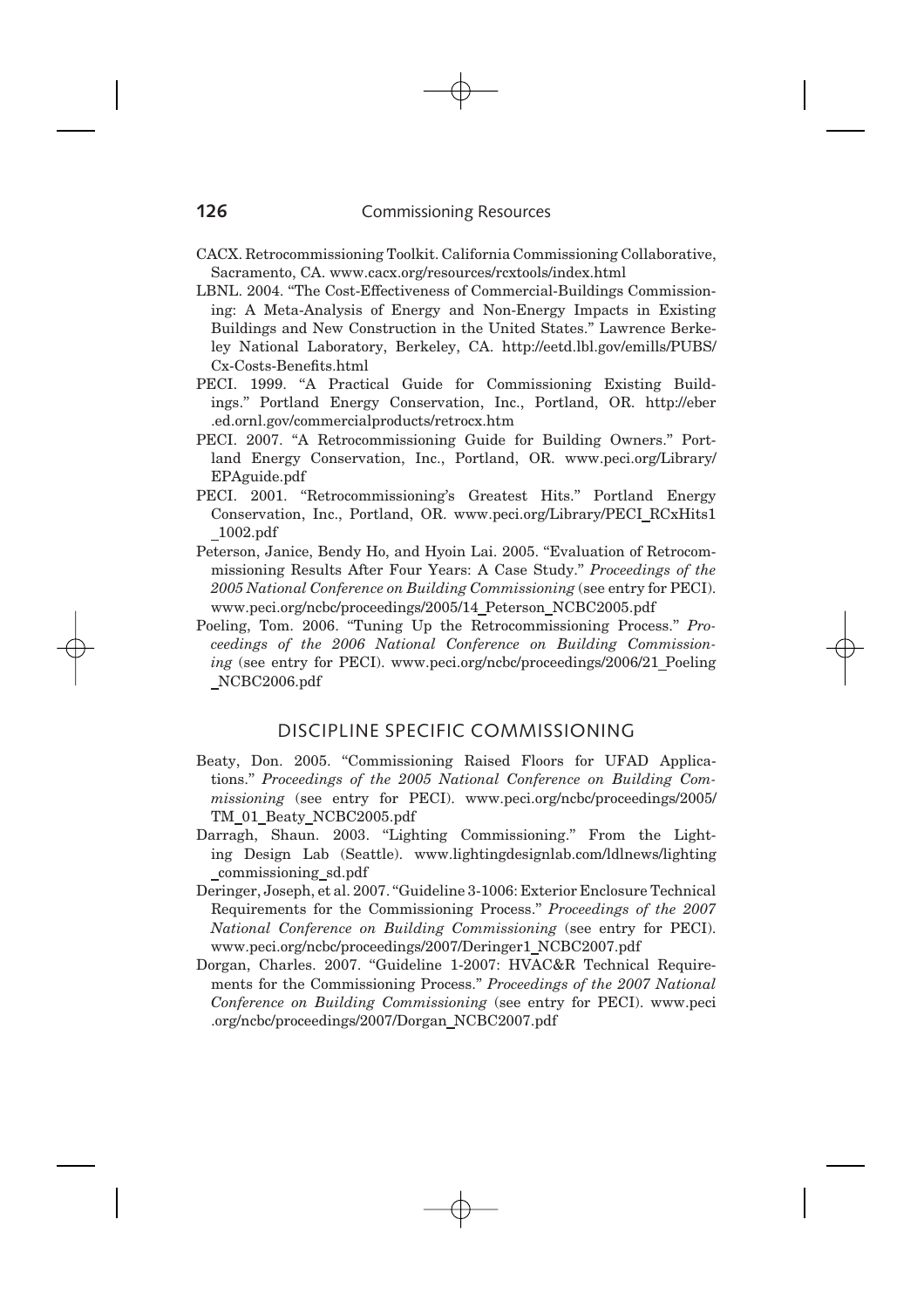- Larsen, Trina. 2007. ''Commissioning Advanced Lighting Systems.'' *Proceedings of the 2007 National Conference on Building Commissioning* (see entry for PECI). www.peci.org/ncbc/proceedings/2007/Larsen NCBC2007.pdf
- LBNL. 2007. "Daylighting the New York Times Headquarters Building (Final Report).'' Lawrence Berkeley National Laboratory, Berkeley, CA. http://windows.lbl.gov/comm perf/pdf/daylighting-nyt-final-III.pdf
- Miller, David. 2007. ''Commissioning Security Systems'' (PowerPoint presentation). www.bcxa.org/events/expo2007/bca-expo-2007-miller.pdf
- NIBS. 2006. *NIBS Guideline 3: Exterior Enclosure Technical Requirements for the Commissioning Process*. The National Institute of Building Sciences, Washington, DC. www.wbdg.org/ccb/NIBS/nibs gl3.pdf
- Phelan, John. 2002. ''Commissioning Lighting Control Systems for Daylighting Applications.'' http://resources.cacx.org/library/holdings/178.pdf
- Seattle, City of. ''Standard Commissioning Procedure for Daylighting Controls.'' www.seattle.gov/light/conserve/business/bdgcoma/bca8.pdf
- Seth, Anand, Abbe Bjorklund, and Daryl Fournier. 2006. ''Commissioning Scope of Work for Critical Healthcare Facilities.'' *Proceedings of the 2006 National Conference on Building Commissioning* (see entry for PECI). www.peci.org/ncbc/proceedings/2006/14 Seth NCBC2006.pdf
- Steward, Shannon, Mark Leafstedt, and Mike Abrams. 2005. "Fire Life Safety Commissioning.'' *Proceedings of the 2005 National Conference on Building Commissioning* (see entry for PECI). www.peci.org/ ncbc/proceedings/2005/20 Steward NCBC2005.pdf
- Tseng, Paul. 2005. "Commissioning the Windows: Design Phase Strategies for High Performance Buildings.'' *Proceedings of the 2005 National Conference on Building Commissioning* (see entry for PECI). www.peci.org/ ncbc/proceedings/2005/12 Tseng NCBC2005.pdf
- Turner, William, et al. 2005. ''Retro-Commissioning & Commissioning Building Envelope Systems to Reduce Health Risks & Improve IAQ: What We Have Learned To Date.'' *Proceedings of the 2005 National Conference on Building Commissioning* (see entry for PECI). www.peci.org/ ncbc/proceedings/2005/16 Turner NCBC2005.pdf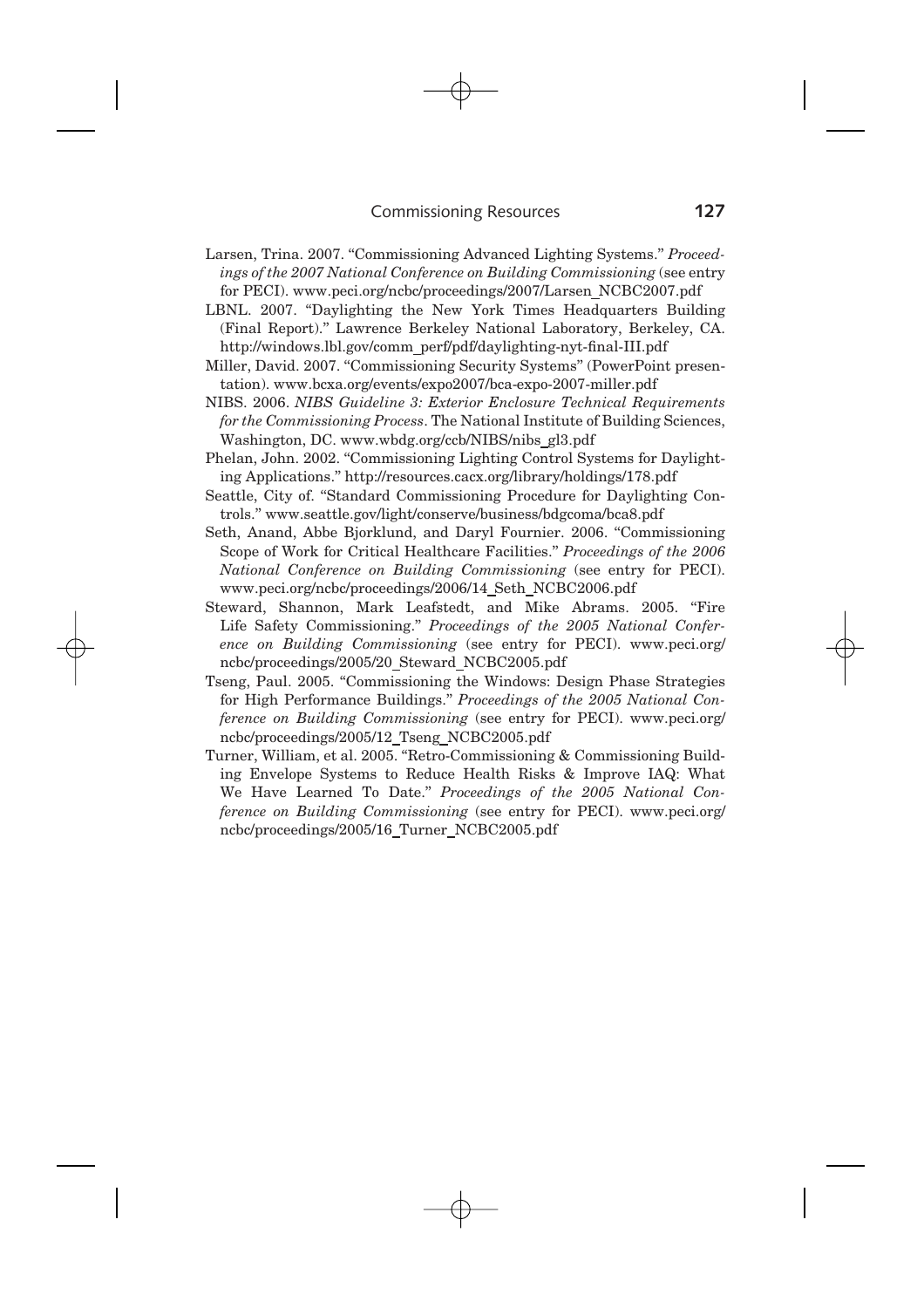This book, as noted in the introductory chapters, is based on the commissioning process as described in *ASHRAE Guideline 0-2005*. Guideline 0 should be used as the official ''dictionary'' for formal definitions of commissioning process terms. Nevertheless, it is often good to get a second take on the basics—which is the intent of this glossary. The following explanations are not intended to duplicate the Guideline 0 definitions— or to contradict them

The term *formal document* as used here implies a written document, generally separate from other documents (although it may later be packaged with other documents) intended for review, verification, and acceptance as part of the commissioning process. *(Note:* Capitalized terms in the text are used to indicate a formal document or commissioning process deliverable.)

- **acceptance:** The act of "approving" (undertaken by one with the contractual authority to do so) a report, document, or work activity. The critical implication of acceptance is that someone will get paid and/or work may proceed. The practical implication (ideally) is that someone has seen evidence of work at a level of completion and quality that is per their expectations and the scope of a contract. Thus, an owner will be expected to accept a draft Commissioning Plan, the Construction Documents, and the completed building. [Some accounts of commissioning that predate Guideline 0 describe an *acceptance phase* for a project. Such a phase, if accurately represented, would be project-long, as acceptance occurs from predesign through occupancy and operations.]
- **ASHRAE Guideline 0-2005: The Commissioning Process:** This consensus guideline lays out the necessary components of the building commissioning process. It has generally been accepted as a reasonable statement of the ideal commissioning process by most—but not all— involved with commissioning in the United States. Guideline 0 is on continuous maintenance status, which means that revisions are considered

*Principles of Building Commissioning* Walter T. Grondzik Copyright © 2009 by Walter T. Grondzik.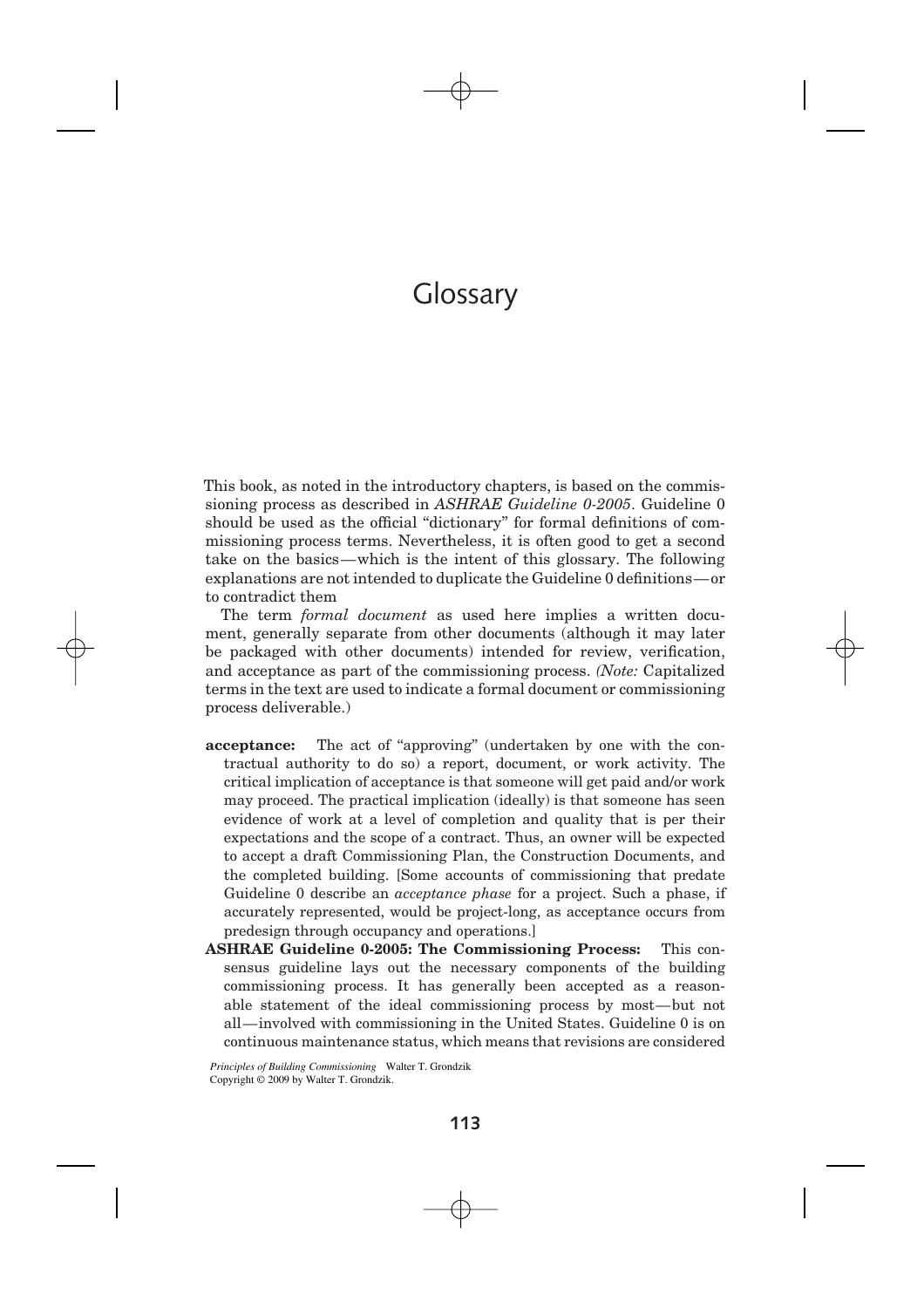upon receipt and can be published as necessary (instead of on a multiyear cycle). Owners should require that commissioning proposals from prospective providers substantially comply with Guideline 0, and that any exceptions be clearly identified. It is reasonable to expect some flexibility in process from project to project (and from provider to provider)—that is why ''0'' is a guideline and not a standard—but the intrinsic components of the process as defined by Guideline 0 need to be in place for a truly successful outcome.

- **Basis of Design:** A formal document that describes why design solutions were developed as they were. The idea behind this document is to provide an easily accessible and transferable (versus random notes in a file drawer) record of critical design thinking. The Basis of Design is prepared by the design team, verified by the commissioning authority, should be accepted by the owner, is shared with the contractor (but not as a legally binding part of the construction documents), and is passed on to the owner's operating personnel for use during operation and maintenance of a facility. Examples of valuable information that would appear in a Basis of Design and in no other ''shared'' document include a statement of the codes used for design, the design conditions used, safety factors applied, assumptions about maintenance and replacement access, and the like.
- **checklist:** A preprepared template that provides a script by which a design or construction activity is verified during the commissioning process. The idea behind checklists is to ensure that the verification process is well-structured in advance. This is not to preclude extemporaneous observations or concerns, but rather to ensure that critical issues are not overlooked in ad lib reviews. Checklists also provide a consistent and easily filed/retrieved record of verification efforts. *ASHRAE Guideline 0* focuses primarily upon Construction Checklists (see below), but there is no reason why Design Checklists could/should not also be used.
- **commissioning authority:** The name given to the lead contact for the commissioning process. Rarely (except for small projects) is the commissioning process undertaken by a lone individual. It is important, however, to have a point of contact through which all information and decisions related to the commissioning firm and commissioning team flow—this is the commissioning authority. The commissioning authority on most projects will be responsible for the actions of several professionals from a commissioning firm, as well as being the leader of the commissioning team (see below). [Some accounts of commissioning that predate Guideline 0 use the term commissioning agent to describe this role. This term is discouraged, as it implies that this party has legal permission to act in lieu of the owner, which is typically not the case. An example: the commissioning authority acts on behalf of an owner, but seeks the owner's acceptance of work; a commissioning agent could simply accept work as if he/she were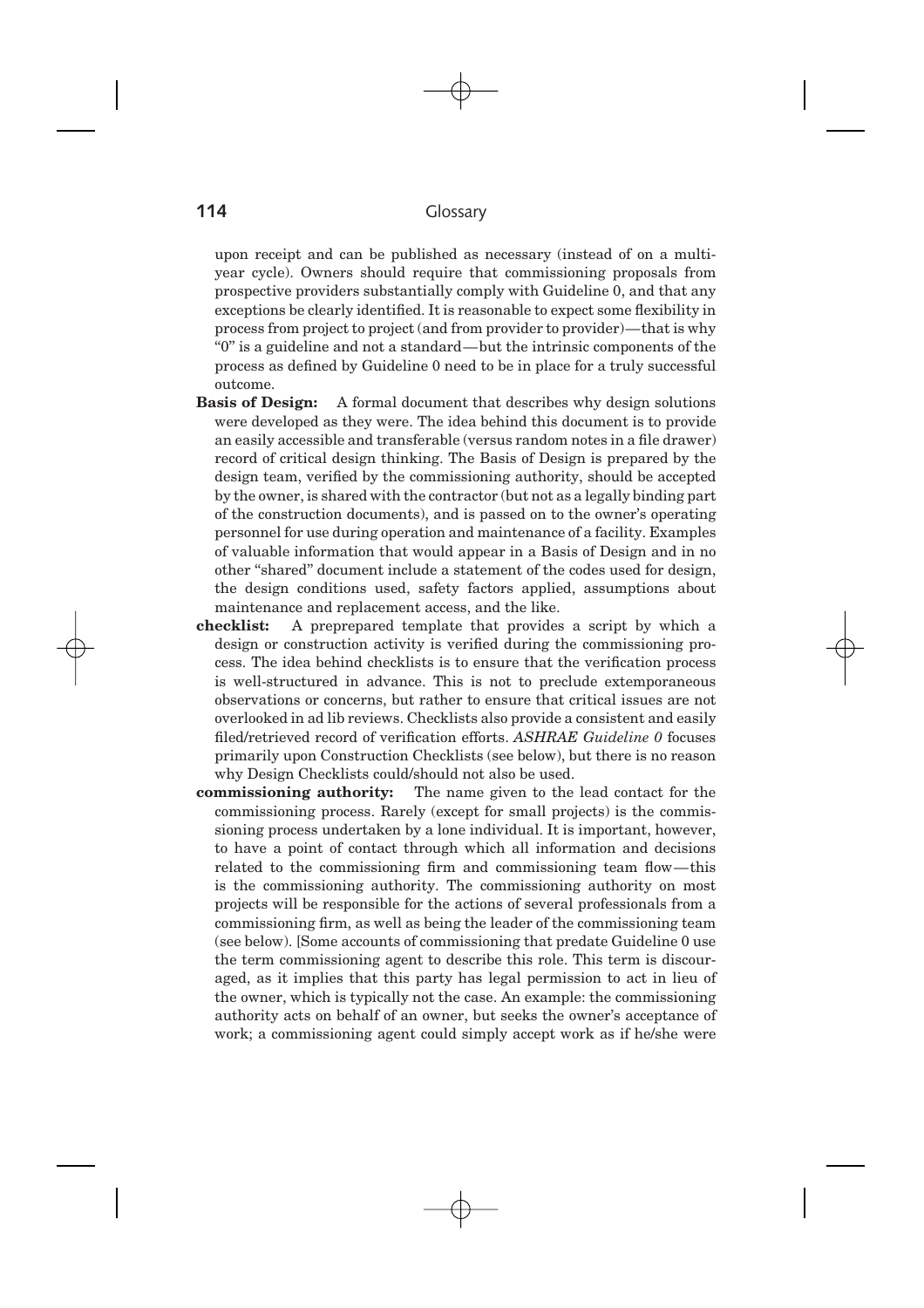the owner.] The term commissioning professional is also encountered in practice.

- **Commissioning Plan:** A formal document, which at any time during the commissioning process describes the broad picture of the commissioning process for a project, shows in detail the commissioning activities for the coming project phase (with schedule, budget, and proposed roles), and summarizes activities completed during previous phases. The Commissioning Plan is the roadmap for the commissioning process on a given project. The map is general for more-distant phases, and is detailed for the next-upcoming phase. The Commissioning Plan—which evolves throughout the life of a project— is prepared by the commissioning authority, accepted by the owner, and shared with all parties to the process (owner, design team, contractor, specialists, owner's operating personnel, etc.). The Commissioning Plan is an important informational tool—but it is not a contractually binding requirement upon those parties it mentions. Professional service agreements and construction contracts must require participation in the commissioning process (and should refer to the Commissioning Plan either by addendum or as background information).
- **Commissioning Report:** This term describes an ongoing series of reports that document the commissioning process for a project. During the course of a project, Commissioning Progress Reports are prepared and distributed to interested parties. At the end of a project, a Final Commissioning Process Report is prepared that summarizes the complete commissioning process.
- **commissioning team:** A loose-knit, but critically important, coalition of people involved with a project— formally assembled to complete and/or review commissioning process activities. The size and composition of the commissioning team varies throughout the course of a project (in response to evolving project needs). Skilled use of the commissioning team approach to commissioning can change the perception of commissioning from ''me versus you'' to one of ''us versus unacceptable outcomes.'' It sounds a bit corny, but teamwork will spread buy-in and also improve decision making through diversity of inputs. The commissioning team functions primarily through the venue of commissioning team meetings—called by the commissioning authority (who should set the agenda) and staffed by the various parties to the activity at hand (in response to requests from the commissioning authority). Good planning and prescheduling of meetings will facilitate active involvement. Meeting minutes should be taken and distributed and action items tracked for resolution.
- **Construction Checklists:** These are checklists specifically developed for use in verifying the proper installation and operations of materials, equipment, and systems during the construction phase. See *Checklists* for more information. Checklists are conceptually related to OPR-focused *test procedures*.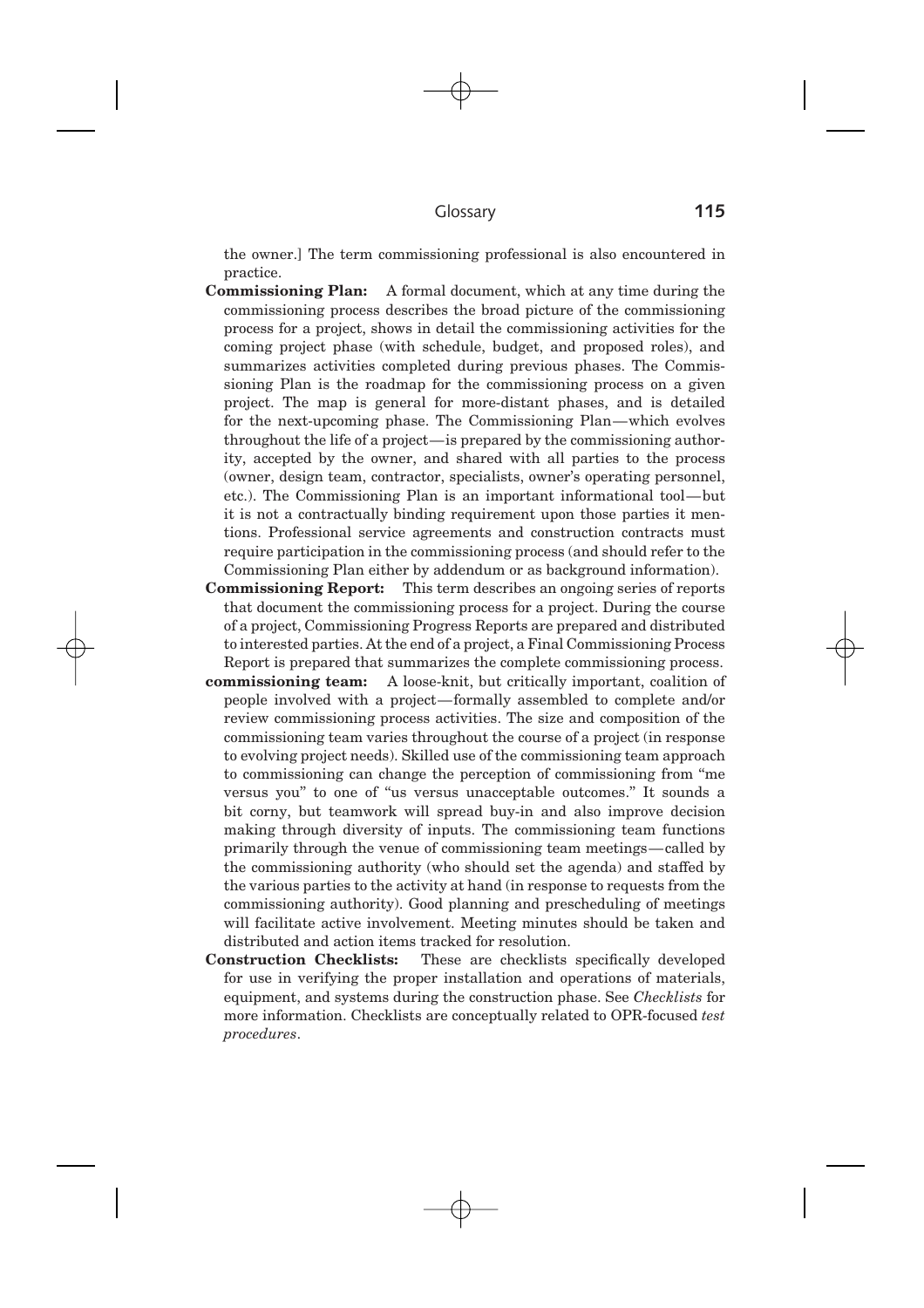- **Construction Documents:** Normally, these consist of the project drawings and specifications, which convey information on what is to be built. This information is conveyed from the design team to the contractor via the owner. The drawings usually show the contractor what (generically) goes where. From this, the contractor establishes quantities of materials and equipment to be purchased. The specifications describe the quality of materials and their installation. Commissioning process requirements will be conveyed in the specifications—making this document critical to successful commissioning. Typically, neither the design team nor the owner can or should tell the contractor how to construct a building. The focus of construction documents is on outcomes, not process. Commissioning verifications cross this line a bit (a contractor can't be allowed to verify proper operation of a chiller just by listening to it); thus, coordination between the contractor and commissioning authority relative to verifications is essential.
- **contract documents:** All the documents that contractually bind a contractor to complete a building project for an owner. Project drawings and specifications are a major element of the contract documents, but the contract documents may also include other legally binding requirements, such as a schedule, special requirements, and the like. Any owner desire, such as commissioning, that is not part of the contract documents will not happen—except as a contract addendum (which are typically very expensive).
- **contractor:** The entity hired by an owner to build a project. For virtually all projects, the contractor will hire subcontractors to do substantial portions of the work. Suppliers will be engaged by the contractor to supply materials and equipment. All work to be done by the contractor must be explicitly called out in the contract documents. There are numerous ways that this call-out can be made, the most common being through drawings and specifications prepared by a design team hired by the owner.
- **construction drawings:** A key component of the Construction Documents. Although commissioning process requirements will not appear in the drawings, quality drawings are essential to a high-performance, successful project. These drawings should be reviewed and verified against the Owner's Project Requirements during the design phase. A statistically based sampling method is recommended for this activity.
- **construction specifications:** A key component of the Construction Documents. Commissioning process requirements related to the contractor will appear in the specifications, and these must be presented clearly and adequately to ensure appropriate contractor participation. In addition, quality specifications are essential to a high-performance, successful project. The specifications should be reviewed and verified against the Owner's Project Requirements during the design phase. A statistically based sampling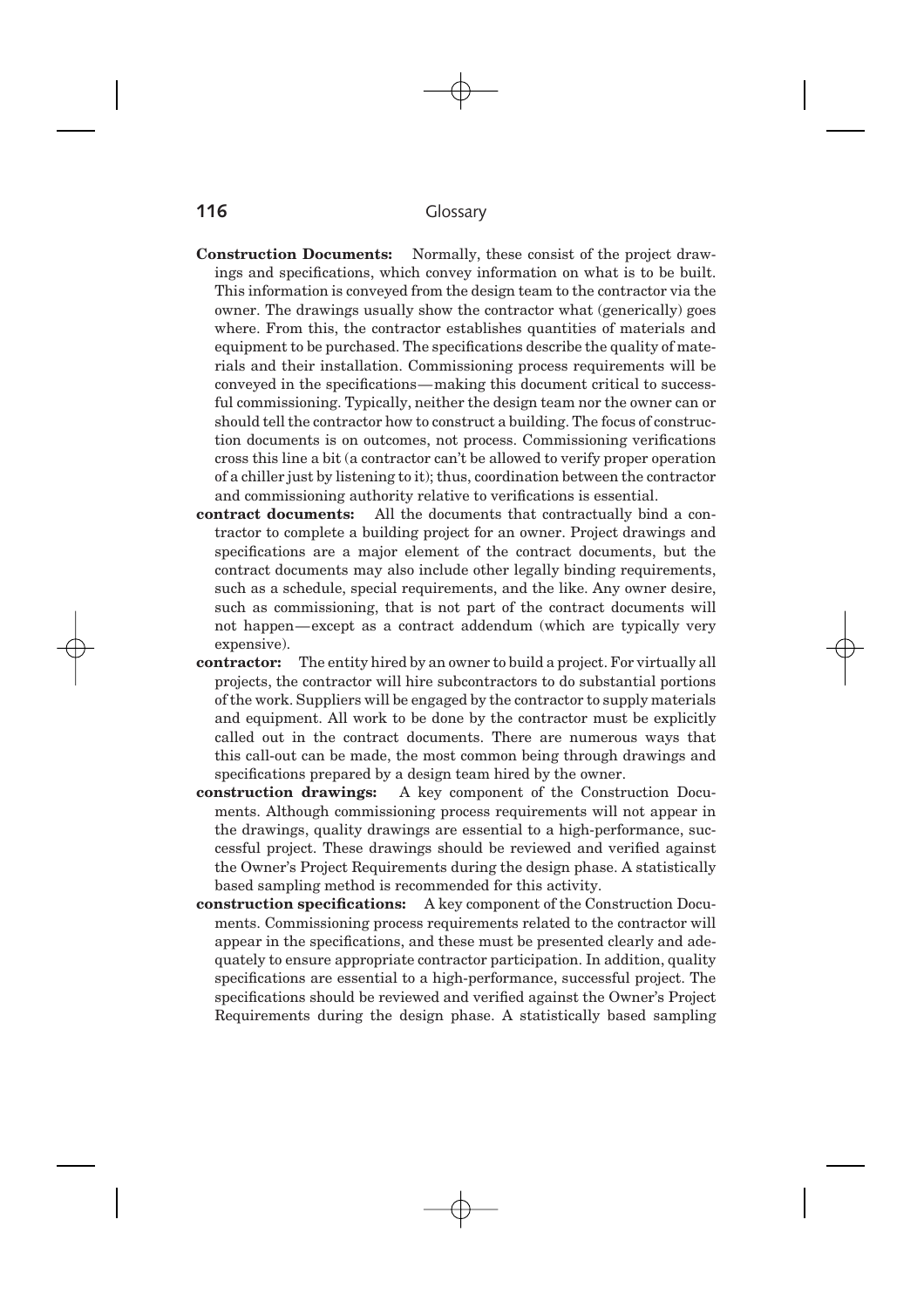method is recommended for this activity. Careful review of commissioning process requirements is recommended.

- **Design Checklists:** See *Checklists*. Design Checklists are prepared by the commissioning authority to assist with verifications that occur during the design phase of a project.
- **drawings:** See *Construction Drawings*. Coordination drawings can be especially useful to the commissioning process by showing the work of all disciplines—as a means of ensuring coordination between trades and the appropriate fit of equipment into allotted spaces (with due consideration to access).
- **Issues Log:** A formal system for registering concerns raised during the commissioning process—and the resolution of such concerns. The use of an electronic database that can be easily queried is highly recommended. The Issues Log is a valuable part of the communications infrastructure that is a hallmark of successful commissioning.
- **ongoing commissioning process:** The continuation of the commissioning process into the life of a project—beyond the ''normal'' termination point of warranty expiration. The idea behind ongoing commissioning is to continue to reap the benefits of the process during the extensive occupancy and operations phase of a project.
- **Owner's Project Requirements (OPR):** A formal document that describes in detail what is necessary for a project to be considered a success from the owner's perspective. This document goes beyond a typical spatial program to define the quality of spaces and their environments and operations. The OPR should address thermal, lighting, and acoustical conditions, reliability and maintenance expectations, energy benchmarks, green design expectations, and the like. Most owners don't just want 10,000 square feet of space—they want space with specific characteristics, which the OPR will describe. The OPR may be developed by the owner or by the commissioning team (depending on owner capabilities), will be verified by the commissioning authority, accepted by the owner, and given to the design team. The OPR should ideally be given to the contractor as ''information only'' to allow more informed decision making and be given to the owner's operating personnel for the same reason.
- **recommissioning:** The application of the commissioning process to a building that was previously commissioned. Although generally similar in nature, recommissioning may be differentiated from ongoing commissioning by virtue of a "break" in the process.
- **retrocommissioning process:** The application of the commissioning process to a building not previously commissioned. This scenario will require that the commissioning process develop all the key commissioning documents that would normally have been produced in the course of a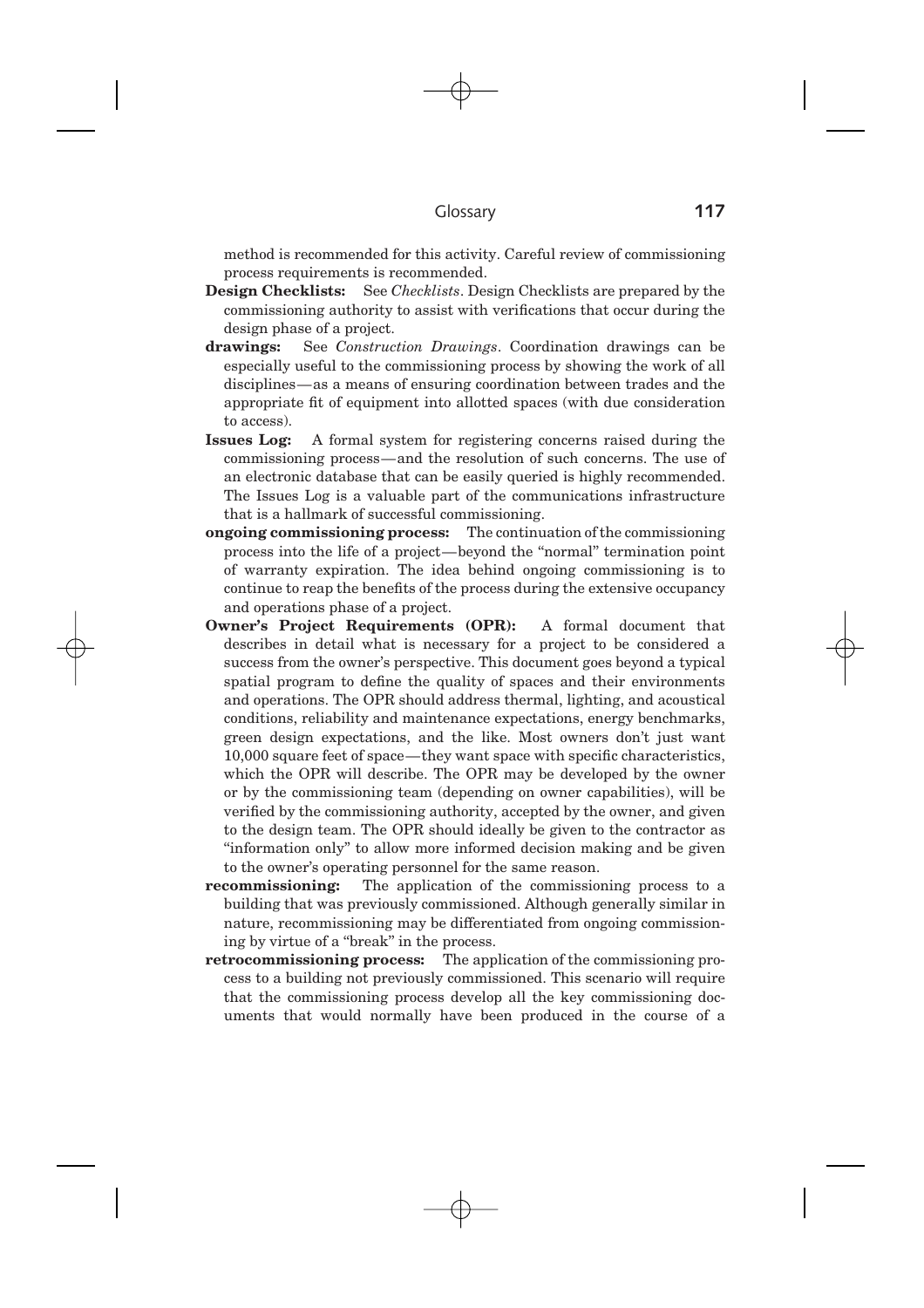conventional (starting at predesign) commissioning process. Retrocommissioning is not just a building tune-up exercise— it must identify project intents and criteria (OPR) against which current performance can be benchmarked.

**sampling:** A means of selecting limited areas of work for verification. Sampling is intended to reduce the volume of verification effort—without sacrificing the benefits of verification. The philosophy behind sampling is that the design team and contractor are legally responsible for their own quality control efforts and outcomes, but that another set of independent eyes looking at randomly selected facets of a project can help ensure overall quality.

### **specifications:** See *construction specifications*.

- **Systems Manual:** A formal (and well-prepared and organized) document intended to assist the owner in getting optimum benefit from his/her facility. In essence, this document is a good owner's manual for the facility. The responsibility for preparation of the Systems Manual must be established and expectations for the manual clearly communicated to the responsible party. Historically, this has been the contractor. Historically, this has not always led to the best product possible—although the contractor has ready access to most of the elements that will comprise the manual. A tight specification for this product is probably the best way to ensure a good product. A Systems Manual may be viewed as an enhanced O&M (Operations and Maintenance) Manual—including virtually anything the owner's operating personnel may need to know to get the best out of a facility (including training materials and performance benchmarking checklists and test results).
- test procedures: Procedures developed in support of systems and assembly verification activities. Test procedures are used for more complex evaluations of performance than can be reasonably conveyed via a checklist. For example, a test procedure might be developed to ensure that the performance of a lighting system (including controls) meets the Owner's Project Requirements for a space (perhaps including solutions such as zoning, presets, daylight dimming, occupancy sensors, and/or lumen maintenance). Test procedures will typically be developed by the commissioning authority in cooperation with the contractor. Test records will provide a benchmark for ongoing system operations.
- **Training Plan:** A subset of the Commissioning Plan that describes, in detail, the owner's personnel training requirements and expectations (including verifications) for a project. The Training Plan will describe scope, activities, schedule, roles, and evaluations involved with training personnel to effectively operate the facility they will soon be responsible for. The Training Plan will be developed by the commissioning authority (with input from the commissioning team) and approved by the owner.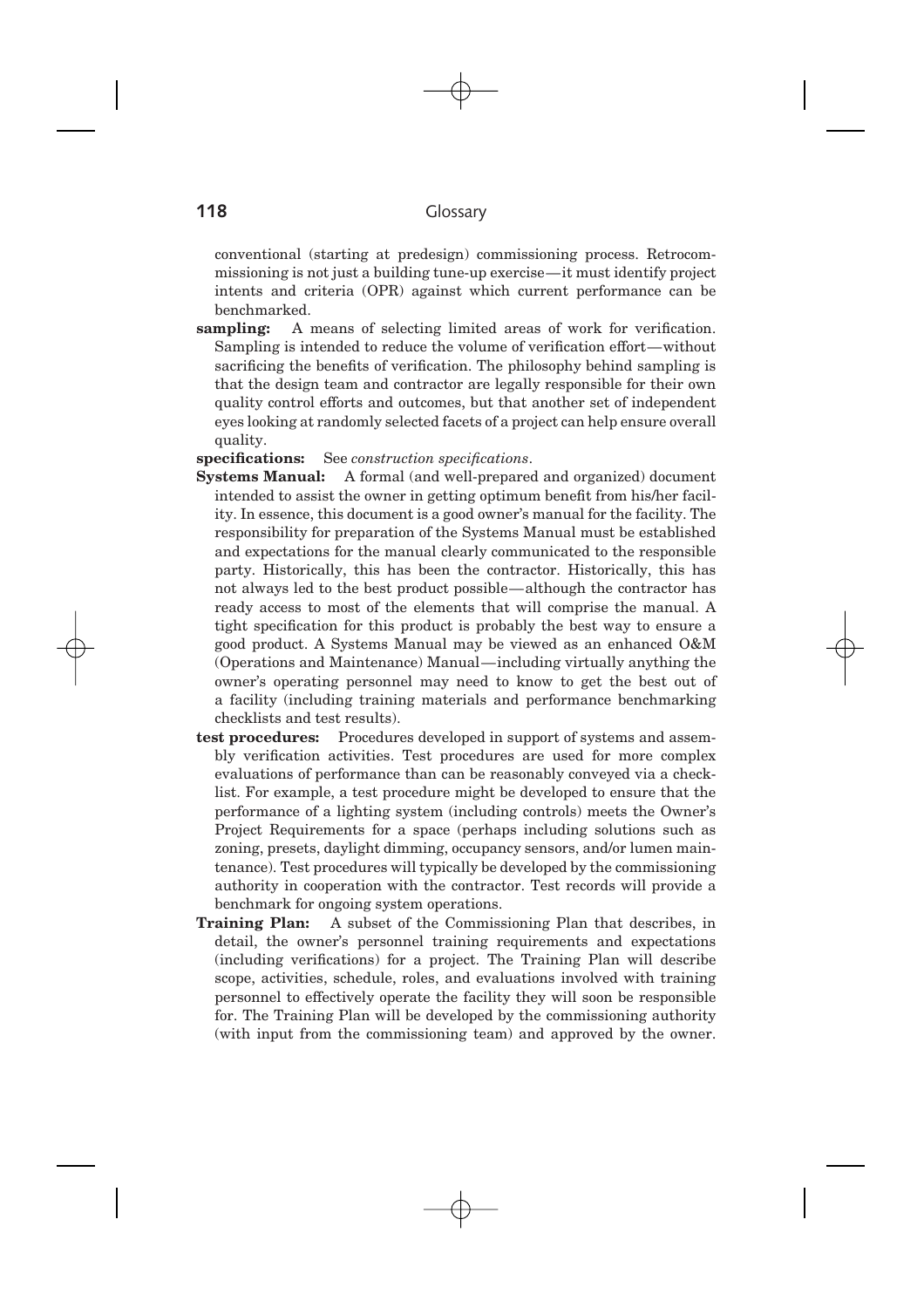Elements of the plan to be conducted by the design team and contractor must be included in professional services contracts and the construction documents.

**verification:** This term is used to describe the process whereby aspects of design and construction are evaluated for conformance with the Owner's Project Requirements. For example, can a proposed HVAC system deliver the indoor air quality, flexibility, comfort, and energy performance demanded by an owner? Is equipment installed in such a way that it can support such performance? Verification is a key responsibility of the commissioning authority (with assistance from the commissioning team).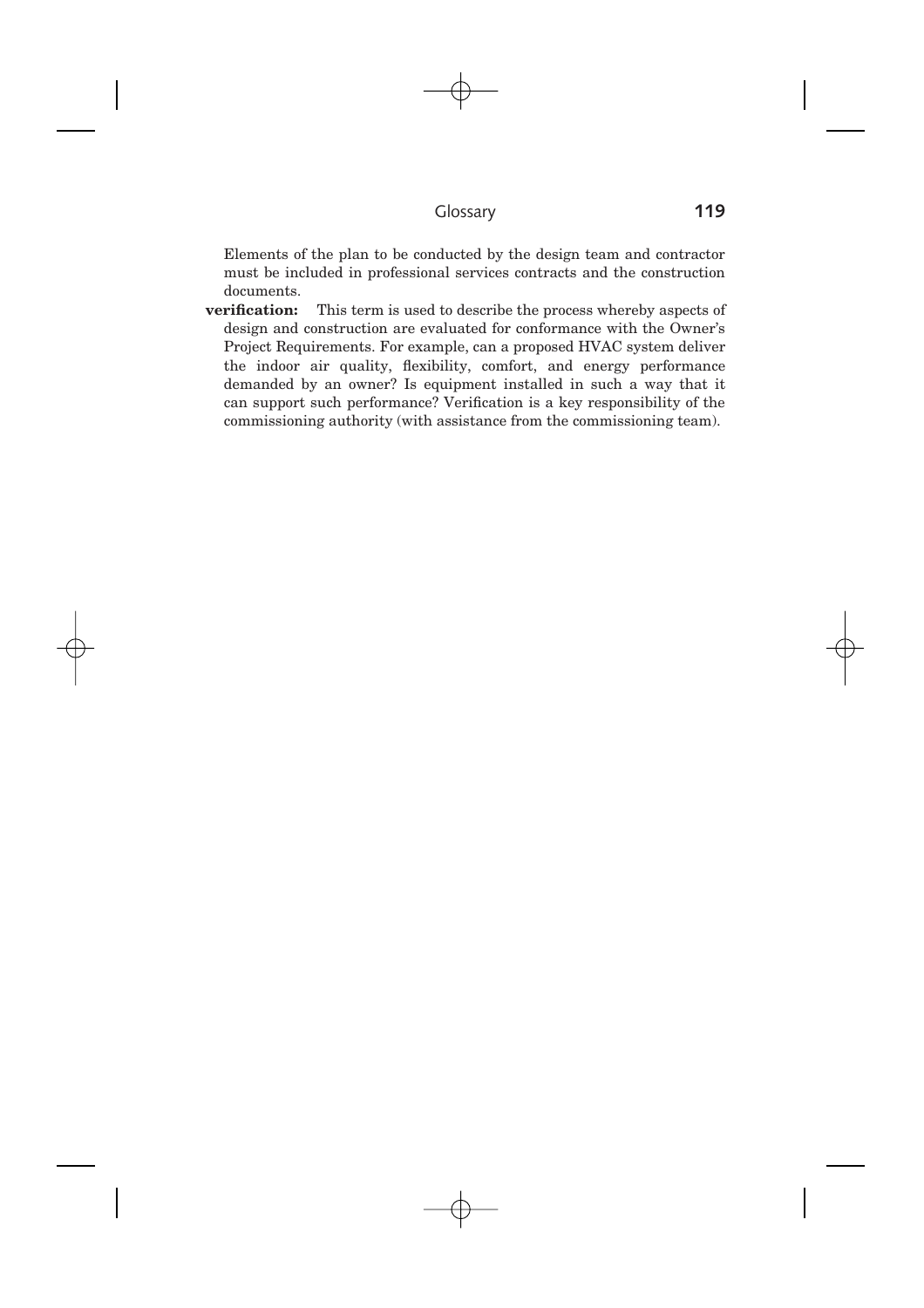Acceptance, 20, 25, 47, 63–66, 71, 72, 74, 86, 113–115, 117 Allowances, 22, 80, 81, 83, 93 ASHRAE (American Society of Heating, Refrigerating and Air-Conditioning Engineers), 33, 64, 90, 100, 102, 104, 107, 111 Guideline-0, 3, 15, 33, 35, 36, 55, 58, 63, 66–69, 73, 78, 79, 81, 83, 84, 87, 90, 92, 99, 101–107, 113, 114 Guideline-1.1, 35, 83, 104 Guideline-1.2 (previously 30), 35, 107 Guideline-1.3 (previously 31), 35, 107 Standard-189, 103 Associated Air Balance Commissioning Group (ACG), 33, 36 Basis of Design, 20, 21, 23, 25, 26, 42, 43, 46, 55, 56, 68, 71, 78–80, 83, 84, 91, 92, 99–102, 105, 114 Benchmark (benchmarking), 8, 21, 23, 25, 26, 28, 49, 64, 65, 67, 68, 70, 78, 82, 92, 98, 108, 117, 118 Bid proposal, 22 Budget, 2, 4, 8, 11, 16, 18, 19, 21, 22, 26, 40, 43, 52, 65, 74, 78, 81, 90, 91, 109, 110, 115 Building acquisition process, 3, 5, 7, 8, 15, 31, 34, 53, 93, 107 Building commissioning. *See* Commissioning Building Commissioning Association (BCA), 33 Building Enclosure Technology and Environment Council, 9 Building envelope, 9, 97, 108, 111 *Building Operation and Maintenance Training for the HVAC&R Commissioning Process*, 35, 107

*Principles of Building Commissioning* Walter T. Grondzik Copyright © 2009 by Walter T. Grondzik.

California Commissioning Collaborative, 11, 33, 36, 73, 100, 111 *California Commissioning Guide: Existing Buildings*, 36, 100, 111 Case history/study, 51, 73, 106 Cappellin, Thomas, 50 Carbon emissions, 54 Certification, 11, 19, 22, 33, 34, 54, 97, 101–03 Change orders, 8, 20, 22, 25, 80, 109, 110 Checklists construction, 26, 27, 42–44, 46, 56, 67, 69, 70, 74, 75, 81–84, 100, 114, 115 design, 114, 117 Commissioning, 1–12 additional (LEED), 102 agent, 31, 115 authority, 15, 16, 18, 19, 23, 24, 26, 28,29, 31, 32, 34, 38, 40, 42, 45–47, 50, 52, 54–59, 61, 62, 64–66, 78, 81, 83–86, 98, 99, 101, 102, 111, 114–119 independence of, 33, 34, 64, 101, 118 fee, 19, 26, 28, 59, 67 fundamental (LEED), 101, 102 meetings, 22, 37, 38, 45, 57–59, 82, 93, 99, 115 ongoing, 25, 27, 47, 58, 59, 61, 62, 71, 87, 97–100, 103, 117 scope, 9, 16, 18–20, 26, 28, 34, 50, 65, 78, 81, 99, 102, 118 Plan (Commissioning Plan), 16, 18–20, 22, 23–27, 37–43, 58, 65, 66, 781, 74, 75, 77, 78, 83, 84, 90, 91, 95, 96, 99, 101, 113, 115, 118 process, 15–29 Report (Commissioning Report). *See* Reports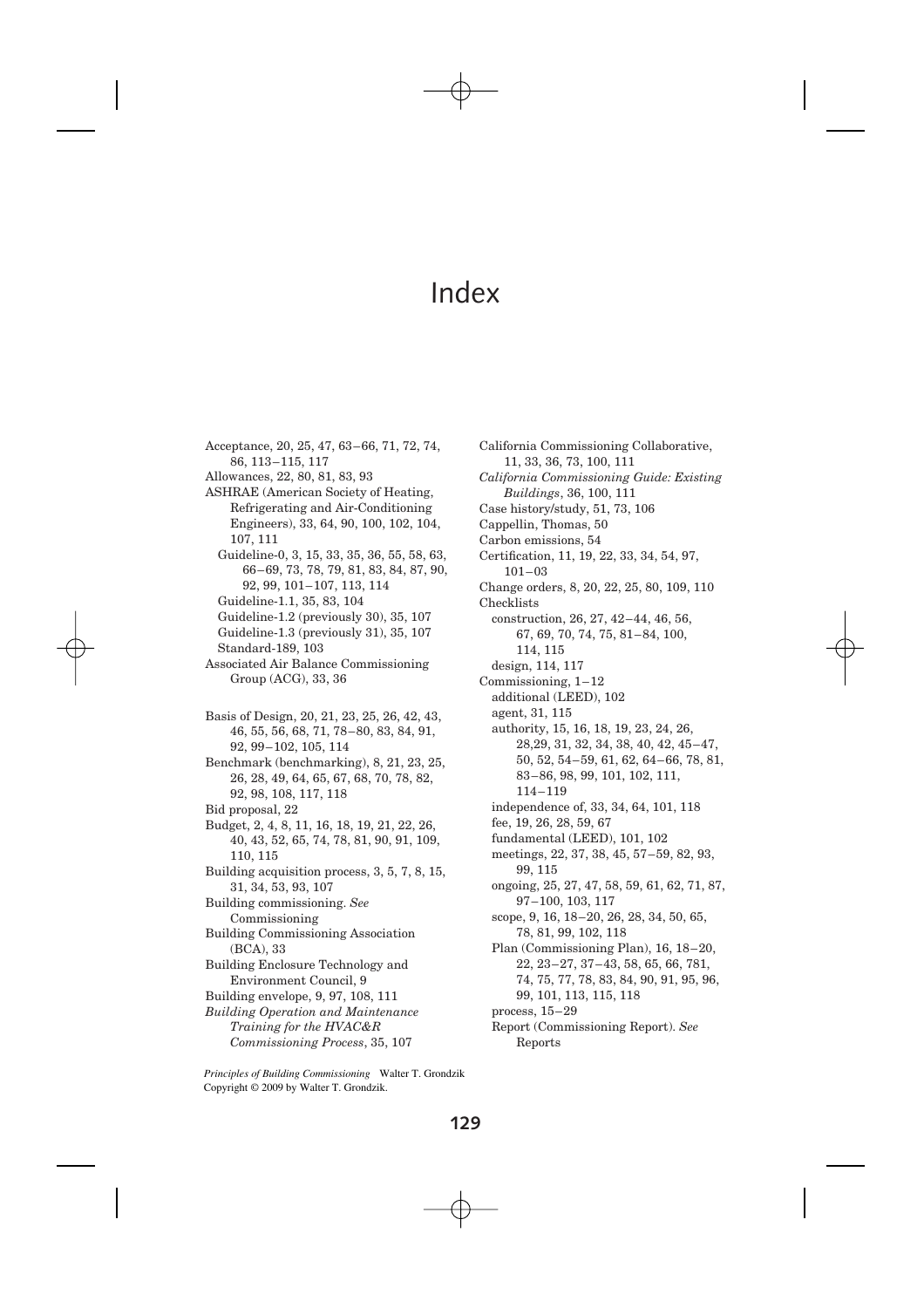Commissioning (*continued*) requirements, 22, 33, 44, 80, 81, 101 schedule, 4, 21, 22, 27, 38, 41, 43, 53, 65, 67, 74, 78, 83, 90, 91, 96, 115, 118 team, 2, 17–21, 23, 24, 26, 27, 31–52, 54–59, 61, 62, 64, 65, 67, 68, 70, 71, 78, 79, 81–86, 89, 91, 93, 99, 104, 114, 115, 117–119 team meetings, 37, 45, 58, 59, 82, 84, 86, 115 total building, 9, 103, 104 Commissioning and Green Building Solutions, 107 *Commissioning Process for Existing HVAC&R* Systems, 35, 107 *Commissioning Smoke Management Systems*, 35, 107 Communications, 2, 4, 7, 8, 24, 34, 51, 53–55, 58, 59, 63, 77, 85, 86, 99, 117 Conflict resolution, 12, 50, 51, 66 Construction Checklists. *See* Checklists Construction Documents, 3–5, 20–24, 26, 39, 43, 55, 64, 67, 74, 79–84, 91, 93, 95, 101, 102, 109, 113–116, 118 Construction phase, 4, 21–27, 37, 39, 45, 50–52, 56, 57, 60, 65, 68–71, 74, 81, 90, 92–94, 96, 98, 101, 102, 108, 115 Construction Specifications Institute (CSI), 60 Consultants, 39, 43, 72, 99 Contractor, 3–7, 9, 11, 12, 16, 17, 20–24, 26, 28, 29, 32, 33, 36, 38, 39, 41, 44–51, 53, 54, 56–58, 60–63, 66, 69, 73, 78–81, 83, 85, 89, 91, 93,95, 98, 101, 108, 109, 114–118 Control sequences, 79 Coordination, 6, 22, 39, 41, 45, 47, 48, 50, 53–62, 66, 68, 92, 104, 116, 117 Corbett, Tim, 59 Correction of defects, 22, 24, 71 Costs of commissioning, 11, 19, 20, 28, 29, 38, 41, 44, 50, 51, 53, 59, 60, 67, 69, 73, 105, 109, 110 existing buildings, 20, 109 new construction, 20, 109 nonenergy benefits, 20, 109 Cummings, James, 6, 13 Design assumptions, 4, 21, 78, 79, 114 Design-bid-build, 2, 3, 38

Design-construct-operate, 77

- Design criteria, 63, 65, 70, 79, 81, 86, 108, 110, 118
- Design development, 4
- Design documents, 20, 31, 35, 50, 56, 74
- Design intent, 65, 101, 108
- Design phase, 4, 11, 16, 19, 20–23, 26–29, 35, 37–39, 42–44, 50, 51, 55–57, 64–69, 78, 81, 91, 92, 102, 108, 109, 116, 117
- Design police, 73
- Design professional, 9, 11, 19, 32, 53, 60, 72, 73, 95
- Design reviews, 12, 67
- Design team, 3–6, 16–18, 20, 21, 23, 29, 32, 33, 37, 38, 41, 43, 46, 48, 51, 54–58, 61, 62, 65–68, 78–81, 83, 85, 86, 89, 91, 98, 101, 114–118
- Division 1, 60, 93
- Documentation requirements, 22, 42, 50, 51, 53, 63–65, 68, 72, 74, 77, 81, 84–87, 92, 93, 99, 100, 101, 107
- Drawings, 3–5, 21, 22, 43, 80, 82, 84, 115–117
- Elvin, George, 2, 13, 55, 62
- EMCOR Government Services, 66
- Enck, H.J., 107
- Energy Design Resources, 73
- Equipment, 1, 8, 9, 12, 17, 19–21, 23–36, 31, 34, 37–39, 42, 44–46, 49, 50, 56, 57, 60, 62, 63, 67, 69–71, 78–81, 84, 89, 91–94, 98–102, 115–117, 119 delivery, 69, 70
	- installation, 34, 38, 57, 69, 70, 98, 101, 115, 116
	- operation, 21, 38, 57, 70, 98, 115
	- suppliers, 44, 46, 49, 60, 62
- *Exterior Enclosure Technical Requirements for the Commissioning Process*, 36, 104
- Facility acquisition process, 5
- Facility operation, 40, 41, 47, 82, 89
- Facility turnover, 37
- Feasibility (phase), 26
- Florida Department of Management Services, 28
- Florida Solar Energy Center (FSEC), 6, 53
- Functional performance test, 69
- Green building, 10, 19, 51, 97, 100–103, 107–111

Design Checklists. *See* Checklists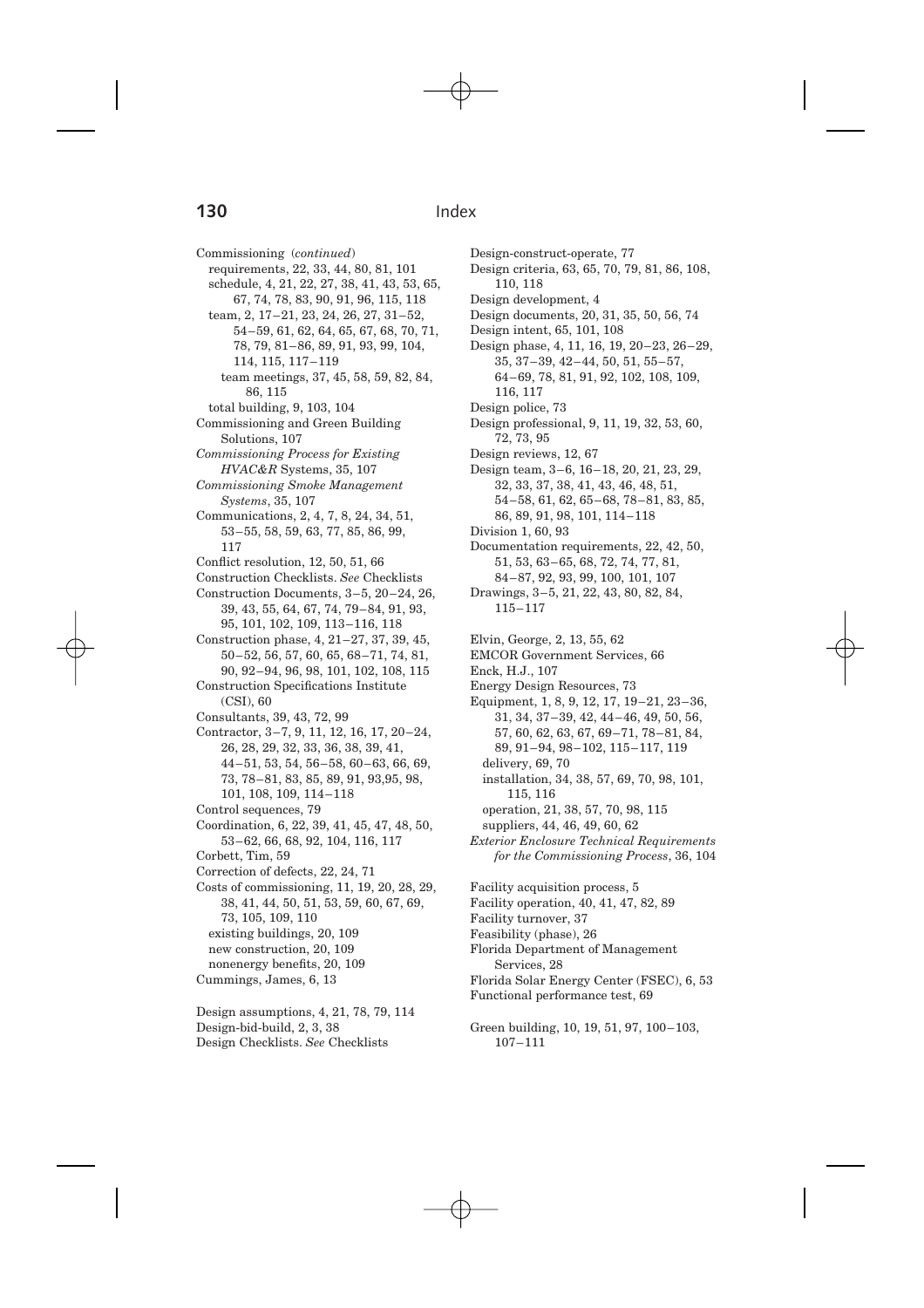Green Building Initiative (GBI), 103 Green Globes, 103 GSA (General Services Administration), 111 Haasl, Tudi, 10 Hanson Professional Services, 50 Heinemeier, Kristin, 72 High-performance building, 53 *HVAC&R Technical Requirements for the Commissioning Process*, 35, 104 Indoor air quality, 7, 18, 108, 109 Inspection, 53, 60, 70 Integrated practice, 2 Interdisciplinary system, 24, 68 Illuminating Engineering Society of North America, 106 Issues Log, 26, 27, 42, 45–49, 58, 59, 65, 67, 70–72, 74, 75, 78, 84–87, 99, 117 Lahey, Jere, 28 LEED (Leadership in Energy and Environmental Design), 10–12, 19, 29, 72, 100–103 for Existing Buildings, 97, 103 for New Construction, 11, 97, 101, 102 Lessons learned, 27, 51, 72 Manufacturer, 21, 22, 24, 39, 57, 89 representative of, 24, 57, 89 training by, 22, 89 Mechanical engineer, 41 Meetings. *See* commissioning meetings Mills, Evan, 20 Narrative, 21, 25, 79 National Conference on Building Commissioning, 10 National Environmental Balancing Bureau (NEEB), 34, 35 National Fire Protection Association, 9, 106–107 National Institute of Building Sciences (NIBS), 9, 36, 104, 106, 107 guideline-3, 36, 104 O&M Manual, 25, 84 Occupancy and operations (phase), 3–6, 22, 25–28, 32, 37, 39, 47, 58, 68, 69, 71, 72, 75, 84, 87, 92, 94, 96, 113, 117

Ongoing commissioning. *See* Commissioning Ongoing Commissioning Plan, 99 Operations and maintenance staff, 17, 25, 28, 33, 37, 39, 40, 42, 46, 54, 61, 62, 80 capabilities, 17 training needs, 39 Owner, 3–12, 15–26, 28, 29, 31–34, 37–39, 41–52, 54–60, 62–68, 71–74, 77–86, 89–96, 98, 99, 107–111, 113–119 Owner's program, 3, 4, 17 Owner's Project Requirements (OPR), 16–21, 23, 25, 26, 37, 38, 40, 54–56, 61, 63–68, 70, 71, 74, 78, 79, 81–85, 89–93, 95, 98–101, 105, 108, 110, 111, 117, 119 example of, 108 Owner's representatives, 36, 37, 40, 46, 50, 54 functional area representatives, 40 user group representatives, 54 Payback time, 20, 109 Performance certification, 22 Persistence strategy, 11, 12 Portland Energy Conservation, Inc., 10, 33 Post occupancy review, 102, 107 Prebid meeting, 93 Predesign (phase), 3–6, 8, 16–19, 22, 26, 32, 36–38, 40, 55, 58, 64–66, 74, 87, 90, 91, 95, 109–111, 113, 117 Prefunctional testing, 81 Problems, real-building, 7 Productivity tools, 73 Professional services, 15, 19, 31, 37, 40, 46, 66, 80, 83, 84, 91, 118 agreement, 31, 37, 40, 66, 80 contract, 31, 46, 83, 84, 91, 118 fee, 19 Project manager, 41, 43–46, 48, 64 Project close-out, 39, 47, 75 Project quality, 33 Project performance, 58 Punch list, 27, 58, 66, 71 Quality assurance/quality control, 9, 15, 60, 63, 68, 109, 111, 118 Recommissioning, 36, 100, 102, 117

Record drawings, 84